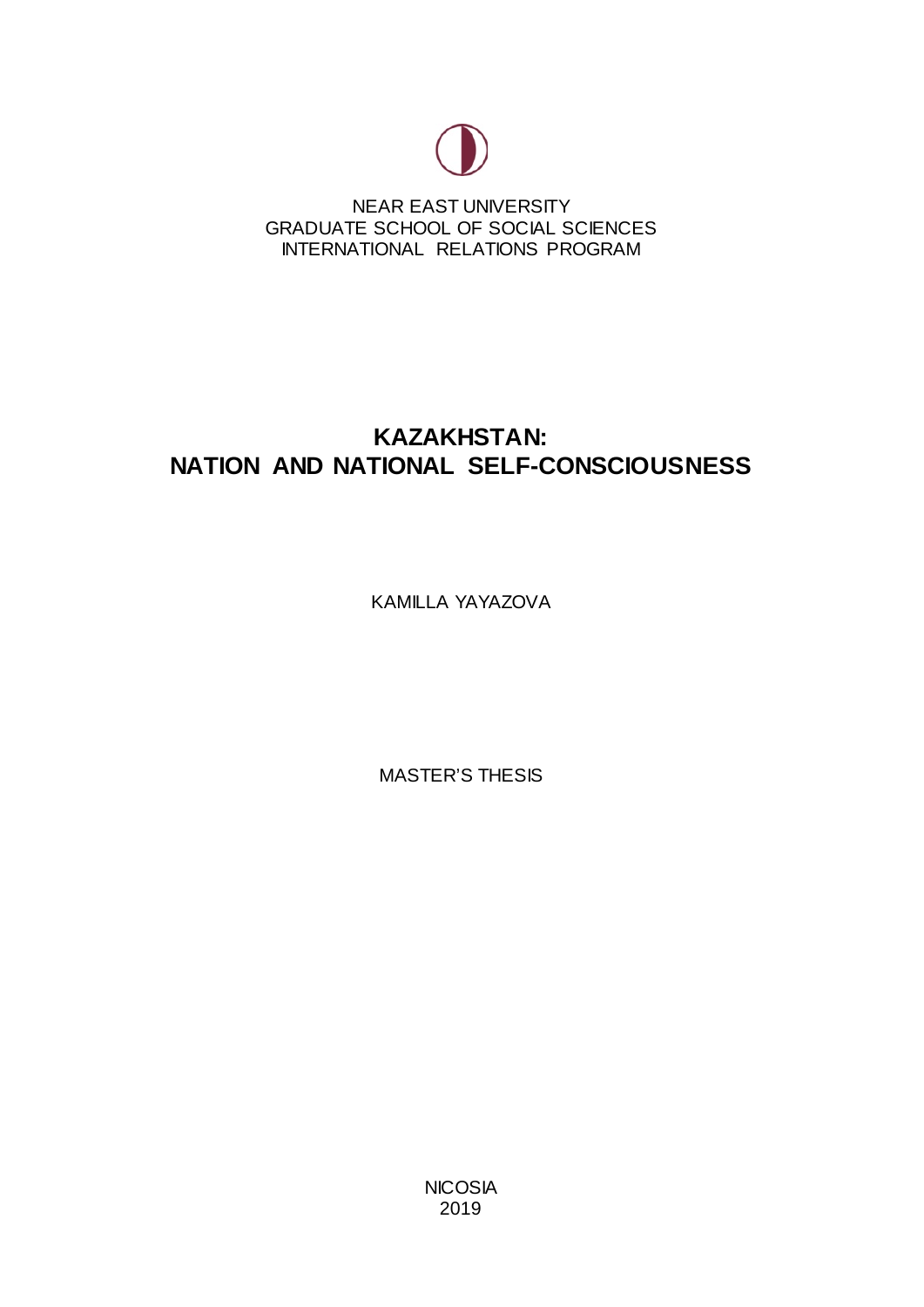# **KAZAKHSTAN: NATION AND NATIONAL SELF-CONSCIOUSNESS**

KAMILLA YAYAZOVA

# NEAR EAST UNIVERSITY GRADUATE SCHOOL OF SOCIAL SCIENCES INTERNATIONAL RELATIONS PROGRAM

MASTER'S THESIS

THESIS SUPERVISOR DR. ZEHRA AZIZBEYLI

> **NICOSIA** 2019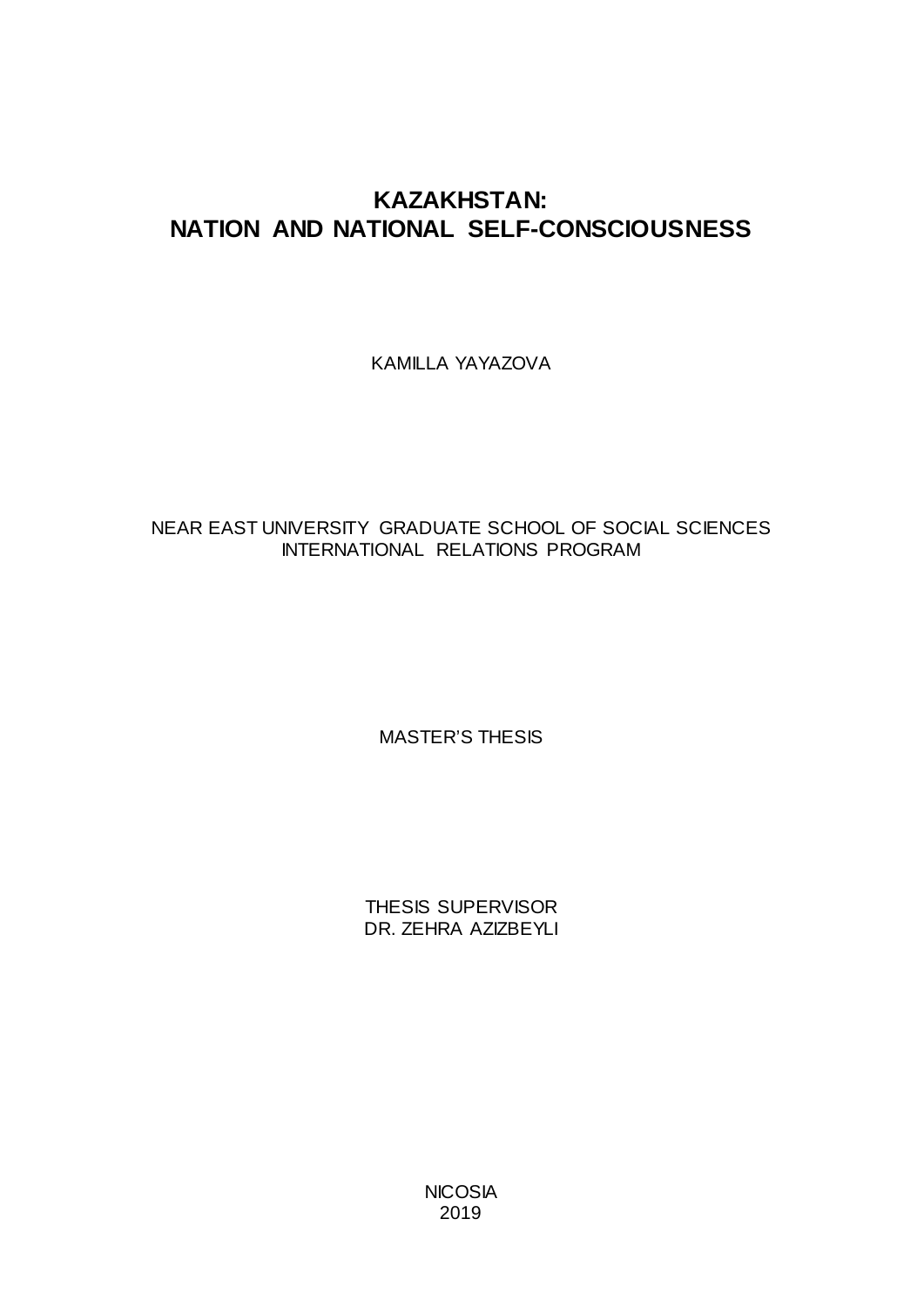# **ACCEPTANCE/APPROVAL**

We as the jury members certify the 'Kazakhstan: Nation and National Self-Consciousness' prepared by the Kamilla Yayazova defended on 21/01/2019 has been found satisfactory for the award of degree of Master

#### **JURY MEMBERS**

......................................................... **Dr. Zehra Azizbeyli** (Supervisor) Near East University Faculty of Economics and Administrative Sciences Department of International Relations

> ......................................................... **Assoc. Prof. Dr. Sait Akşit** (Head of Jury)

Near East University Faculty of Economics and Administrative Sciences Department of International Relations

......................................................... **Assoc. Prof. Dr. Şevki Kıralp** Near East University Faculty of Economics and Administrative Sciences Department of Politial Science

> ......................................................... **Prof. Dr. Mustafa Sağsan** Graduate School of Social Sciences **Director**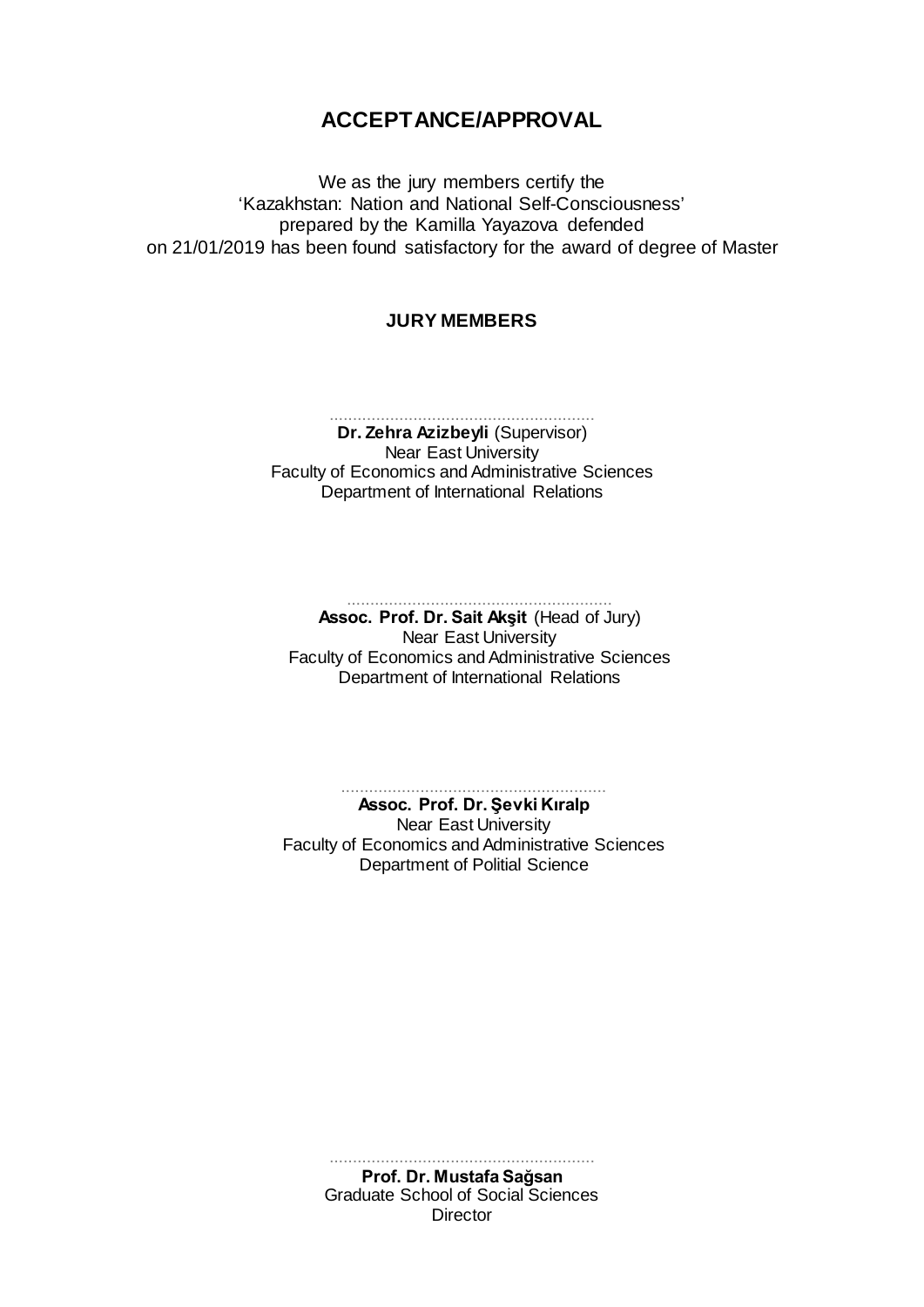# **DECLARATION**

I Kamilla Yayazova, hereby declare that this dissertation entitled 'Kazakhstan: Nation and national Self-Consciousness' has been prepared myself under the guidance and supervision of Dr. Zehra Azizbeyli in partial fulfilment of the Near East University, Graduate School of Social Sciences regulations and does not to the best of my knowledge breach and Law of Copyrights and has been tested for plagiarism and a copy of the result can be found in the Thesis.

- o The full extent of my Thesis can be accesible from anywhere.
- o My Thesis can only be accesible from Near East University.
- o My Thesis cannot be accesible for two (2) years. If I do not apply for extention at the end of this period, the full extent of my Thesis will be accesible from anywhere.

Date: 21.01.2019

Name Surname: Kamilla Yayazova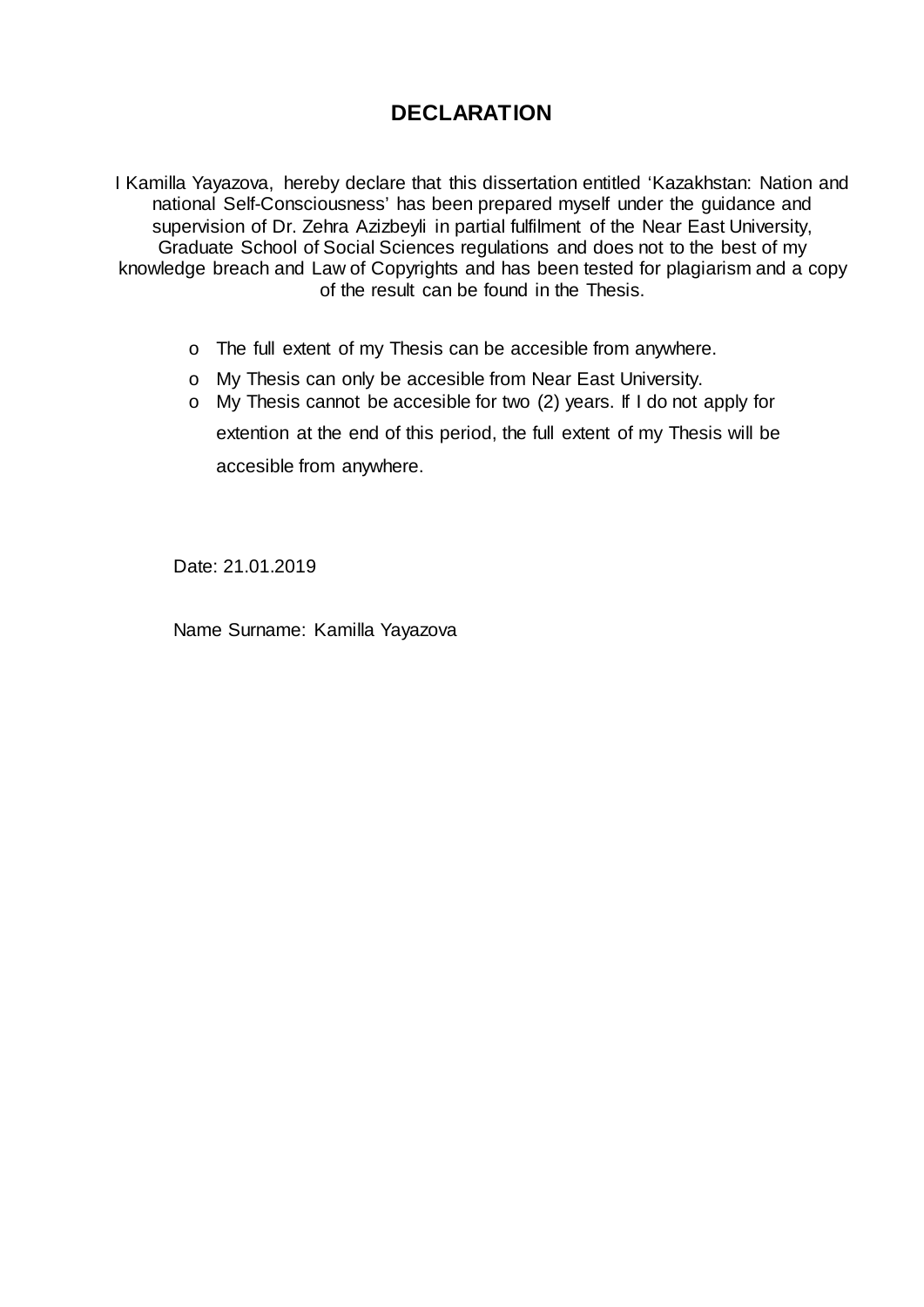## **ACKNOWLEDGEMENTS**

<span id="page-4-0"></span>Firstly, I would like to express my sincere gratitude to my advisor Dr. Zehra Azizbeyli for the continuous support of my Master study, for her patience, motivation, and immense knowledge. Her guidance helped me in all the time of research and writing of this thesis. I could not have imagined having a better advisor and mentor for my Master study. The door to Dr. Azizbeyli office was always open whenever I ran into a trouble spot or had a question about my research or writing. She consistently allowed this paper to be my own work, but steered me in the right direction whenever she thought I needed it.

Besides my advisor, I would like to thank the rest of my thesis committee: Assoc. Prof. Dr. Sait Akşit and Assoc. Prof. Dr. Şevki Kıralp, for their insightful comments and encouragement, but also for the hard question which incanted me to widen my research from various perspectives.

Last but not the least, I would like to thank my family: my parents, my sisters and to my husband Tevfik Buğrahan for supporting me spiritually throughout writing this thesis and my life in general.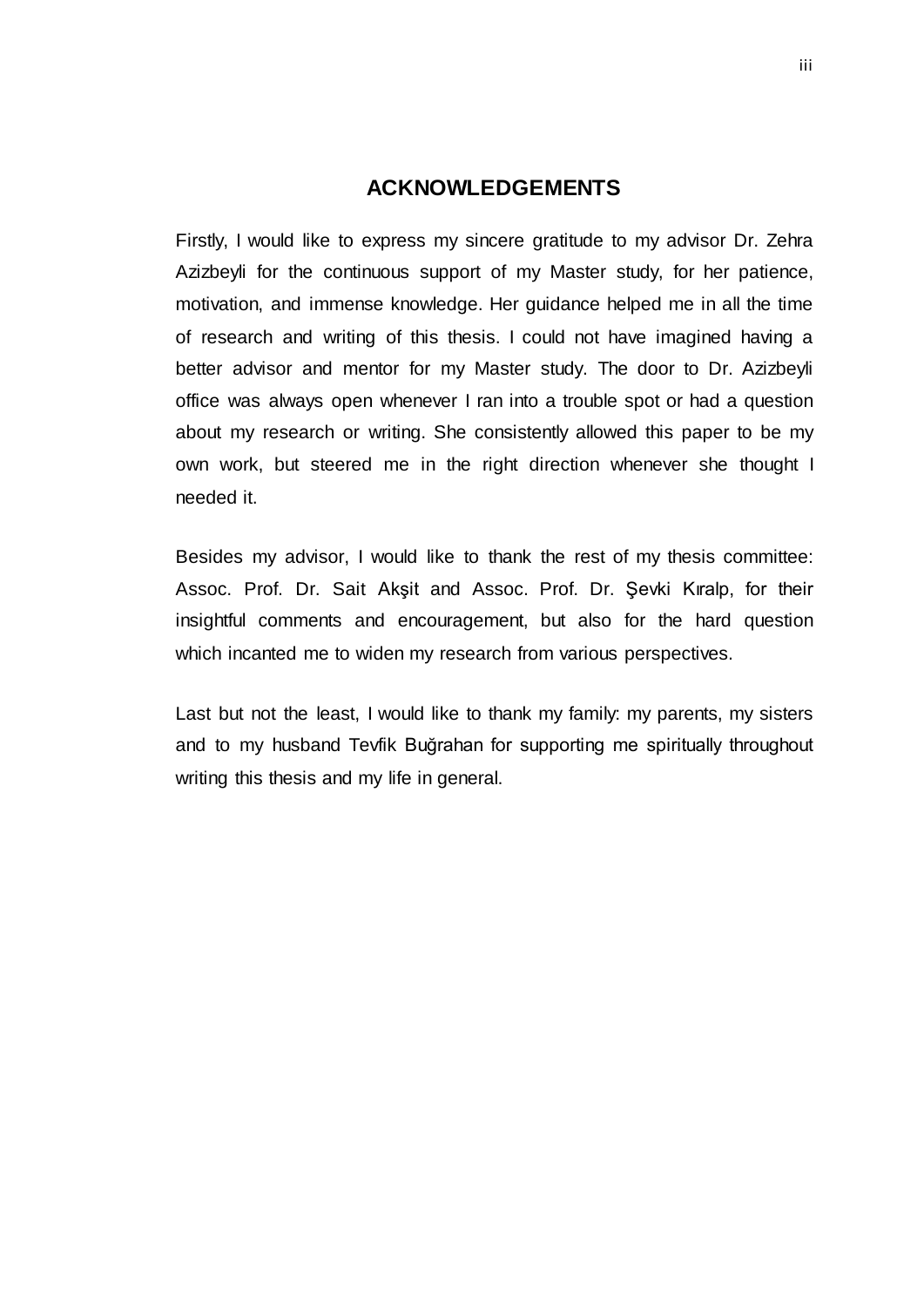## **ABSTRACT**

### **KAZAKHSTAN:**

# <span id="page-5-0"></span>**NATION AND NATIONAL SELF-CONSCIOUSNESS**

The major objective of this thesis is the social analysis which aims to find the reasons for which the Kazakh society, after gaining the independence was split into two parts – Kazakhs and Kazakhstanis. The thesis evaluates the nation-building policies of the Kazakh authority and their impaction the formation and perception of the national identity in post-Soviet Kazakhstan. Numerous circumstances and factors like dominance of the Russian language, demographic structure as well as the presence of the various ethnical groups affect to the positive result in terms of all policies made by the Kazakh authorities. Thus, the variables mentioned above disable these efforts to be achievable within the short-term period. The thesis also explores the ethno-cultural and ethno-political aspects of the language as a main tool for nation-building. The separate attention is paid to the comprehension of the cultural, historical, ethno-national, educational and socio-psychological aspects of the language and its transformation of the Kazakh identity in the context of global and local intercultural interactions.

**Keywords:** Kazakhstan, Kazakh nation, national identity, Kazakh language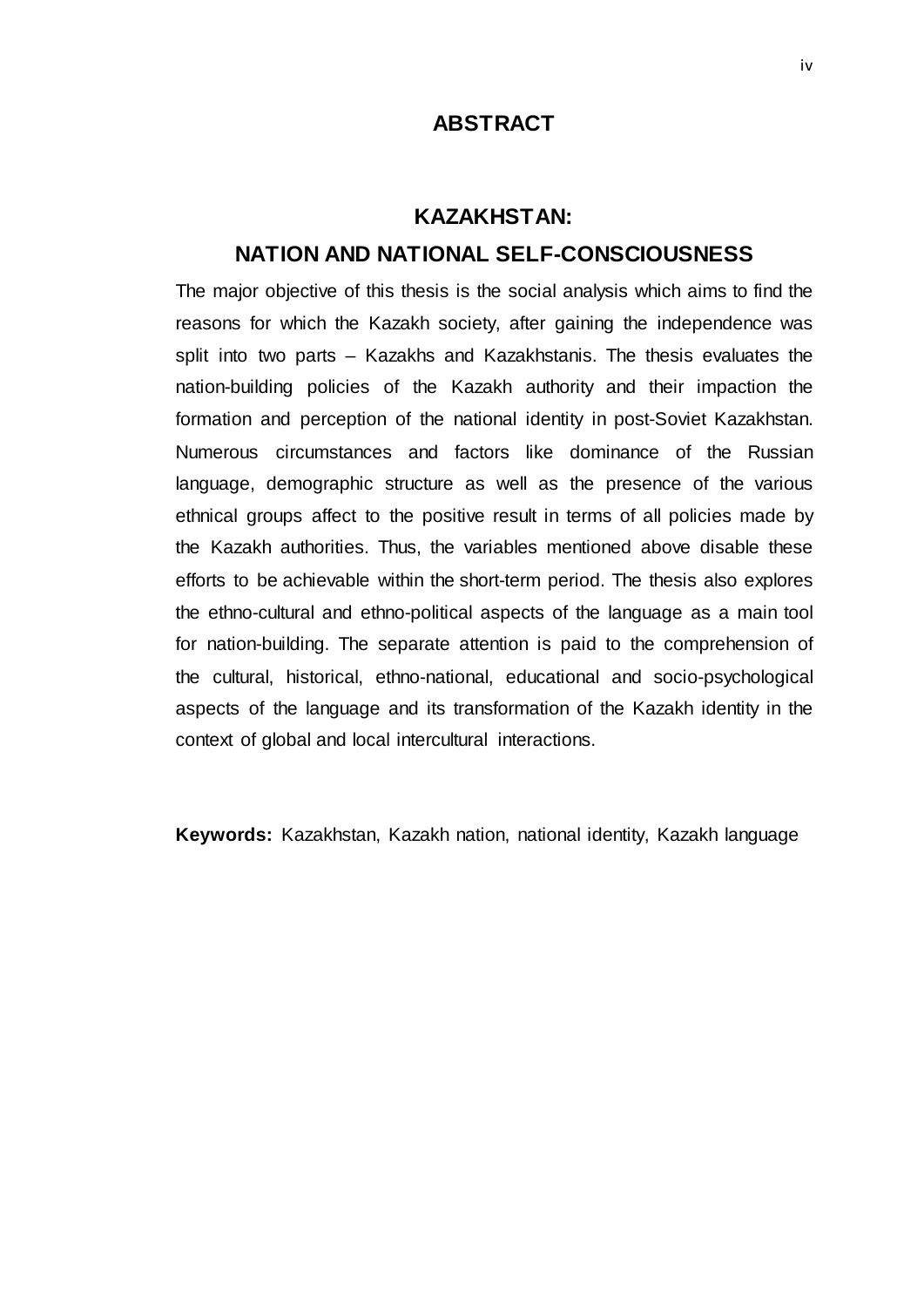# **KAZAKİSTAN: MİLLET VE MİLLİÖZBİLİNÇ**

<span id="page-6-0"></span>Bu tezin esas amacı Kazak toplumunu bağımsızlığını kazanmasında sonraKazak ve Kazakistanlı olarak iki farklı kısma bölünmesinin nedenlerini sosyal yönden analizini yapmaktır. Kazak yönetiminin ulus kurma politikaları ve bu politikaların Sovyetler Birliği sonrası Kazakistan kimliğinin biçimlenmesi ve algısının üzerinde olan etkileribu araştırma tarafından değerlendirilmektedir. Rus dilinin baskın olmasının oluşturduğu şartlar ve faktörler, demografik yapının yanı sıra farklı etnik grupların da oluşu Kazak yönetiminin aldığı politik kararların olumlu bir şekilde uygulanmasını etkilemektedir. Sonuç olarak, yukarıda bahsedilen nedenlerden dolayı alınan kararların kısa bir sürede sonuca ulaştırmasını engellemektedir. Bu tez aynı zamanda, dilin etnik-kültürel ve etnik-politik yönünden ulus kurma aşamasında bir araç olarak faydalanabilmesini araştırmaktadır. Dilin kültürel, tarihsel, etnik-milliyet, eğitimsel ve sosyo-psikolojik yönlerinin ve Kazak kimliğinin evrensel ve yerli kültürlerarası etkileşimleri üzerine de ayrıcadikkat çekmektedir.

#### **Anahtar Kelimeler: Kazakistan, Kazak Milliyeti, Ulus Kimliği, Kazak Dili**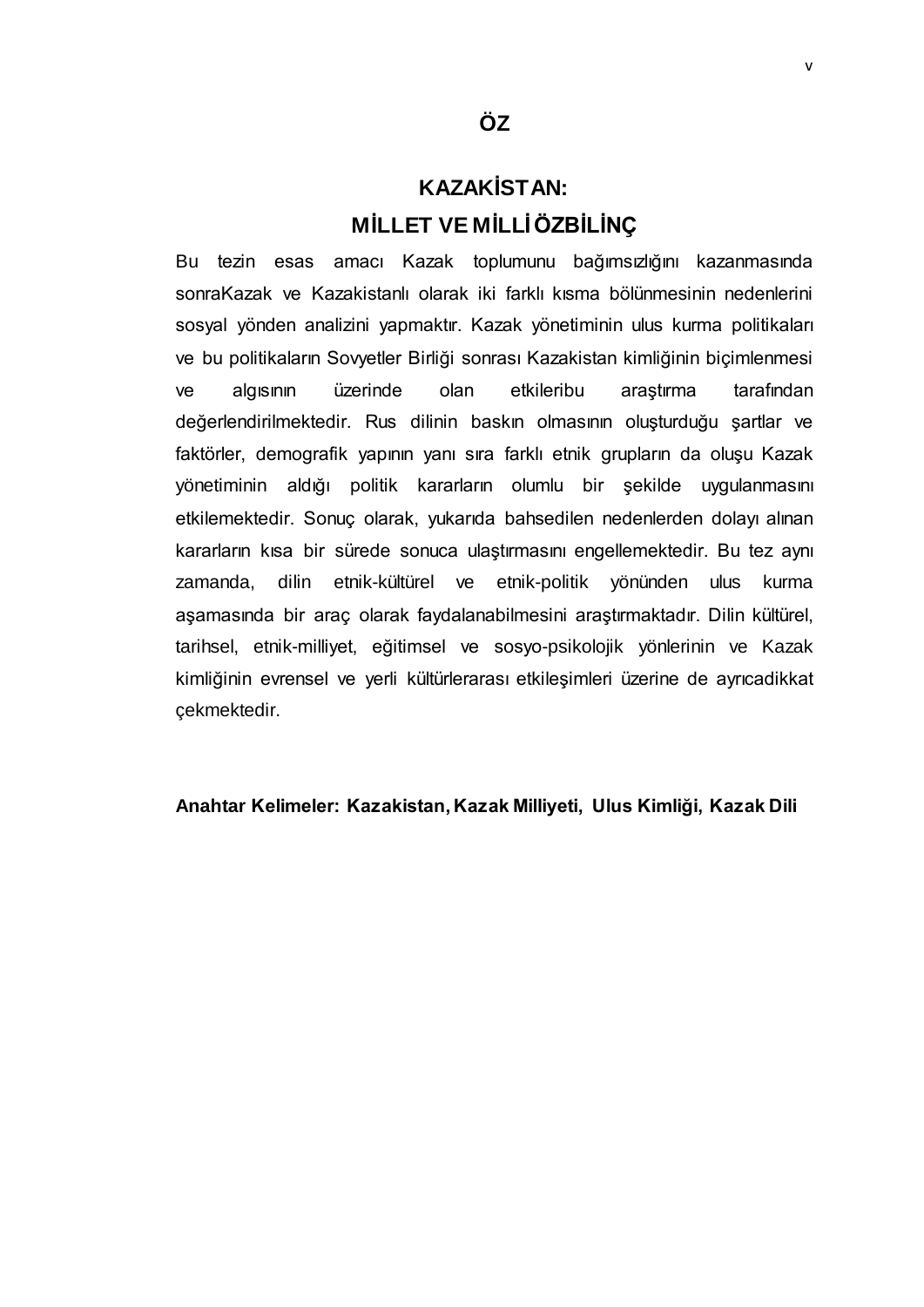# <span id="page-7-0"></span>**TABLE OF CONTENTS**

| 1.1. Perceptions of Ethnic and National Identity in Kazakhstan 20          |  |
|----------------------------------------------------------------------------|--|
|                                                                            |  |
|                                                                            |  |
|                                                                            |  |
| 1.4. Formation of the state ideology in the age of nationalism 32          |  |
| 1.5. Why Russians are against the official status of the Kazakh nation? 36 |  |
|                                                                            |  |
|                                                                            |  |
| <b>LANGUAGE SITUATION IN KAZAKHSTAN IN THE CONTEXT</b>                     |  |
| 2.1. Historical factors affecting the issue of language in Kazakhstan50    |  |
|                                                                            |  |
| 2.3. Language and Media in Post-Soviet Kazakhstan: Kazakhization vs        |  |
|                                                                            |  |
|                                                                            |  |
|                                                                            |  |
| 2.4. Problems and prospects on language issue in Kazakhstan  64            |  |
|                                                                            |  |
| KAZAKHSTAN IN THE GLOBAL WORLD: CHALLENGES AND                             |  |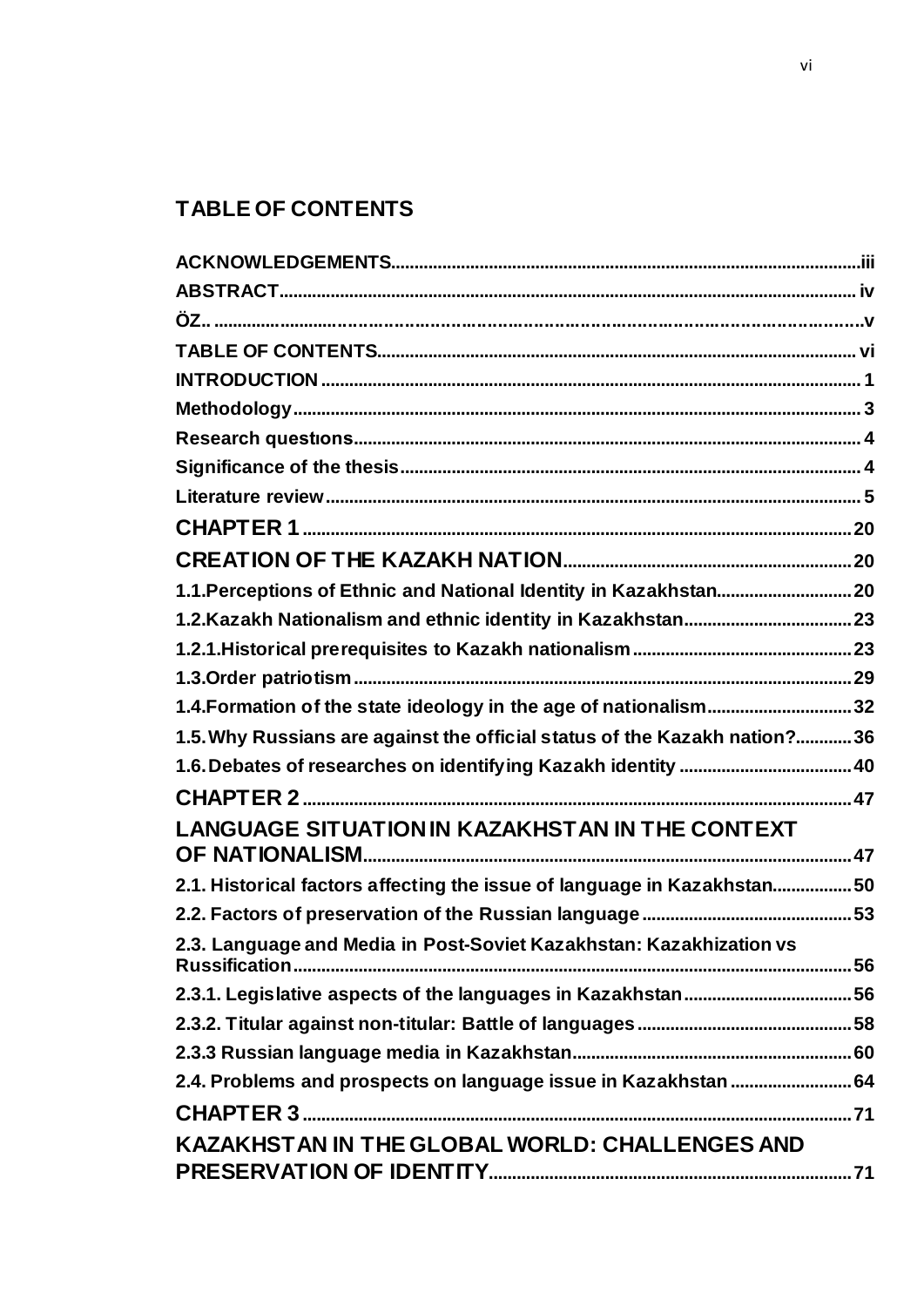| 3.1. In Search Of The Kazakh Identity: Globalisation And The Other    |  |
|-----------------------------------------------------------------------|--|
|                                                                       |  |
|                                                                       |  |
|                                                                       |  |
|                                                                       |  |
|                                                                       |  |
| 3.6. Searching for a new ethnic identity as a nationalizing state  92 |  |
|                                                                       |  |
|                                                                       |  |
|                                                                       |  |

# **PLAGIARISM REPORT**

**ETHICS COMMITTEE APPROVAL**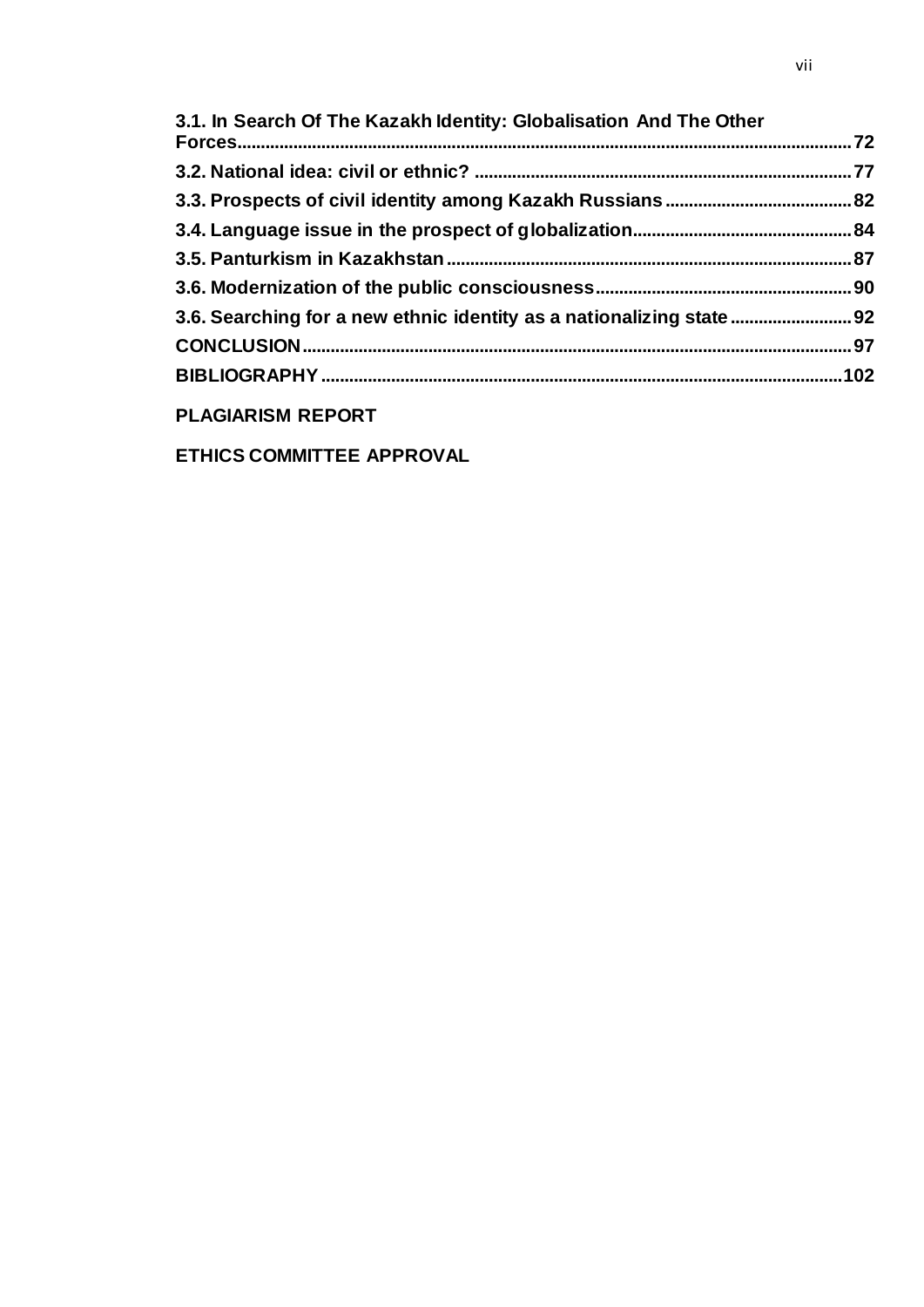### <span id="page-9-0"></span>**INTRODUCTION**

After disintegration of the Soviet Union, one of the challenges that Kazakhstan had faced as an independent state was how to be a nationstate. Kazakhstan, as a multicultural and cosmopolitan state is composed of more than 130 ethnic groups, most of whom were deported or exiled during Stalin's regime (Likhachev, 2017). The Constitution of the Kazakhstan proclaims the equality of all people regardless of their nationality, which is very often emphasized by the current President Nursultan Nazarbayev. Nevertheless, such statement does not reflect the existing conditions in the country. For most people who inhabited the Soviet Union, the collapse of the USSR gave greater importance to nationality rather than to citizenship. Even in terms of self-consciousness, people preferred to be identified with their nationality since people lived too many years having no boundaries, having no citizenship other than the Soviet citizenship (Olcott M. , p. 111). People of Kazakhstan have feared as it was not clear what was awaiting them in terms of the nature of their new nation-state. They did not know what to expect from their new Kazakh Government which has formed after collapse of the Soviet Union in 1991.

Thus, from the very beginning of independence, the multicultural environment of the population in Kazakhstan was split into two "camps" –Kazakhs and Kazakhstanis. The concept of "Kazakh" refers to the indigenous population of Kazakhstan, which are mostly Kazakh origins and bears ethno-cultural and ethno-national meanings. However, the concept of "Kazakhstanis" or "Kazakhstani" still expresses the territorial identity. This has remained from the Soviet times and it covers the administrative-political and ideological connotation which includes other ethnic groups who are in minority (Uzbeks, Tatars, Uygurs etc.) (Kaznetov, 2001).

According to Olcott (Olcott M. , 2003, p. 92) in everyday life, the minority ethnic groups, especially the Russian population, the second largest ethnicgroup after the Kazakh ethnic-group, is constantly facing abuses, and the Kazakhs, in response, call it the natural costs of the state-building process.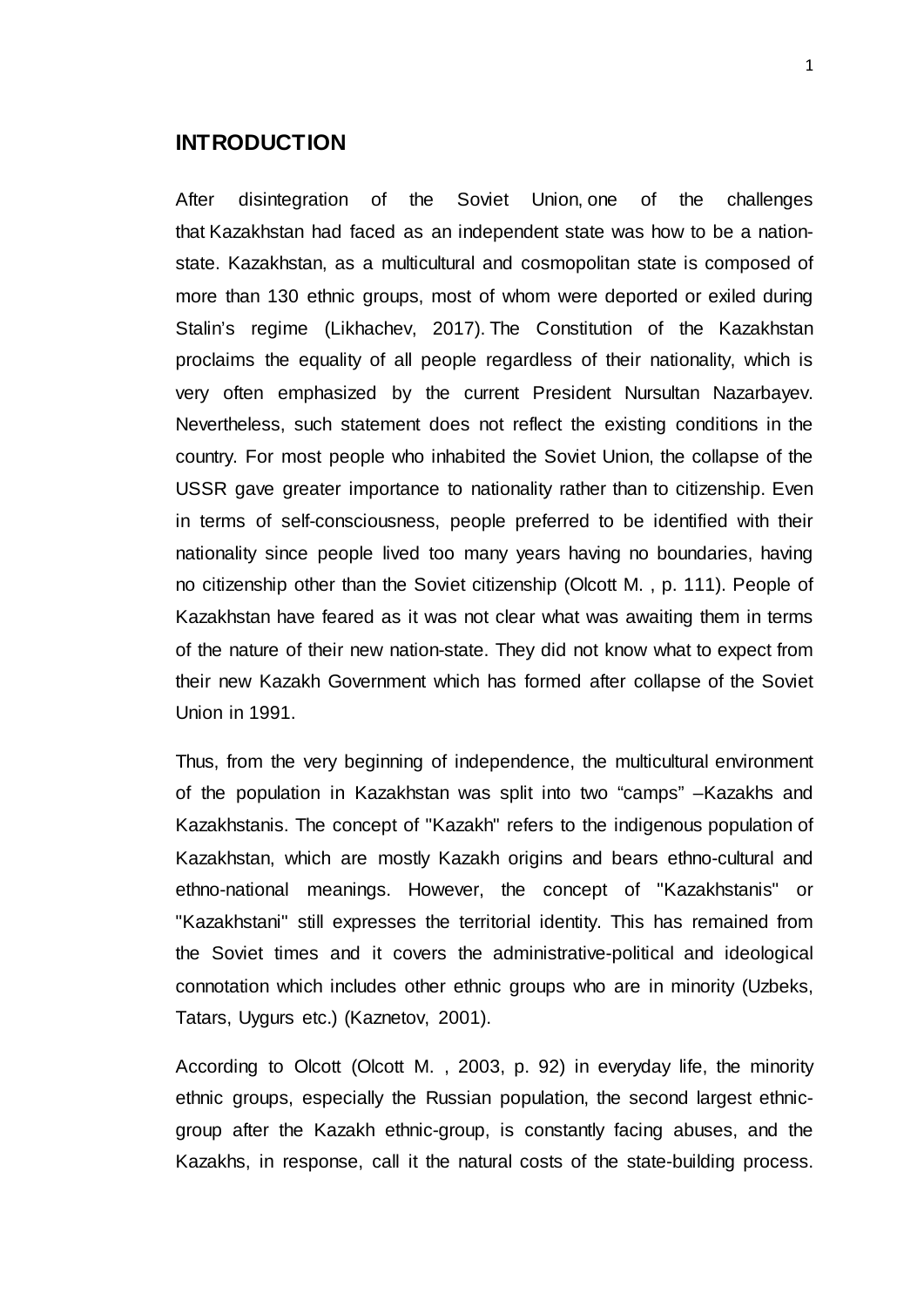One of such manifestations was the change in the spelling of the official name of the country from "Kazahstan" to "Kazakhstan" (in 1995) in order to better reflect the Kazakh pronunciation. Two years later, the government of Kazakhstan returned the spelling "Kazakhstan" for international circulation, but left a modified official name for domestic use (Ahonen, 2008). The already painful frictions are even more aggravated due to the transfer of Kazakh script from Cyrillic to Latin alphabet. But the biggest irritant from the point of view of Russians is that they are forced to learn the Kazakh language and speak it, since, according to the Constitution of the Kazakhstan, it must exist along with the Russian language and eventually replace it (Republic of Kazakhstan, 1995).

Meanwhile, according to Kadyrzhanov (2014), many Kazakhs like the idea that the Kazakh language should be privileged, since Kazakhstan is the home of the Kazakhs. The new laws on giving the Kazakh language the status of the state language and accordingly, compulsory use of it in various public spheres are clearer than any other legal provision indicate a shift towards the real and apparent strengthening of the economic and political positions of the Kazakhs.

National identity has a decisive influence on the self-identification and world perception of both the individual and society. For Kazakhstan with its multinational society, this problem, namely the construction of the civic identity and preservation of the Kazakh national identity, is the main one and comes to the fore. Kazakhstan today has all the attributes of sovereignty, but not all citizens associate themselves with the state.

Considering the history and failure of the Soviet model of identity, in today's multi-ethnic Kazakhstan it is impossible to consolidate society into a single ethnic community. Researcher Shomanov (Shomanov. A., 2005) considers it impossible to ignore such an important aspect of national statehood for Kazakhstan as the formation of a single political nation. He continues suggesting the solution for this task to consolidate the Kazakh nation around the Kazakh ethnic group. But this consolidation itself is possible only if the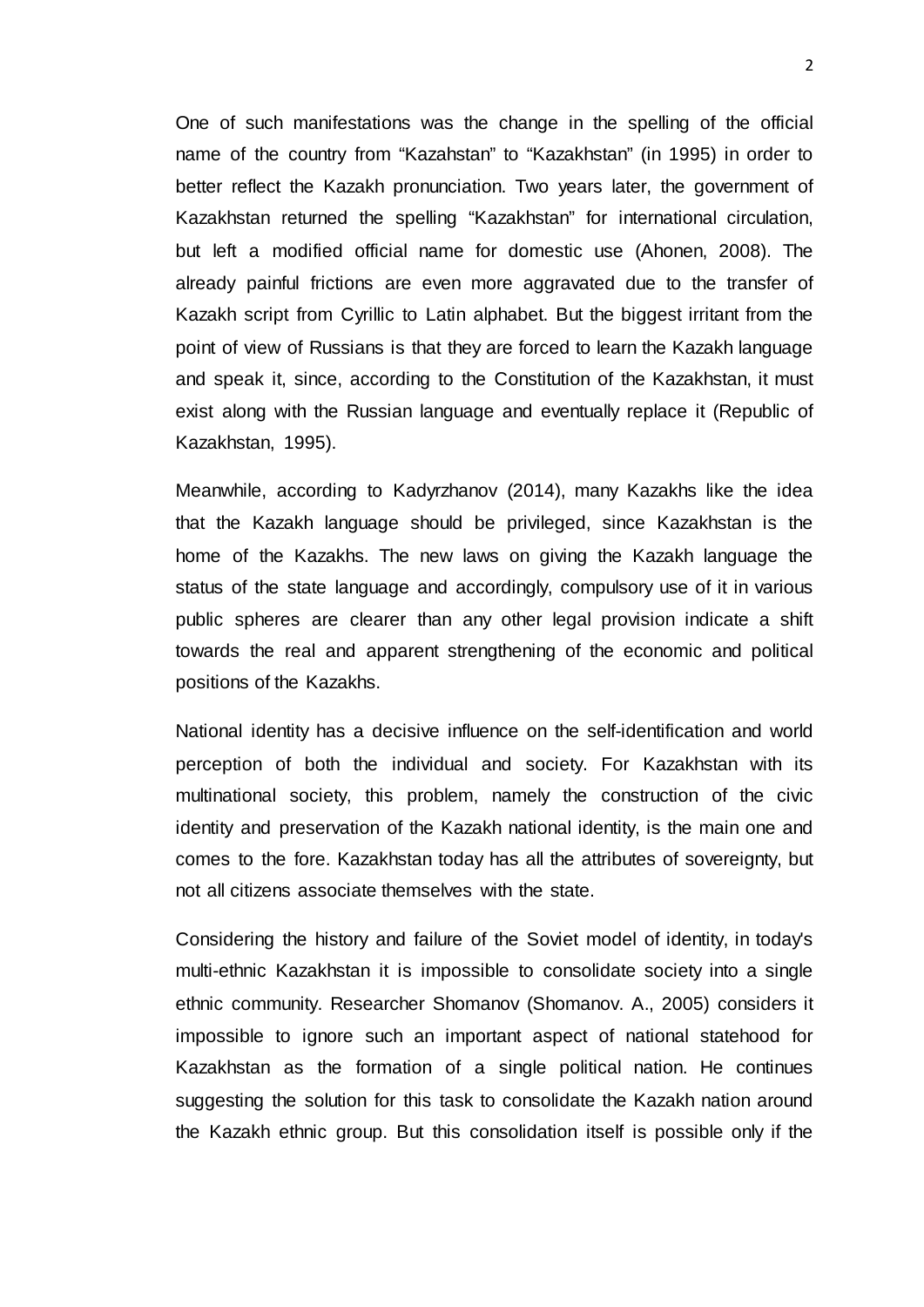Kazakhs can assume the duty and responsibility to strengthen all ethnic groups, considering the interests of these ethnic groups as much as possible.

As indicated by Marta Olcott (Olcott M. , 2003, p. 217) each post-Soviet state is faced difficulties to be identified as a nation. Kazakhstan, in this sense, was accompanied by the greatest controversy. The main contradiction is related to the fact that when Kazakhstan gained its own statehood it was very difficult to assimilate the two main ethnic groups- the Russians and the Kazakhs- because they perceived the world differently and thus set the government the difficult task of reconciling these differences.

It should be mentioned here that one of the main difficulties that comes as an obstacle is the language issue. Still, the common means of communication in Kazakhstan is the Russian language. The Soviet past did not leave chances (Kadyrzhanov R. , 2012) for the upgrade and improvement of the Kazakh language. Subsequently, the changes that occurred in the political and social agenda of the state complicated the situation in terms of the national selfidentification. As such, the situation in Kazakhstan came to the fore that Kazakh language as a means of communication for the general population of Kazakhstan is not sustainable in the short-run.

The following chapters discuss the obstacles for the formation of a national identity in the Republic of Kazakhstan through the supra ethnic identitybuilding process, in terms of the socio-political processes and the procedure of rebuilding the language policy.

# <span id="page-11-0"></span>**Methodology**

The design of the study is made up of qualitative method of analysis. The documentary research is chosen as the method of analysis. The understanding and examination of the situation in the Republic of Kazakhstan in the terms of self-consciousness of national identity by people of Republic is impossible without using different sources such historical data, statistical researches, governmental records, the governmental E-library on history of Kazakhstan. The laws and administrative statements are utilized in this proposal as well. In this postulation, the 1993 Constitution of Kazakhstan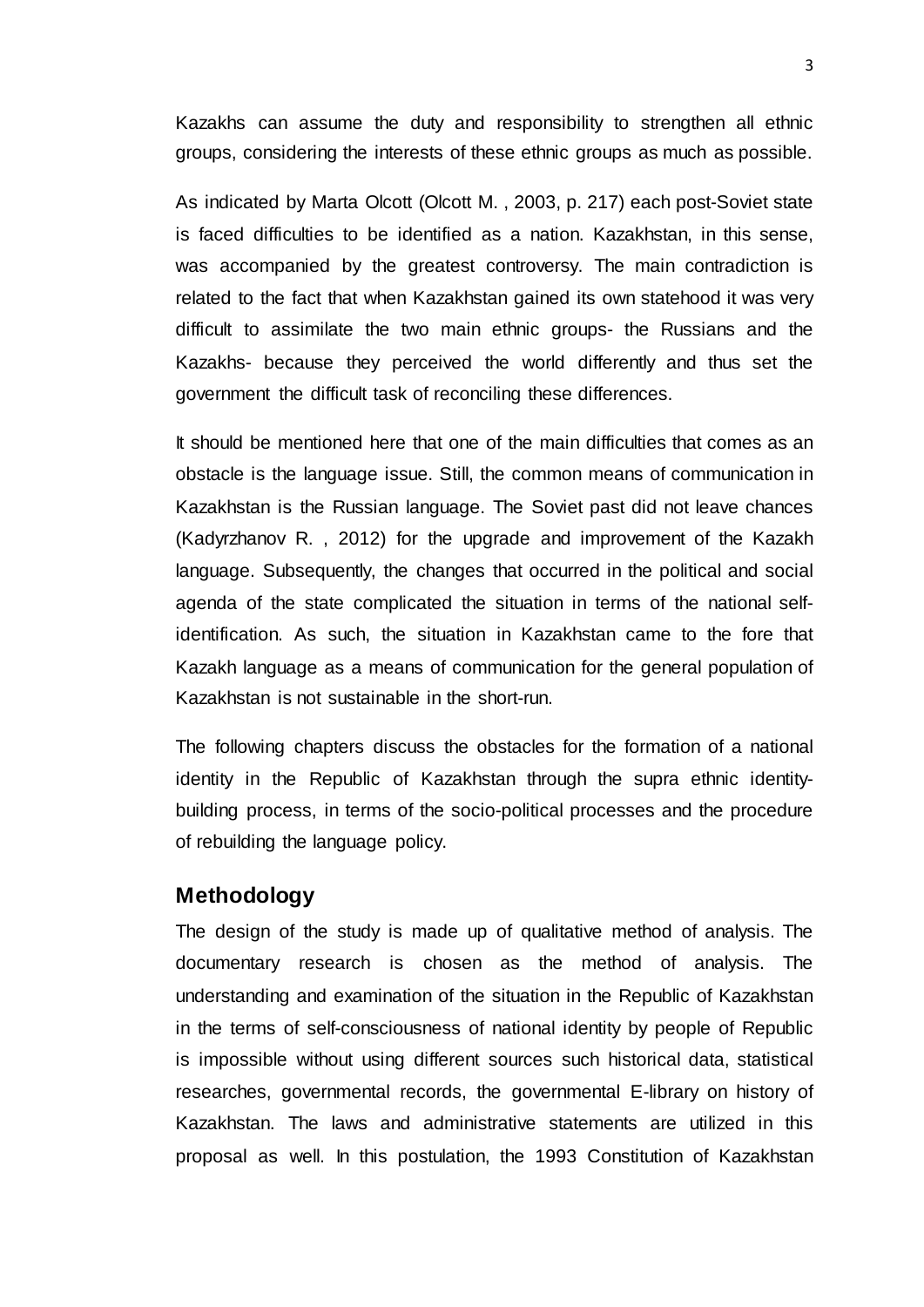alongside the present Constitution of Kazakhstan of 1995 is utilized. Apart from the laws and decrees a variety of official state programs are also used and examined. The governmental programs in terms of language and cultural heritage are analysed and included in the thesis. Various articles and documents in Turkish, Russian and English language concerning language issue, nationalism, patriotism and nation-building are also inspected. Renowned researchers are embraced to give and bolster the argumentation of the postulation. The validity and reliability of any study strongly depends upon the appropriateness of the instruments used in the data collection. It is, however, a fact that whichever procedure a researcher uses in the collection of data is very important as it determines the accuracy of the research findings. While conducting this study, related documents from various sources including the E-library as part of the secondary sources are used, among which there are scientific articles, journals, newspapers and other academic publications.

### <span id="page-12-0"></span>**Research questions**

The study is guided by the following research questions:

- 1. What are the causes and reasons of invisible split in the Kazakh society in terms of the self-identification?
- 2. What are the measures adopted by the Kazakh government to modernize the national self-consciousness among multi-ethnic society in Kazakhstan?
- 3. Which obstacles Kazakhs government faces on the way of creation the civil society?
- 4. What are the problems and prospects of the Kazakh identity as a civil nation on the stage of globalization?

#### <span id="page-12-1"></span>**Significance of the thesis**

The theoretical and scientific-practical significance of the work lies in the scientific analysis of the features of the ethno-political processes of the identities in the Republic of Kazakhstan. This thesis can serve as a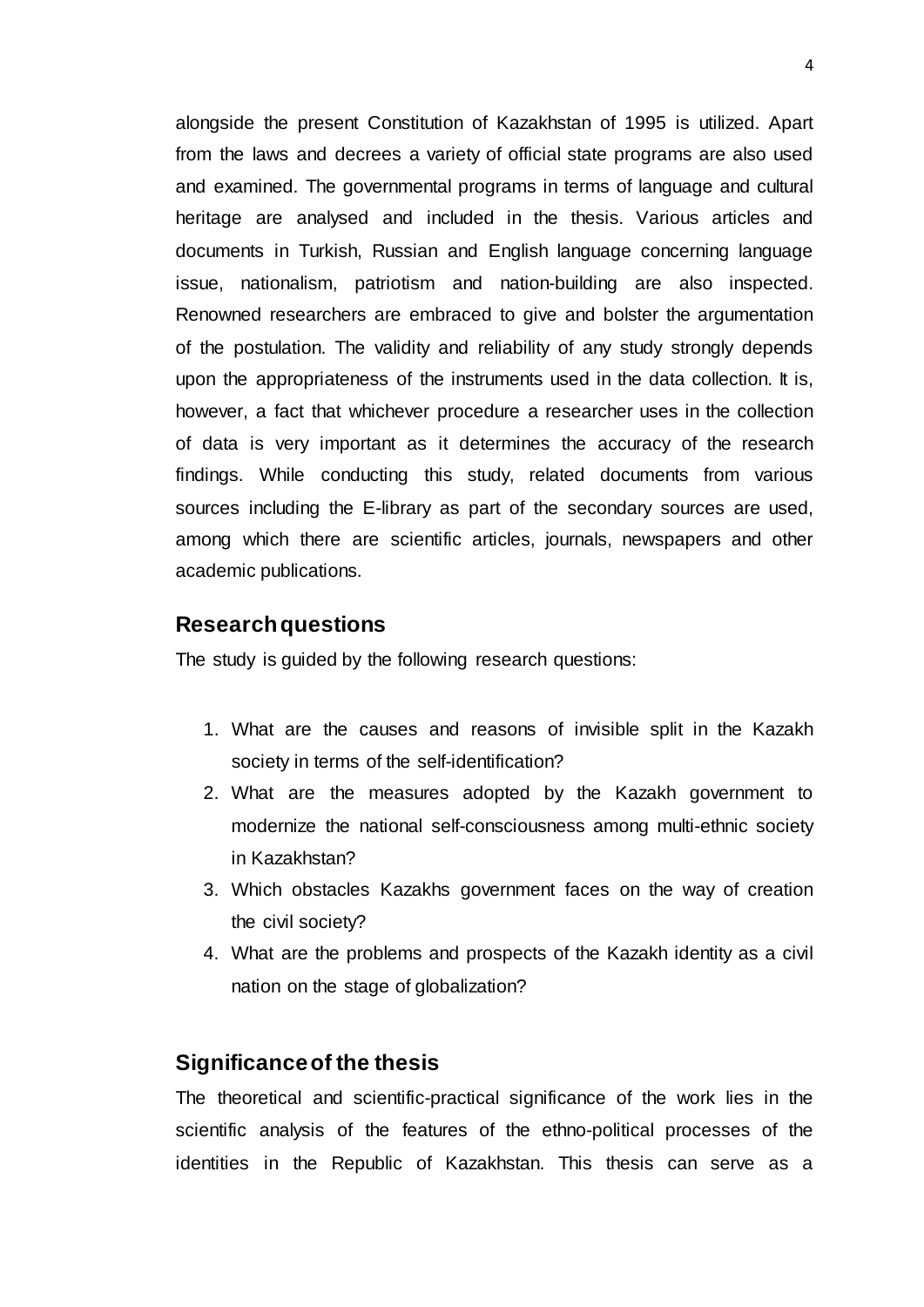theoretical material for further research in the field of ethno-sociology, and can be used in the development of a methodology for comprehensive studies of national identity.

The methodological and factual material of the dissertation research, its main provisions, conclusions, scientific and practical recommendations are used to develop basic and elective courses in sociology, conflictology, ethnopolitology and political science, and to become the basis for future scientific research in this field. The practical significance of the study also lies in the fact that the results obtained can be used in studies of other nationalizing states especially in the post-Soviet nations.

#### <span id="page-13-0"></span>**Literature review**

The analysis of the indicated problem implies the solution of the question of the essence of the ethnos and the nation, as well as their correlation. Over the decades of discussion of this problem, many diverse proposals have been made. Sadokhin (Sadokhin, 2001) reduced all the diverse concepts of ethnos and ethnicity to three main types: 1) primordialism (it is also called substantialism and essentialism), 2) instrumentalism (situationalism) and 3) constructivism.

Primordialism is based on the statement that ethnicity possesses such objective properties as language, traditions, religion, etc (p. 69). The decisive importance in the study of ethnicity ethnology gives to culture. Another methodological approach to the study of ethnicity is instrumentalism (situationism or mobilizationism). Instrumentalists emphasize that ethnicity is a means of mobilizing in the struggle for political resources and various forms of social capital in ethnic conflicts (p. 73). And finally, the third approach, constructivism, is based on the assertion that ethnic elites construct ethnicity, shaping it in the right direction for themselves (p. 74).

Sadokhin distinguishes natural and evolutionary-historical directions in primordialism (p. 25). He considers the sociobiological concept of an ethnos an example of this direction. In Soviet ethnography there were two mutually exclusive concepts of ethnos and ethnogenesis. One was developed by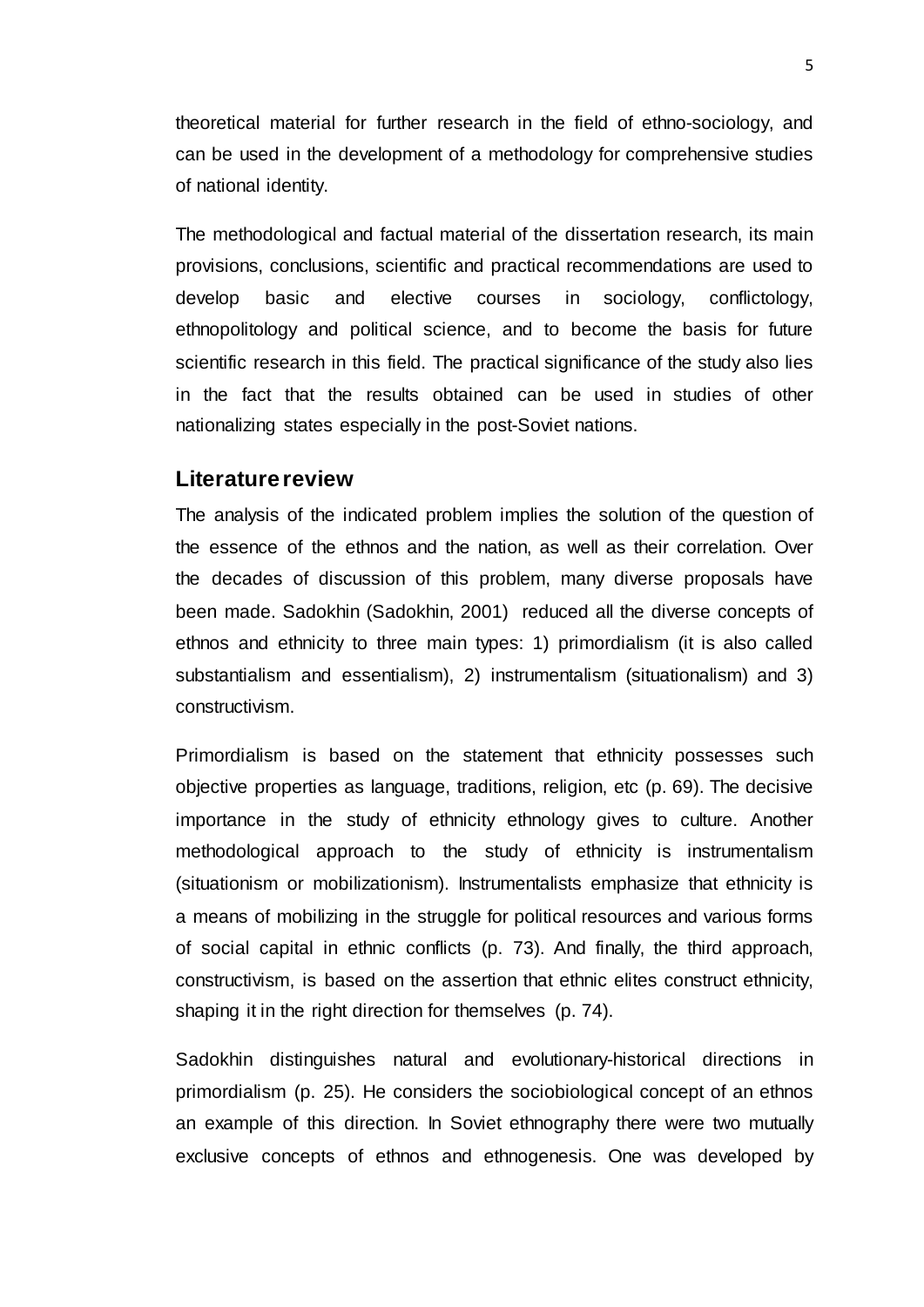Bromley, another by Gumilev (p. 11). If the first had many supporters, the second stood alone. The comparison of the the types distinguished by Sadokhin shows that the concept of Gumilyov coincides with the primordialist, and the instrumentalist and constructivist ones are unambiguously socio-cultural interpretations of the ethnos.

According to Gumilev (Gumilev), "the widespread belief that ethnic groups are reduced only to one or another social phenomenon, we consider the hypothesis unproved ..." (p. 18). He emphasizes that "it is necessary to consider ethnic and cultural interactions not as a whole, but as a permanent combination of two forms of development: natural and social" (1990, p. 18). Thus, it is clear that, according to Gumilev, ethnogenesis and sociogenesis are two parallel processes, subject to different laws. In other words, this concept stands on the positions of dualism, which makes it very vulnerable.

Bromley (Bromley, 1983), developing the sociocultural concept of ethnos and ethnogenesis, believed that ethnos "can be defined as a stable intergenerational collection of people historically established in a certain territory, having not only common features, but also relatively stable features of culture (including language) and psyche, as well as the consciousness of its unity and difference from all other similar entities (self-consciousness), fixed in the self-name (ethnonym) (pp. 57-58). This concept is indisputable advantage over Gumilev's one and is the recognition of the ethnos as a socio-cultural reality. Ethnos is a specific form of the human community, for "the formation of the Self and the formation of the Society should be viewed not as two different mutually complementary processes, but as a single process" (Khamidov, 1989, p. 23).

It is necessary to consider another debatable question - the question of the essence of the nation and the relationship between the ethnic group and the nation. Acording to theconcept of the ethnos of Gumilev, this question will not make sense. Soviet science (ethnography, history, philosophy) was dominated by the definition of a nation given back in 1913 by Stalin (Stalin, 1951): "A nation is a historically established stable community of people that emerged on the basis of a common language, territory, economic life and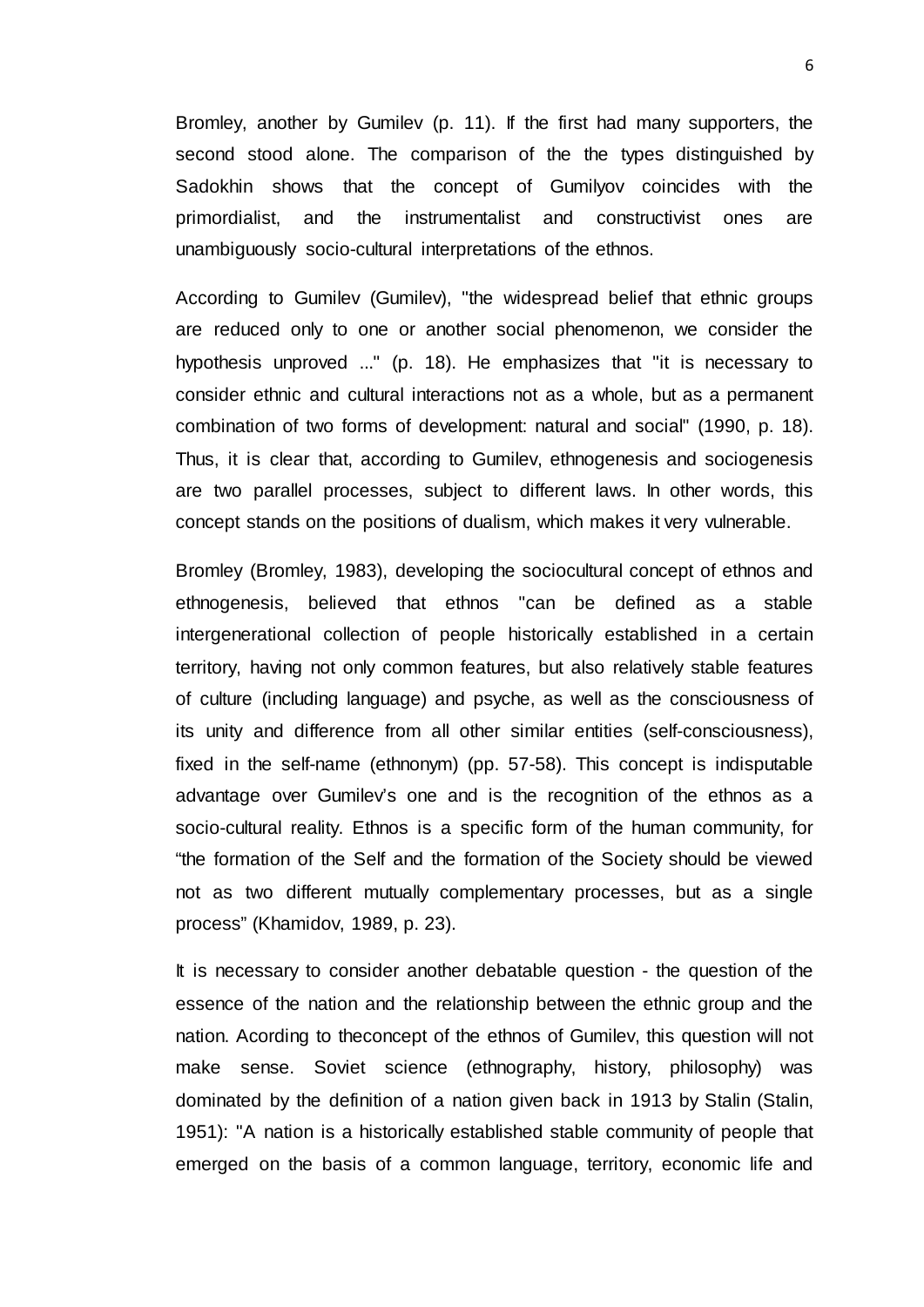mental structure, manifested in the community of culture" (p. 296). This definition was not revised until the collapse of the Soviet Union and only after it began to appear in other interpretations. Thus, Tereshkovich (Tereshkovich, 1998) writes that a nation is "a polysemantic concept used to characterize large sociocultural communities of the industrial era. There are two main approaches of understanding a nation: as a political community (political nations) of citizens of a particular state and as an ethnic community (ethnic nation) with a single language and self-consciousness" (p. 460).

Zdravomyslov (Zdravomyslov, 1996) notes: "Modern science proceeds from the fact that nations, unlike ethnic groups, are the result of a transition from an agrarian to an industrial culture" (p. 418). Thus, historically, the nation as a form of human community comes to replace the ethnos. But how does it relate to the ethnos?

Babakov and Semenov (1996) write: "Within the framework of some studies ... there is ... a steady desire to identify (or replace) the national with ethnic, national ethnic communities, national consciousness with ethnic selfconsciousness" (p. 217). Gellner (Gellner, Nation and nationalism.) argues: "The definition of a nation is associated with much more serious difficulties than the definition of a state" (p. 32). In addition, he argues that "nations, like states, are just an accident, not a universal necessity (p. 34). A nation, in his opinion, is a very amorphous concept.

Zdravomyslov (Zdravomyslov, 1996) proposes a "relativistic theory of nations based on the thesis about the reference nature of each of the nations, as well as of any other ethnic group (p. 118)". On the one hand, a nation is really a certain community of individuals and in this sense, it is a phenomenon of collective consciousness. But it is in many respects the concept of a nation or ethnic group coincides with the concept of the main community, within which the individual's life cycle is carried out.

A nation is a social space in which it realizes itself through the means of culture provided to it by the community of people" (Zdravomyslov, p. 113). This definition of a nation is preferable to the definition of Gellner. However, it is also rather vague and contradictory. A nation, according to Zdravomyslov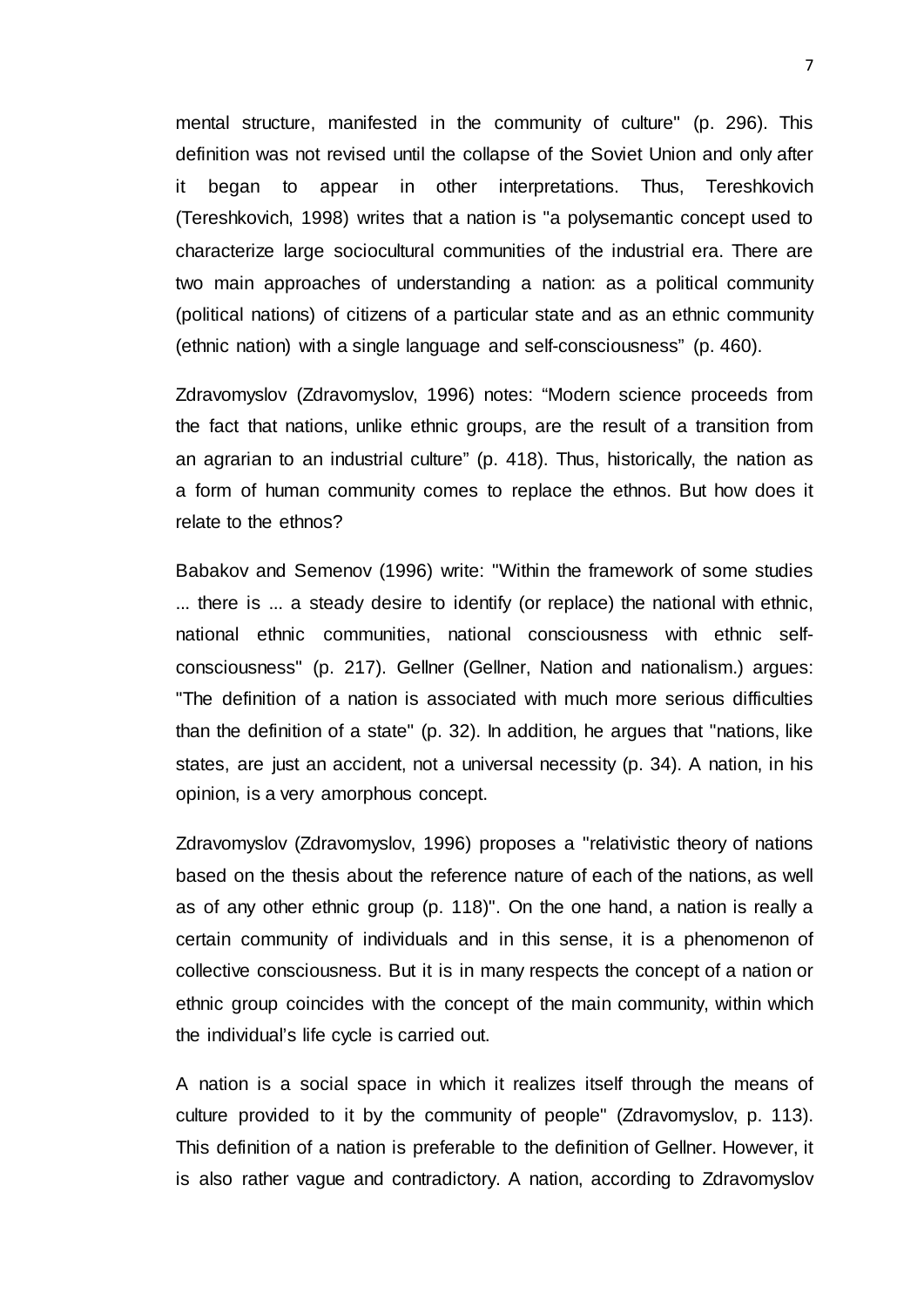(1996), it is a community of individuals. But then why is it a phenomenon of collective consciousness?

According to Boroday (Boroday, 1996): "Ethnos and a nation are related and at the same time fundamentally different" (p. 315). In his opinion, the moment of spontaneity prevails in the formation of the ethnos; a nation is formed more appropriately. He writes: "an ethnos in itself does not need statehood, since ethnic unity is initially based not on artificially constructed rational legal norms, but on original, spontaneously formed customs and unconscious concepts inherent in a given community - archetypes" (p. 317). "State selfdetermination, - he specifies, - is the holy right only and only of the nation. But unlike local closed ethnic groups, the first most important feature of a nation is that it is originally polyethnic by its nature, or more precisely, supraethnic" (p. 316). Thus, besides the fact that the nation is supra-ethnic, it is also more open in comparison with ethnic groups. But if in the first case this principle fulfills the function of protective-offensive, then in the second it is a stimulus for interaction, dialogue. In other words, the nation is essentially tolerant (although in practice there are refutations of this). Consequently, a nation cannot exist without its statehood. In the light of this understanding of the essence of a nation the definition of a nation given above by Stalin is in fact a definition of only an ethnos.

From the proposed by Boroday (Boroday, 1996), the interpretation of the essence of the nation and its relationship with the ethnos implies that the nation as a form of human community is more developed than the ethnos. But it does not appear immediately and is formed gradually. And this means that the ethnic groups from which a nation is born, until it has finally formed, continue to coexist within the framework of a certain whole. This whole is the state. Boroday writes that statehood is not obligatory for an ethnos or a group of coexisting ethnoses. But this is only in theory. Ethnic groups that had no statehood existed only during the Archaic period, and almost until the beginning of the 20th century. The defining trend of world history was the tendency of formation of state entities. And this coincides with the decomposition of the primitive system. These states were ethnic (both monoethnic and multi-ethnic) entities. Boroday writes about the emergence of the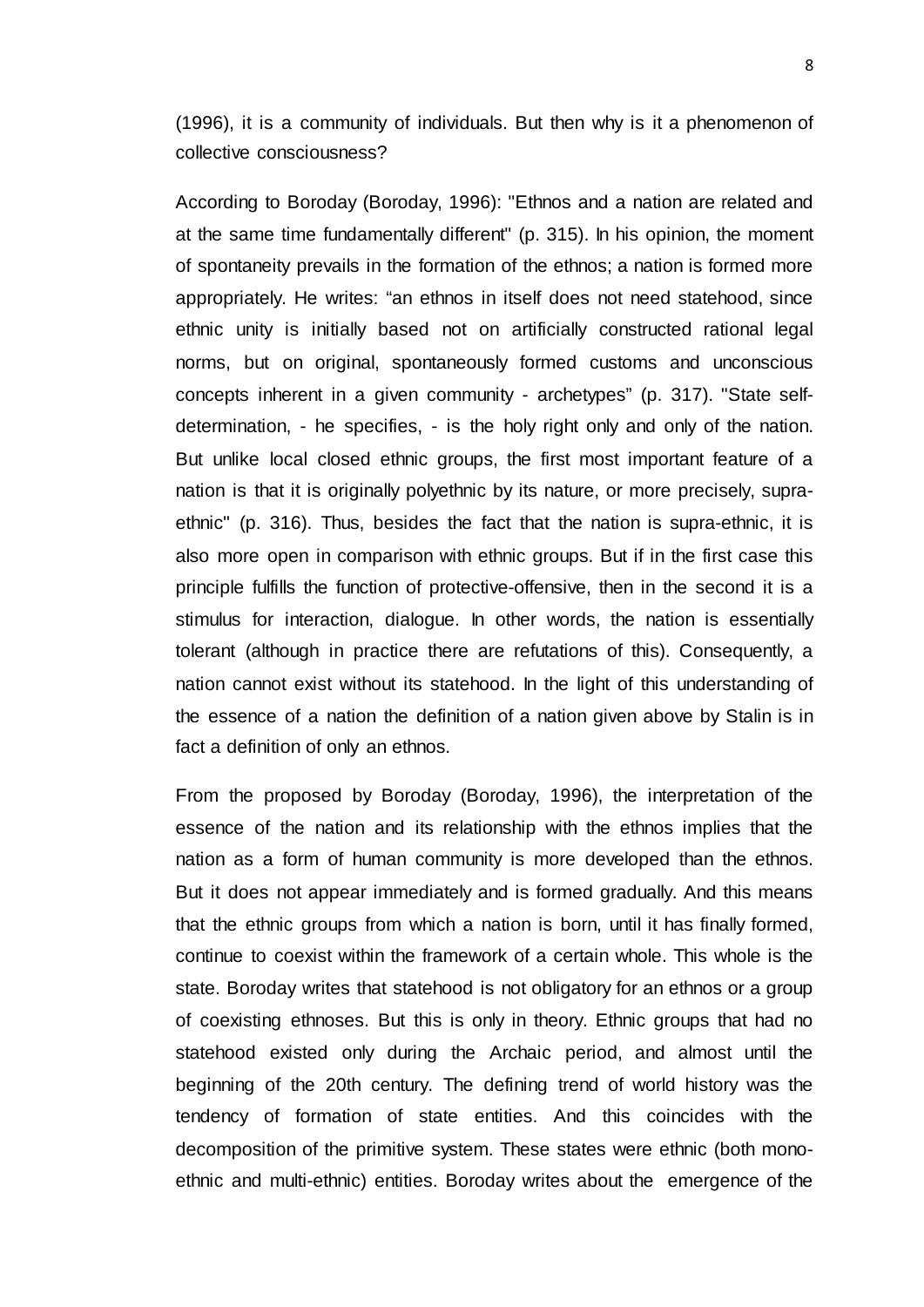state, which is exercised, as a rule, in the form of coercion. In ancient ethnic states, power was concentrated in the hands of the ruler and implemented through a fairly primitive state apparatus from top to bottom unilaterally. The separation of powers in the ethnic state formations did not exist. In the national-state formations, however, such a division exists to some extent, and the more developed a nation is, the more developed it is.

Since nations as supra-ethnic communities and nation-states have been formed for a long time, as long as they are ethno-national state entities. Some Western researchers also talk about ethnonational phenomena. So, Smith (Smith A. , 2000) believes that "all nations are characterized by the imprint of both territorial and ethnic principles and components, and they all represent a not quite harmonious blend of the later "civil"and more ancient "genealogical " models of social and cultural organization. No "future nation" can survive without a territorial fatherland or myth of common origin. And vice versa, "an ethnic group striving to become a nation" cannot achieve its goals, bypassing the general division of labor and territorial mobility or legal activity of general rights and obligations of all members of that nationality " (p. 93). Such a social education Smith calls dualistic and notes: "This dualism of the concept of a nation inevitably gives rise to a deep ambiguity in the present relations between the ethnic groups and the states in which they are included" (Smith A. , 2000, p. 93). And here the question of ethnic and national identity and identification come to the fore. By itself, the ethnocultural identity of a single person, firstly, is only one of the forms of his identity, which has for him different significance depending on historical or temporal conditions, and secondly, this identity may have several levels. In a fully formed nation, the individual positions himself as a representative and subject of the whole national culture in its integrity. He identifies himself and his national culture in relation to itself, in relation to other cultures and in relation to the type of culture to which it belongs. For him, these aspectsattributes of identity may have a tinge of value. In the same cultures that have not yet been synthesized into a common national culture, that is, in ethnonational cultures there are at least two levels of cultural identity and cultural identity of the individual. First, it is an ethnocultural identity in relation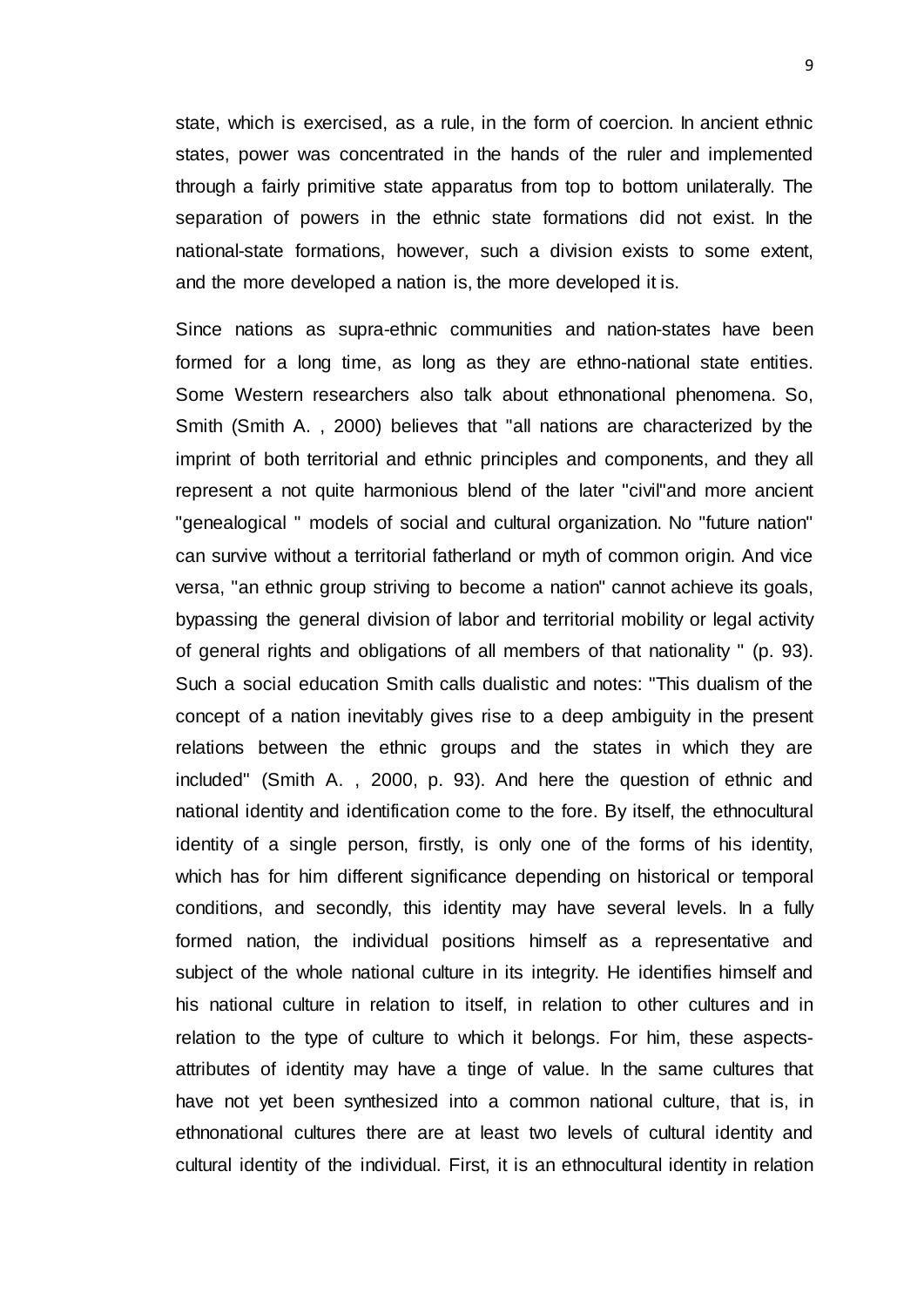to other ethnic cultures within a given ethnonational culture and, secondly, it is a common ethnonational and cultural identity, defined in relation to other national or ethnonational cultures. In pure ethnic formations (which occurred only in the early stages of the Archaic), an individual defined his ethnic identity through his belonging to this ethnic group and opposition to another ethnic group. Here the value principle of "us are them" reigns supreme. The structure of ethnic identity and identification indicators comprise the territory of a dislocation, language, main customs, norms, values, standards of behavior and some other indicators. People of this epoch have a naive eccentricity: they regard their customs and values as due and comparing them with the customs and values of another ethnic group and seeing discrepancies, they define the latter as false, deviant, etc., by presumption (Smith A. , 2000).

Nations historically begin to form from polyethnic state formations. In this process, there is a gradual convergence of ethnic groups, their release from the elements of opposition to each other, as well as the development of some common cultural norms and patterns, customs, values and even language. Not so much ethnic as national identity is becoming more and more significant. In a fully formed nation, of course, only national identity takes place. At the same time, it should be noted that nations, for all their openness to other nations, however, are also not free from ethnocentrism. The principle of "us - they" does not completely disappear, it is only weakened to some extent. And, as Zdravomyslov (1996) notes, "each national-ethnic group has its own circle of national or ethnic communities, with which there is a constant psychological comparison ... The second point related to the idea of the reference of national identity is that within each national identity fits its own hierarchy of "significant other" national-ethnic groups " (p. 118). This form takes the principle of "us - they", "their - not-their own".

There are not so many fully formed nations on the planet so far. All of them are mainly concentrated in Western Europe. About Americans (USA) this, most likely, cannot be said. It was impossible to say about the former USSR, where the state ideology declared the creation of a fundamentally new community - the Soviet people. The majority of modern state formations are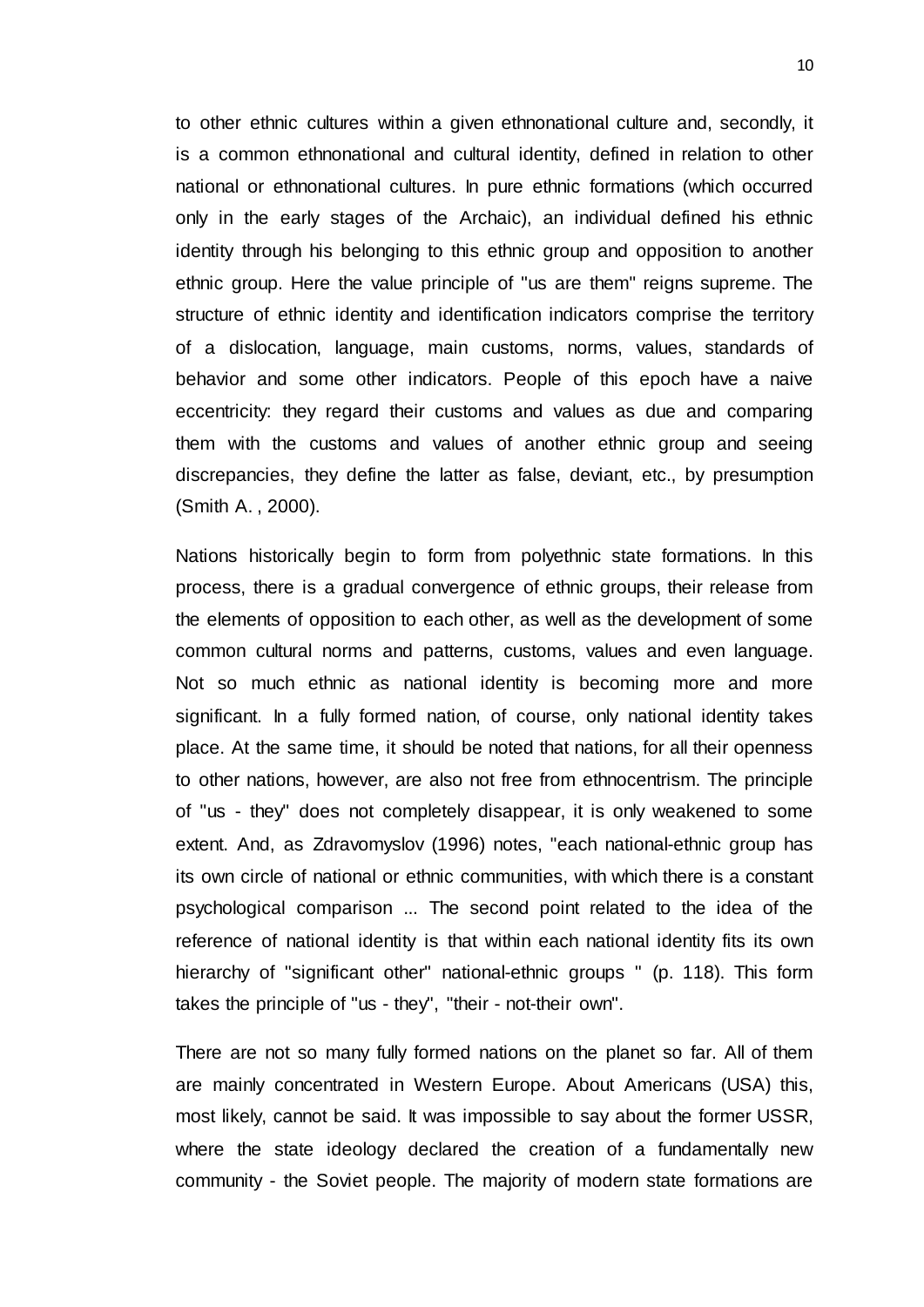ethnonational states, in which the ratio of ethnic and private is in various proportions. This, in the first place, determines the nature of the ethno-and national-identification processes in these formations. It is clear that at different stages of the formation of a nation, the ratio of ethnic and national identities is different. More often than not, an ethnic group could hold a privileged position in the ethno-state formations of the past, while others were denounced as secondary. And among them could be established status of subordination. But such a situation could remain only in the early stages of the formation of a national state. Under these conditions, inter-ethnic tension is possible within this entity, and then for the individual his ethnic identity and self-identification becomes crucial compared to his other identities. Moreover, in such situations not only the sense of ethnic identity is exacerbated, but this identity is perceived in false forms. Representatives of this ethnos begin to extol their ethnos (its culture, customs, traditions, language, etc.), at the same time reducing or ignoring the merits of other ethnic groups. This phenomenon is called ethnocentrism. At the basis of ethnocentrism lies the rigid absolutized archaic principle "us are not us," "us are them". The study of precisely these principles underlies the constructivist theory of the Norwegian anthropologist F. Bart about the fundamental role of ethnic boundaries in the development and preservation of ethnic identity (Bart, 2006, p. 48). His works, along with the studies of another representative of constructivism B. Anderson (Anderson, 2001) undoubtedly changed traditional methodological approaches to the study of ethnicity and the theory of nationalism.

Modern philosophical and sociological theory seeks to resolve the dual confrontation between primordialism and constructivism in considering the nature of ethnicity. In the well-known work of sociologists and philosophers - P. Berger and T. Lukman (Berger P., 1995), an attempt was made to overcome the dichotomy of the subjective and objective, when subjective aspirations are constructed and structured into new social institutions, being realized in an objective system of ethno-cultural environment. The same methodological and ideological goals are pursued by the synthetic theory of the French sociologist P. Bourdieu (Bourdieu P. , 1993), who tries to reconcile the mutually repulsive currents of structuralism and constructivism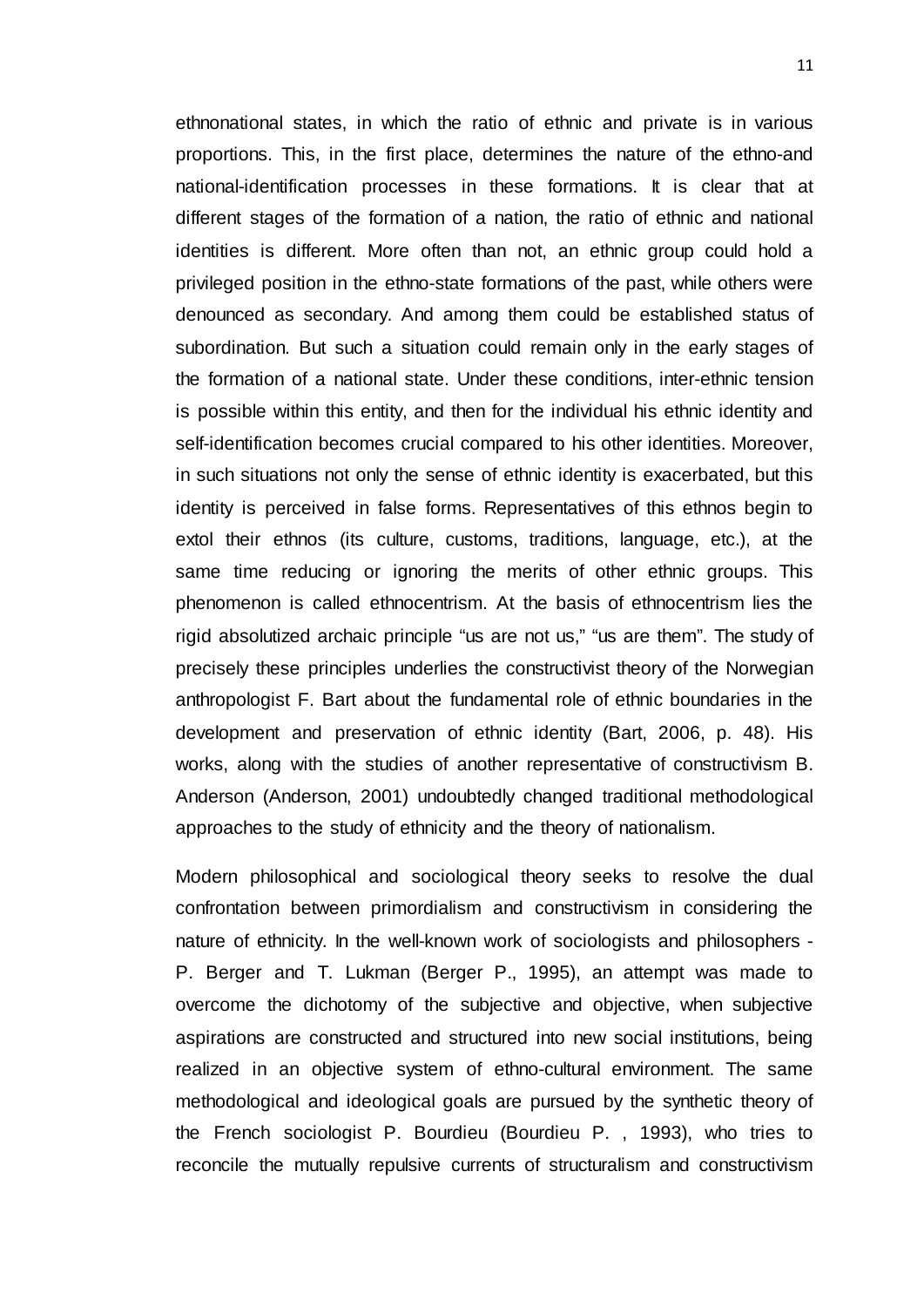based on the introduction of their own concepts ("habitus", "social space"). The same desire to integrate the ideas of constructivism and primordial soil of the Russian ethnocultural discourse is characteristic of the Russian ethnologist Tishkov (Tishkov), who believes that "the integration of the most significant aspects into a coherent theory of ethnicity is most promising on the basis of constructivist synthesis, which is sensitive to the context" (Tishkov, Ethnicity or ethnicity?).

The theoretical insight can be completed by saying of Huntington (Huntington, 2001, p. 43): "The significance of national identity, especially in comparison with other identities, never remains unchanged; it has varied many times throughout human history". It varied for various reasons. And last but not least, depending on the level of stability of an ethno-national state formation, on the degree of equality of its ethnic groups, etc. In those nations that are entirely supra-ethnic entities ("pure nations"), for a member of the nation his ethnic and ethnosocial identity is not essential. In emerging nations only, as dualistic entities (ethnonations) for a member of this entity, both national and ethnosocial identities can be significant. At the same time between them there can be various ratios: from harmony to antagonism. The emphasis on the structure of identities (both in its objective and subjective substructures) of ethnic and ethnosocial identity is also due to the general crisis of personal identity.

The study of identity problems is gradually becoming one of the main methods of social and philosophical, sociological and sociopsychological analysis of modern political and sociocultural transformations in Kazakhstan. The materials of sociological surveys conducted by Kazakhstan sociologists (2009) can form an empirical basis for sketching a general picture and identifying the ideally-typical features of Kazakh identity. Considering the studies of the civil, religious and ethnic identity of the citizens of Kazakhstan it should be noted that presenting an undoubted informational interest, these studies indicate a certain imperfection of the methods used by Russian sociologists (Telebaev, 2006), insufficiently elaborated philosophicalideological and logical-conceptual foundations of a sociological analysis of this kind of problematics. In the special literature (2006) seven main types of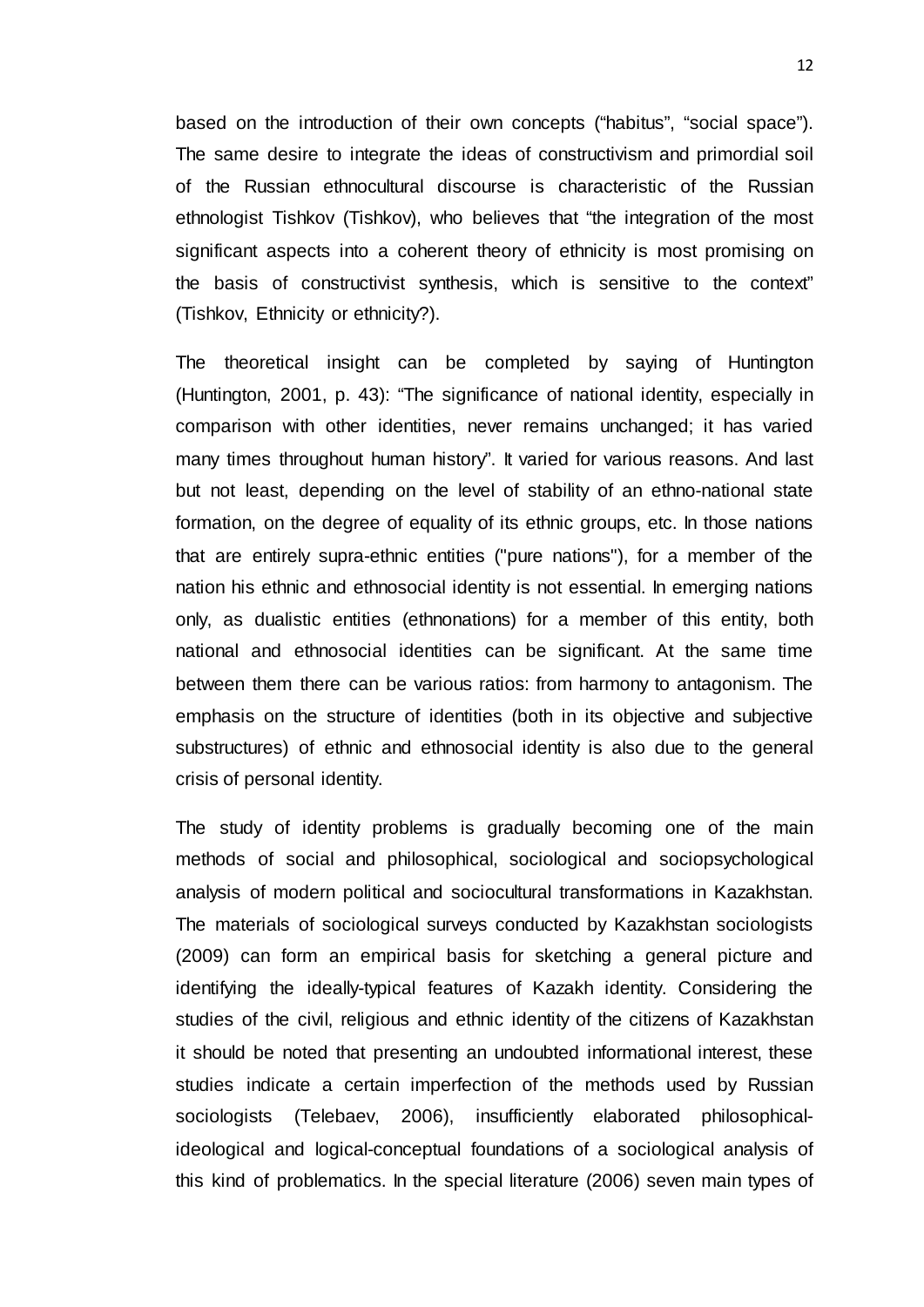ethnic identity are distinguished, each of which is characterized by stable features and characteristics. This typology of ethnic identity is not free from shortcomings. So, firstly, it is difficult to draw clear boundaries between such types of identity as ethnocentric and ethno-dominant. Secondly, the basis of typological divisions in the above classification is the scale graduated according to the degree of integration of the individual with the ethnic group. Meanwhile, the concept of "normal identity" implies an extremely wide range of integration of an individual with his ethnic group - from indifference to ethnodominational, i.e. the norm is also fixed in its extreme expressions, almost indistinguishable from anomalies. Such logical inconsistencies are caused by the fact that, thirdly, in the typology under consideration the requirement of a single basis of division is not met. All but one types of ethnic identity express some fixed degree of identity. But the term "normal identity" means a mobile, "drifting" identity, the intensity of which varies depending on the situation. A more compact and therefore more operational in a sociological analysis is the typology of ethnic identity proposed by Telebaev (Telebaev, 2006) where the author identifies 4 types of ethnic identity:

1. Ethnophobia - the negation of the value of the ethnic principle of identification (corresponds to "ethnic nihilism" in the typology of A. P. Sadokhin);

2. Ethnic nihilism - indifferent attitude to ethnic (corresponds to "ethnic indifference" in the typology of A. P. Sadokhin);

3. Ethnic tolerance - a positive attitude both to one's own and to other nationalities (corresponds to "normal" or "positive" ethnic identification);

4. Nationalism - recognition of the superiority of their ethnic community, the desire to ensure the interests of their nationality by any means, including by infringing the rights of other ethnic groups (corresponds to "ethnocentric" and "ethno-dominant" identity, and partly to "ethnic fanaticism" on a scale of Sadokhin).

Regarding this typology, it is worth noting the failure to designate one of the types of ethnic identification as "ethnic tolerance". Khamidov (Khamidov,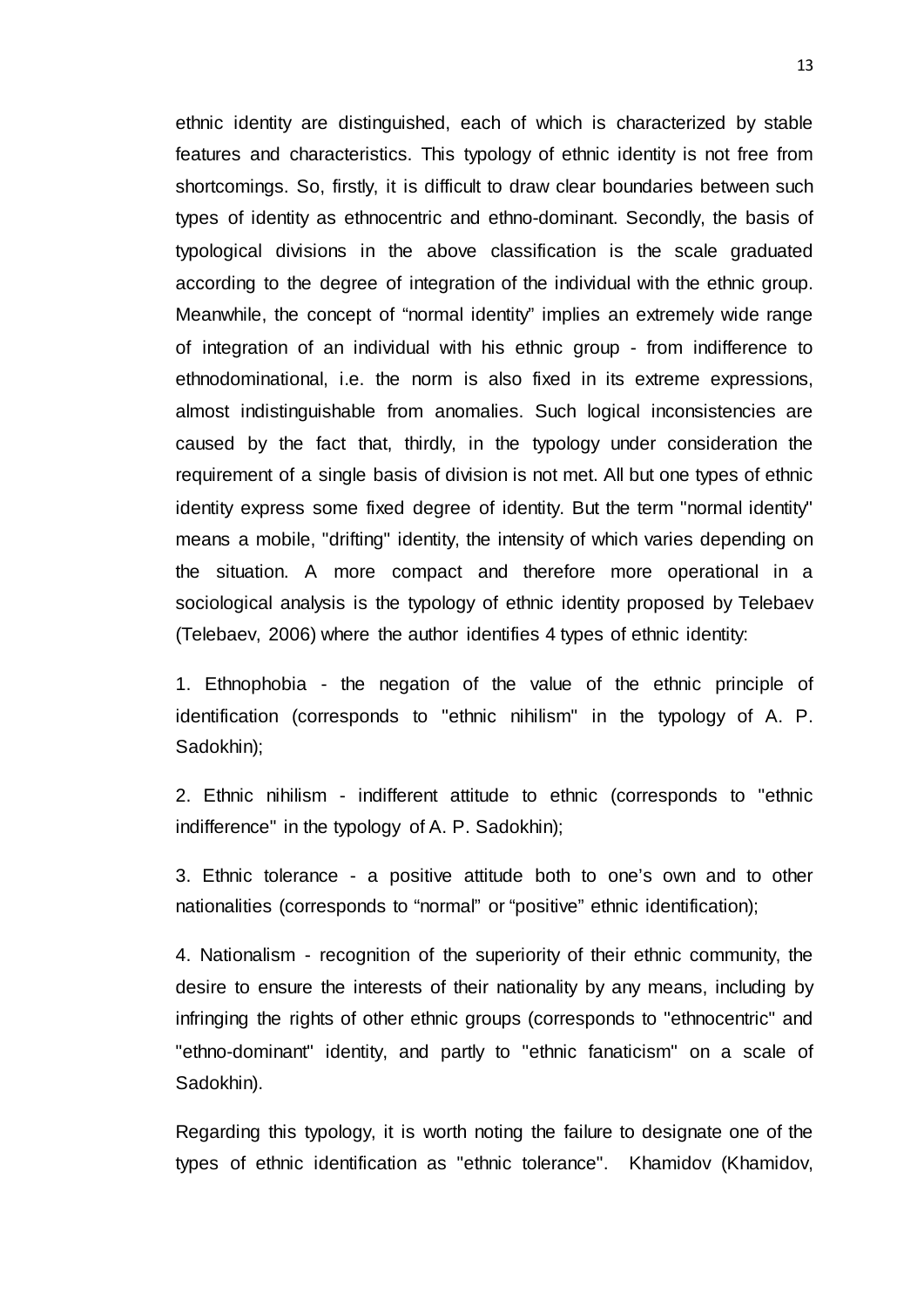1989) notes that the imperative of tolerance imposes a ban on the external manifestation of intolerance to everything alien, other, without affecting, by definition, the internal bases and motives of behavior of individuals, nations, ethnic groups, and confessions (Khamidov, 1989, p. 41). Therefore, tolerance, being the optimal model of interethnic and intercultural interaction, cannot be considered - also by definition - as a type of identification. In this regard, it will be more accurate and more intelligent to refer to this type of ethnic identity as positive identity, as is customary in most typological scales. With these amendments, one can accept the typology of ethnic identity proposed by G.T. Telebaev. According to his assessment of the distribution of identity types of residents of Almaty, "the most common type of ethnic identification in the city is "ethnic tolerance": it is supported by 58.6% of respondents" (Telebaev, 2006, p. 17). At the same time, the Kazakhs were among those ethnic groups in which "nationalism" was most pronounced - 23.2% versus 16.2% in the general population. In this regard, one can also bring the results of studies of the Institute of Philosophy and Political Science of the Ministry of Education and Science of the Republic of Kazakhstan, which also revealed the special conservatism of the Kazakhs in relation to mixed marriages (2009, p. 250). To the question: Is it necessary to focus on the nationality of people when choosing a partner in marriage? The following answers were received: Yes: Kazakhs - 44.4%; Russians - 20.3%; other ethnic groups - 24.4%. Not always: Kazakhs - 24.2%; Russians - 31.5%; other ethnic groups -34.4%. No: Kazakhs - 26.2%; Russians - 43.2%; other ethnic groups - 38.2%.

An analysis of the typology of ethnic identity scales used by sociologists shows that they are built on a single principle. The point of reference is the state of some normal or positive identity, from which two oppositely directed vectors are drawn: hyper-identity and hypo-identity. Scaling in this case can be carried out arbitrarily fractionally (depending on the objectives of the study and the methodology used in it), but the general principle of evaluation is to identify the extent of deviation from the norm for these vectors.

In accordance with this, the type of ethnic identity for modern Kazakhs can be unambiguously characterized as a fairly well-expressed hyperidentity. The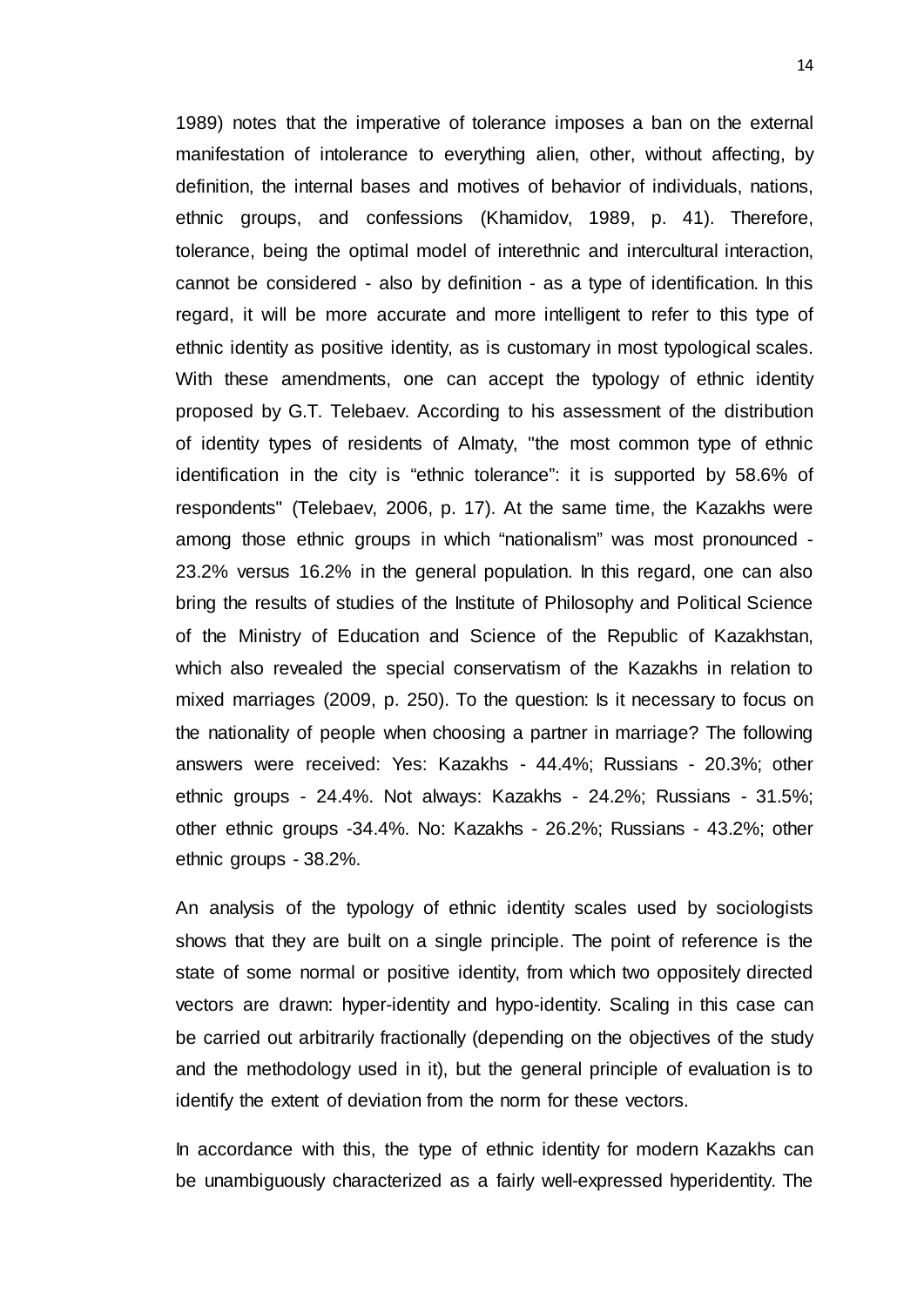causes, factors and consequences of the formation of this type of ethnic identity of the Kazakhs are outside the competence of sociology. Their identification is a task of social-philosophical, political, cultural and other analysis. The given sociological data show that in the city of Almaty the processes of ethnic identification have a slightly different character than in the whole republic. In the former capital of Kazakhstan, cosmopolitan and civil tendencies of self-identification prevail. This is explained by the fact that Almaty residents have almost a century of experience in inter-ethnic interactions and much greater willingness to accept democratic values. As a result, almost 60% prefer ethnic types of other identities - ethnic tolerance. There are explanations to the fact that, in comparison with other ethnic groups among the Kazakhs in Almaty, "nationalism" is the most pronounced (G.T. Telebaev typology) (Telebaev, 2006). Migration processes, especially intensified in the years of independence and going in the same direction from villages to cities, lead to the gradual numerical predominance of former villagers in the Kazakh ethnic community of the largest metropolis of Kazakhstan. It is in the midst of the latter-day citizens that the fears of losing their own ethnic identity are strongest, and as a result, the response in the form of manifestations of its ethnocentric and ethnomodominal types. The same concerns explain the conservatism of the Kazakhs regarding mixed marriages. As experience shows, they lead to a shift in the descendants of ethnic and cultural identities towards the parent - the heir of the sedentary cultures, or to the duality of self-consciousness. The duality of consciousness among descendants of mixed marriages leads to the marginalization of ethnocultural identifiers that determine certain cultural and civilizational preferences. This indicates that the Kazakh identity is still a rather amorphous formation, which is the result of contradictory processes of ethnocultural development over several centuries.

Within this research, the main reasons for the formation of a hyper-expressed type of ethno-identity characteristic of modern Kazakhs has been analyzed. This is due to the permanent crisis of the ethnic identity of the Kazakhs. The crisis of ethnic identity and, more importantly, self-identity, manifests itself primarily in the heightened importance of ethno-identity in the consciousness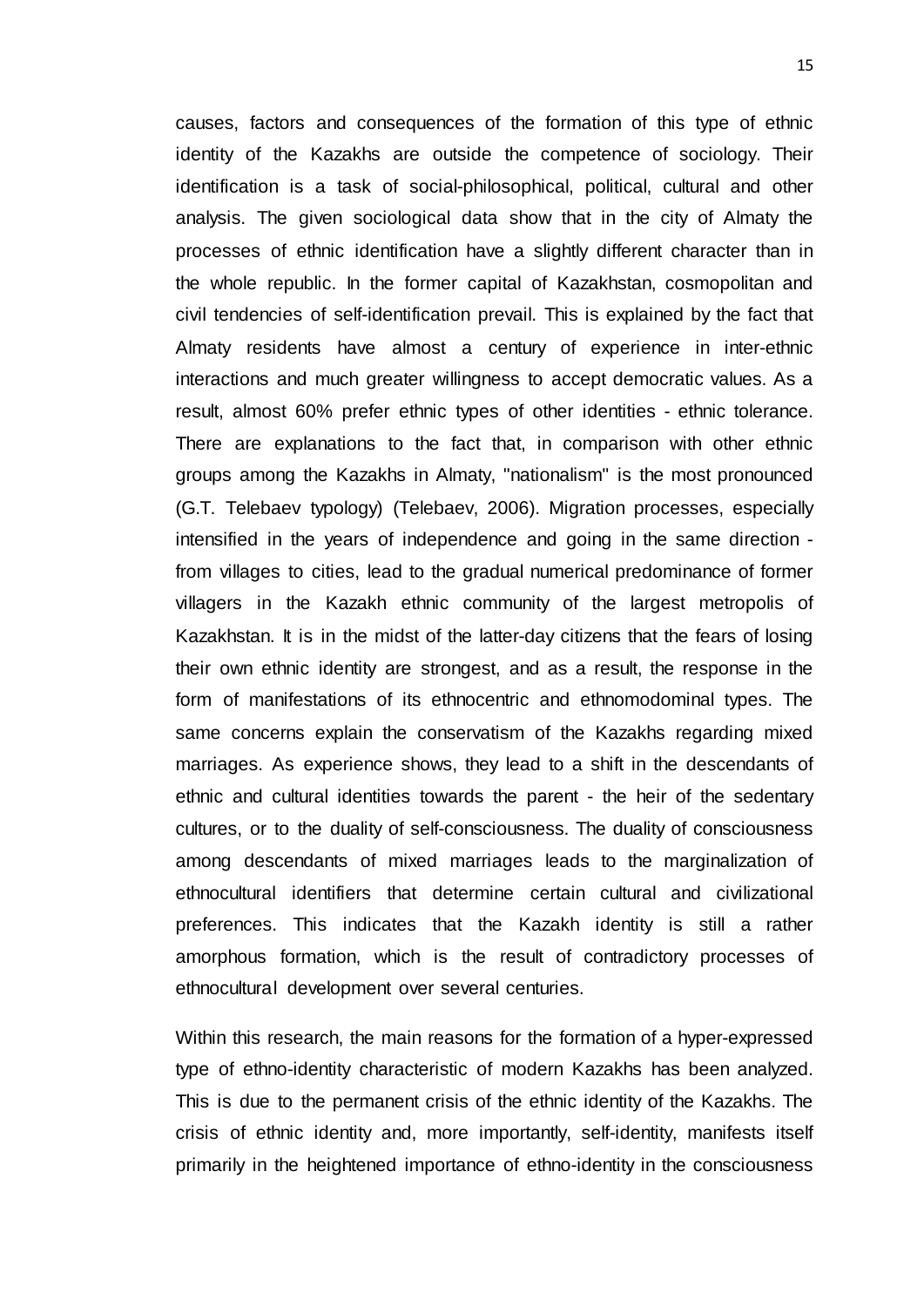of the individual and the ethnic community in comparison with other forms of individual and group identity. Increased attention to one's own ethnic identity and one's own ethnic culture exacerbates the feelings of "us  $-$  they" and increases (sometimes overestimating) self-esteem, i.e. evaluation of their customs, stereotypes, values, language, symbols. This focus on self is inevitably accompanied by opposition to other ethnic groups, whose stereotypes, lifestyle, values and symbols are explicitly or implicitly, consciously or unconsciously endowed with negative characteristics. Consequently, the beginning of the crisis of ethnocultural identity is a heightened focus, a "looping" on this identity. It grows on the basis of cultural, economic, socio-psychological and ideological factors. The emergence of this type of Kazakh ethno-identity, firstly, was influenced by gaps in the continuity of culture, including the genocide of the Kazakh people in the 18th century during the Dzungarian invasions, in the 20th century - the years of violent sedentarization, famine and destruction by Stalin color mode of the Kazakh intelligentsia (Valikhanov C. , 1985). Secondly, at the end of the 19th – beginning of the 20th centuries, the Kazakh legal and administrative structures, tribal land tenure and the entire ethno-social structure of the Kazakh ethnic community were subject to gradual and planned destruction by the tsarist colonial administration. An ethnographer, an officer of the Russian army, an ethnic Kazakh, Chokan Valikhanov, was the first in Kazakh history to defend the culture of his people in the pages of the prerevolutionary Russian press. Using examples from the life and court practice, he proved that the reforms carried out by the Russian tsarist government should reckon with the spiritual essence of the people, their mentality and way of life. Valikhanov (Valikhanov C. , 1985, p. 79) argued that "reforms forcibly implanted, based on abstract theories or taken from the life of another people, have so far constituted the greatest calamity for humanity". Thirdly, since the time of the "Charter on Siberian Kyrgyz", initiated by Speransky (1985), there has been a constant process of erosion of the national culture. It was an ongoing challenge to the traditional nomadic culture of the Kazakhs. The apotheosis of its destruction was national culture in form, socialist in content. And although in the soul of the people there was a constant process of unarticled rejection, the Kazakh culture and language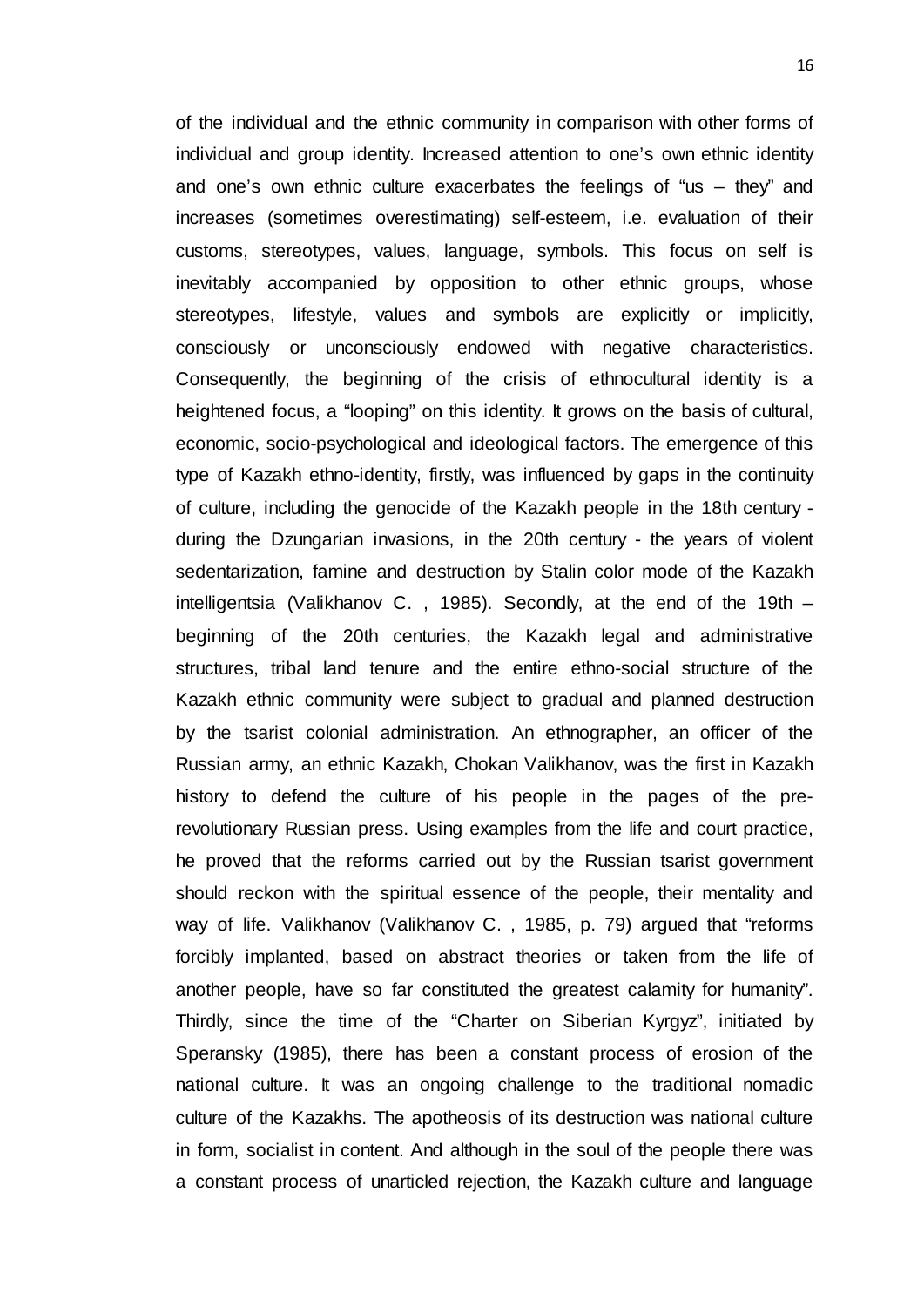suffered irreparable damage, which is currently being pursued by the desire of the Kazakhs to preserve language, culture and traditions.

With independence, the transition from the Soviet, supra-ethnic identity to the identity of ethnic and national has began. Unfortunately, the evolution of this controversial process is hampered by intra-ethnic disunity, the main criterion of which was the mastery of the native language. The problem of the Kazakh language, which became unclaimed during the years of Soviet power for almost half of ethnic Kazakhs, predetermined the stratification of the Kazakh ethnic group into three groups according to the degree of language proficiency (2009):

1. Kazakh soil scientists are fluent in their native language and have difficulty in communicating with Russian speakers.

2. Bilingual Kazakhs - fluent in both languages to the extent sufficient for full communication with all language groups.

3. Kazakhs are marginals who do not speak Kazakh, or who speak it exclusively at the household level. There was a division of the ethnos not only according to linguistic, but also according to the value criteria of identity, since Russian-speaking Kazakhs are in fact only urban residents in the second or third generations, with a psychology and value hierarchy that differs little from those of a large Russian megalopolis, while native speakers - these are Kazakhs who come from rural hinterlands, preferring traditional values. At the same time, the division according to the linguistic criterion is only the visible part of the more serious contradictions, the manifestation of which is the attitude towards ethnicity constructed in modern times.

The German researcher U. Altermatt (Altermatt, 2000, p. 63) asserts that ethnicity, on the one hand, "is rooted in common myths, memories, values and symbols - in an ensemble that is created by society and is constantly changing", but on the other hand, it does not so much "through common signs, as through representations that elevate any element of joint ownership to the level of collective solidarity". In the case of current research, the main marker (identifier) of ethnicity is language. It becomes the symbol on the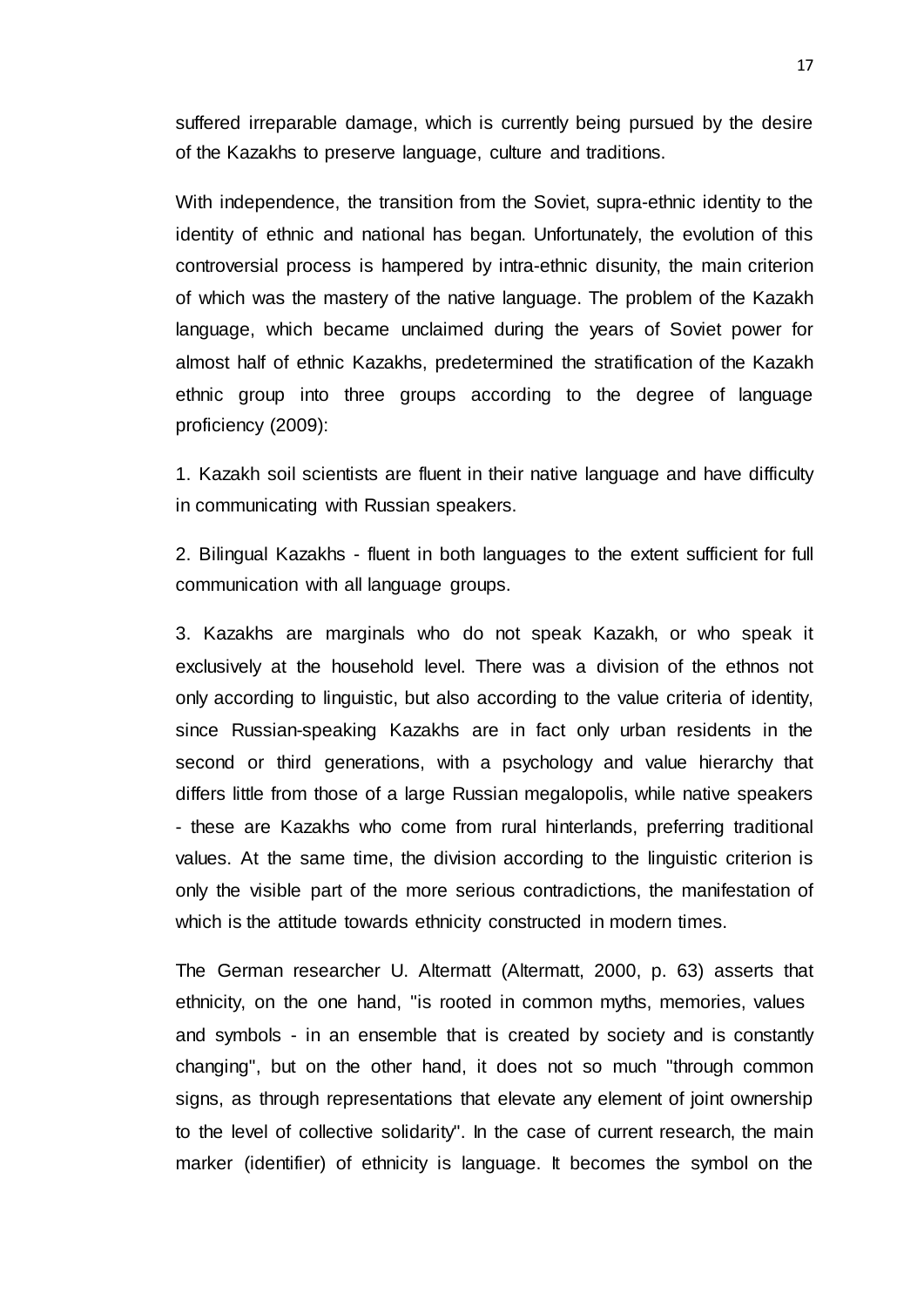basis of which the intra-ethnic borders are constructed, which determine the process of the Kazakh intra-ethnic stratification. And these boundaries are consciously constructed by the elites. Undoubtedly, the resource of knowledge and ignorance of the state language is used for political and other purposes. In Kazakhstan there is such a situation when the definition of ethnicity is not limited to a set of primordial markers: parents' ethnicity, place of birth, degree of mastery of their native language, knowledge of customs and rituals of traditional culture. From everyday life, there are many examples where urban Kazakhs in the second and third generations continue to maintain close family ties and solve important issues, only by a community meeting. At the same time, many examples of orientation towards personal success at any cost among the Kazakhs who came from the provinces do not allow to single out the criteria by which the "degree of ethnicity" is determined. An educated Kazakh - marginal - can know a lot more about the religion, customs and traditions of the Kazakhs than a poet, moreover, consciously adhere to them and, perhaps, to a greater extent than the villagers. Which of these groups is more "ethnic"? Language is the most important symbol of ethnic identity, even regardless of its level of proficiency. For example, Kazakh Belarusians, Ukrainians, Germans, Koreans, etc. its national language is practically not used, but it retains a symbolic function in the structure of national identity. Therefore, the opinion of V. Shnirelman (Shnirelman, 2005) that "in the modern world, ethnicity generally appeals primarily to symbols" is very close to understand the real situation with the self-identification. In modern society, the traditional Kazakh culture loses its functionality and organic connection with the nomadic way of life, which no longer exists. "Therefore, losing its former functionality, traditional culture becomes the source of the most important symbols, and it itself turns into a symbolic sign" (Shnirelman, 2005). However, the values and ideals of modernization and globalization do not completely replace the previous social forms of life and the sociocultural codes of ethnic thinking, pushing them to the periphery of self-awareness. They coexist in the real structure of a marginalized society of syncretic thinking, along with tribal, traditionally patriarchal, agrarian, industrial, and urban identity matrices. In the modern globalizing world, the Kazakh ethnocultural identity is a bizarre symbiosis of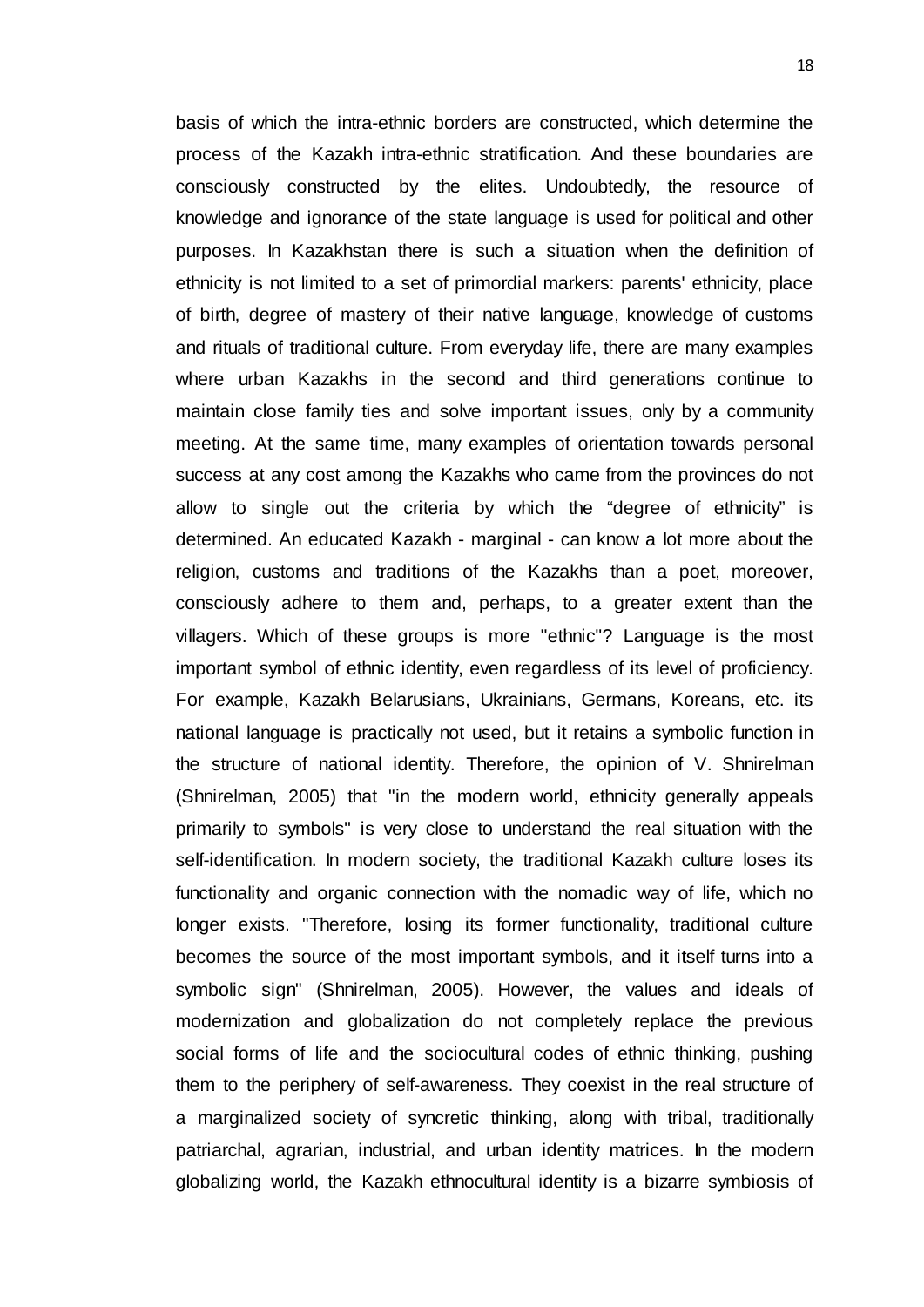<span id="page-27-0"></span>different kinds of intersecting and overlapping identities, which implies the absence of a rigid hierarchy of social connections, their amorphousness in the structure of its integral phenomenon. Depending on the specific historical situation, actualization of any of the identification grounds may occur, or a synchronous combination of them may arise, depending on the nature of the real or perceived challenge that threatens the integrity of the ethnic community. Moreover, the direction of its "drift" goes in the direction of constructivist transformations, which is undoubtedly a fundamental trend of today and tomorrow.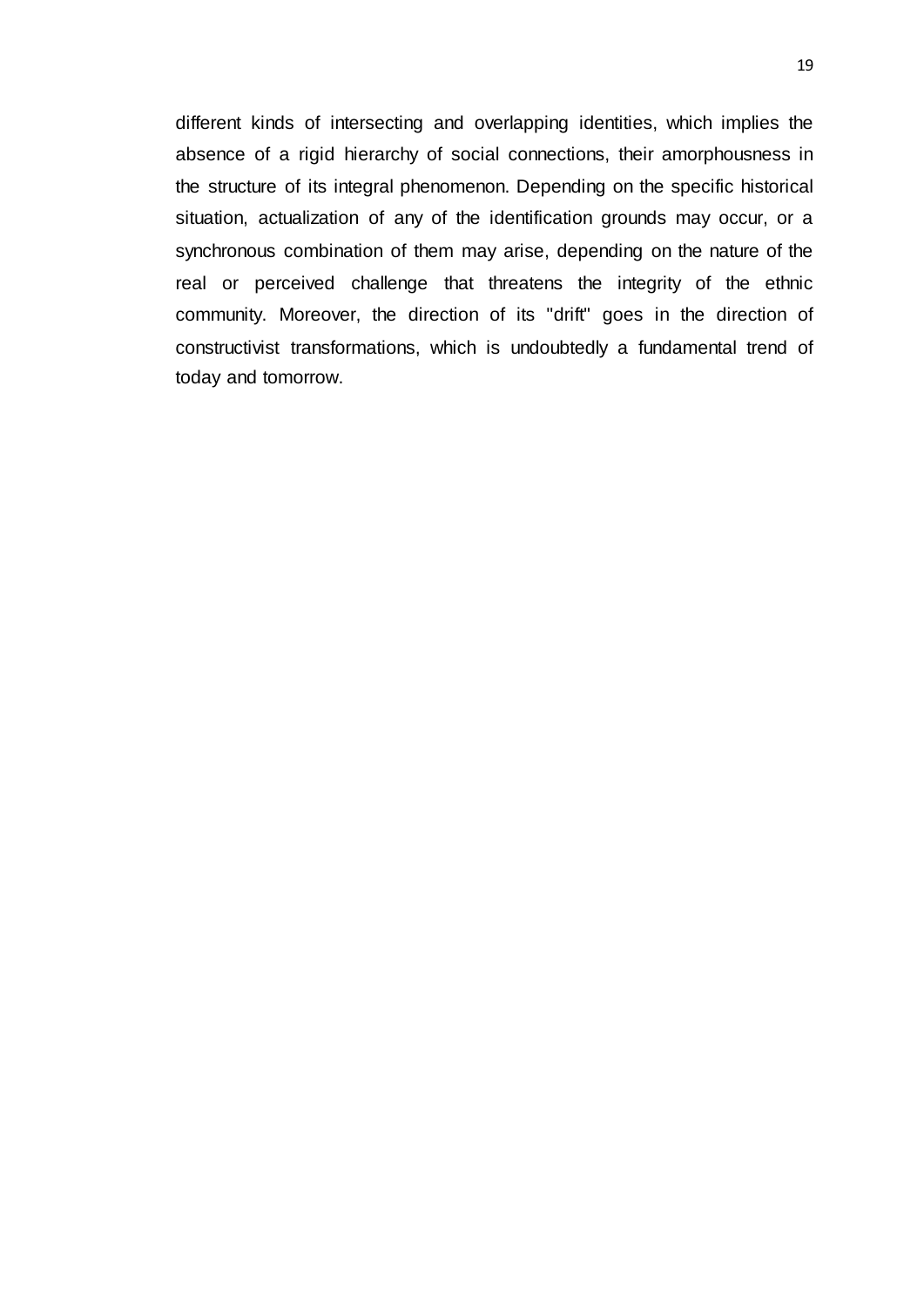# **CHAPTER 1**

## <span id="page-28-0"></span>**CREATION OF THE KAZAKH NATION**

# <span id="page-28-1"></span>**1.1. Perceptions of Ethnic and National Identity in Kazakhstan**

This chapter of the thesis is devoted to the description of the basic concepts of perceptions of ethnic and national identity in Kazakhstan. The general ethno-demographic situation in Kazakhstan is presented as well so that it is easier for the reader to understand the issue of the language-clash within the Kazakh society. The chapter describes the national-building process in independent Kazakhstan and why the second largest ethnic group – Russians – feel separated from the rest of the society.

It was not easy for each post-Soviet state to find its own definition of a nation, but in Kazakhstan these efforts were accompanied by the greatest contradictions. Kazakh leadership proudly declared in 1991that the country is the most multi-national of the successors of the Soviet Union, but it seems that only a small part of its inhabitants shared this pride. There was tension in terms of ethnic diversity. According to Olcott (Olcott M. , 2003) the condition for the survival and prosperity of Kazakhstan should be based on the civil patriotism of its population towards a common homeland than the ethnically dependent dedication of the Kazakhs (or Russians) to their land. True, the leadership of the country, in which the Kazakhs are dominant, seems to find it harder to realize this truth.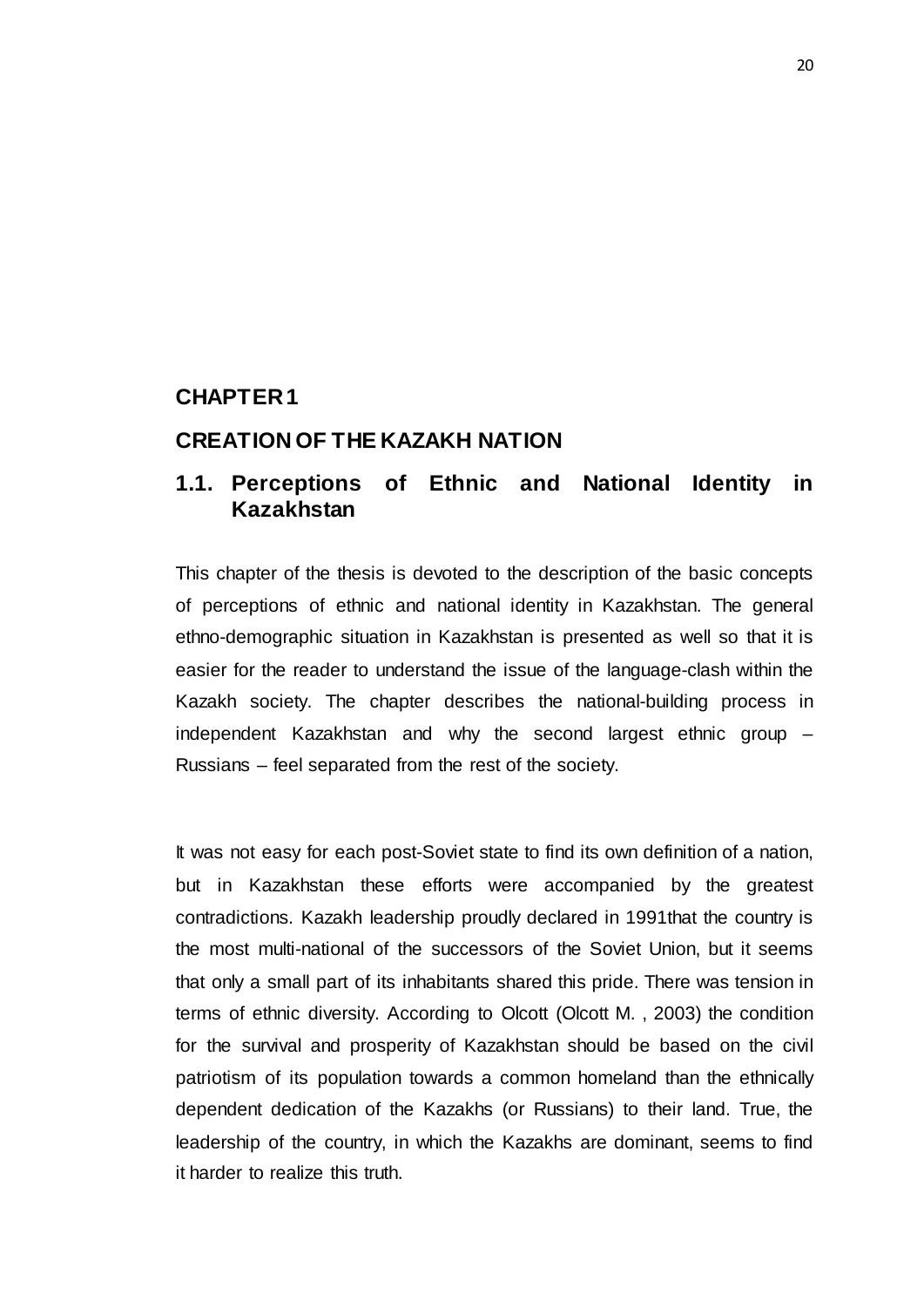When Kazakhstan gained its own statehood, the two main components of its population, the Russians and the Kazakhs perceived the world differently and thus set the government the difficult task of reconciling these differences into same political goals. Peace in the country was preserved, but it was not possible to fill its ethnic diversity with real content. As Olcott asserts (Olcott M. , 2003, p. 70), to pretend to express the opinions of all the people, the government actually puts the interests of the Kazakhs above. President Nazarbayev and the ruling elite left the population less opportunity to participate in the formation of norms and institutions that determine the nature of political life.

In a more democratic environment, a feeling of personal involvement in the political life of the country leads to the softening of the severity of interethnic contradictions, and, consequently, to the emergence of additional opportunities for interethnic harmony. Even under these conditions, the ethnic factor still takes a significant position in determining the preferred forms and methods of functioning of the state. However, *"those who govern Kazakhstan are trying to shape the nature of the state with minimal participation by the people, preferring to guess what he thinks and what feels instead of consulting him"* says Martha Olcott (Olcott M. , 2003, p. 71).

And although the same ruling elite have dominated the country for more than twenty years, its idea of how to balance the interests of the two main ethnic communities has changed. Continuing to talk about the need for inter-ethnic tolerance as a distinctive feature of a multi-ethnic state, the government is actively pursuing a policy today that strengthens the claims of the Kazakhs to cultural, political and economic hegemony. According to Zhumaly (Zhumaly, 2014), this policy is focused on the future in which the Kazakhs will become sufficiently well-off by a large majority in order to occupy a dominant position in the country.

President Nazarbayev and his closest associates initially believe that the change in demographic balance would be gradual. As Bokaev (Bokaev) has noted, it was expected that the higher natural growth rates of the Kazakh population would be accompanied by the arrival of Kazakhs from abroad and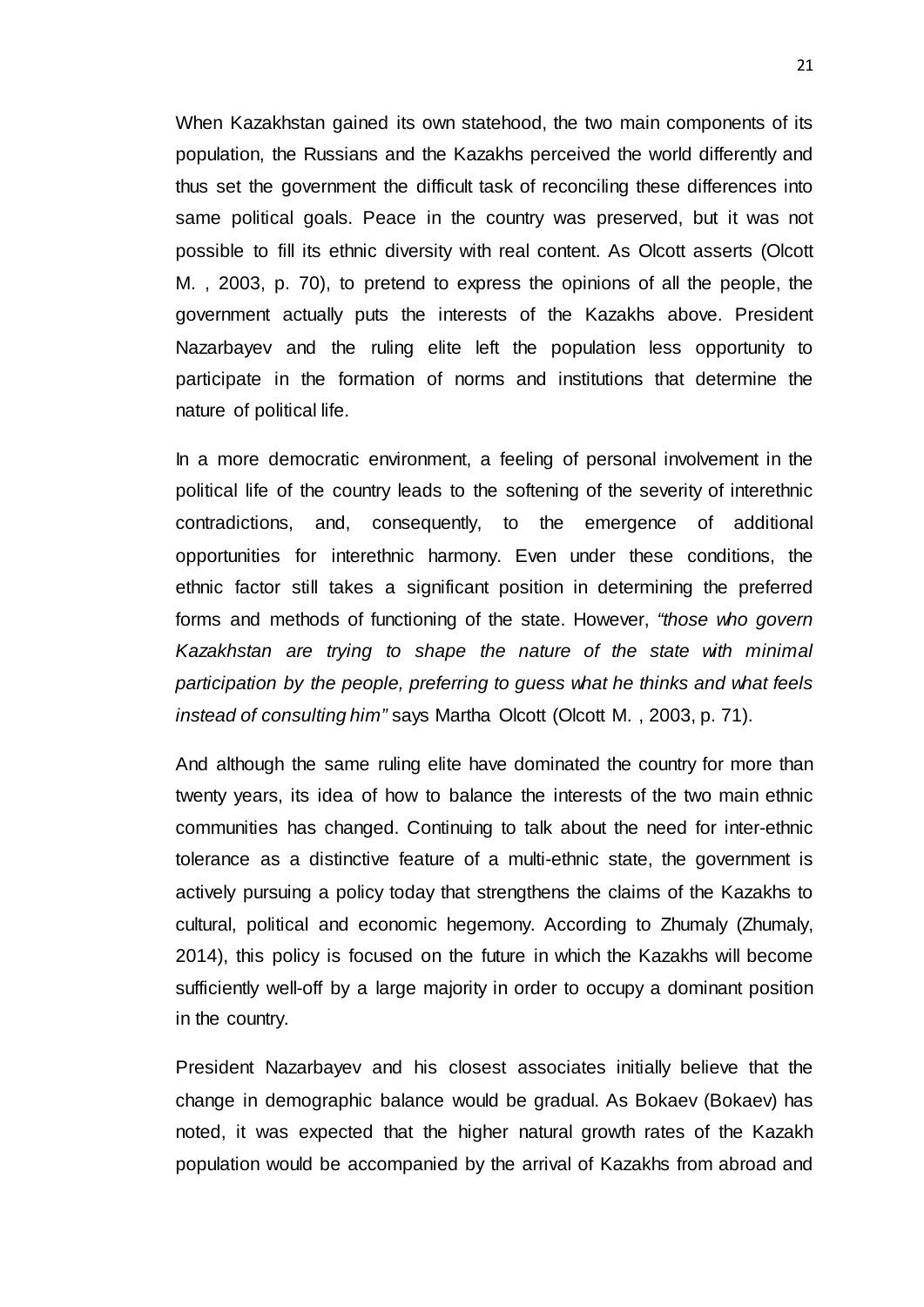the departure of those Russians who could not adapt the changing political situation. And although the government assumed the costs and efforts associated with the arrival of the Kazakhs, it also encouraged Russians to arrange their lives in Kazakhstan and regularly reaffirmed this position. One can only guess about the motives of the government, since the policy in this area has been mostly vaguely worded. Of course, there was a fear that the Russians living in ethnically cohesive enclaves would begin to advocate secession, not resettlement. According to Olcott (2003, p. 71) in fact, when the Russians began to leave Kazakhstan, demographic changes occurred quickly, mainly due to the fact that one in every four Russian left Kazakhstan. In addition, the population over the past ten years has become unusually mobile, and its composition began to change both locally and across the country. As the number of Russians leaving Kazakhstan has increased, the authorities began to rethink their strategy. As Alexeyenco explains, although the Russians were never persecuted, most government officials perceived their departure as a positive development. The government gradually changed its policy in this area, trying to extract maximum benefit from the Russians (Alexeyenco, 2008).

As time went on, Kazakhstan became an increasingly "Kazakh" state both in terms of population composition and ideology. However, the Russian language, whose legal status was only slightly shaken, is still widely used more for practical than ideological reasons. The state cannot afford to lose an educated and technically literate population that still speaks and thinks almost exclusively in Russian regardless of ethnicity (Tuksaitova, 2005). At the same time, the introduction of one or another language requires not so much new legislation, as the allocation of serious budget funds, and this is not happening in Kazakhstan. Kazakh nationalists constantly put pressure on the government to restrict participation in public life of those who do not speak Kazakh (Zhumaly, 2014).

In fact, the low numbers that nationalist parties receive in the elections should not be seen as an indicator of public support for the nationalist platform. This is largely a consequence of favouritism of the political system in relation to pro-government parties and groups and, to a certain extent,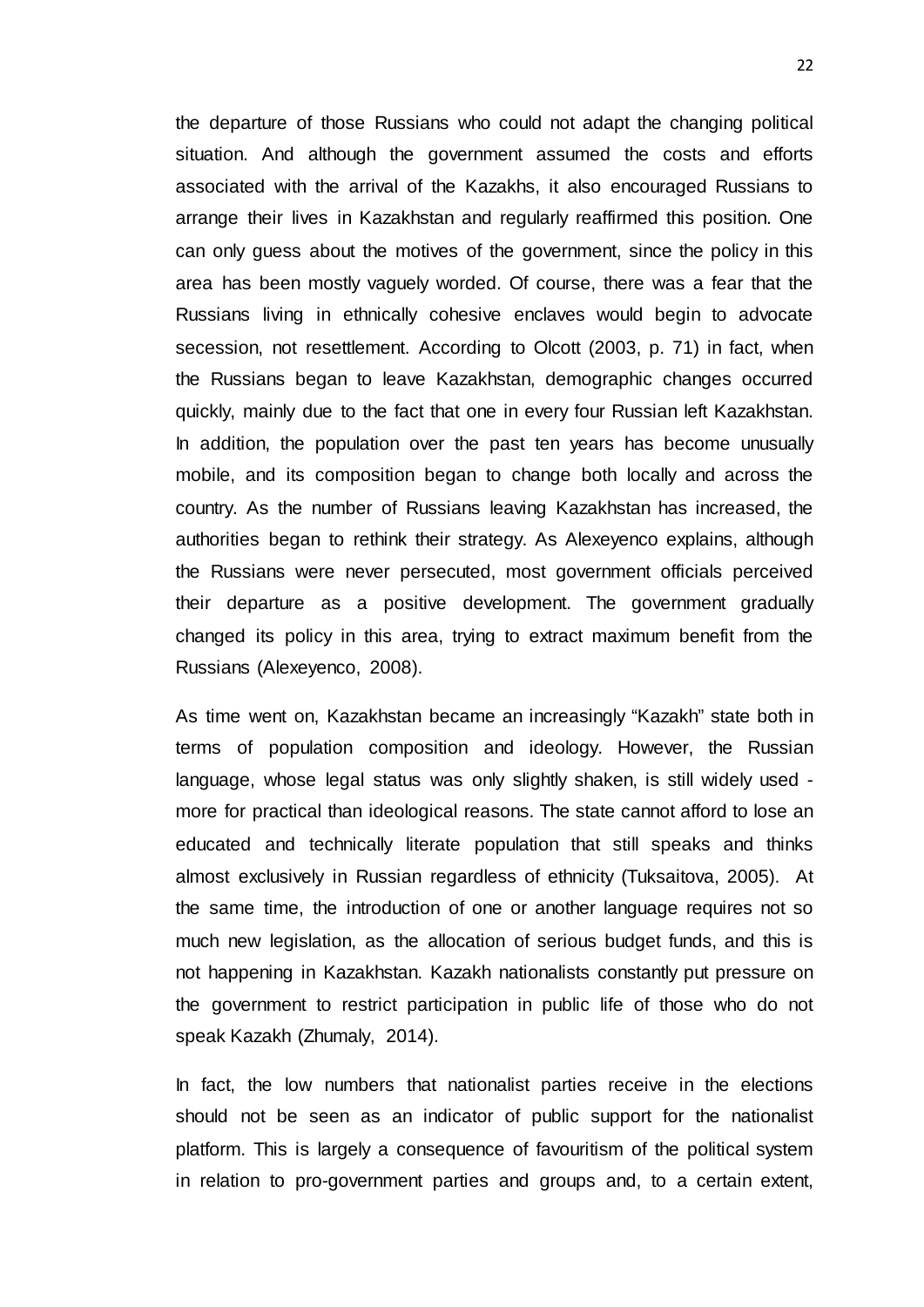public distrust of the administrative abilities of Kazakh nationalist leaders. In fact, many of the provisions of the nationalist Kazakh platform are perceived sympathetically, including the ruling elite, while the majority of Kazakhs reject the idea that other ethnic communities can claim a political role in multinational Kazakhstan on equal terms with them. Kazakhstan is their homeland, even though there are wide differences among the Kazakh population about the exact meaning of this concept. The Kazakhs agree that for more than two centuries they have suffered enough from the Russians, and the rebirth of the Kazakh state should be compensation for this (Olcott M. , Kazakhstan: Unfulfilled Promise, 2003).

The strategy that the government adheres to is still fraught with potential dangers. Narrowing the range of individual political activities and focusing on cultural and spiritual needs of the Kazakhs, the government is trying to prevent people dissatisfied with the economic and social situation from mobilizing. In addition, the government believes that it can prevent the mobilization of the population and on ethnic grounds. And although there is no obvious danger of ethnic conflict, the main source of instability is in Kazakhstan itself, whatever may be said about external threats.

# <span id="page-31-0"></span>**1.2. Kazakh Nationalism and Ethnic Identity in Kazakhstan**

# <span id="page-31-1"></span>**1.2.1.Historical prerequisites to Kazakh nationalism**

What is Kazakh nationalism as an ideology? The founders of the ideas of Kazakh nationalism are the Alashordin people - Kazakh intellectuals of the early 20th century, who for the first time declared the right of the Kazakh nation to self-determination (in the form of an autonomous state) (Kesici, 2011). In the Soviet period, Kazakh writers and the creative intelligentsia as a whole had a significant influence on the strengthening of national identity (Kudaibergenova, 2013). It is also necessary to note the significant role of the late Soviet social and political movements, such as Azat and Zheltoksan, which contributed to the design of Kazakh nationalism as a political ideology. At the same time, the nationalist idea had its own characteristics in different historical periods. If in the pre-Soviet period it evolved under the influence of colonial pressure from tsarist Russia against the Kazakhs (illegal seizure of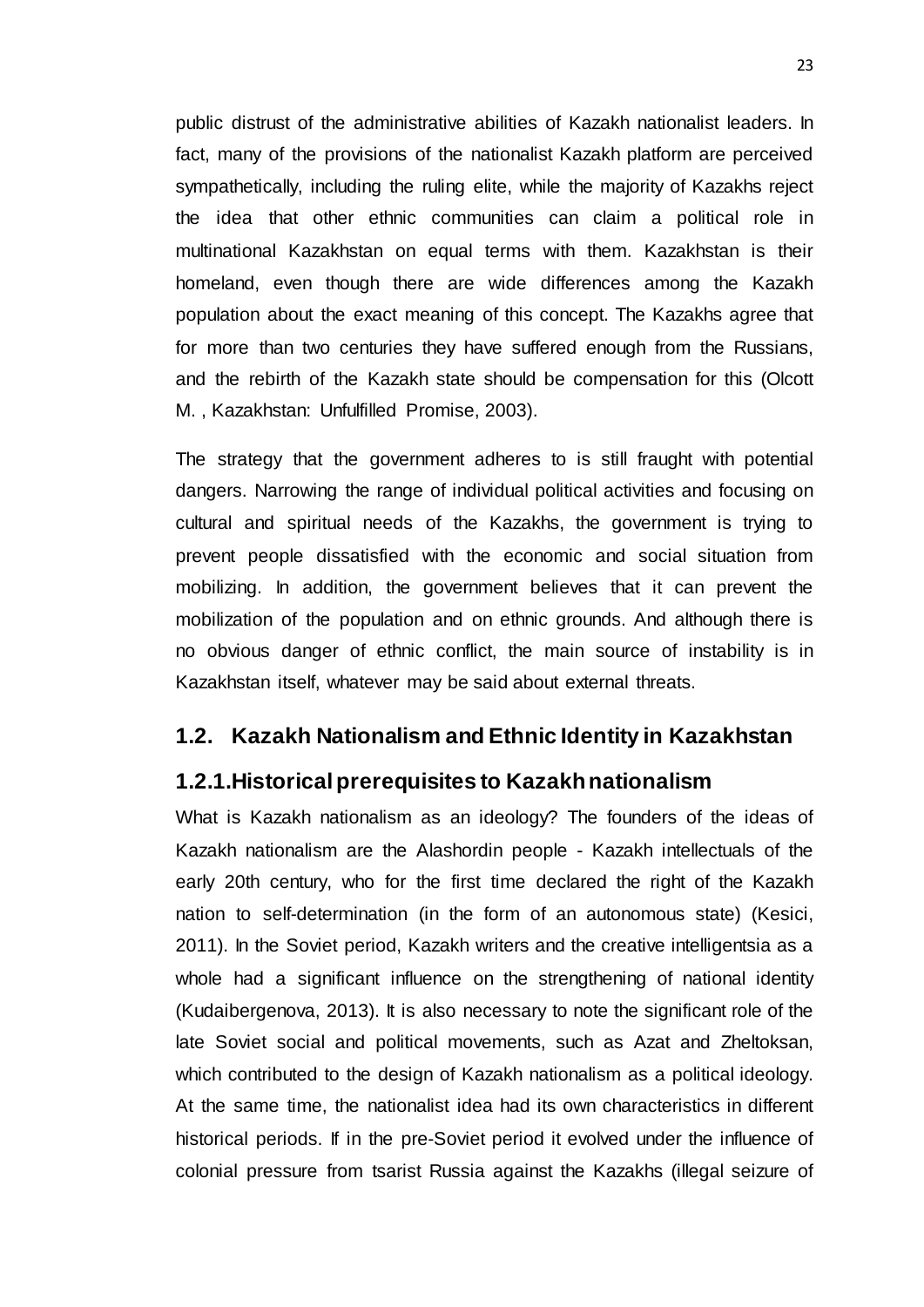Kazakh lands by immigrants), then in Soviet times the formation of the social base of nationalism became possible due to socio-economic contradictions in the society along the lines of "Kazakh-non-Kazakhs" , "City-village" and "centre-region" (Kydyralina, 2008).

The mobilization and protest potential of Kazakh nationalism was vividly demonstrated during the "December events" in 1986. By its nature, this was the "nationalism of the periphery", which was directed against the abuses of the centre. The focus of the nationalist ideology was on those issues that felt the most infringement of the rights of the titular ethnic group: reducing the use of the Kazakh language, difficult socio-economic conditions for young people in the city and the Russification of all spheres of public life (Baisembayev, 2015).

With the collapse of the communist ideology, inter-ethnic divisions have suddenly emerged, which were latent during the Soviet times. The Soviet system required that every citizen have a nationality; this term denotes ethnic identity, which was recorded in the fifth column of the passport, which every adult citizen was obliged to have. At the same time, the totalitarian structure of the system demanded loyalty to the artificially created socio-political structure, which was the Soviet Union, and not the ethnic group or nationality that occupied a certain territory (Velichcko, 2016).

The infrastructure of terror  $-$  a legacy of the Stalinist state security system — collapsed along with the ideology of communism, and people began to more freely define their attachments. According to Velichcko (2016) many leaders have believed that rise of the national identity by transforming it from a simple indicator of ethnicity into a kind of ideological connection would help form a new kind of loyalty to the state. In the end, it was the nationalist desire for independence that played a conclusive point in undermining the stability of the economic and ideological bankruptcy that the USSR was. Even in Kazakhstan, where the Kazakhs were a minority before independence, the ruling elite considered them the only truly loyal and patriotic group of the population. All permanent residents were granted citizenship, which from the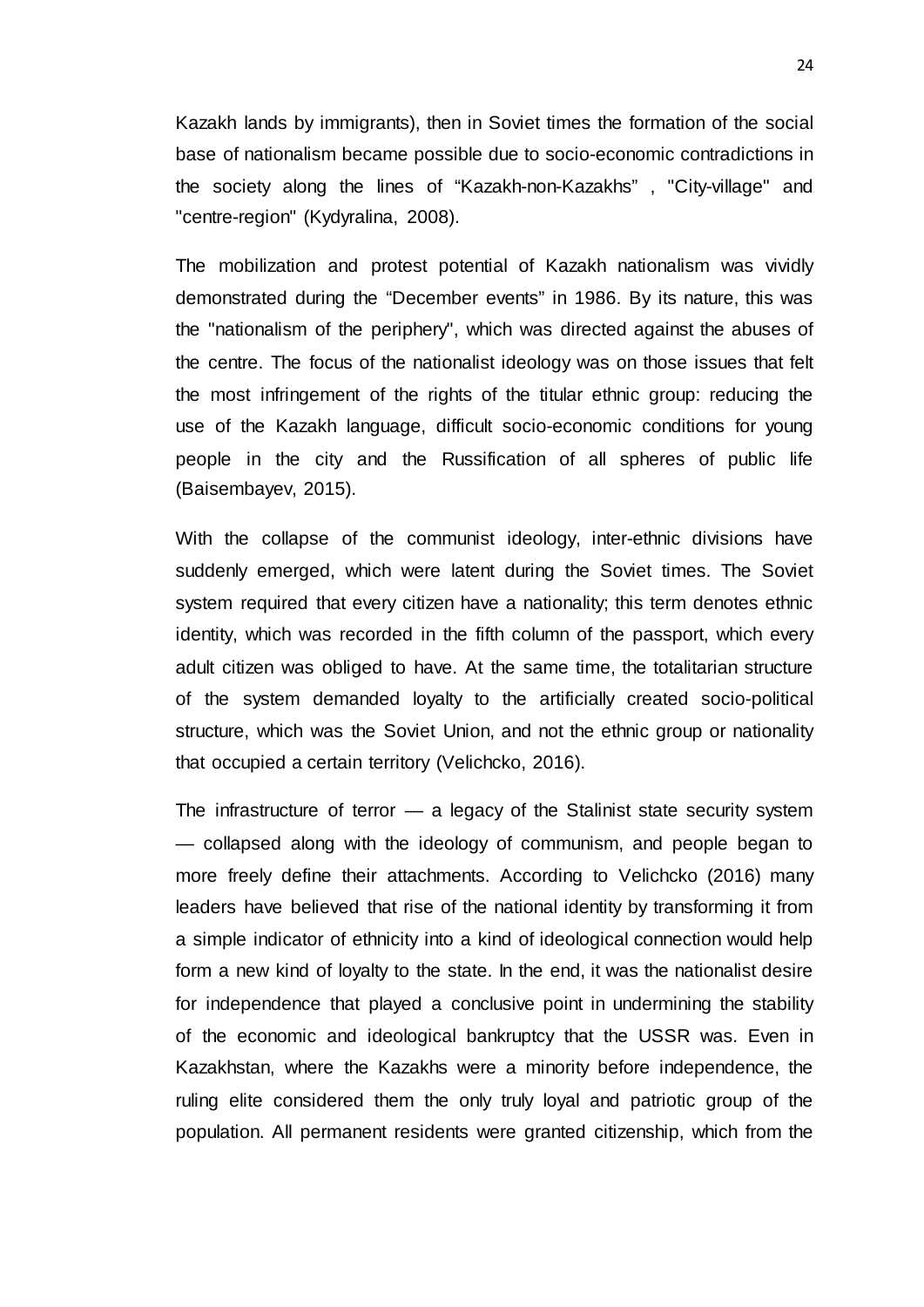very beginning has caused the appearance of actually two categories of citizens.

Following the economic and political practice carried out in Soviet times, all newly emerged states have faced a situation where a significant number of citizens were outside of their own "historical homeland". Under the Soviet planning system, more people were sent to certain areas of the USSR, therefore a number of new states (Armenia, Uzbekistan and Turkmenistan) found themselves as almost mono-national countries, in which the emphasis on ethnic identity could well become an attractive platform for national unity.

The transformation of nationalism into the basis of state ideology in most of the neighbouring countries created the problem of identity formation even more relevant for Kazakhstan. According to Olcott (2003, p. 73) Kazakhstan was purposefully created as a showcase of Soviet economic and social theories, and the demographic situation there was the result of just such a policy. Although Kazakh nationalists were convinced that the main goal of the metropolis was to ensure the numerical superiority of the Russians over the Kazakhs, in fact, Moscow had more complex motives that were economic and ideological. For example, in different periods (especially in the 20s and 30s) people were sent to Kazakhstan as punishment, which was also a punishment for the local population, among whom the newcomers were to live. It should be noted that the Russian and the Soviet politicians were not particularly worried about the problems that Kazakhs had to face as a result of various campaigns to relocate people.

Zhumaly (Zhumaly, 2014) believes that, if there was any other state in place of Soviet Kazakhstan, a new form of civic pride or geographically determined loyalty would have arisen as a factor in uniting all its inhabitants. But the omnipresent Soviet ideology firmly assigned a person's ethnic identity, while promoting and encouraging internationalism. Therefore, various national groups, including Russians, have always considered themselves to be the object of discrimination in Soviet times. Nationalism, as the belief in the superiority of one ethnic group over the others, was considered a crime for which they could receive a term of imprisonment, and even the death penalty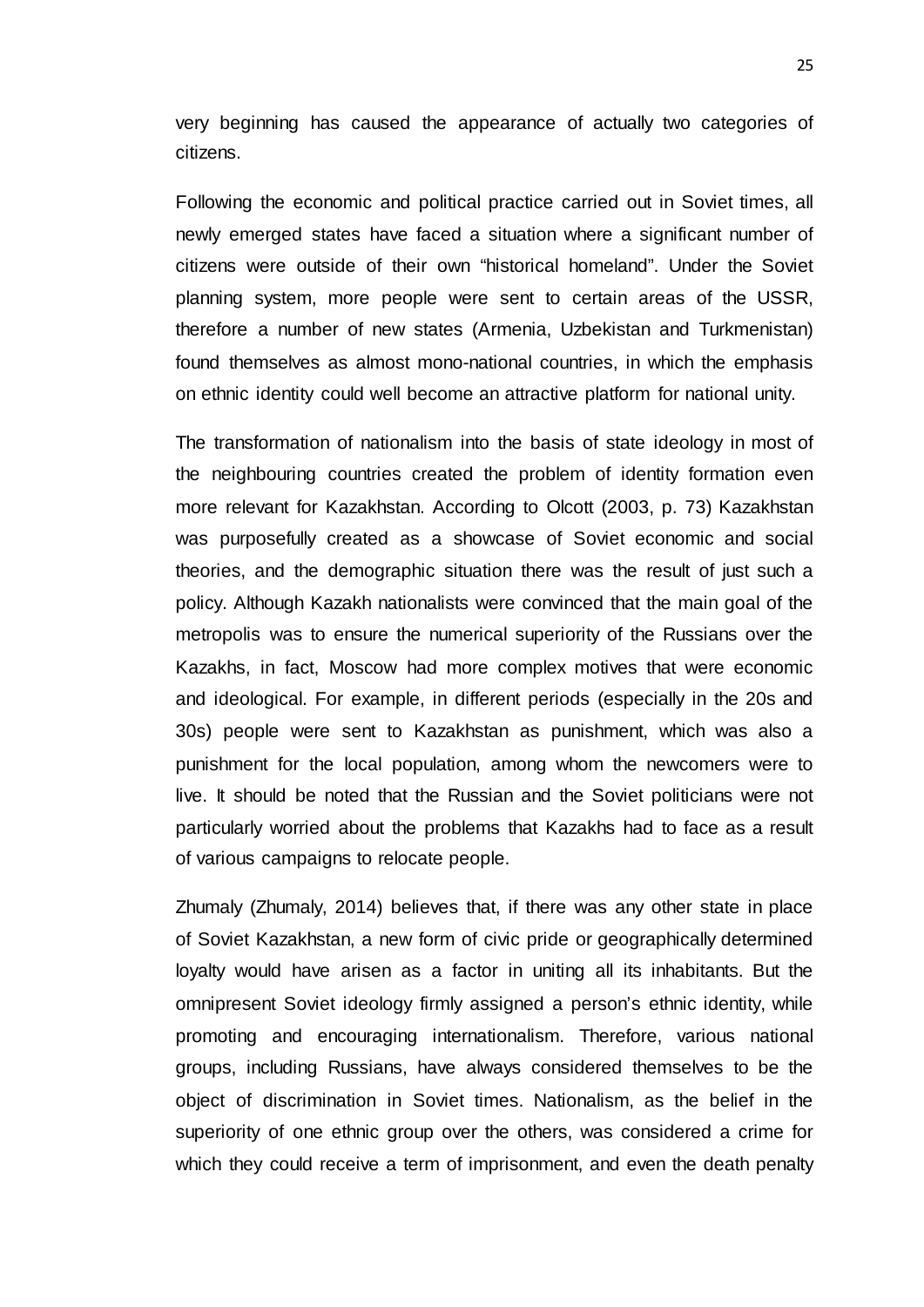under Stalin. Such conditions made people super-sensitive to the struggle for the interests of their ethnic communities, and this led to the people of Kazakhstan being involved in a game in which victory of one ethnic group is perceived by the others as a defeat.

Since the middle of the 1970s, the leaders of Kazakhstan have realized that there was a split in the republic, and repeatedly tried to formulate a policy to create a propaganda system that would combine the identity of Russians and Kazakhs into one whole (Kunayev, 1994). Some successes on this path were achieved an era when the party leader Dinmukhamed Kunaev, who had long ruled the republic, managed to create a certain concept of loyalty to the concept of "Kazakhstanis" that is, the people inhabiting Kazakhstan (Gellner, 1983). This term did not have an ethnic nuance and was used to encourage a sense of pride in the Republic of Kazakhstan as an original and multinational part of the whole, together with everyone making an important contribution to the life of the Soviet Union. But as the USSR weakened, and the Republican elite entered the struggle for control over resources on its territory, nationalism became an important part of the vocabulary that is used to justify movement towards sovereignty. Moscow was accused of this, prevented the local ethnic community from exercising historic rights to the territory. For such a strategy to be successful, the leader of the Communist Party of the Republic had to support it, and those who refused to support it risked being expelled by an angry population.

In such a situation, Nursultan Nazarbayev found it difficult to find the right solution. According to Olcott (2003), he was aware of the economic price of further concessions to Moscow in controlling the resources of the Republic, but he also remembered the risks associated with the strengthening of ethnonational claims of statehood. As already mentioned, northern Kazakhstan is particularly distinguished by historical inconsistency: the Kazakhs believe that the Russians attacked the Russian lands, and the Russians view it as the historically established border of Russia, the "wasteland", which their ancestors cultivated in their time (Solzhenitsyn, 1990).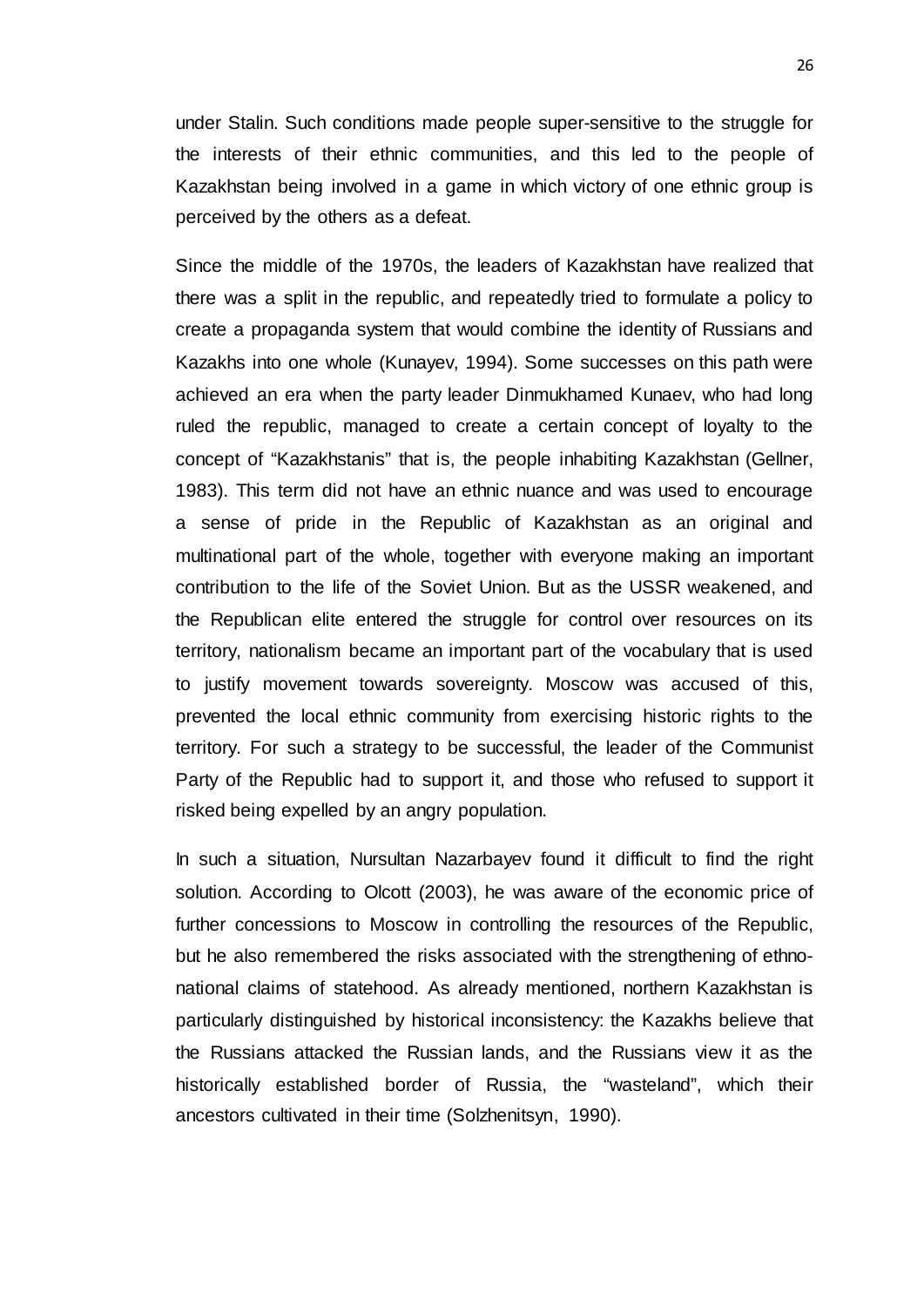In fact, it was not separatism, but citizenship was the main issue for all but a small Russian minority. Many considered themselves as a part of Russia to the same extent as Kazakhstan, and did not want their ethnic origin or citizenship to be fully defined. All residents of Kazakhstan received citizenship, and only citizens were granted the right to participate in the privatization process and become owners of their housing. Nevertheless, the Russians in Kazakhstan still felt that they were a part of Russia and, with the support of Moscow, tried to obtain Russian citizenship. It is not surprising that the government of Kazakhstan refused to give in to the increasing pressure on the issue of citizenship in 1993 and 1994 (Nazarbayev, 1994). Nazarbayev consistently rejected the idea of dual citizenship. In these years, Russia's policy ranged from tacitly supporting the goals set by ethnic Russians to decisively protecting the rights of Russians in countries that Moscow called near abroad (Olcott M. , Central Asia's New States., 1996). Russia tried to involve the international community in defending Russians, and therefore the Organization's High Commissioner for Security and Cooperation in Europe (OSCE) on National Minority Issues Max van der Stoel visited Kazakhstan several times during this period, and in April 1994 even published a letter expressing concern about the situation taking shape in Kazakhstan (Stoel, 1994).

Nevertheless, President Nazarbayev remained unshakable in his belief that Kazakhstan cannot be a nation if the loyalty of its citizens is constantly in question, and that is exactly what will happen if two different and potentially competing nationalities were granted citizenship at the same time. Nazarbayev was not alone in this conviction. All the leaders of the CIS, with the exception of the presidents of Turkmenistan and Tajikistan, rejected Russia's demand for dual citizenship, and subsequently the government of Turkmenistan changed its position.

Nazarbayev did not want to let this matter take its course, since he understood that he needed to meet either the wishes of the Russian population or to risk destabilizing the country from inside (Pravda, 1995). He proposed that Russia and Kazakhstan simplify the procedure for changing the citizenship of one country to the citizenship of another, and Yeltsin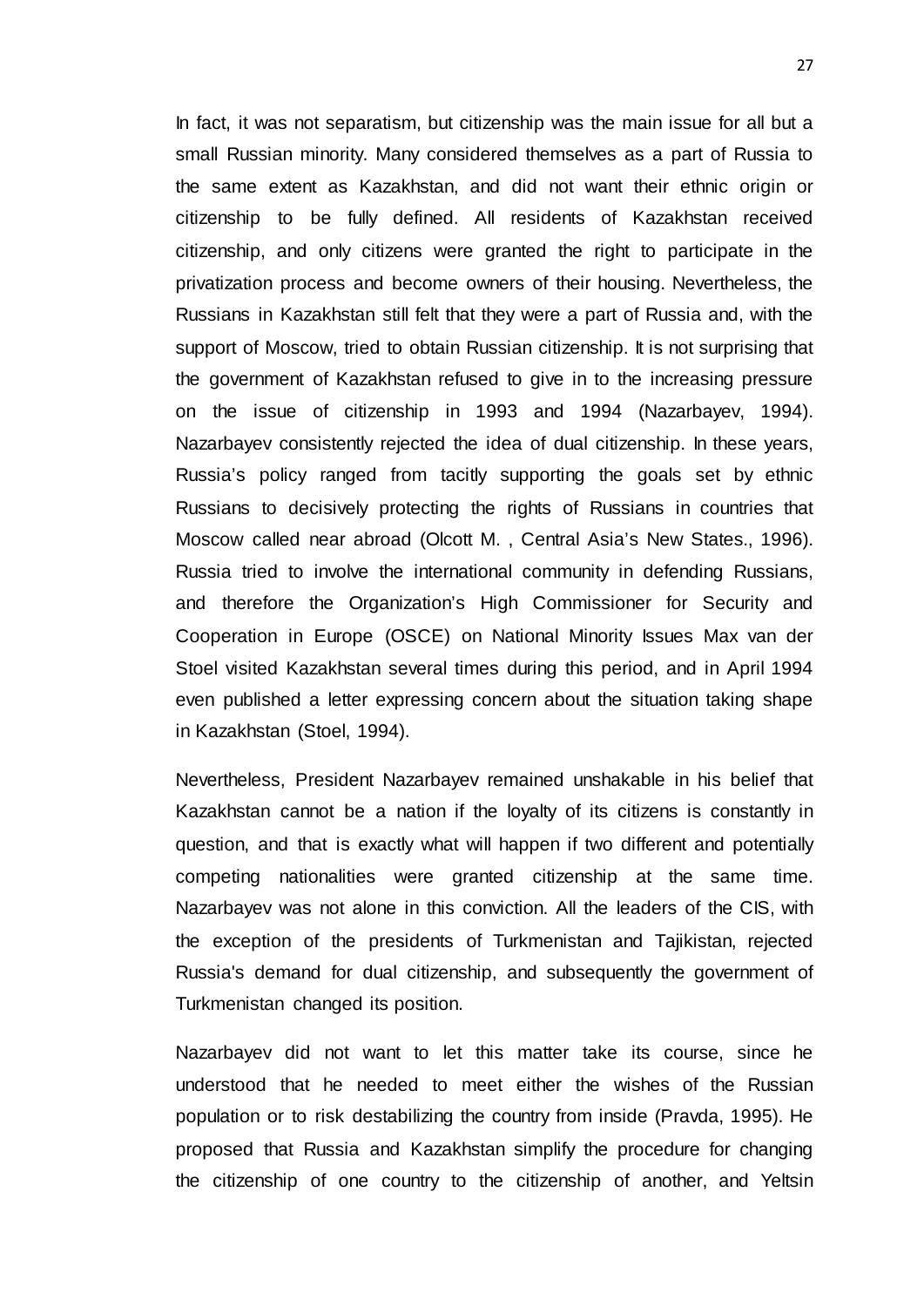agreed in principle to this. In January 1995, both leaders signed agreements that defined the position of citizens of one state permanently residing in another, and simplified the procedure for changing citizenship. The Russian State –Duma - however, adopted relevant legislation only in 1998, when the Russian population of Kazakhstan began to feel uncomfortable. By 1994, the number of Russians leaving Kazakhstan increased to almost half a million people per year (483 thousand), after which it decreased to a certain stable level, but since 1997 there has been an increase in the number of Russians emigrating again (Olcott M. , 1996).

In Kazakhstan, as in other former Soviet republics, the ruling elite began to form mainly from people of indigenous nationality. This began from the time of the first major reorganization of the government in October 1994, when five of the six newly appointed deputy prime ministers were Kazakhs and almost all of the key ministerial posts were also occupied by Kazakhs. Since Prime Minister Akezhan Kazhegeldin brought a number of well-known Russian officials to key posts in his government, particularly in the field of finance and economics. Most of them left the government after leaving Kazhegeldin in October1997, and the new administration reorganized Nurlan Balgimbaev again consisted mostly of Kazakhs. However, due to the deteriorating economic situation, many Russian have ceased to attach importance to the ethnic composition of the government.

Kazakhs and Russians have lived side by side for more than three hundred years. Throughout their common history, they got along peacefully. Until recently, the rules of such peaceful coexistence suggest that the Russians look after the Kazakhs, and thus given some freedom in matters of public self-government. But now the roles have changed. All the talk about the multi-nationality of Kazakhstan today leads to a point where it is dominated by the Kazakhs. It is to this people that the largest politicians and economic leaders of the country belong, and for the first time the Russians have to submit to the instructions. According to Alexeyenco (Alexeyenco, 2008), the former colonialists found themselves in a difficult situation, and the statistics of migration from the country eloquently shows how difficult it is for ethnic Russians to adapt to this new situation.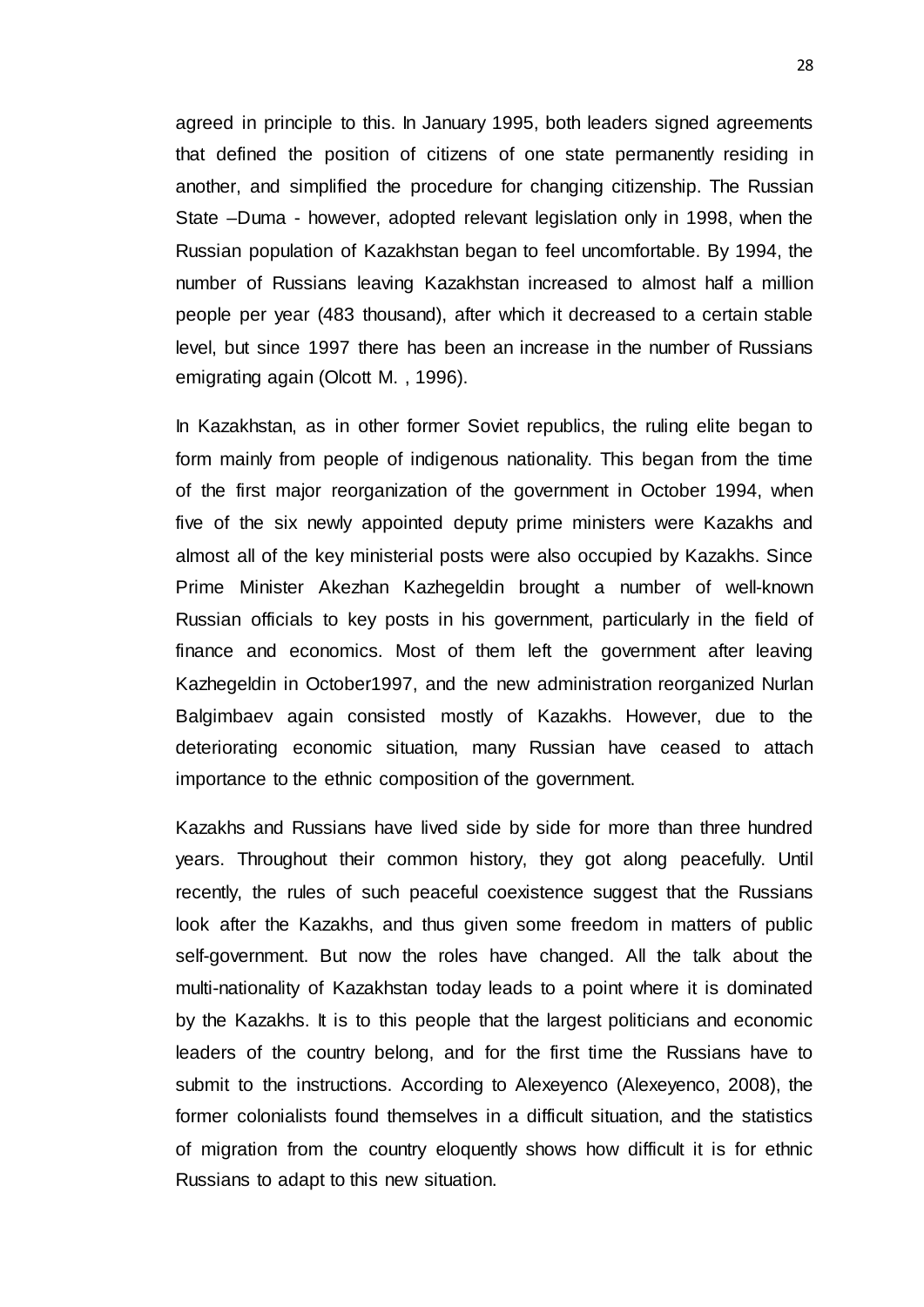#### **1.3. Order patriotism**

It seems that those who live in Kazakhstan have not yet formed a sense of civic pride in their new state or loyalty to it. At the end of 1995, only 22.9% of respondents to a poll conducted by one of the newspapers responded that they were "proud to be Kazakhstanis", while 40% said they were satisfied with their citizenship, and 30.6% said they were all equals (Karavan, 1995).

It is still too early to expect civic pride. On the other hand, one should not confuse patriotism with a sense of ethno-national pride. This feeling is just enough for the Kazakhs and other peoples inhabiting Kazakhstan. As Olcott (2003, p. 78) observes, despite the fact that the history of the Kazakhs was recently rewritten to emphasize the state aspirations of their distant ancestors, the titular nation of the country could not turn ethnic pride into a rational and generally accepted concept of the ideological defence of its unique national state. It was also not possible for the government to rise above the concept of ethnicity and provide all ethnic groups in the country with equal or almost equal opportunities to participate in the affairs and fate of the new state. And this goal, of course, was put by the authors of the 1995 Constitution (Republic of Kazakhstan, 1995), in which for the first-time reference was made to the *"people of Kazakhstan"* or "*united by a common historical destiny".* It no longer refers to ethnic Kazakhs and special rights for them; instead, it refers to the rights of each citizen, including the preservation of their culture.

The government wants to achieve two goals at the same time: to turn Kazakhstan into a special place for the Kazakhs and to stimulate a sense of civic pride in all other nationalities. From time to time, one of these tasks receives more attention, and as the number of Russians leaving the country increases, the state ideology becomes more and more pro-Kazakh's. According to Delorme (Delorme, 1999, pp. 67—70), most of the symbols of statehood are taken from the history or culture of the Kazakhs. The flag is coloured blue it is associated with the Turkic Khaganate, which prevailed in the steppes before the arrival of the Mongols and Kazakhs. The flag depicts the sun and the eagle, and also has a border in the form of a traditional Kazakh ornament. In the centre of the state emblem there is a view of the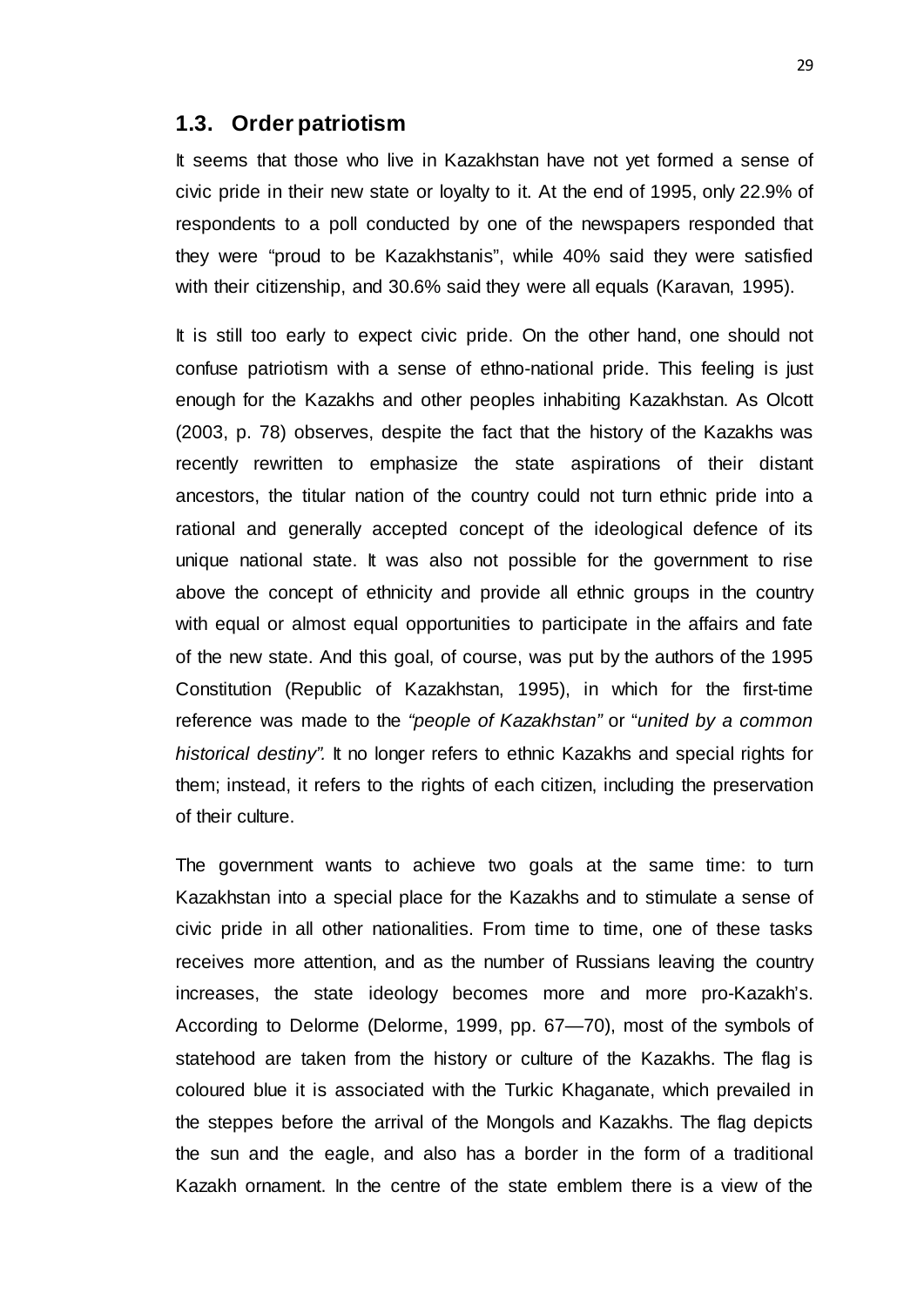surrounding world through the upper vaulted part of the yurt, the traditional dwelling of the Kazakh nomads, bordered with a pattern in the form of a stylized shield. The national anthem, also oriented towards the Kazakh audience, tells of the Kazakh steppe and the need to preserve the native language. It is not easy to find his Russian translation in bookstores and newsstands in Kazakhstan (Delorme, 1999).

Olcott emphasizes this aspect (Olcott M. , 2003) stating that along with this, the government wants the ideology it forms to make sense for people of different nationalities inhabiting the country. According to Olcott (Kazakhstan: Unfulfilled Promise, 2003, p. 79) the country's leadership recognizes that there is an ideological vacuum in society that has remained after the discrediting of the omnipresent Soviet ideology. She believes that citizens of any state should have a belief system designed to outline the framework of social behaviour, explaining why some behaviour is forbidden, some reprehensible, and some should be encouraged, and allowing the state to look in the most favourable light. *"Criticism of the previously widely implanted belief system is dangerous because people begin to look for their own ideological or moral guidelines for the organization of life and the evaluation of their actions"* (Olcott M. , 2003, p. 79).

At the same time, Burova (Burova, 2013) believes that *they can make an "unacceptable" choice*, which, in turn, can lead to the formation of potentially powerful radical movements of a religious or nationalistic nature. The pervasive and universal character of the communist ideology made it even more urgent to have a different ideology that could come to replace it. In Soviet times, communism permeated all pores of state and private life, becoming something of a law of nature. In this sense, communism was akin to the state religion in a theocratic society; it was perceived as a true and indisputable explanation of the world around it. Because of this state of affairs, former Soviet citizens have become particularly susceptible to the effects of other overarching ideologies. Burova says, *"for many, the overthrow of the old ideology was to discredit the idea that human behaviour is based on the implementation of the intellectual and spiritual code, and led*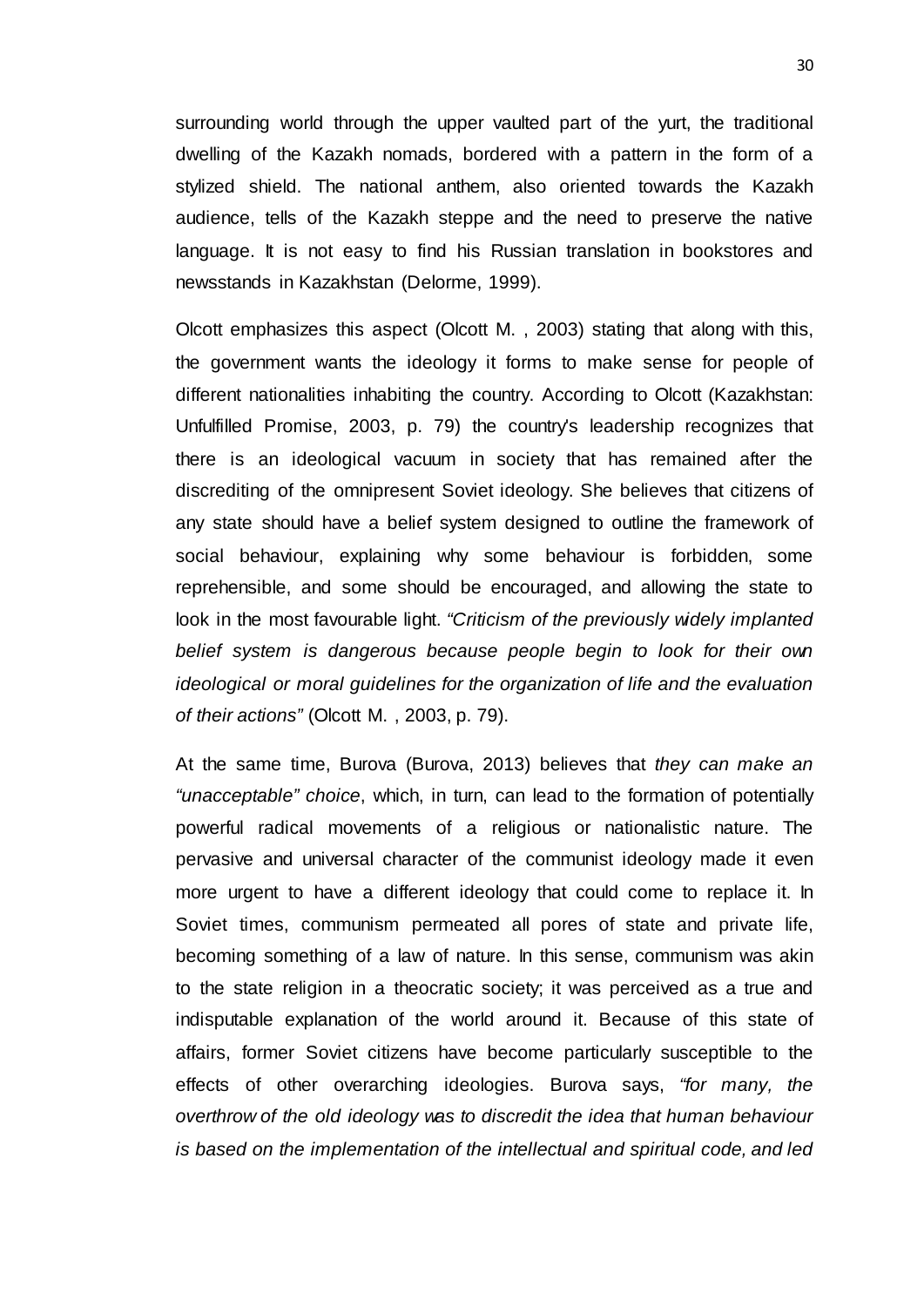*them to the idea that following the law of the jungle is the best survival strategy".*

In Kazakhstan, there are signs of both of these impulses. According to Olcott (p. 80) the country experienced an explosive growth of crime, which in part became an expression of contempt for everything except personal enrichment, and the growth of nationalism, cronyism, religious fanaticism and other extreme manifestations of exclusive social cohesion is explained by the desire to get some kind of intellectual structure that would identify those responsible for the current day and pointed out the only true way to get rid of these burdens in the day tomorrow. The long experience of life under the communist system made the inhabitants of the new states particularly susceptible to the conviction that there is only one truth, and that it must be sought.

Those who govern Kazakhstan have grown up in the Soviet Union and still believe in the state's capacity to form the outlook of the people living in it. They do not believe that social engineering is discredited as such, but simply carried out with inept Soviet hands. Therefore, they continue to produce doctrines and plans to create state ideologies designed to unite the various ethnic communities inhabiting the country. After the collapse of the universal communist ideology, the task of forming a comprehensive national identity has become a particularly complex situation, and the leadership of Kazakhstan devotes considerable effort to it (Artykbaev, 1993). The position of the country's leadership is most detailed in the official concept of the state ideology of Kazakhstan, published in Karavan newspaper (1996), or, as stated in this document, its state identity. According to this concept, the task of the state is as follows:

*"To affirm in society the idea that Kazakhstan is our common homeland. The duty of every citizen, regardless of nationality, is to help create an atmosphere of friendship, peace and harmony. The spirit of patriotism cultivated in many countries contributes to: strengthening the state; consolidation of a society in which pride reigns in its state; strengthening the faith that the state is ready to defend at any time in the interests of any citizen, wherever he is; reverent attitude to the symbols of the state. In this and similar documents preceding it, it is recognized that such feelings have not yet arisen, and the current moment is defined as transitional, but then a definition of the state is proposed, which should guarantee the presence of patriotism in the future"* (Karavan, 1996)*.*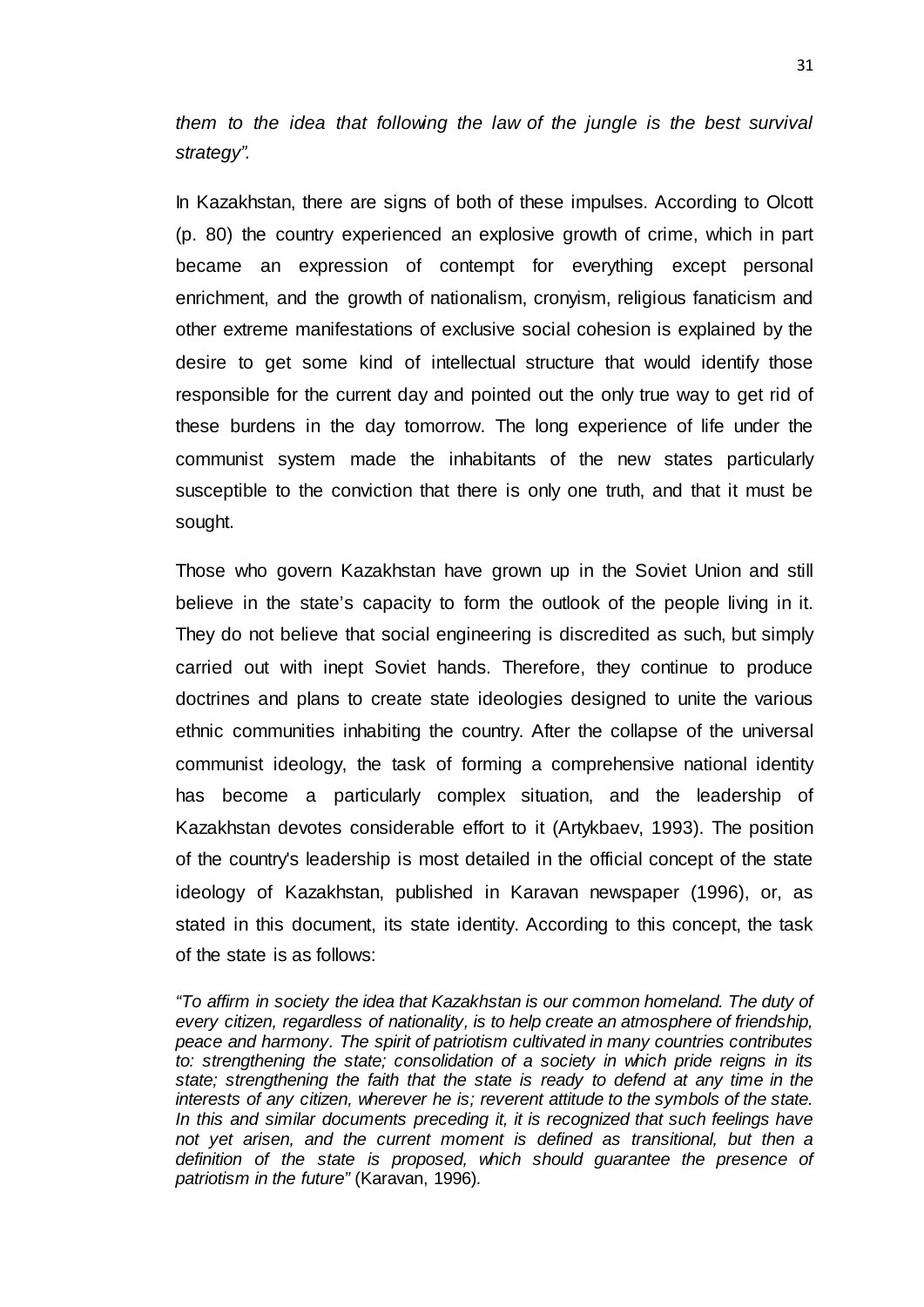However, Olcott (2003) argues saying that there are several provisions in the document indicating that there are some contradictions in the country. According to her opinion, the most illustrative in this sense is the passage about the relationship between a citizen and the state*.*

*"According to the first, a citizen is part of a whole, and his personality and social identity are realized only through common institutions and traditions; and in the second, a citizen is an individual who exists separately from the authorities, and he is supported by this authority because he sacrifices his freedoms in exchange for receiving certain services from the authorities"* (2003, s. 81)*.*

In the earlier concept of state ideology (Karavan, 1996), Nazarbayev left the state with the right to "regulate the information balance", i.e., to limit the flow of information into the republic in order to minimize the impact of alien views on the population. In this formulation of 1994 (Kazakhstan's Truth, 1994), Nazarbayev expressed the opinion that *"young independent states often come under strong pressure of views imposed from the outside,"* which leads to *"complex internal processes, the specific logic of which is assessed by other's views and often interpreted superficially".* Therefore, Nazarbayev said then that the domestic media should be defended and shaped until they themselves learn to *"support the interests of the republic and create their own information space on the world political arena."*

# **1.4. Formation of the state ideology in the age of nationalism**

In Kazakhstan, it is difficult to assess how well the government is coping with the task of awakening patriotic feelings. According to Olcott (Olcott M. , 2003, p. 89) the government of Kazakhstan is still valued for the material benefits it provides to citizens. Younger people are less ideologized and more cynically inclined than their parents, however, they also retain the peculiar expectations of parents that the state will satisfy the social needs of citizens. Not being a clearly expressed part of ideology, this division became a powerful hidden factor, especially against the background of the continuing weakening of Russia. The result is an acceleration of the departure of ethnic Russians and other Slavs, as well as the alienation of the Russianized Kazakh elite from the rest of the Kazakhs. And though, Olcott mentions that many see these two processes as positive, but they have obvious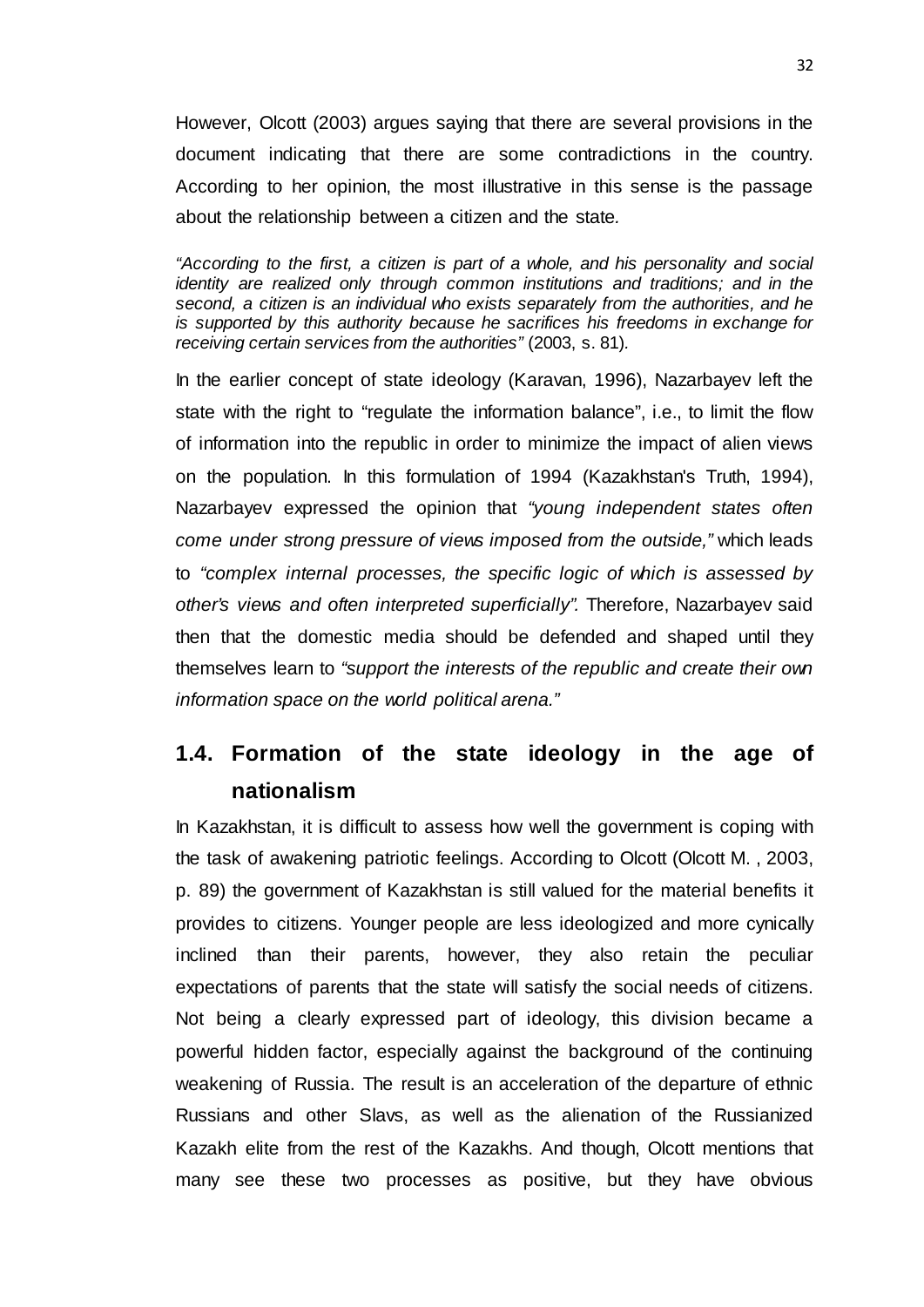implications for the political and economic development of the state. From this point of view, the actual policy of the government completely contradicts the officially declared goal of strengthening inter-ethnic harmony (Olcott M. , Kazakhstan: Unfulfilled Promise, 2003).

Along with this, efforts aimed at a transition to a different ideology also create a generation gap, which over time can result in mass support for the idea of a communist or socialist revival. According to Zhumaly (Zhumaly, 2014), at least at the moment, the support of movements that advocate a return to the Soviet past comes mainly from older people, whose number is decreasing every year.

The emergence of nationalism as the most common substitute for the ideology of communism in most neighbouring countries has complicated the task of finding national identity in such a multi-ethnic state as Kazakhstan, especially when the Kazakhs were completely open to pressure from Russia. As already noted, the leaders of Kazakhstan believe that the country should stop listening to Russia in the field of cultural and political development and that Kazakhstan's own economic and security needs should be the driving force in relations with its northern neighbour.

"Kazakhst" state has always been part of the official ideology. Just as the 1993 Constitution stated that *"the single source of state power was the "Kazakh people"*, the ideology concept of 1996 states that "... in the territory of the Republic of Kazakhstan ... for centuries there were large empires and separate Khaghanate of the Turkic peoples, ancestors of the Kazakh people. From the XV century, it was an independently controlled territory of the Kazakh Khaghanate, the world's first Kazakh state formation" (1996). Thus, making the necessary overtures towards multiethnicity, for example, in the program article of Nazarbayev 1993, "*there is only one way to realize national interests, which is to ensure equality of all peoples the integrating role of the Kazakh nation"* (Nazarbayev, 1993).

It is difficult to say with certainty what is meant by the "integrating role of the Kazakh nation", because the same document rejects the political heritage of the Kazakh past, "based on the resuscitation of archaic forms of social order,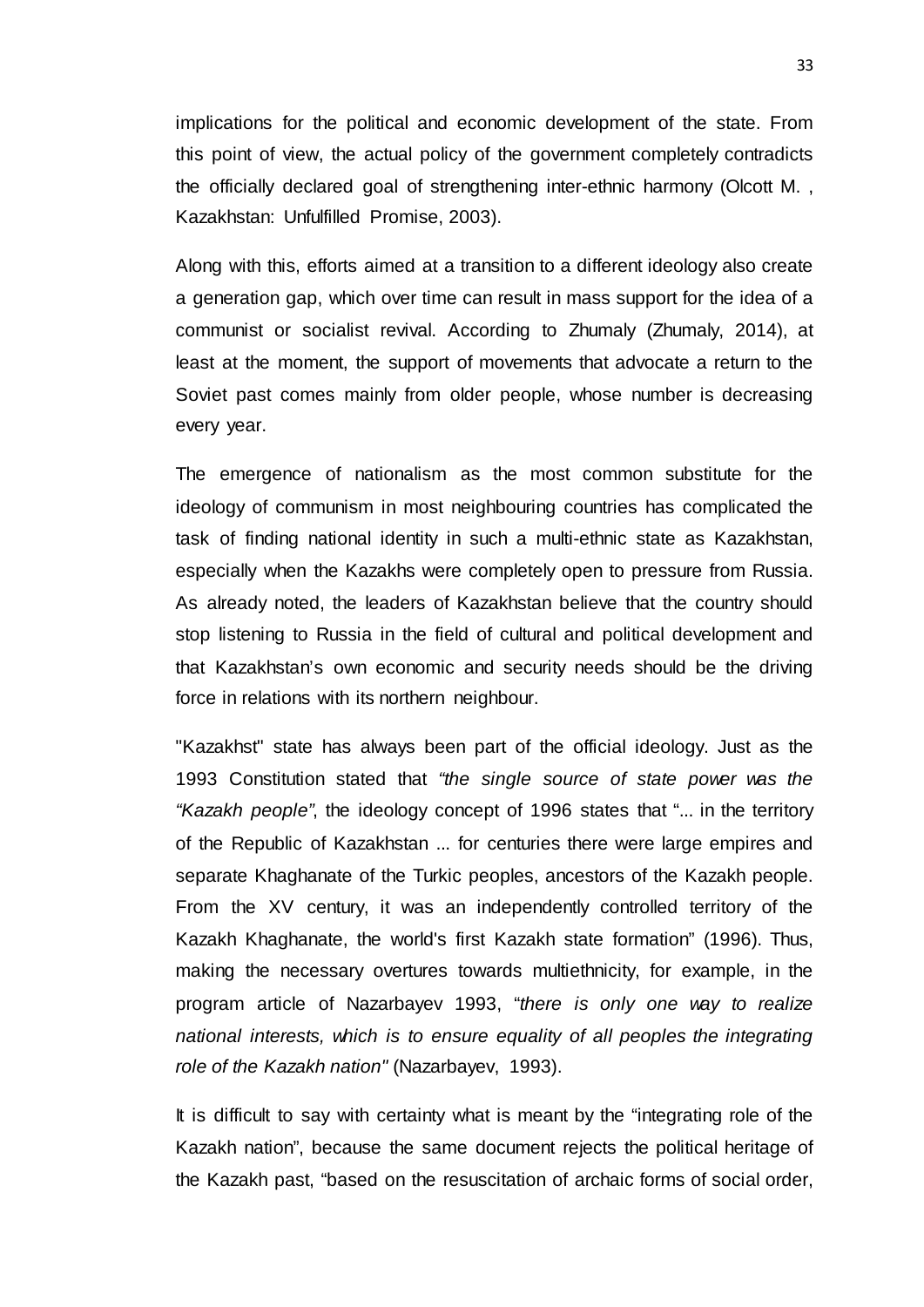tribal mentality and the system of legal views characteristic of territorial organization of the Kazakh society of the eighteenth and nineteenth centuries " (1993). In this case, we are talking about the traditional division of Kazakhs into three zhuz - Junior, Medium and Elder. Mainly it was the Elder Zhuz who was able to preserve the sub-ethnic identity to a greater degree and occupy most of the government posts in the Soviet period, which means that Representatives make up a large part of the current Republican elite.

In addition, the government makes a clear separation between clan and family. According to Olcott (2003, p. 85), although many believe that clan policies play an important role in the country, this is denied at the official level. The family is perceived completely differently. In a programmatic article by President Nazarbayev (1993), there was a call for support for *"the development of a national language, art, culture ... and family."* In his public incarnation, the president appears as a family man, and he is often photographed surrounded by his wife, children and grandchildren.

In the official social life of the family of the president plays a central role. The importance of the family is further enhanced by the fact that the country's leadership continues the Soviet practice of reinforcing the approved view of history by conducting carefully prepared public ceremonies. For this, there are completely new reasons designed to emphasize the continuity of Kazakh culture and the strengthening of the dynastic way of governing the country. An example is the Day of Unity of the Peoples of Kazakhstan, proclaimed on May 28, 1993 on Mount Ordabasy (near Shymkent city) in memory of the meeting of three Kazakh elders (biys) held in 1726, who joined forces to resist (unsuccessful) the Jungars who invaded to the Kazakh lands from the east. The celebration was attended by over 50 thousand people, including official representatives of the then nineteen regions of Kazakhstan, the presidents of Kyrgyzstan and Uzbekistan, the Kazakh akyn (folk singer), who sang a story about the history of the meeting of biys, crafts and sporting achievements. This event probably strengthened the feeling of unity between the Kazakh participants and, perhaps, even aroused some solidarity with the Kyrgyz and Uzbeks who were invited to the event, but it's hard to imagine that Russians, Germans and Ukrainians living in Kazakhstan were able to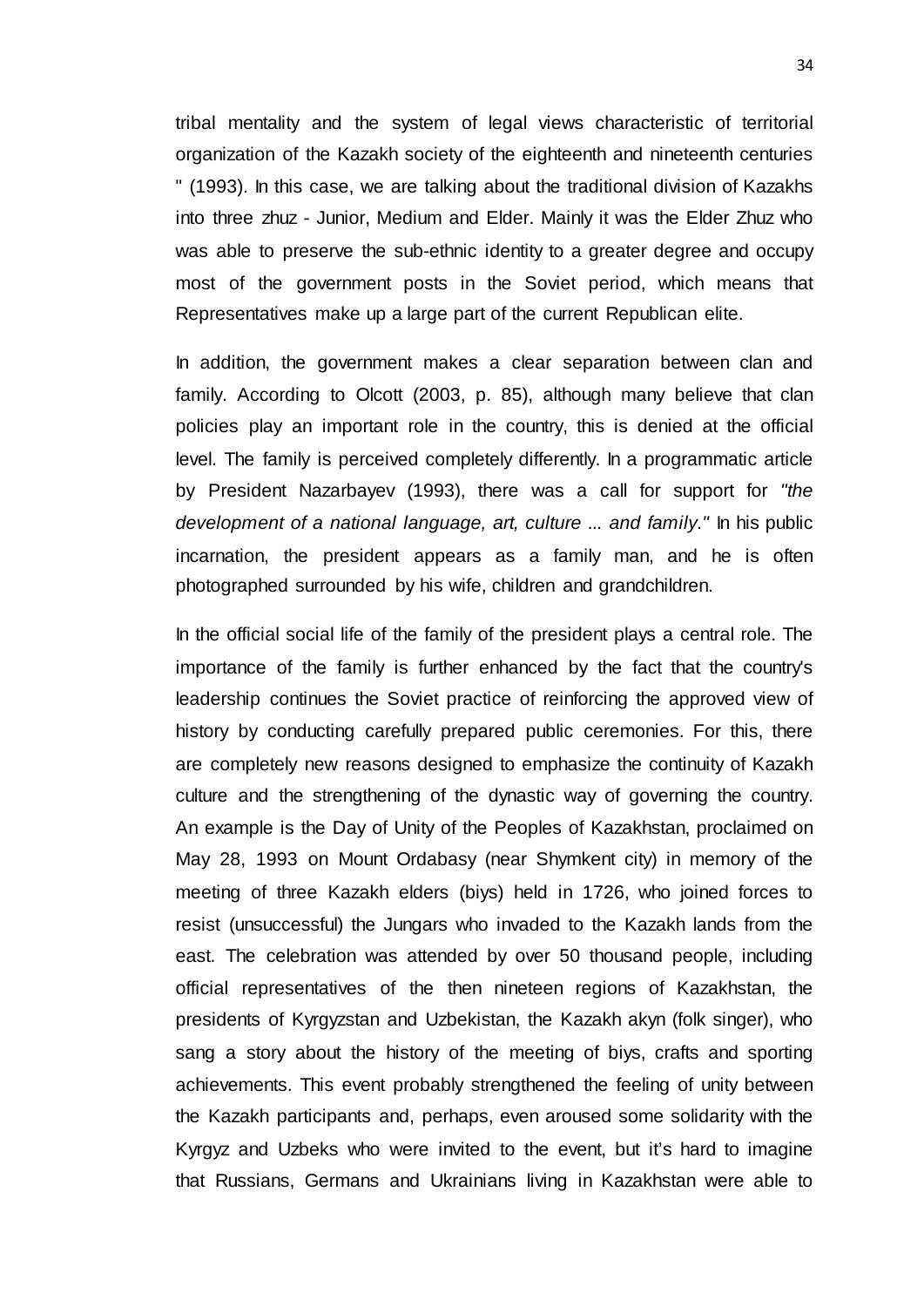associate themselves with the participants in the general glee (Olcott M. , Kazakhstan: Unfulfilled Promise, 2003).

In general, however, attempts by the leadership of Kazakhstan to create a new version of the history are a repetition of some unsuccessful experiments of the Soviet era, when, according to President Nazarbayev, "there was a discrepancy between ideological symbols and real national values" (Olcott M. , p. 87). The government of Kazakhstan has not fully realized that the formation of a strong Kazakh idea of national identity does not necessarily have to cause inter-ethnic contradictions. In this sense, the difference between the Kazakhs and the Uzbeks is striking. Uzbek nation always considered their culture and civilization not only equal to Russians, but also superior to them. Conversely, even nowadays, many Kazakhs will agree that Russian culture has served as a means of familiarizing Kazakhs with world culture. Some Kazakhs are close to Russian culturally. Kazakhs consider themselves a small nation, and small nations rarely get a chance for selfdetermination. According to Olcott (Olcott М. В., 1986), most Kazakhs believe that at one time they could have fallen under more cruel dominion (for example, Chinese or Mongolian) or even under the yoke of one of the Islamic despots who could conquer them from the south. This probably helps to explain why polls conducted in the country consistently confirm that the majority of Kazakhs still want to learn Russian and speak it, although they do not believe that Russian should completely replace their own language. According to Gudkov (Gudkov, 1995), a survey (The Kazakhs., 1986, pp. 118-126) conducted in 1994 showed that, according to about 78% of the Kazakhs surveyed, they should continue to learn Russian. Such statistics should not come as a surprise, since 51% of the Kazakhs interviewed still used Russian at work, 55% indicated that it was in Russian that they communicate with friends and neighbours, and only 26% said that they speak Russian at home.

This imbalance in the use of languages in public and private life is changing, and as the generation that got education after the country gained independence, the Kazakh language is replacing Russian. Young Kazakhs, to a lesser extent than older people, are convinced that they need Russian,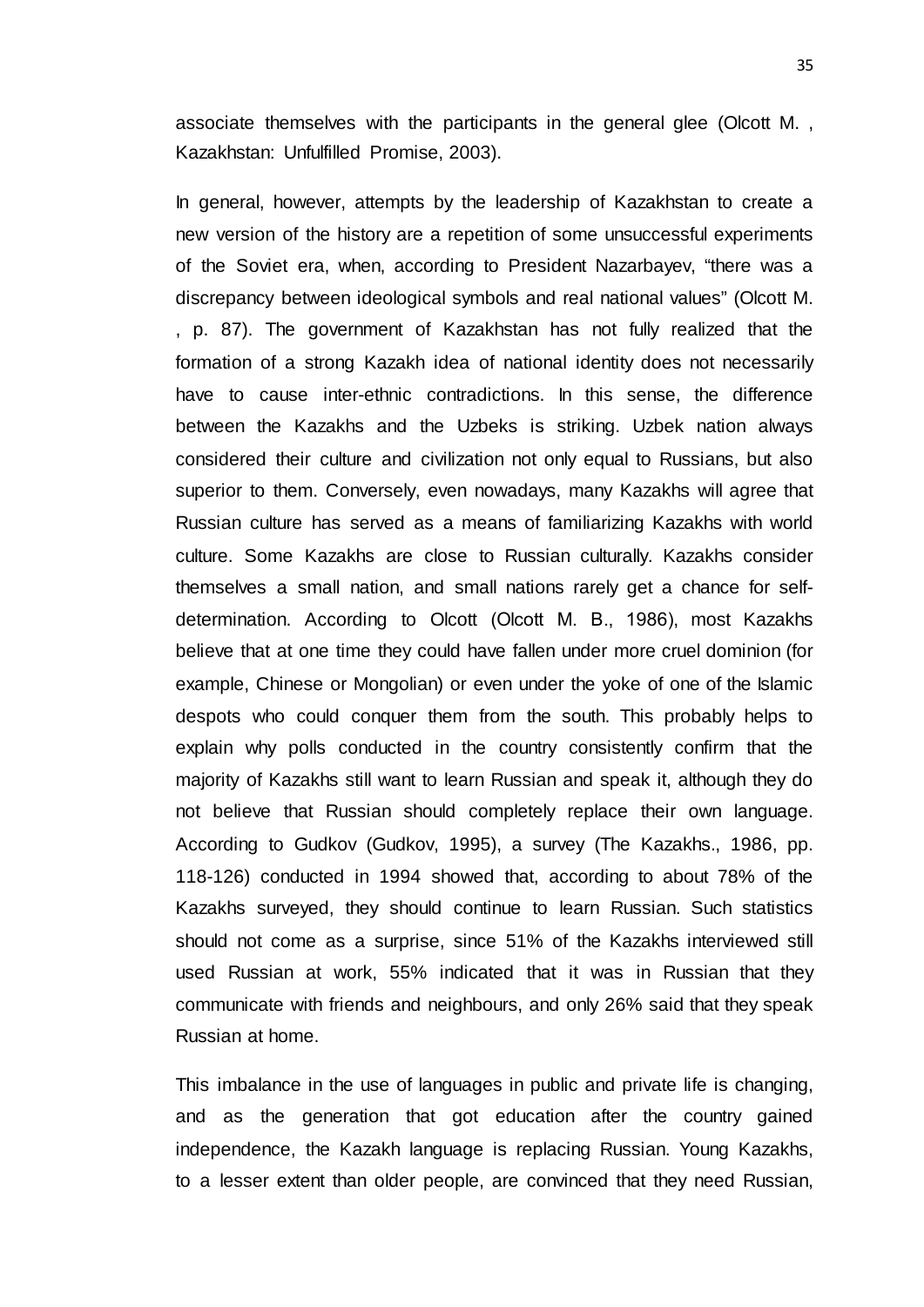since independence has enabled them to choose a language through which they can communicate with the outside world. Currently, English is incredibly popular in Kazakhstan. Students who have rich parents or are distinguished by a high level of intellectual development can already dream of receiving education in the West, and studying in Moscow is becoming less and less an object of desire.

For the time being, Russian language remains the language of business, and most ordinary Kazakhs still navigate the surrounding world largely through Russian language and culture, while retaining in their souls a complex mix of gratitude for the advantages that the Kazakh people received when they came into contact with Russian civilization and deep insults for the pain and suffering caused by Russian colonialism, and later by the Soviet authorities (Olcott M. , p. 92).

# **1.5. Why Russians are against the official status of the Kazakh nation?**

Local Russians do not agree that the dominant role of the Kazakhs is in the order of things (Olcott M. , 2003). It is difficult to judge who - Kazakhs or Russians - gained more from the socially-political system of society during the Soviet period, especially since each of these groups was confident that the advantage was not on its side. Continuing with Olcott (Olcott M. , 2003) it is important to say that from the very beginning, the national revival of the Kazakhs caused a feeling of discomfort among the Russians. Groups of Russian nationalists that emerged in the Gorbachev era along with Kazakh nationalists, and both communities in general, assigned the language a crucial role in protecting their culture. And although the law on language specified that government work in areas with a predominance of the Russian population would be carried out in Russian for another 15 years, the adoption of this law was a clear signal that political and cultural life in Kazakhstan began to change and that the Russians were in no way may affect these changes (Gudkov, 1995, p. 17). By the time the law was passed, most Russians did not speak Kazakh: in the census conducted in the USSR in 1989 (pp. 17-18), less than 1% of Russians living in the republic said that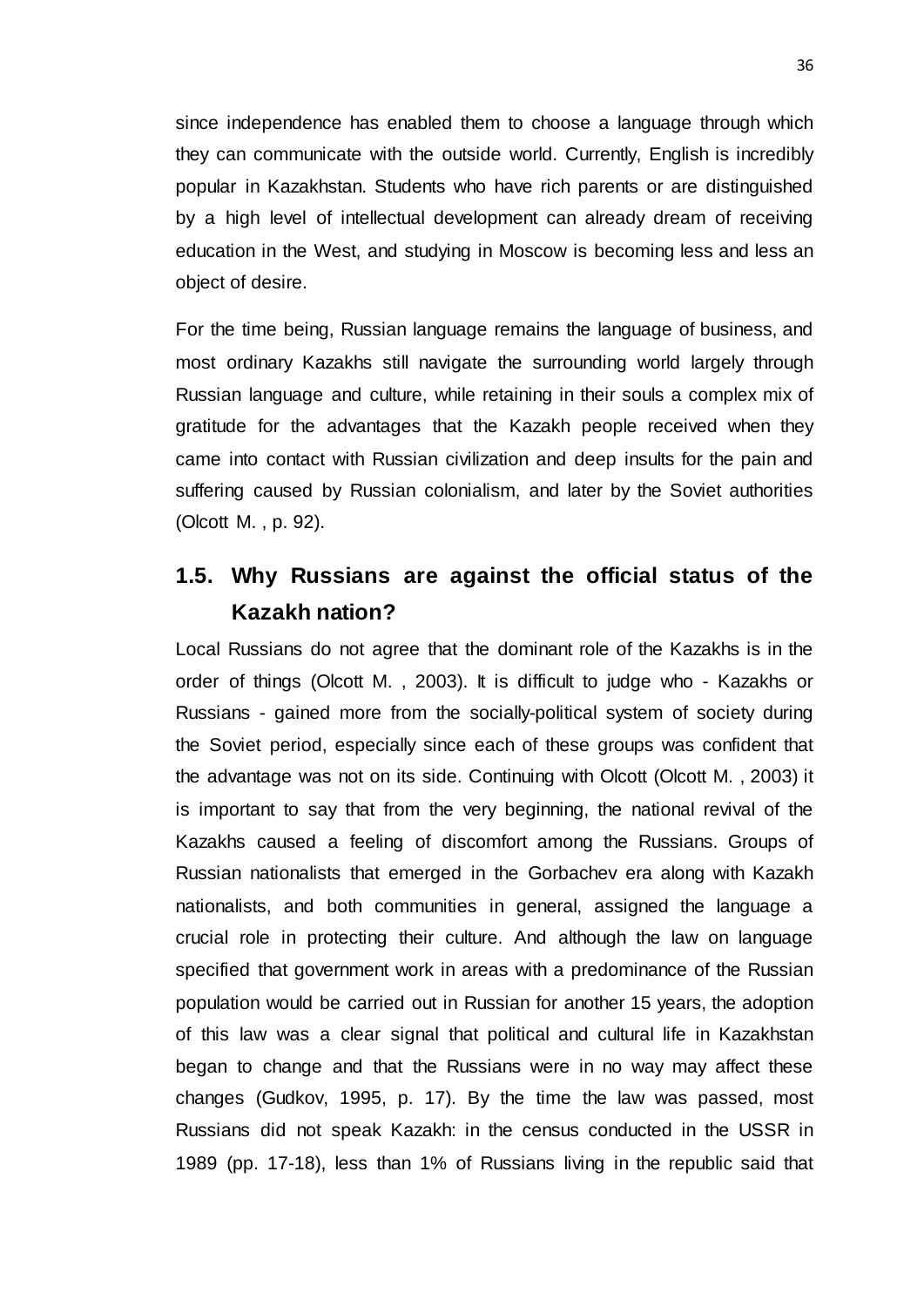they were fluent in Kazakh, and very few were interested in learning Kazakh. In a survey of local Russians conducted in 1994, two-thirds of the respondents were against compulsory learning of the Kazakh language, and only Russians living in the south of Kazakhstan agreed on the need to learn the language of the titular nationality (Gudkov, pp. 17-18).

Debates around the 1989 and 1997 legislation about the language, strengthened in the Russian belief that they are the object of discrimination (Monitor, 1997). Olcott (Olcott M. , 2003) explains this by asserting that *"they were particularly upset by the 1997 law, because now they could no longer ask Moscow for intercession".* Olcott continues (p. 93) stating that the law claims to be almost equal to the status of the Russian and Kazakh languages and to deliver the Kazakh language on one level with Russian, demanding that it also become the language of command of the armed forces, the police and security services. Russian activists, according to Olcott, complain that the law actually turns Kazakh into the only state language, as it requires the executive branch to compile a list of positions in the administrative and service spheres, for which it is necessary to be proficient in the Kazakh language, and also contains a condition for confirming knowledge of language by taking the exam when applying for a job. The law also stipulates that at least half of all TV channels and radio programs should be broadcast in the Kazakh language, and this rule applies equally to private and stateowned media.

The wider use of the Kazakh language in the media only increased the sense of alienation among the Russians (p. 95). Over the past few years, the volume of broadcasting from Russia has steadily declined. At first, this was due to *"because Russian broadcasters refused to pay high tariffs for access to TV and the radio air of Kazakhstan".* Now, according to Olcott (Olcott M. , 2003, p. 95), the government uses high tariffs and the provisions of the language law to restrict transmissions of broadcasts that unfavourably affect the country's image and interpret events occurring in it, as well as to ensure full state control over broadcasting.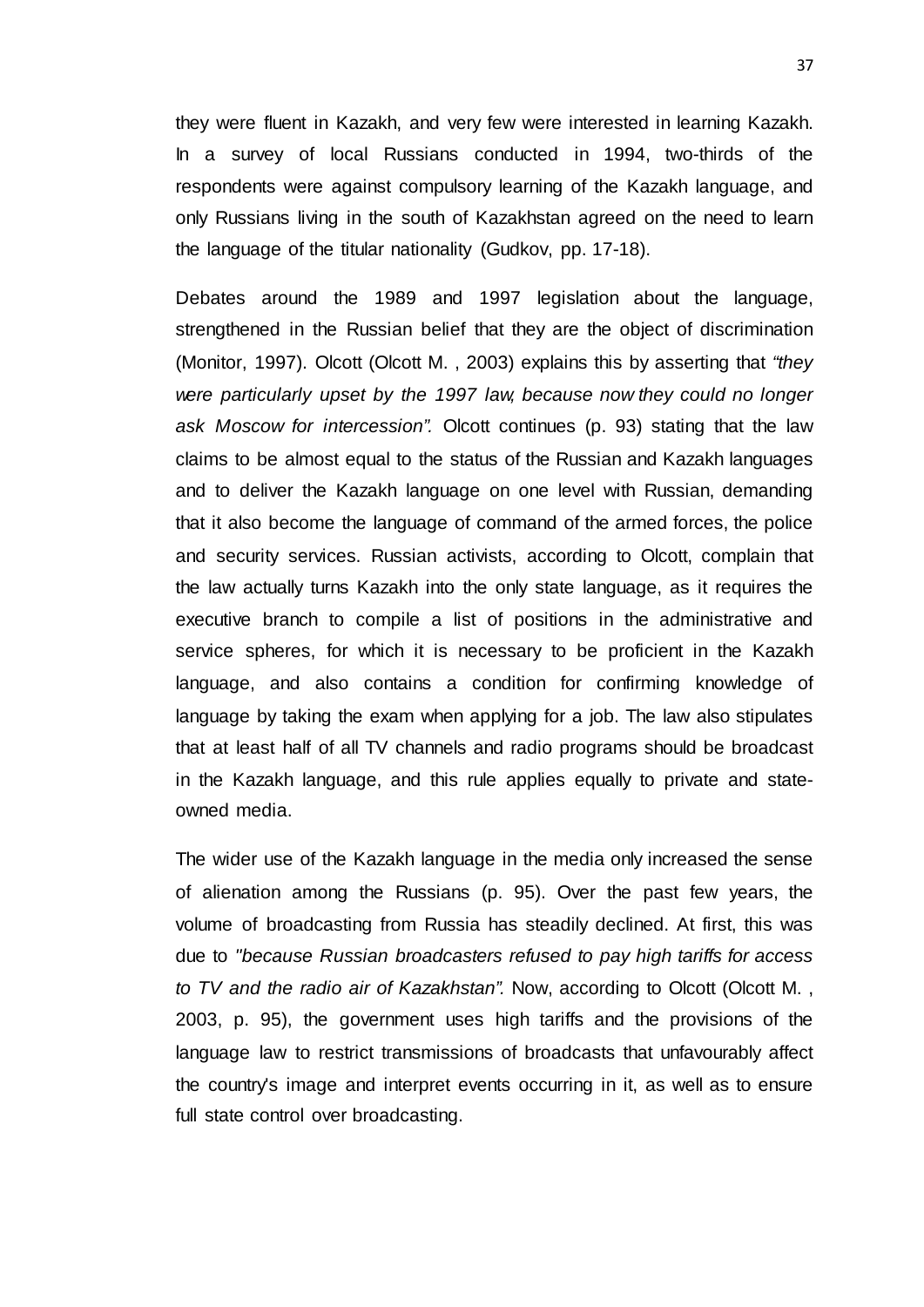Shaykemelev (Shaykemelev, 2013) gives his reasons on the formed clash in the Kazakh society saying that in former times, residents of Kazakhstan could subscribe to the largest Moscow newspapers as easily and cheaply as residents of the capital of the USSR. Many of these publications remained available after independence, especially during the stay of Kazakhstan in the rubble zone. Now subscribing to them has become so expensive that only a few are interested in receiving the Moscow press. In Kazakhstan, there are still many books published in Russian language, and popular fiction published in Russia falls into Kazakhstan, but since its consumers are only about 10 million Russian-speaking readers, the quality and range of publications is significantly limited. The economic side of publishing creates more problems than political censorship. Nevertheless, political literature published in Russia by Kazakh and Russian opposition figures, from time to time becomes a subject of confiscation.

Unfamiliarity of the Kazakh language by the Russian-speaking population is the underlying reason for the tense inter-ethnic relations in the country. According to Uskenbaeva (Uskenbaeva, n.d.) most Russians are annoyed by their own misunderstanding of what is happening around them at the household level, when Kazakhs speak to them in their own language. They do not understand why some Kazakhs who speak Russian fluently speak Kazakhs and Kazakhs, in turn, are irritated by the fact that there are so many people in their country who are not able to exchange with them even polite greetings in the local language. Russians who study the Kazakh language in the context of their professional careers, as a rule, do so on their own.

However, that the Russians do not believe that the study of the Kazakh language will restore their former influence in the country. This is confirmed by studies carried out in Kazakhstan by Kazakh, Russian and Western specialists. David D. Laitin (Laitin D. , 1998), who studied the reaction of the Russian Diaspora in a number of post-Soviet states, argues that the economic benefits of learning Kazakh are unclear, and the colonial style of relations between Kazakhs and Russians only reduces incentives to study it. In the Soviet era, the Kazakhs had a high degree of linguistic assimilation and were practically not allowed to take important government posts outside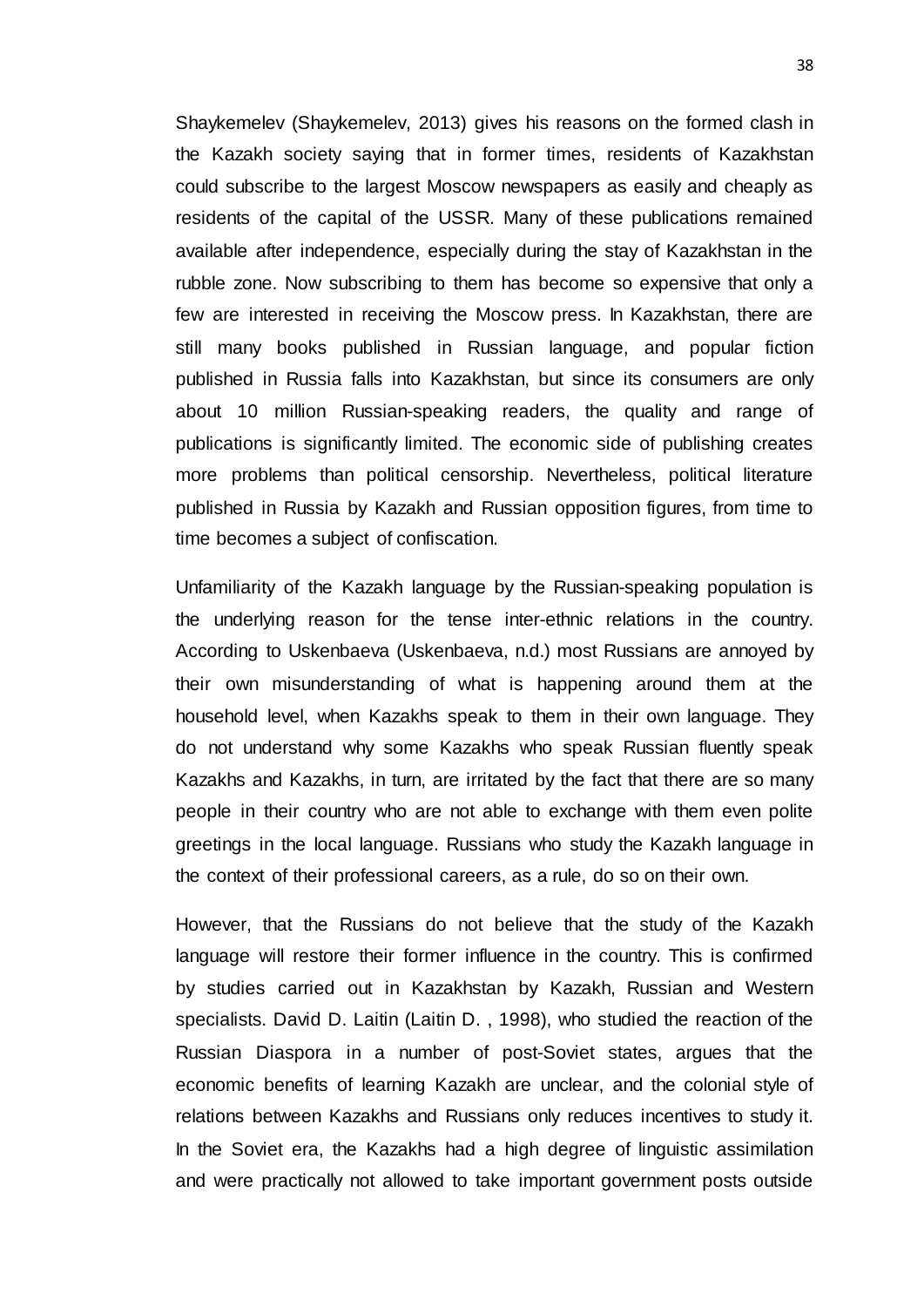of their republic. According to Laitin (p. 105) the combination of these factors causes the Russians to not even achieve partial assimilation. He contrasts the situation in Kazakhstan and Estonia, where many ethnic Russians strive with all their might to learn Estonian and become full members of society (p. 157).

The influence of Russians began to diminish from the moment when semicompetitive elections were introduced in the republic. In the Supreme Council of Kazakhstan, the Kazakhs constituted the majority. This circumstance did not bother the Russians until the Supreme Soviet was a politically impotent body, but when it began to gain influence, the Kazakh elite took care to take the process of nominating and electing the candidates into their hands (Smaylov E. , 2014). Most, but not all, of those who were entrusted with becoming deputies were Kazakhs. The Supreme Council elected in March 1990 consisted of 52.4% Kazakhs and 28.8% Russians, compared with 46.7% and 41.8% in the previous composition elected in 1985 (Tishkov, 1990). Representatives of the Kazakh elite who formed the majority in this latest legislative body of the Soviet era, no longer behaved like obedient party functionaries, which they once were, and began to actively defend the interests of the Kazakhs on key issues. Tishkov continues (p. 50), in the period preceding independence, local Russians for the most part tolerated the nationalist aspirations of the Kazakhs, who echoed their own attempts to regain lost national rights. And although the Russians were not eager to learn the Kazakh language and were not happy when the familiar streets and settlements were named after the Kazakh heroes they did not know, the majority perceived it as part of the process of national revival. Figures of Russian culture were rehabilitated along with Kazakh figures - if not the government in Almaty, then the central government in Moscow. But after independence, the rejection of language laws and the associated shift of cultural priorities led the Russians to gradually stop supporting the national revival of the Kazakhs.

According to Gudkov (1995, pp. 17—18, 31—32.), in 1991, the Russians were confused by the almost complete ignorance of the local language; by 1994, this feeling was replaced by the conviction that the state was obliged to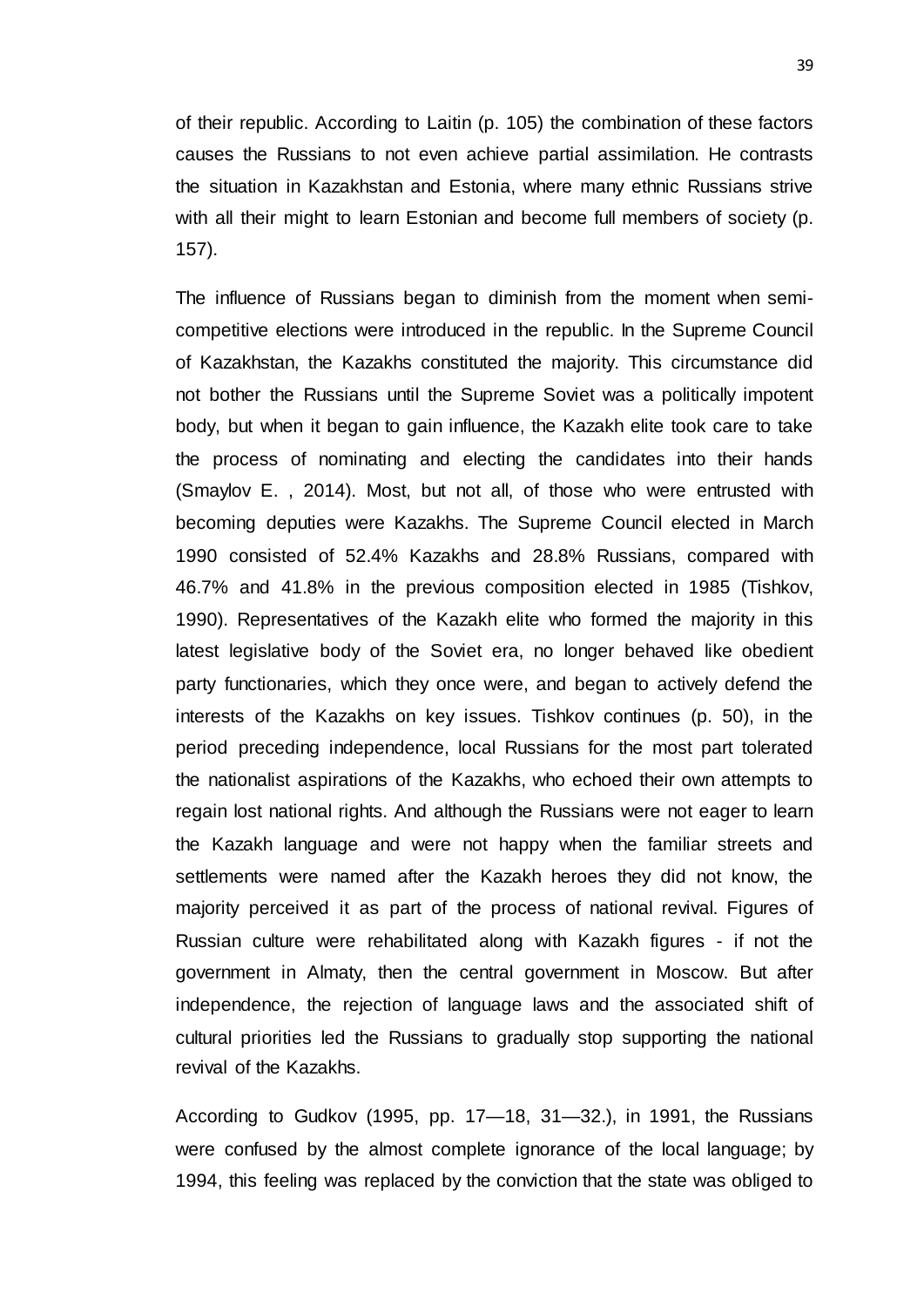protect both Russians and Kazakhs equally and should not allow the Russian language or culture to be translated in the second-grade category. The Russians began to see themselves as a minority that is struggling to determine the essence of their own state.

### **1.6. Debates of researches on identifying Kazakh identity**

The correlation of the terms Kazakh and Kazakhstani, the uncertainty of their use in differentiating certain social and cultural phenomena reflect the duality of the situation created in the modern Kazakh ideology. According to Sadykov (Sadykov, 2001) the dualism of state identity stems from its watershed in Kazakhstan's society: *"On the one hand, national, different for different ethnic groups, on the other - civil, equally weakly expressed in all ethnic groups"* (Kazakhstan and the World: Socio-Cultural Transformation, p. 278). This is where the contradiction lies: in the multidirectional, socio-cultural interests of the two leading ethnic groups of Kazakhstan - the Kazakhs and Russians. The Kazakhs are faced with the task of reviving their national culture, preserving the language, the entire cultural complex, which was oppressed by the communist superstructure. The Russians, the second largest ethnic group of the republic, face other tasks — preservation of the functioning space of the Russian language and Russian culture, which is narrowing down.

Russian ethnos as a basic carrier of the Soviet thinking is accustomed to dominate the political sphere, is still unable to restructure or show interest in the Kazakh culture and language. It is quite difficult for the Russian-speaking population to accept the situation evolving around the changing role-playing status of the two largest ethnic groups in Kazakhstan. Shaykemelev (Shaykemelev, 2013) supports this idea saying that, the habit of thinking in terms of the "older brother" does not give many Russian compatriots the possibility of internal reconciliation within the processes of identifying the Kazakh national identity. This fact largely explains the different perceptions of the leading ethnic groups of the value status of ethnic and civic identities (p. 182).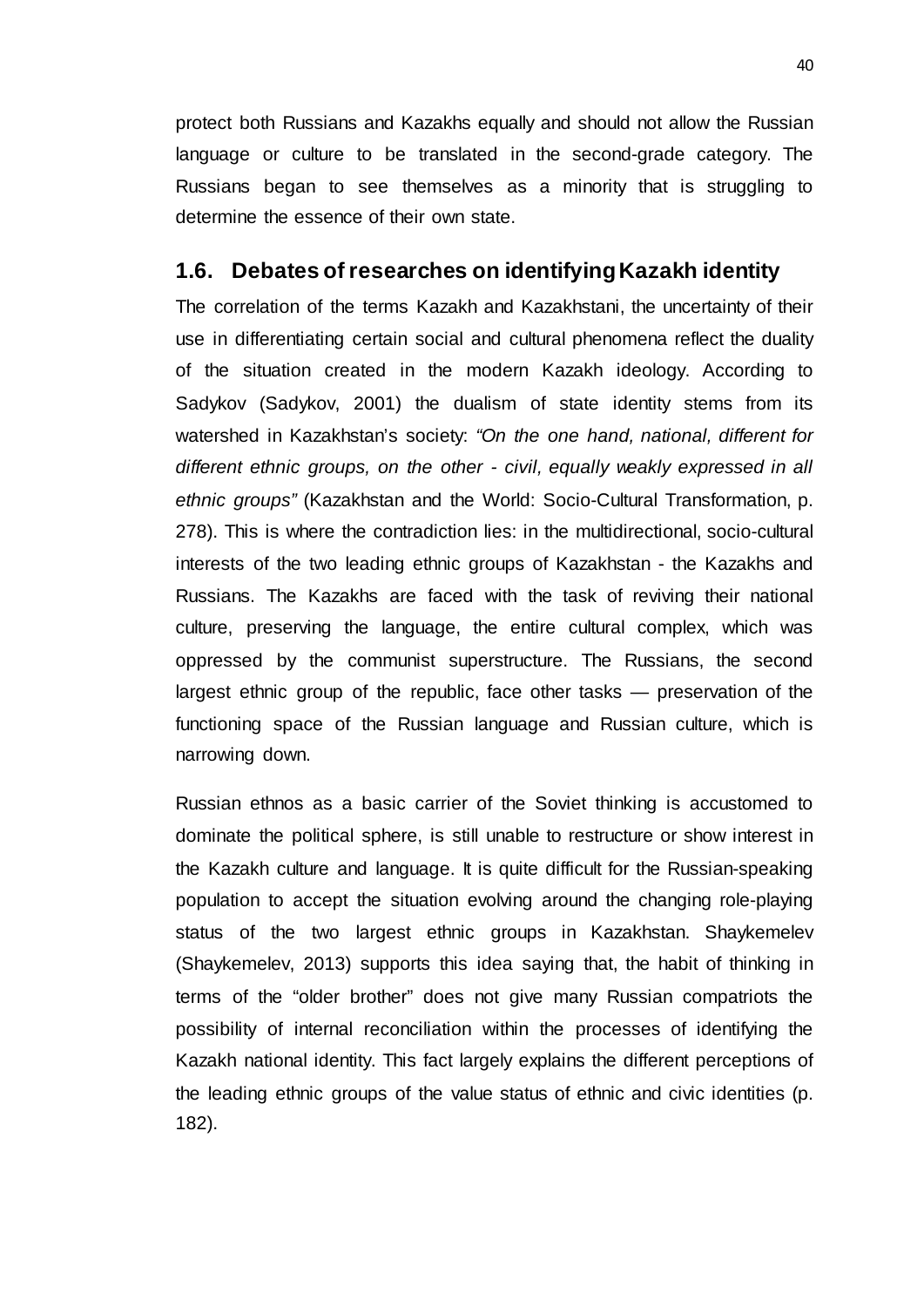For the past twenty years, processes of social and political modernization have been under way in Kazakhstan. The processes of democratization of the country, the formation of the new socio-economic foundations and the development of statehood are difficult and contradictory. The collapse of the USSR had a significant impact on the change in the identities of Kazakhstan. If for Kazakhs the identity with the new Kazakhstan was painless at first. Moreover, in the first years of independence, euphoria was observed, then the identity of other ethnic groups became difficult to sustain and sometimes was dramatic. As an example, the meetings of the Kazakh youth, which took place on December 17-18, 1986 in Alma-Ata, the former capital of the Kazakh SSR at that time, took the form of mass protests and popular uprisings against the communist government. According to the official version, the unrest began because of the decision of the General Secretary of the CPSU Central Committee, Mikhail S. Gorbachev, about the removal from the post of the first secretary of the Communist Party of Kazakhstan, Dinmukhamed Kunaev, and replacing it with Gennady Kolbin, the first secretary of the Ulyanovsk regional party committee, who had never worked in Kazakhstan (Asautay, 2017).

Regarding this problem in Kazakhstan, as Kadyrjanov (Kadyrzhanov R. , Citizenship as a Factor of the Nation-Building in Modern Kazakhstan, 2012) also notes, today there are two national identities in Kazakhstan. It depends on how different groups of the society answer the question who we are? One of these identities can be defined as Kazakh, the other as Kazakhstani. The existence of the two identities is an established and tangible reality that determines the social, political, cultural life of modern Kazakhstan.

Kadyrzhanov (Kadyrzhanov R. , 1998, pp. 84-90) states: *"In the demographic and political spheres, ethnic competition proceeds with the quite obvious dominance of the Kazakh ethnic group, and this was especially clearly manifested in the sovereignty period. As for the cultural sphere, the situation is difficult, ambiguous and even controversial*". Apart from Kadyrzhanov, this problem is posed by N. Sadykov (2001, p. 278) and V. Dunaev (Dunaev, 2001, p. 186).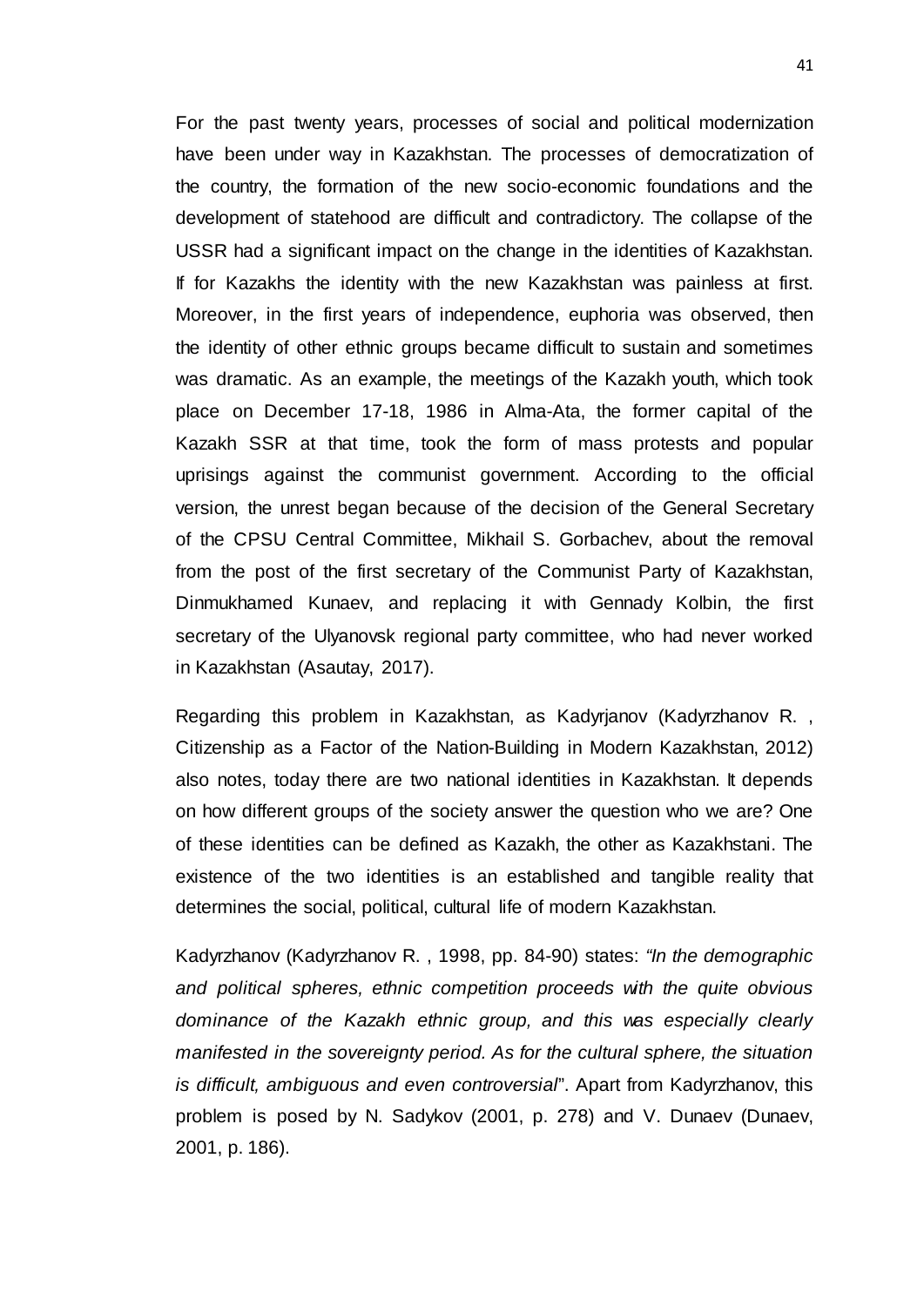However, in the nation-state of Kazakhstan, the status of national identity claims a Kazakh identity. Between the two identities there is competition, which arose immediately after sovereignty. Dugin (pp. 127-128) continues proclaiming that in the wake of the ethnic mobilization of the late 1980s and early 1990s, there was a transformation of the ethno-cultural Kazakh identity of the Soviet society into the ethno-national identity of the post-Soviet period.

But what does Kazakh identity mean? Urazaliyeva (2004, p. 130) believes that, the Kazakh identity is a type of ethnic identity of an individual and an ethnic group that experiences a new historical stage of the transaction.

National identity construction is a fundamental component of any state, a condition for its stability and prosperity. The emergence of a common identity and the spirit of patriotism, the separation by all citizens of the country of a sense of belonging to the fate of the fatherland mean that they are a nation on the basis of a single citizenship (Dugin, 2004).

Can we apply this basic definition to Kazakhstan? The answer of Zhumaly (Smaylov R. , 2014) to this question is: "I suppose not". Moreover, it is doubtful that the situation has improved since the 1990s. Rather, it became more complicated and aggravated. The existing state programs did not bring the desired result, because for the most part they were not aimed at resolving the issue, but, as a rule, at postponing it or diverting public opinion to the side. In Kazakhstan, the process of development of a national identity places individual above or alongside their ethnic identification (Kristoffer, 2017).

According to Shaykemelev (2013), if not by conviction, then at least by an urge, most of Kazakhs consider themselves to be Kazakhstani today, in the name of the country of residence. He questions whether this form of selfidentification unites each other in Kazakhstan. He states: "What is its position in the hierarchy of other socially forming values, such as, for example, family, relatives, and colleagues, entourage, belonging to this or that people or denomination?" (Shaykemelev, 2013). To answer these questions, he suggests that one must first get rid of the myths, taboos, stereotypes and phobias that accompany the issues of nation-building in Kazakhstan. Hence the first conclusion is that the independence of Kazakhstan, the well-being of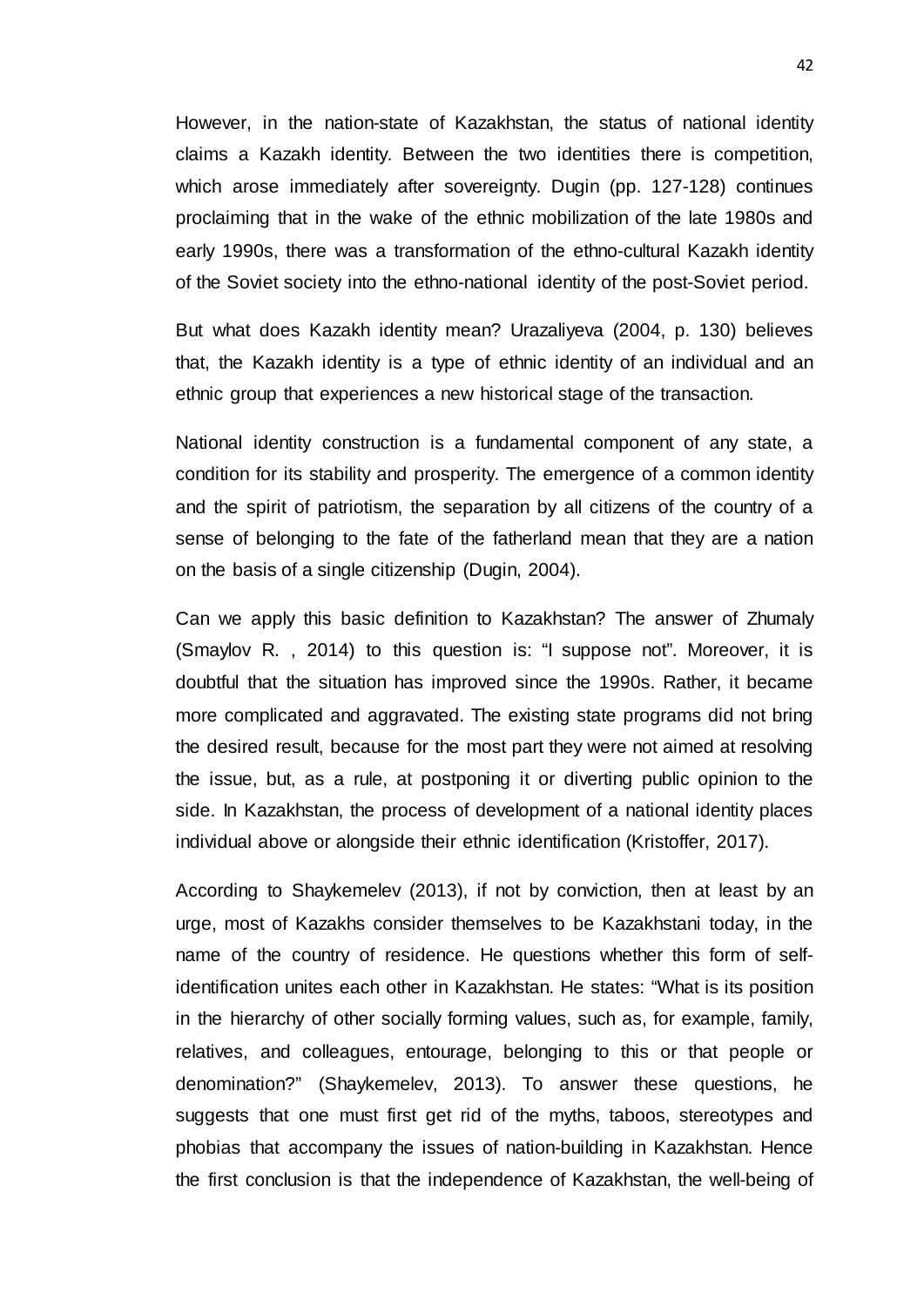its people is not needed by anyone except the citizens living on this land. Shaykemelev continues: *"Nobody will take care of us, except us. Consequently, the question of the national construction of Kazakhstan is the sovereign and exclusive prerogative of our people, where there should be no place for the intervention of outsiders* (Shaykemelev, 2013, p. 242)*.*

One can often hear that Kazakhstan in terms of building a polytechnic state is almost the only country that pursues a competent policy. Perhaps, however, Zhumaly (Zhumaly, 2014) questioning these statements saying: *"…but why then are we fragmented by language, religion, property, ethnic, and other characteristics, but they are not?"*

According to the following stereotype, the concept of nationalism carries a negative connotation, almost evil. According to Artykbayev (Artykbaev, 1993) this is a rudiment of the Soviet brainwashing, which Kazakh people still have not got rid of. Nationalism as a concept is identical with statehood and patriotism, because it is impossible to love a country without love for its people. You cannot serve the state without the devotion of its citizens. At every opportunity we hear that Kazakhstan is a multi-ethnic society.

Zhumaly (2014) is saying that the nation is created through nationalism only. He asserts that not a single Kazakh patriot, unlike some neighbouring countries, put forward the slogan "Kazakhstan for the Kazakhs". According to his statement, Kazakhs are fundamentally in favour of the equal rights of all citizens before the law, regardless of national or religious affiliation, that includes the right to preserve and maintain their identity. Their position is that any patriot of Kazakhstan is a Kazakh. This means that from the point of view of the national state, Kazakhs are not born Kazakhs, they eventually become one. As for the priority development of the Kazakh language and culture, this is confirmed by global practice. For Kazakhs, the only such focus is Kazakhstan, like for the Chinese is China, the Ukrainians have Ukraine. From here comes another delusion. According to Smaylov (Smaylov R. , 2014) it is stated that the triumph of internationalism took place during the Soviet regime. In reality, however, there was a substitution of internationalism for Russification, the systematic narrowing of national cultures through the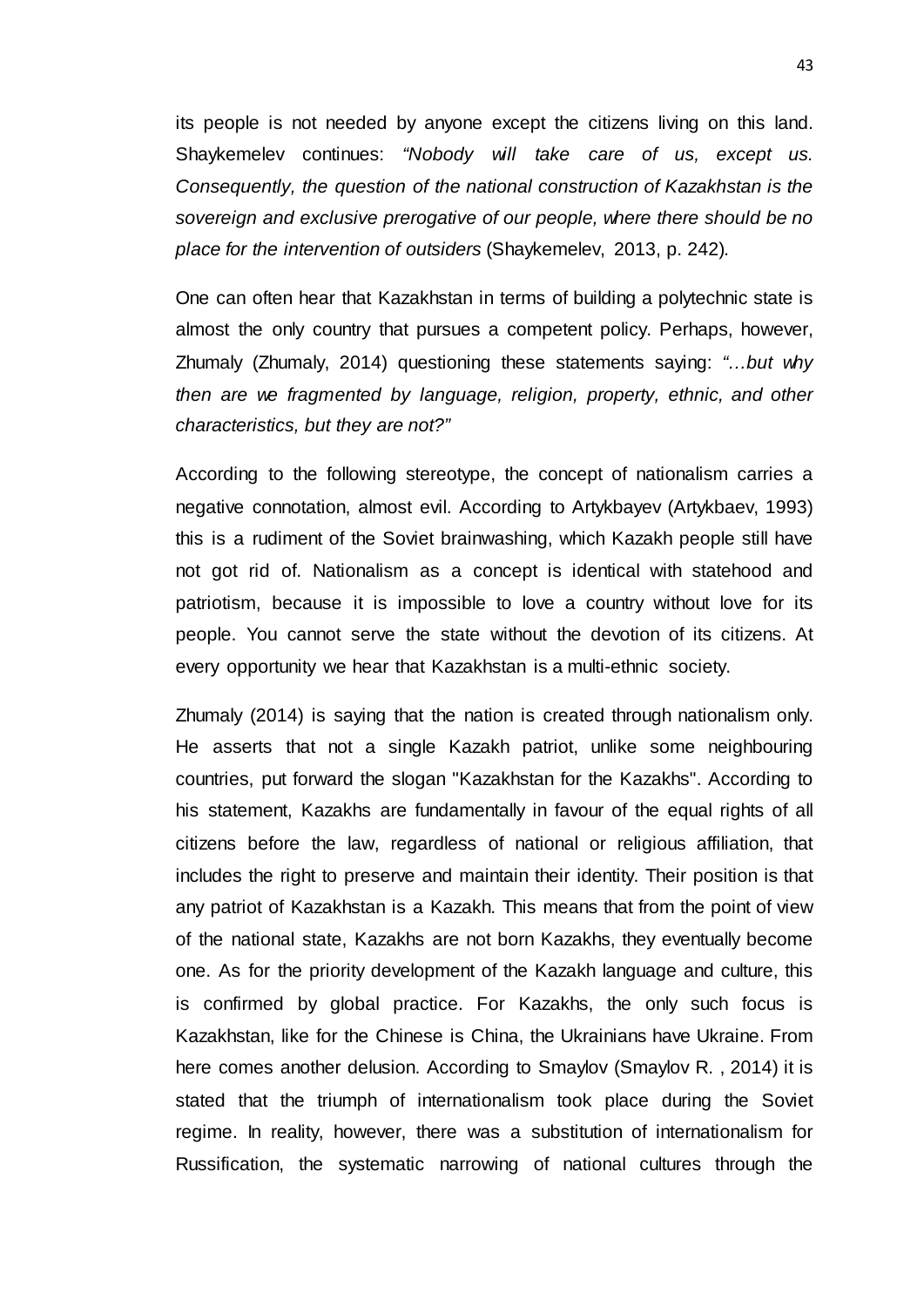replacement and absorption of Russian culture. "*How many ethnic groups, languages and cultures we were missing as a result of this experiment?"*  Zhumaly (2014).

Bauman (Bauman, Individualized society, 2002) supports this statement saying that such internationalism has also touched Kazakhstan. For example, in the 1980s, only two Kazakh schools were located in Almaty. They would probably also be closed if it were not for the collapse of the USSR.

The outcome of this policy is still valid for the society today. Almost half of the Kazakhs do not know their native language. But over the past 28 years, the world has changed, and Kazakhstan has also changed in parallel. An entire generation of those who did not kneel and did not know repression grew up (Shaykemelev, 2013).

Shaykemelev (2013) asks the question: what makes people living within the same state? Of course, this is a general idea, feeling oneself as an inseparable part of the world, linking one's destiny with the rest of the country, knowledge of the language, respect for the history, culture and traditions of the state-forming nation, honouring state symbols - the flag, the coat of arms, and the hymn.

To understand the complexity in the cultural sphere, one must turn to the process of the formation and development of the country in the Soviet era. Social life in the USSR was cemented by the Soviet culture, which arose and developed on the basis of the culture of the country's leading ethnos — the Russian. The Soviet state supported the development of national cultures, first of all, cultures of indigenous ethnic groups, guided by the policy of "indigenization". The Kazakh culture of the Soviet period can undoubtedly be attributed to high cultures, because after the revolution, illiteracy of the population was eliminated, a national system of education, science, professional art, etc. was formed. At the same time, the Kazakh high culture of the Soviet period turned out to be an assimilated with the Russian-Soviet culture, largely losing its national identity. Among the cultures of the titular ethnic groups of the former USSR, Kazakh culture turned out to be assimilated to the Russian-Soviet culture, one of the most Russified one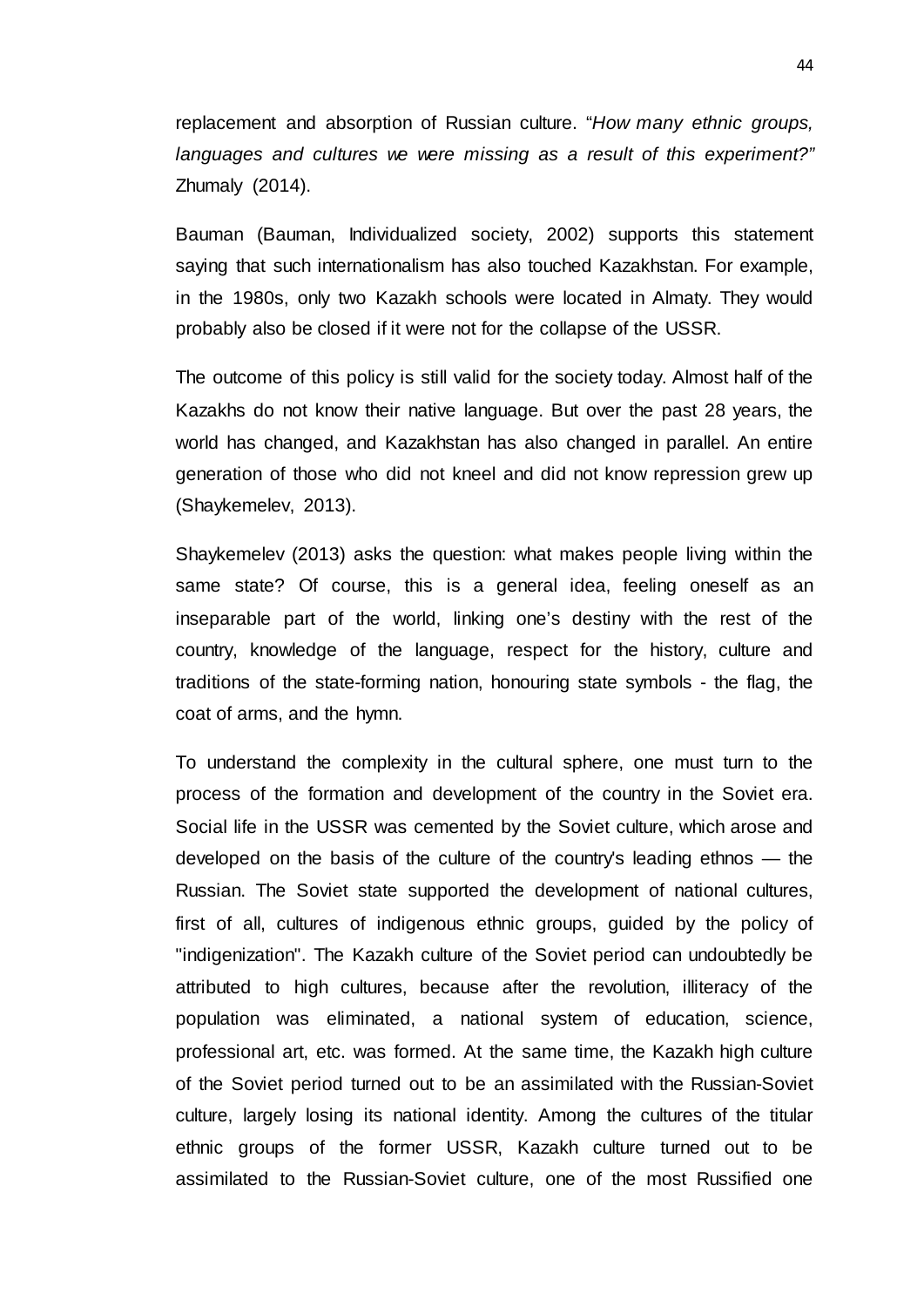among all post-Soviet states. Kazakh Soviet culture was developed mainly with the cultural changes directed from Moscow. It concerned literature, ballet, music, television, etc. But this way of developing culture defined by ideology was not organically linked with the Kazakh national cultural tradition, the spirit of the people and therefore did not arouse its interest (Nysanbayev, 2011, p. 23).

The first years of reform were marked by the politicization of the ethno sphere: the desire of ethnic groups who are offended by the history to declare themselves, the use of ethnicity for personal and political purposes, the incitement of nationalism and chauvinism. Publicity and democratic change have politicized ethnic communities in the struggle for their rights, the interests of preserving identity, the revival of national culture and language. Many diasporas that did not have deep historical and cultural roots on the territory of Kazakhstan today are associations of people according to common characteristics (nationality, culture, religion, language), united to express collective feelings, ethno-political demands of rights and freedoms. For some national groups, ethno-political requirements were conditions for achieving political recognition, strengthening national statehood, for others the possibility of extracting socio-economic benefits or creating conditions for ethno-cultural reproduction (Anastasiev, 2008, p. 35).

According to Abylhozhin (Abylhozhin, 1992), the law on the languages is still ambiguously perceived by both Russians and Kazakhs. The majority of Russians approve the state language of the titular ethnic group as an antidemocratic measure, putting them in an unequal position with the Kazakhs. The Kazakh population, especially in the face of the creative intelligentsia, sees in official bilingualism the neglect of the language of the indigenous nation (Abylhozhin, 1992, p. 100).

The announcement of the need for state support of the Kazakh language and endowing it with the status of the state language almost divided society into irreconcilable sides: the majority of the population is Russian-speaking. The Law of the Republic of Kazakhstan on Languages, adopted in 1997, secured the status of the state language to the Kazakh language and, at the same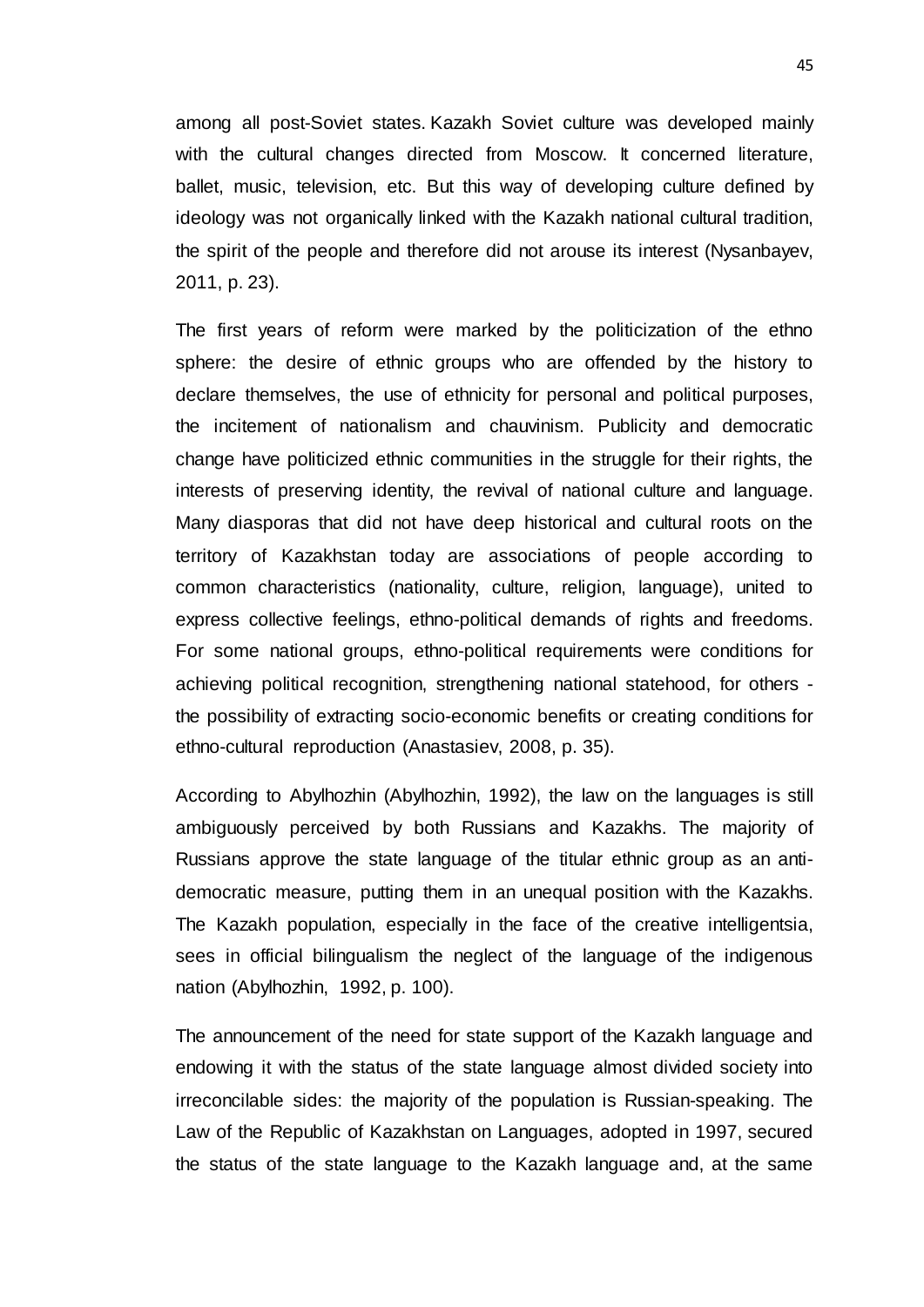time, legitimized the use of the Russian language on a par with the Kazakh language in state organizations and in local governments. Thus, in the present liberal model of the nation there are civil and linguistic components (Abylhozhin, 1992, p. 100).

Thus, despite the well-known tolerance of, first of all, the Kazakhs and other ethnic groups of Kazakhstan, their mutual relations do not provide an unambiguous favourable picture for the approval of the unhindered integration of ethnic groups into a single nation. As shown by the results of a sociological survey ( Foundation for the Promotion of Social and Political Sciences, 1997, pp. 26-27), the cultural, psychological, socio-economic and political attitudes of Kazakhstan's people on the relationship of the main ethnic groups of Kazakhstan are ambiguous and contradictory. This cannot affect the nature of national integration and social consolidation in Kazakhstan.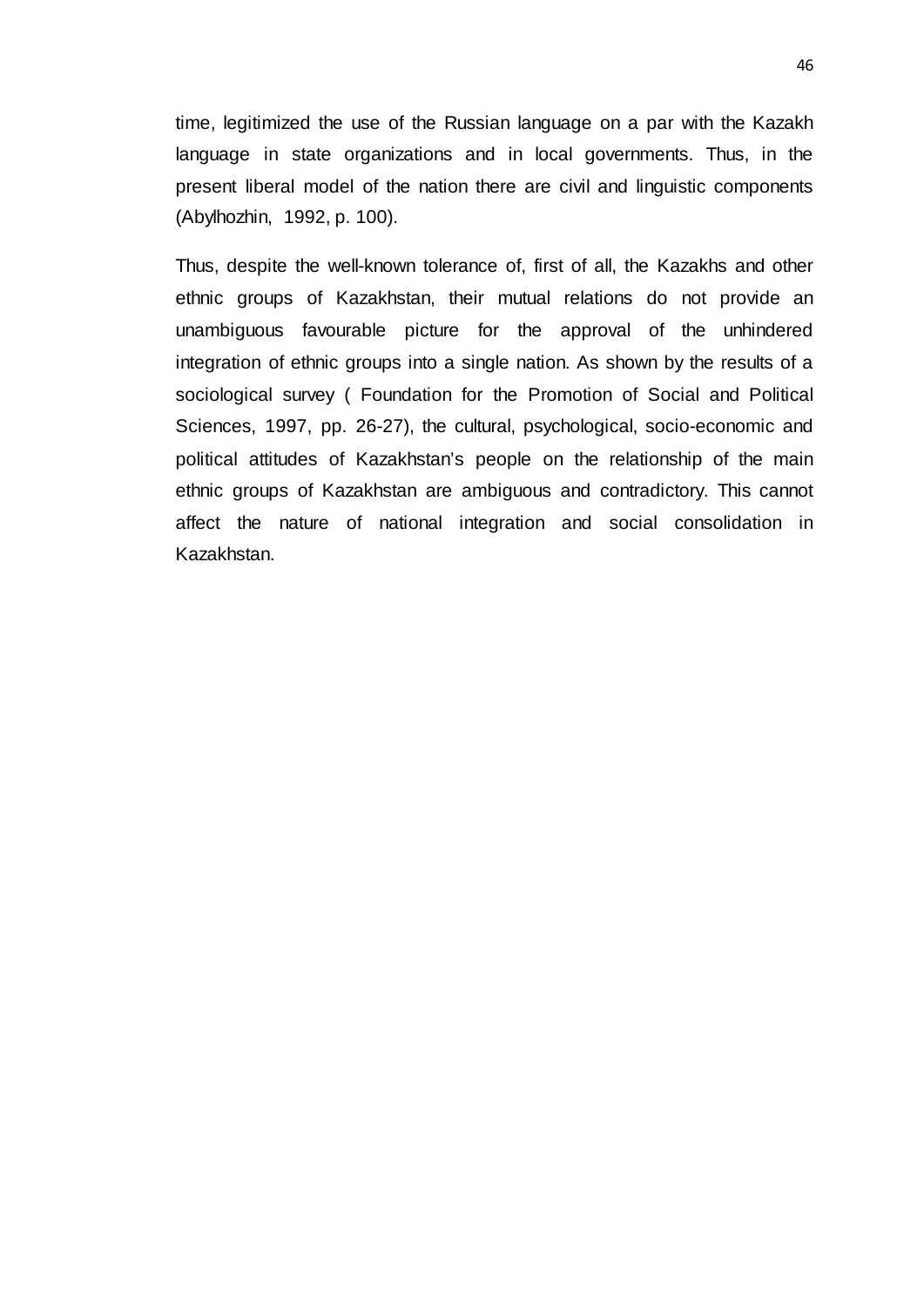### **CHAPTER 2**

# **LANGUAGE SITUATION IN KAZAKHSTAN IN THE CONTEXT OF NATIONALISM**

In continuation with the explanation why does ethnic groups feel separated from the rest of the society, this chapter gives the information regarding the language policies of the pre-Soviet and Soviet times in Kazakhstan. This will provide a deeper understanding of the problem that impact on the selfidentification of Kazakhs and other ethnic groups in Kazakhstan. The language policies that were adopted after the independence are analysed as well as the official documents of the Kazakh government.

Among the people of Kazakhstan, the word "nationalism" often causes negative associations. Not only stamps imposed by Soviet propaganda, but also many negative manifestations of ethno-nationalism in neighbouring countries. The most vivid examples are the skinheads in Russia, the massacre in the south of Kyrgyzstan and now the Ukrainian conflict, in which mobilization of people on ethnic language has played a significant role.

These problems have become a reflection not only of the internal contradictions that exist in each of the states. It is obvious that aggressive types of nationalism developed, among other things, due to the ethnooriented policies of the post-Soviet elites. They solved both political tasks the struggle for power, support of the political regime, and ideological ones the legitimating of state borders and the strengthening of new identity in the post-Soviet crisis.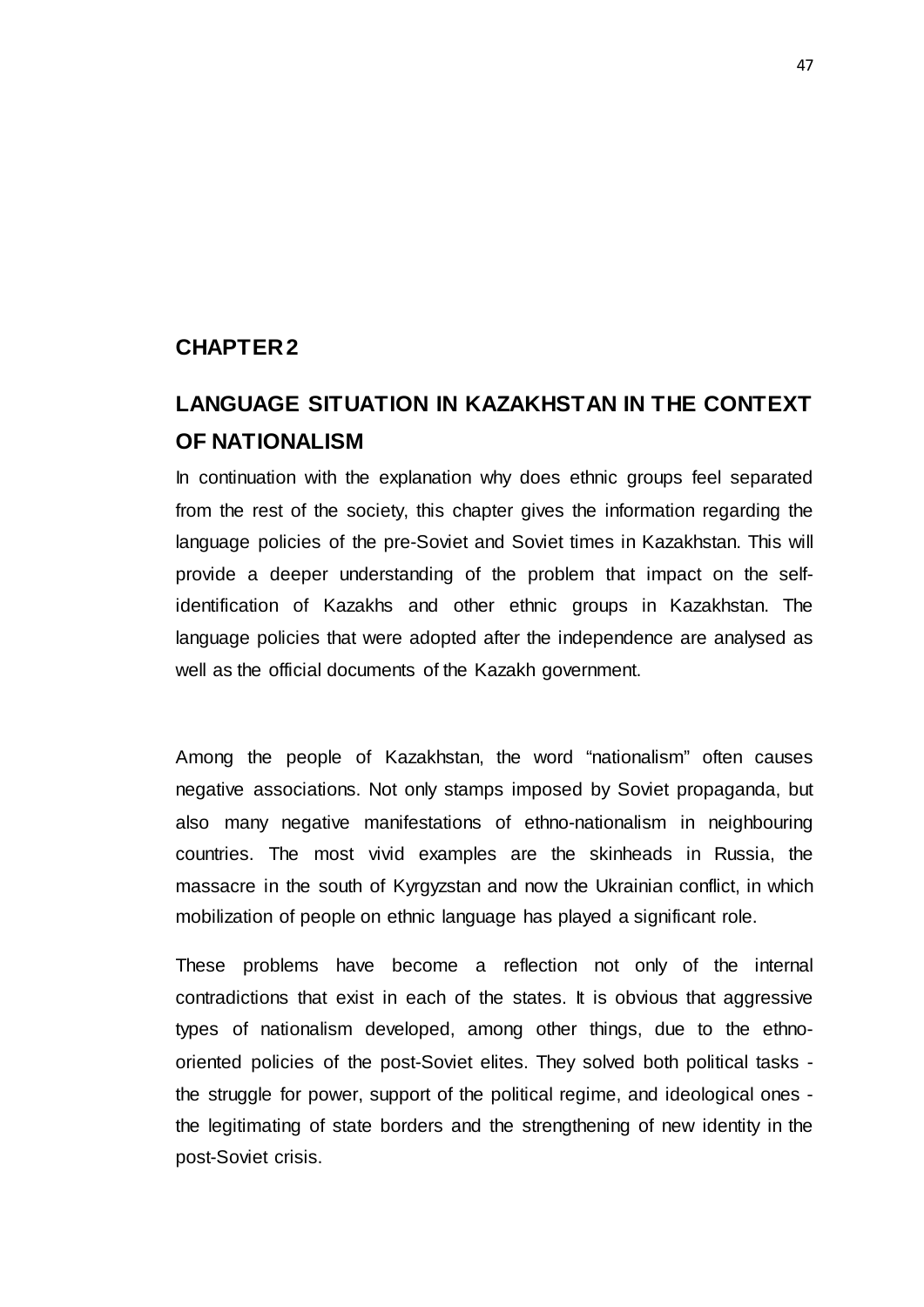In Kazakhstan, the situation was different: here nationalism was minimally represented in the public political sphere. According to Beysembayev (Beysembayev, 2014) the parties operating in the country were deliberately distanced from ethno-linguistic problems. The regime itself also rarely turned to nationalism as a resource to enhance its own legitimacy, more appealing to the personal authority of President Nazarbayev and socio-economic slogans. At the same time, the policy of preserving inter-ethnic peace and harmony was maintained. Balancing between the interests of two main ethnic groups has become an important characteristic of ethnopolitics in Kazakhstan.

As a result, Kazakhstan managed to avoid the politicization of national issues and the obvious confrontation of society on the basis of ethno-linguistic grounds. However, in the ideological and cultural spheres, Kazakhstan, like all post-Soviet countries, focused on the interests of the dominant ethnic majority. It is no coincidence that Kazakhstan is viewed by foreign researchers as a typical "nationalizing" state (as expressed by the famous American nationalism researcher Rogers Brubaker).

The key changes occurred in the early years of Independence, when the names of settlements and streets were renamed, the program for the repatriation of the Kazakhs was adopted, national history was rethought, and changes were made to the language policy. In the relations between citizens and the state, the ethnic identity of a person remained an important social and political category. For example, the "nationality" count on the identity card continued to exist, the repatriation program wore an exclusively ethnic bias, and quotas were introduced for ethnic minorities in parliament, etc.

Shestov (Shestov, 2015) identifies two main types of nationalism in Kazakhstan. The first is a Civil Nationalism. It lies in the vision of the state about the construction of the nation. This nationalism includes programs, regulatory documents, within which ideas are formulated. Here, as an example, one can cite examples of books by top state officials, primarily the president. There is no ethnic component in this kind of nationalism. However, the current regime from the first days turned to the symbols of Kazakh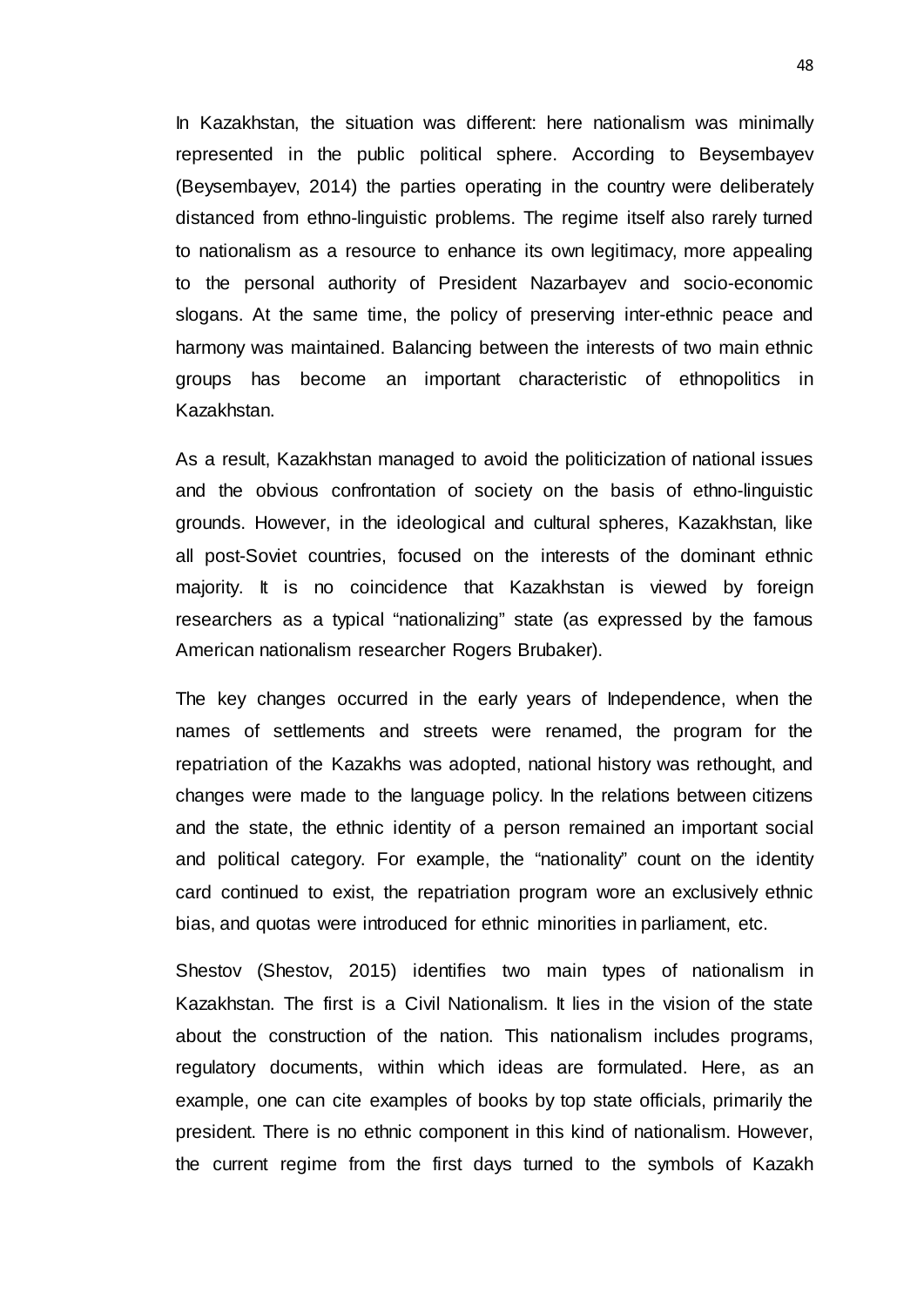ethnicity, was an appeal to the Kazakh identity as a sign of the legitimacy of power.

However, there are social groups of nationalists who Serik Beysembayev (Beysembayev, 2014) divided into liberals, traditionalists and nationalists who rely on Islam.

Liberal nationalism is represented by political and public figures, as well as educated youth. Their main ideals are the modernization and democratization of the country according to the Western type. They try to avoid explicit ethnooriented formulations, they try to give a civil colour to nationalism.

The second group - the traditionalists - are represented mainly by the creative intelligentsia. Their main efforts are aimed at protecting the language, they glorify history, promote tradition. These are the most numerous nationalists. They form the agenda in the Kazakh-speaking media. Their main goal is the formation of a society with traditional Kazakh values. In addition to the intellectuals, according to the expert, rural youth and oralmans adjoin traditionalists. "They will be united by the struggle against Russianspeaking Kazakhstan," the expert added (Beysembayev, 2014). Those nationalists who define their identity through religion are relative newcomers to this environment. "Islamists" are represented in various social layers. They are popular with young people. *"And they have a very serious potential,"* says Serik Beisembayev (Shestov, 2015)**.**

After the collapse of the USSR and the independence of the former Soviet Republics, cultural and historical paradigms have changed for the post-Soviet World. Therefore, the problem of the language situation has become one of the most important and pressing issues at the present stage of development of the Russian and other languages.

In various countries, national language issues are resolved depending on the linguistic situation that has developed within their territories, which is the characteristic of a given country. Based on goals and content of the language policy, each state develops its own model of language.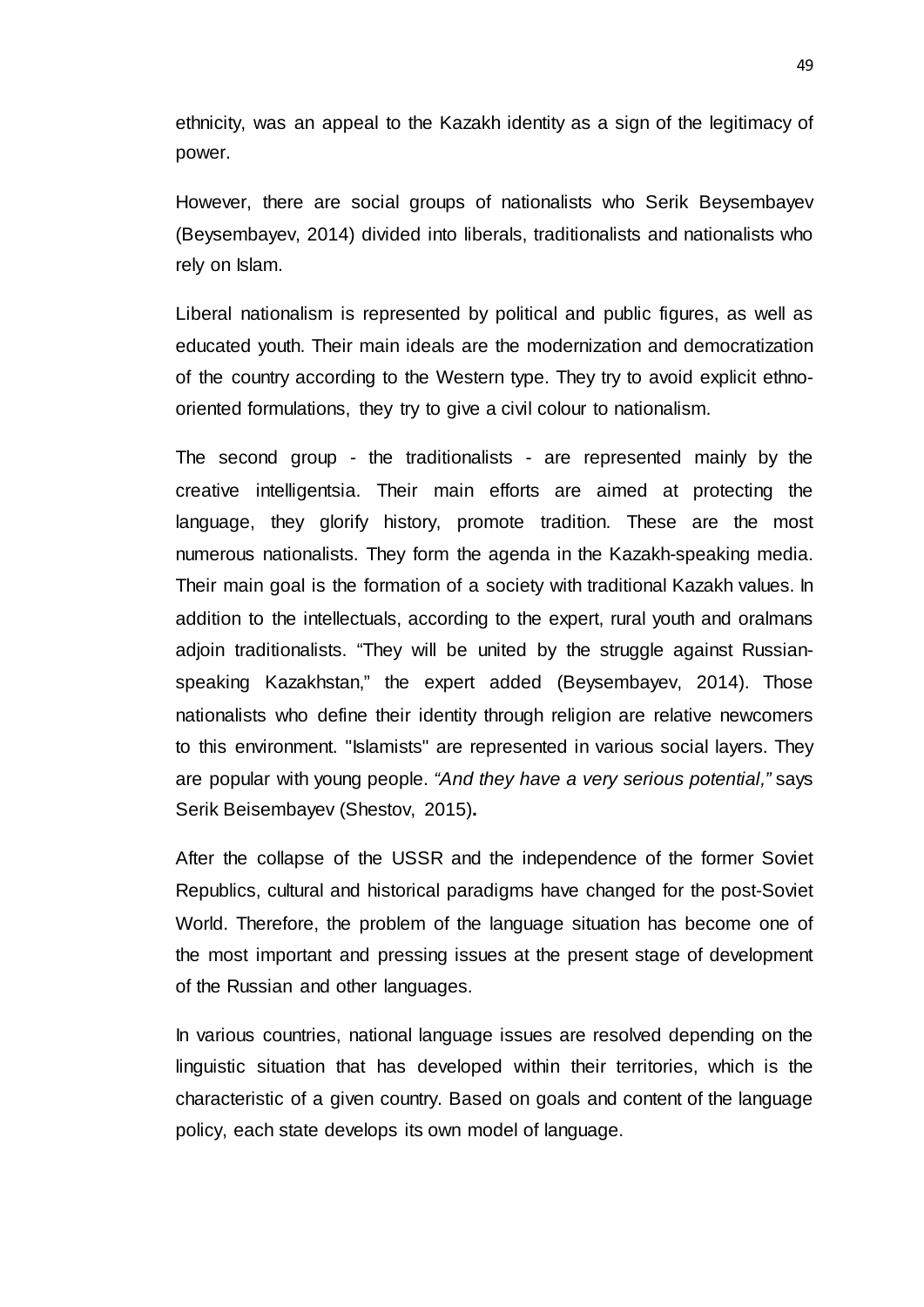The current linguistic situation in modern Kazakhstan has its own unique features: the functioning of a large number of genetically and typologically diverse languages, representatives of more than 130 nations living on the same territory, and nationalities with the functioning of two large partner languages - Kazakh and Russian. The realities of Kazakhstan today require a language policy that meets the needs of the multi-ethnic population of the country and considers the peculiarities of the language, demographic and political situation that is an important factor of the political stability of the Kazakhstani society. To solve these major problems, the government of Kazakhstan has chosen a course for bilingualism, recognition of the Kazakh language as the state language, and Russian language - the official language of common communication as part of the official language policy.

Analysis of the language situation would be incomplete without studying the Kazakh-Russian bilingualism, since one can only understand and appreciate the role of bilingualism in society by considering it as an integral part of the language situation in the Republic of Kazakhstan.

To study the language policies in the Republic of Kazakhstan, one should consider the regional aspect in Kazakhstan. Representation of the population of the Republic of Kazakhstan by ethnicity in general terms is as follows: the western, eastern parts of the republic are less polyethnic, whereas the north, southern and central parts of the republic is more polyethnic. In terms of language, the situation in these regions was as follows: in the west and south of Kazakhstan the Kazakh language predominates, while in the north, east and central part of the country the Russian language is dominant. Each of the regions have their own specific language features. The language development of the regions depends on these as well as a number of other factors.

# **2.1. Historical factors affecting the issue of language in Kazakhstan**

The linguistic and ethno-cultural situation in Kazakhstan in the last decade is characterized by a certain "duality". Despite officialising the Kazakh language and raising the status of the Kazakh culture, the Russian language and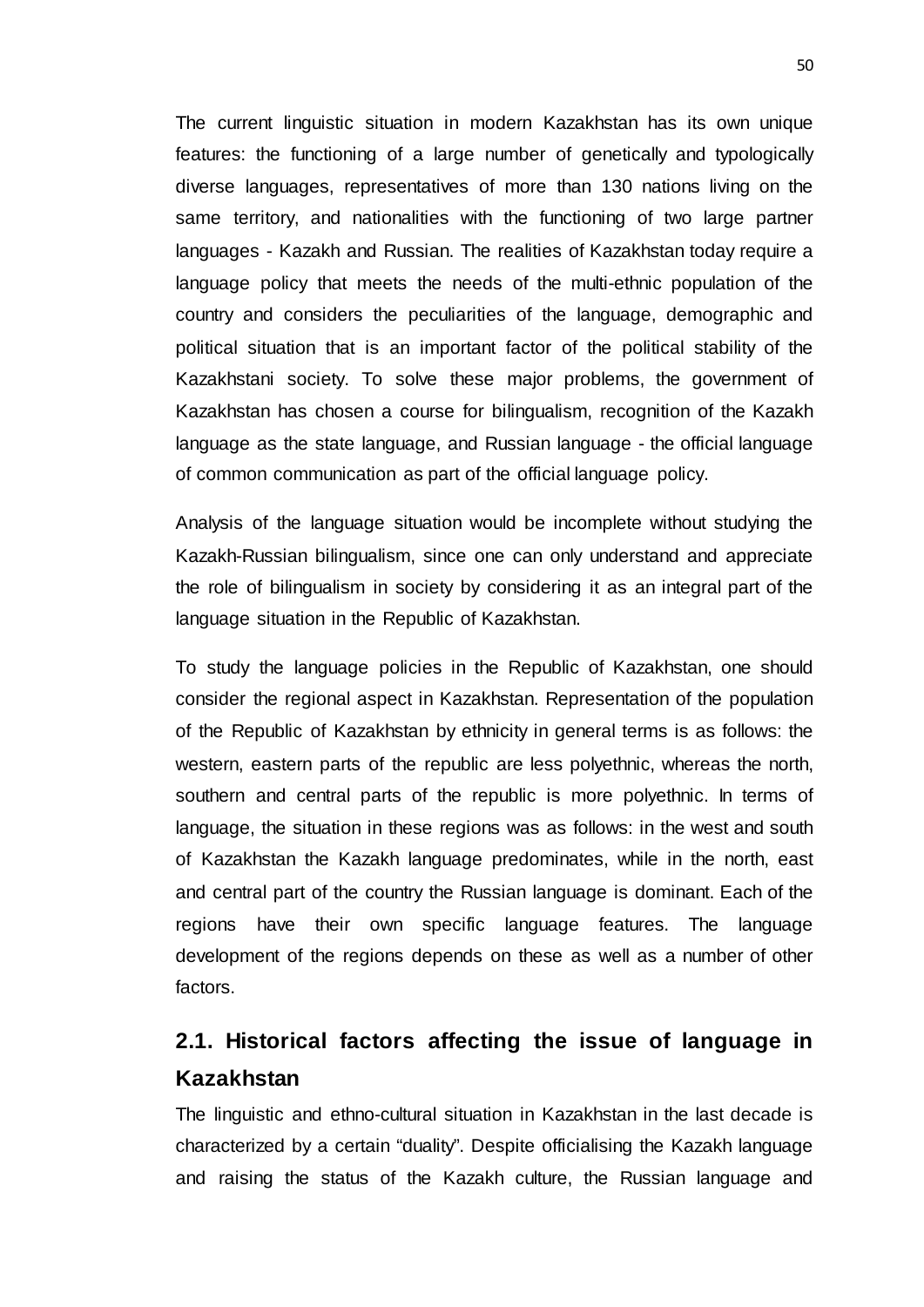Russian culture have maintained a relatively high status and influence within the various aspects of public life both at the official and at the household level.

The situation with the dominance of the Russian language is clear since for a long time, Kazakhstan was part of the Russian Empire and then the USSR. At that time, the Russian language was fundamental throughout all post-Soviet states and until the mid-1980s, there was a discontinuity in the folding of Kazakh-language offices in the rural areas, as well as the closure of schools that instructed in the Kazakh language (Altynbekova, pp. 14-19).

In 1989, the law "On Languages in the Kazakh SSR" was passed, which determined the status of the Kazakh and Russian languages (Vdovina, 2008). In particular, it stated that *"the state language of the Kazakh SSR is the Kazakh language"*, and Russian is the *"language of interethnic communication"* (Vdovina, 2008, p. 30).

To Vdovina (2008), such a definition of the status of the Russian language to some extent has contributed to the inter-ethnic tensions and was one of the main reasons for the mass emigration of the Russian-speaking population of the country. From 1990 to 1996, as a result of emigration, the Republic of Kazakhstan has lost tens of thousands of qualified specialists working in various fields of activity. This caused a change in the language policy of the state. In 1995, a new Constitution of the Republic of Kazakhstan was adopted. The Article 7 of the Constitution redefined the legal status of languages and the official language of the Republic of Kazakhstan became Kazakh. The Russian language has received the status of the secondary official one, which has the opportunity to be applied in state organizations and local self-government bodies along with the Kazakh language (Vdovina, 2008).

In 1997, the Law "On Languages in the Republic of Kazakhstan" was adopted (Bayzakova, 2013), emphasizing that the Russian language, along with the official Kazakh language could be used in proceedings, accounting, statistical, financial documentation, the armed forces, law enforcement agencies, and legal proceedings. As Savin (Savin, 2001) has described,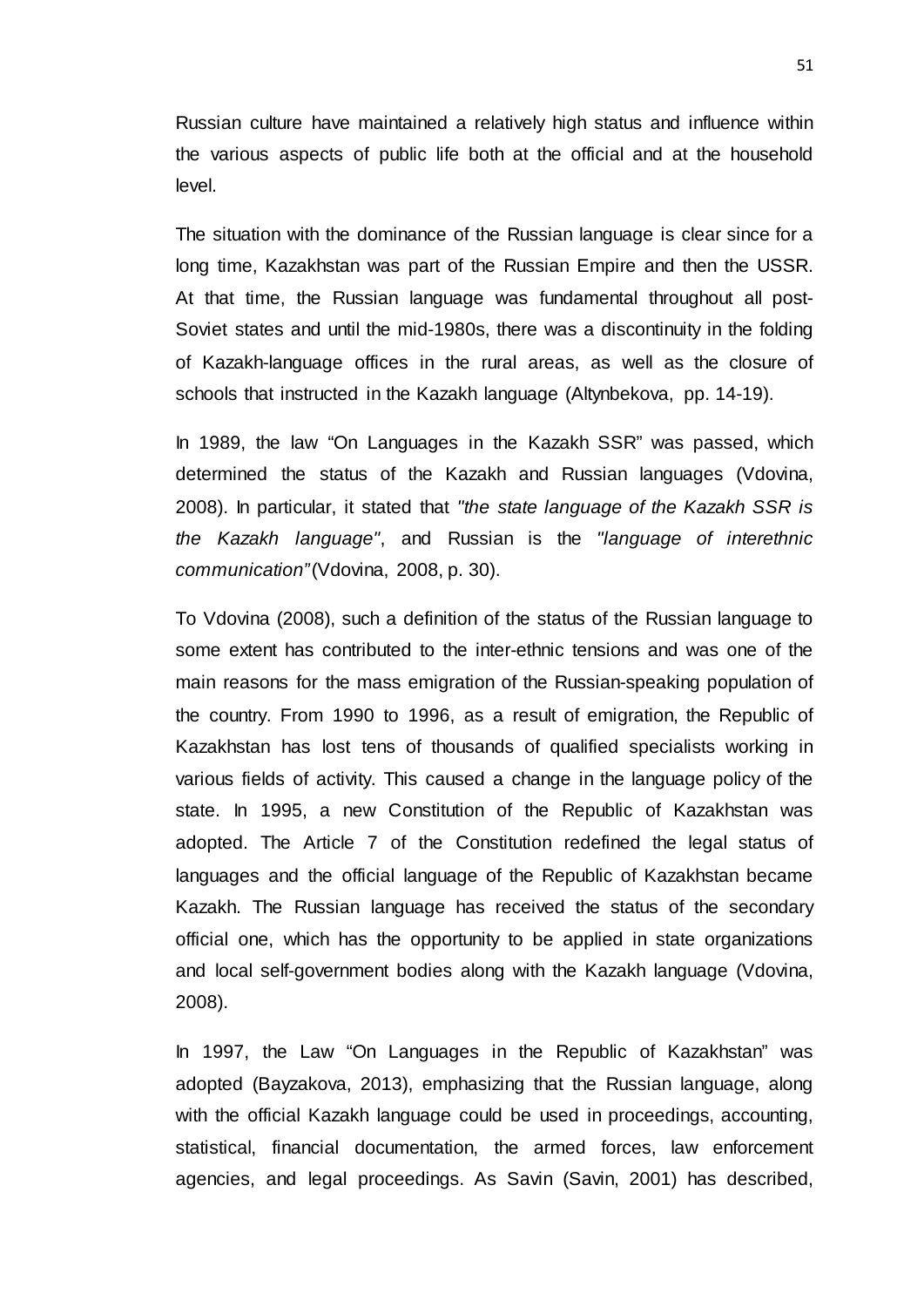particular attention of the public in the course of the new law was attracted by articles 18, 23, 24, which spoke about the scope of the Kazakh language. On November 20-21, 1996, a sharp discussion of the draft of the new law was held in the Majilis. The debate on some articles almost went into the interparliamentary inter-ethnic conflict. According to Vdovina (Vdovina, 2008), it was considered that the draft law has not emphasized the priority of the state language sufficiently and overestimated the status of the Russian language. Almost all articles where, along with the state language, the use of the Russian language was assumed and was put next to the state language, remarks were made that stipulate the use of the Russian language only *"if necessary"* (2008, p. 31).

Although in the early 1990s the Russian language had a certain degree of narration with the Kazakh, the part of the Russian-speaking population had concerns about a possible isolation of language and restrictions for themselves and their children in receiving education and work (Altynbekova, 2012, p. 62). This, in addition to economic studies, was one of the reasons for their outflow from Kazakhstan in the early 1990s.

On September 12, 2005, President of the Republic of Kazakhstan Nazarbayev stated: *"We must jointly support the languages and cultural traditions of all the peoples of Kazakhstan. No one should deny the right to use native language and culture"* (Nikolsky, 2011, p. 324).

The Minister of Education and Science of Kazakhstan, Tuimebayev (Belikov, 2011, p. 332), responded to a question about translating office work into Kazakh language saying that: *"All of our official documentation is conducted in the state Kazakh and international Russian languages. No crowding is expected".*

Thus, the language issue with the sovereignization of Kazakhstan has also changed the ethno-cultural situation. In all spheres of public life, the Kazakh national culture has acquired priority and support at the state level including the associated traditions and values.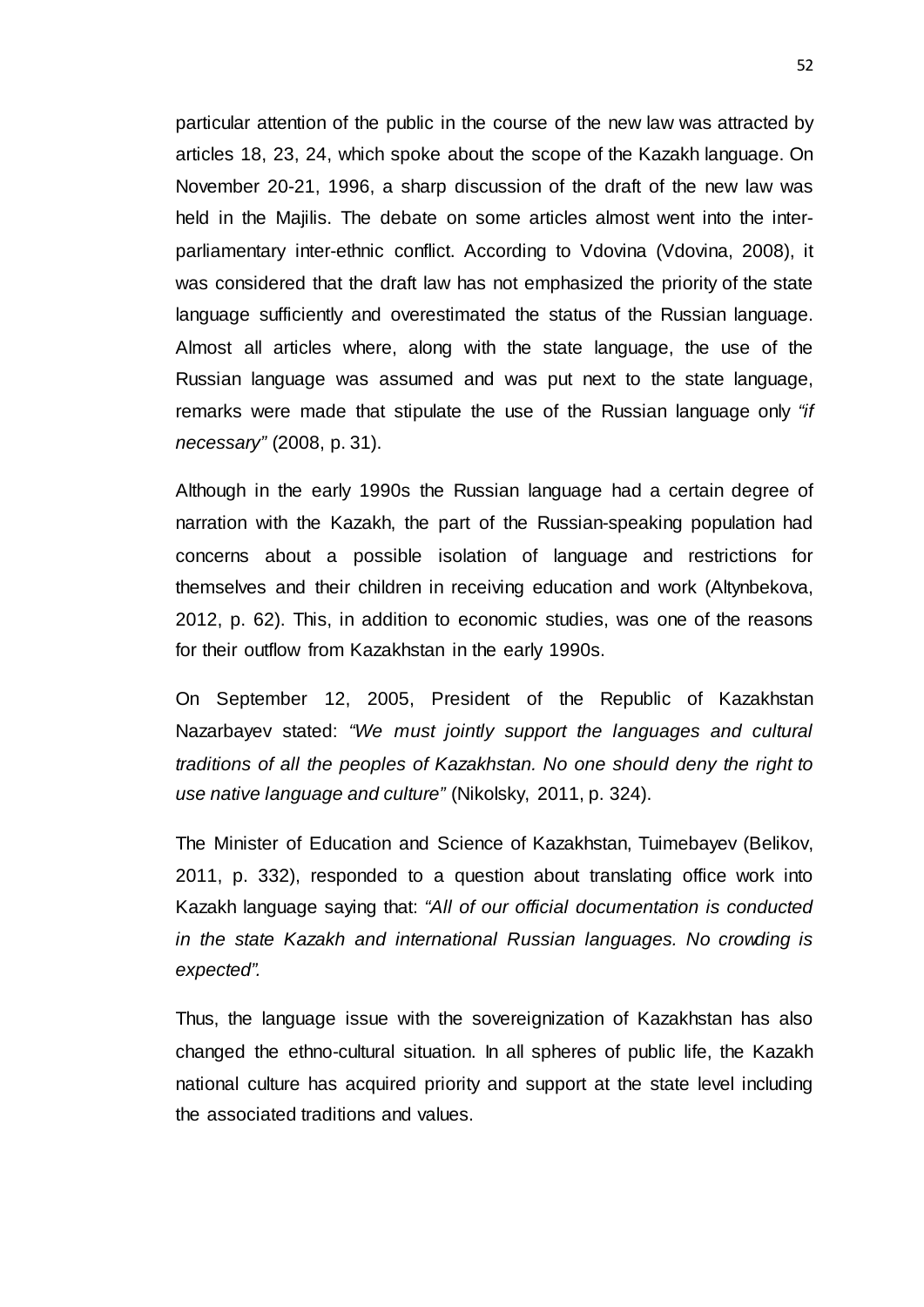#### **2.2. Factors of preservation of the Russian language**

The status of the Russian language that was enshrined in the Constitution 1995 and laws on the languages of the Republic of Kazakhstan, maintain their stability, since in many areas of public life, the Russian language functions on a par with the state Kazakh language and in reality, it functions as the medium of inter-ethnic communication. Despite the fact that in Kyrgyzstan, Tajikistan, Turkmenistan, and the high status of the Russian language is enshrined in law, due to the small share of the Russian-speaking population in the overall ethnic landscape of these states and the significant outflow of Russian and other Slavic ethnic groups, the area of functioning of the Russian language is constantly decreasing. Thus, in the Uzbek language legislation, the Russian language belongs to the languages of national minorities, as a result of which, at the state level, the preservation of the Russian language in the educational space of the republic is not supported in Uzbekistan (Altynbekova, 2006, p. 392) .

If we consider the economic factors affecting the preservation of the positions of the Russian language in Kazakhstan, it would be worth noting the interpenetration and strong ties between the economies of the Russian Federation and the Republic of Kazakhstan. The close relationship and dependence between the largest enterprises and entire sectors of countries, established business and technological processes are one of the many other factors strongly dictate the need for proficiency in the Russian language.

The total estimation of the Russian-speaking community according to the 1989 census is out of 16.2 million people (Smailov, 2000). Kazakhs made up 6.5 million people, Russians - 6 million. According to the last census (2000, p. 78), the population has decreased to 14.95 million people, of which Kazakhs made up almost 8 million people, and Russians - about 4.5 million people. Between the last two censuses of the population, in 10 years, there was an outflow of the Russian population, amounting to almost 1.6 million people (p. 79).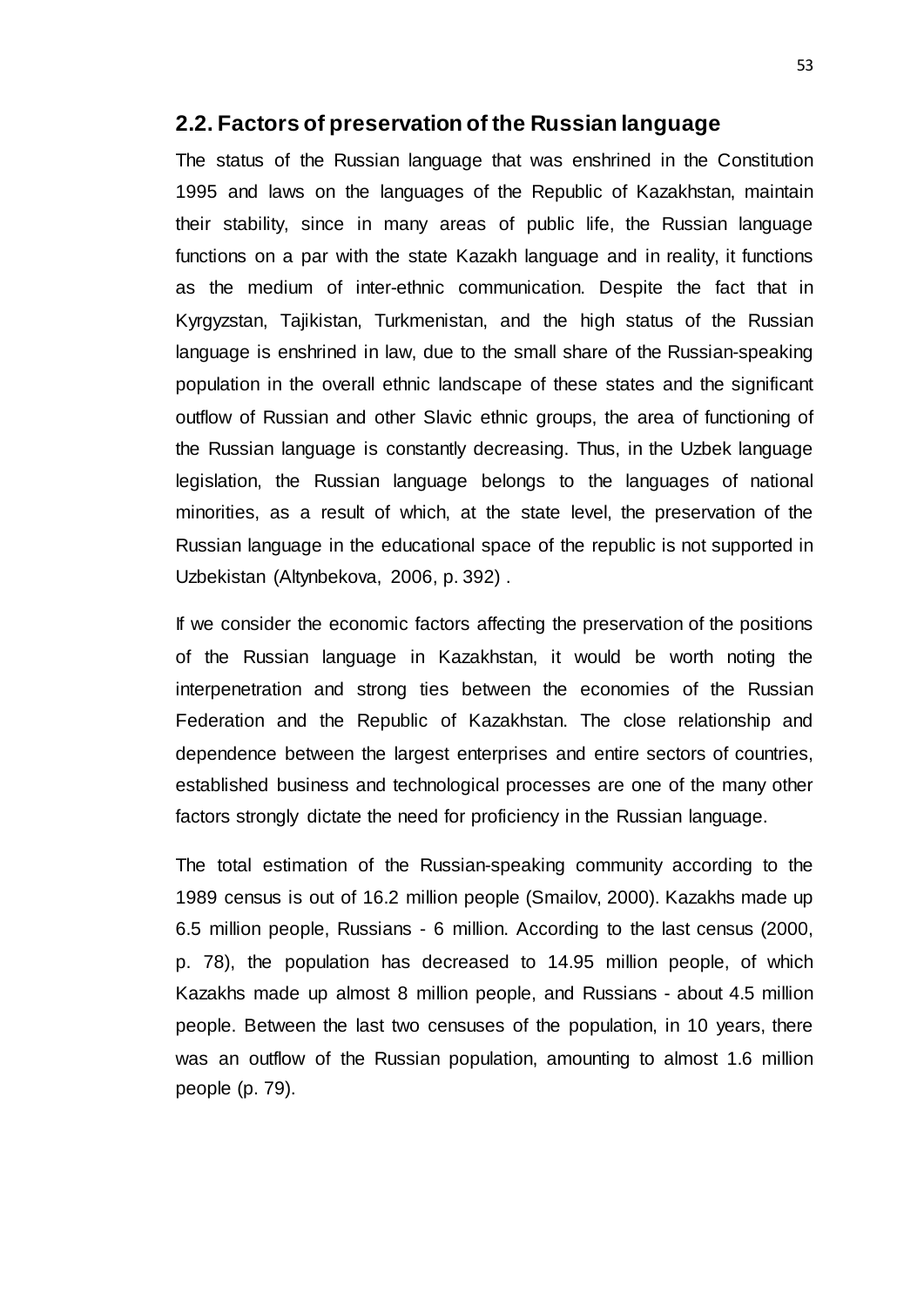However, despite the outflow of population and migration, Russian language is traditionally the main medium of communication throughout the whole of Kazakhstan.

Due to historical circumstances, a large number of nationalities and ethnic groups live on the territory of the Republic of Kazakhstan. Regardless of nationality, for the overwhelming majority of the population, the Russian language has become the main language of the interethnic communication and interaction. This language is the connection between all ethnic groups and nationalities living in the Republic of Kazakhstan.

The well-known Kazakhstani sociolinguist Khasanov (Khasanov, 2007) identifies 126 functioning languages in Kazakhstan. They are accepted as genetically and typologically diverse. In his analysis of the linguistic culture of Kazakhstan, he puts forward three parameters (Khasanov, 2007, p. 33). The first one is the number of functional units that are different in application, the second one is the linguistic nature of functioning languages (types and forms of bilingual and poly-lingual in the country, and the third one is the degree of the prevalence of languages in terms of the number of speakers and the volume of functions performed.

It is the current multi-ethnic diversity of the population that requires the formation of new mechanisms for coordinating the interests of various groups, creating conditions for the development of ethnic languages and cultures. It should be noted that the Russian language has become the main tool of communication and interaction not only for non-indigenous nationalities, but also for representatives of the titular nation - the Kazakhs.

Speaking at the XII Session of the Assembly of Peoples of Kazakhstan, N. A. Nazarbayev (Kazakhstan, 2006) noted that:

*<sup>&</sup>quot;…one can condemn the methods by which the Russian language was implanted in Kazakhstan for the entire twentieth century, the methods that led to the fact that millions of Kazakhs have forgotten their native language. But it is impossible because of this, to abandon the mass knowledge of the Russian language by the Kazakhs. The question is that mass proficiency in one of the international languages, which is Russian, by millions of Kazakhs, is a factor that expands the information horizons in the modern world. In the foreseeable future, the Russian*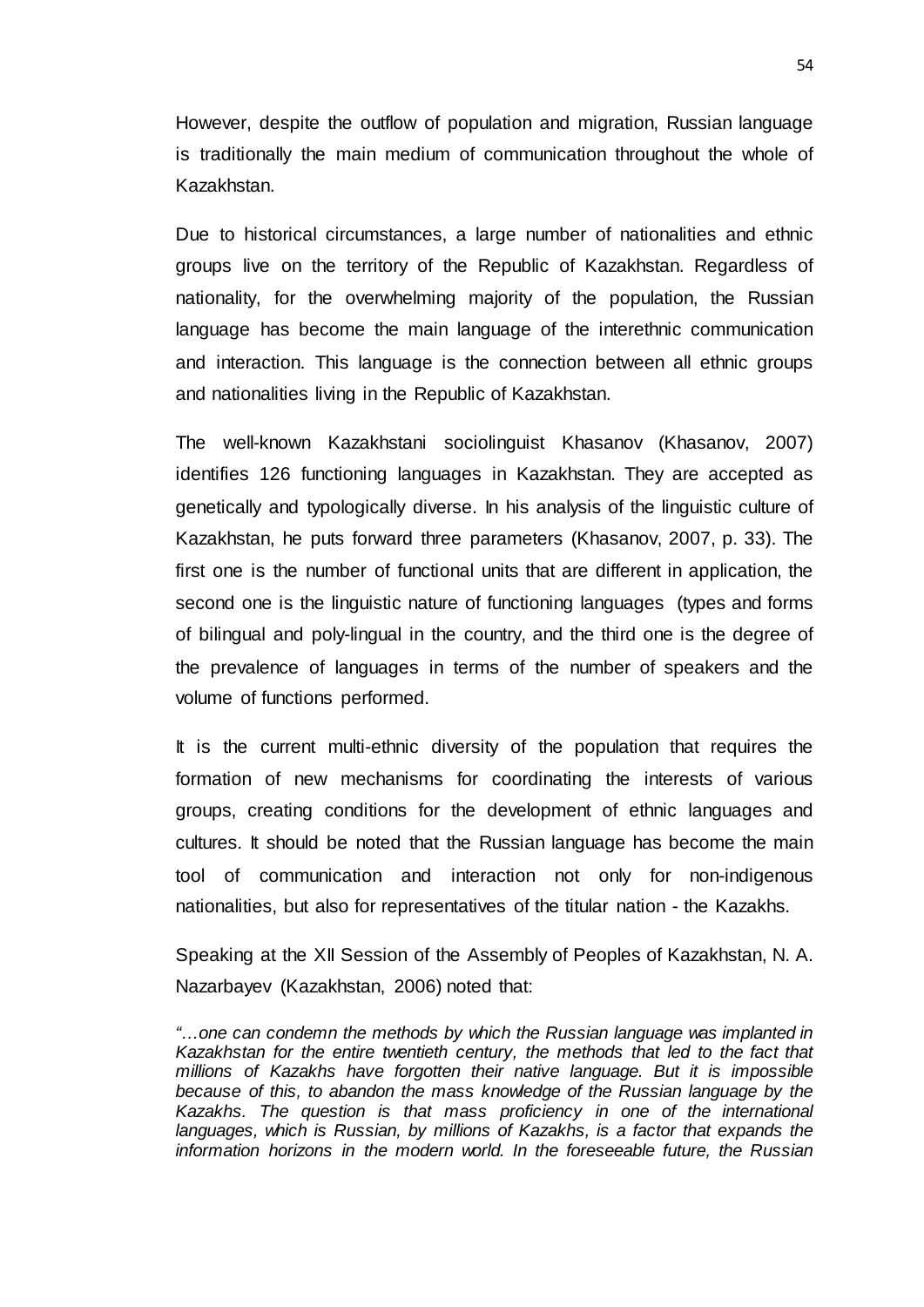language will remain a factor in our competitiveness. There is no doubt about it. *Therefore, the level of knowledge of the Russian language should remain high".*

Analysing the linguistic situation in Kazakhstan, it should be noted that despite the decline in the share of the Russian-speaking population and the declared support of the state of the Kazakh language, the scope of the Russian language remains quite broad: in some regions office work in government, in the private sector, the language of home use, scientific literature, cultural life is still conducted in Russian.

As also noted by Suleimenova**,** to assess the linguistic status in the Republic of Kazakhstan, it is fundamental, *"neither the functioning of the Kazakh, nor the functioning of the Russian languages can get an adequate description, if we consider these languages outside their joint functioning within a single communicative space"* (Suleimenova, 2003, p. 54)

The linguistic consciousness of Russians in Kazakhstan, according to Smagulova (Smagulova, 2009, p. 195), is a conglomerate, the formation of which was promoted by such factors as: 1) the accession of Kazakhstan to Russia; 2) demographic prerequisites in the Soviet Kazakhstan in the post-Soviet period; 3) the dispersive character of the settlement of Russians; 4) trade, economic and cultural contacts between the Russian and Kazakh peoples; 5) ethnocultural relations between peoples.

In the Republic of Kazakhstan there is a problem of the relationship between language and state, which has certain features. Russian language - the language of ethnic Russians continues to maintain its functions in the social communicative space of Kazakhstan. Its functions are legally enshrined in the legislative documents of the Republic of Kazakhstan as officially used in state organizations and local governments on an equal basis with the language of the state. However, as Smagulova states (2009, p. 196), *"the indicated equality in the application of the state Kazakh and officially used Russian languages does not mean endowing the latter with the status of a second state language".* According to Ayupova (Ayupova, 2010), Russian language in Kazakhstan is also an organic language that performs threefold function: to serve both as a means of communication for the Russianspeaking diasporas in Kazakhstan, a language of communication for other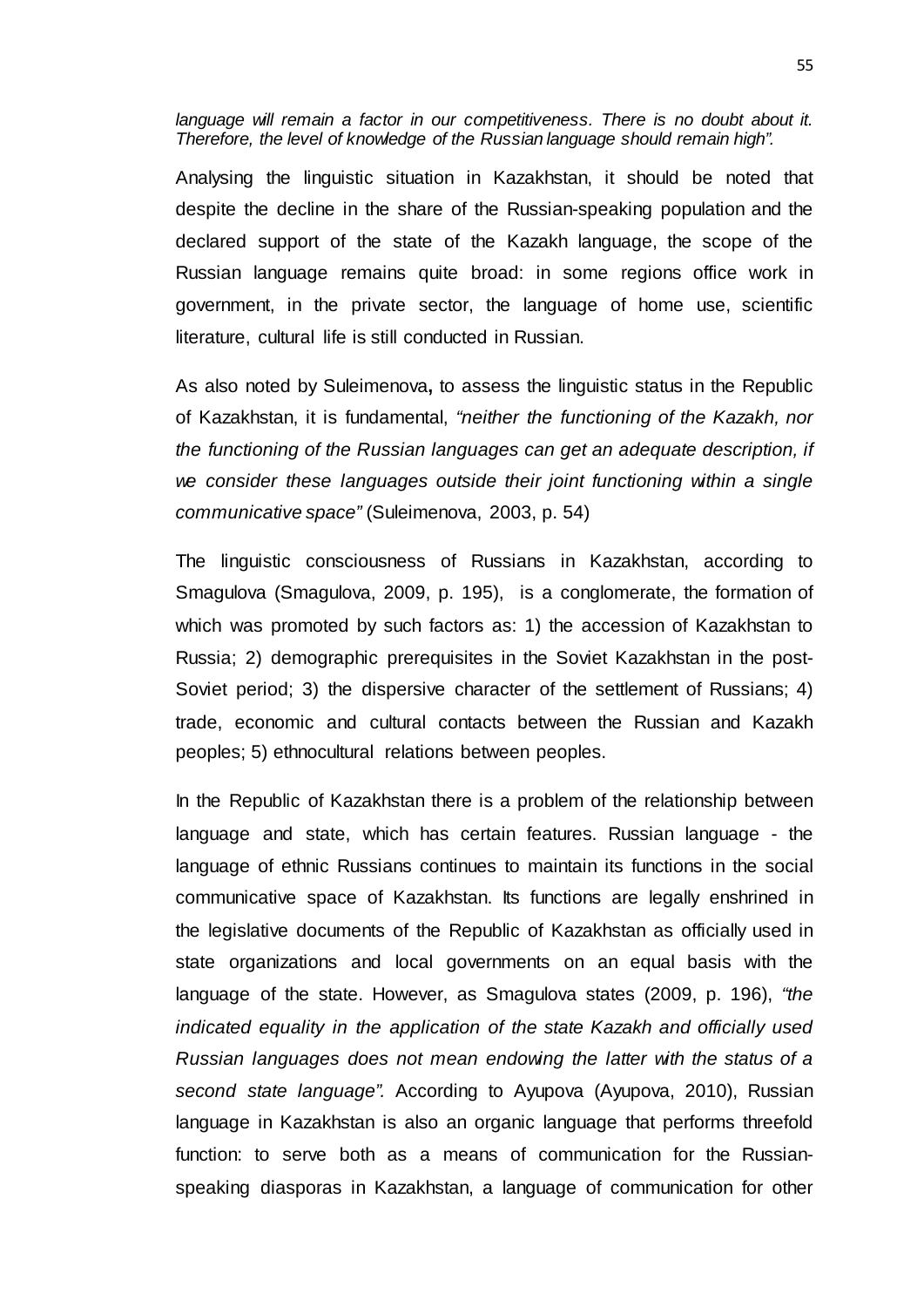lingo-cultural communities in the country, and also a language of interaction with Russia.

In the functioning of the Russian language in the modern world there is a very serious question that confronts the state in the light of the idea of the country's President N. A. Nazarbayev about trilingualism - the command of citizens in the Kazakh, Russian and English languages. *"One of the three languages is Russian. The knowledge of the Kazakh people of the Russian*  language is our wealth. The Russian language plays a great role as the *language of science, education, friendship. It is also a lever of the economy. Our main market is Russia"* (Kazakhstan, 2006, p. 4)*.*

However, it is still too early to project such an approach as trilingualism to the entire population of the country, since the state will not immediately be able to provide the necessary resources and the corresponding need for this kind of knowledge. Considering the above, the Government should give serious importance to the formation and implementation of the language policy in the country, since the developing language situation in the near future can affect not only the stability of society, but also the competitiveness of the nation as a whole.

## **2.3. Language and Media in Post-Soviet Kazakhstan: Kazakhization vs Russification**

### **2.3.1. Legislative aspects of the languages in Kazakhstan**

According to the Constitution of August 30, 1995 (Art. 7) and the Law "On Languages in the Republic of Kazakhstan" of July 11, 1997 (Art. 4), the state language in the country is Kazakh language. It is said about the Russian language that it is *officially used* in state organizations and bodies of local self-government on a par with the Kazakh (Article 7, Section 2 of the Constitution, Article 5 of the Law on Languages). However, "officially used" status is increasingly devalued in subsequent regulatory documents governing the language policy in the Republic of Kazakhstan.

In the State Program for the Functioning and Development of Languages for 2001-2010 (considering the changes made over the years), three strategic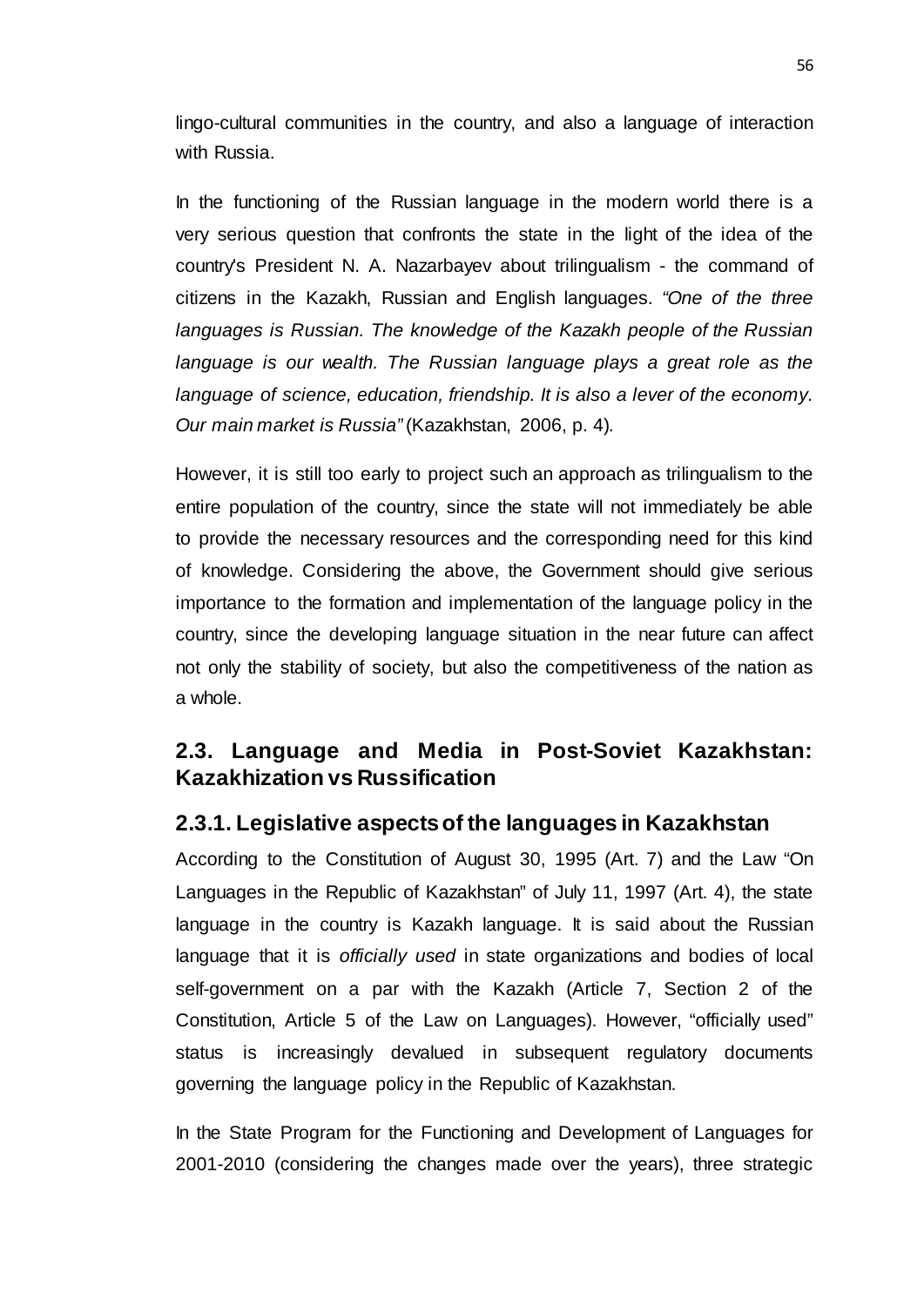objectives in the field of language development were defined: expansion and strengthening of the social and communicative functions of the state language; preservation of the cultural functions of the Russian language; the development of languages of ethnic groups and the introduction of English in business communication. The initiative of Nursultan Nazarbayev was reflected here on the phased implementation of the cultural project "Trinity of Languages". The program states that "it is necessary to consistently carry out work on the development of the Kazakh language as a state, Russian as the language of international communication and English - the language of successful integration into the global economy" (Nazarbayev, 2001).

It should be noted that the document sets the tasks of ensuring the functioning of the Russian language in state organizations and local selfgovernmental bodies, in the field of science and education, in the sphere of culture and the media, as well as the task of scientific and linguistic support for its use. However, of course, the priority is the expansion and strengthening of the socially communicative functions of the Kazakh language in all vital areas of public life: in government, legislation, legal proceedings, in the armed forces and law enforcement agencies, in the international activities of the country. It also marks the requirement of knowledge of the state language for holders of certain professions, specialties and positions: first of all, they are employed in the public service, in health care, education, science, culture, the service sector of the population, transport and communications.

In the subsequent State Program for the Functioning and Development of Languages for 2011–2020, the main goal is formulated: *"harmonious language policy ensuring the full-scale functioning of the state language as the most important factor in strengthening national unity while preserving the languages of all ethnic groups living in Kazakhstan"*. Here the course of the total "Kazakhization" of all spheres of public life (translation of the official documentation, alteration from Cyrillic to Latin alphabet, change languages in media etc), which has already been started, has been officially proclaimed.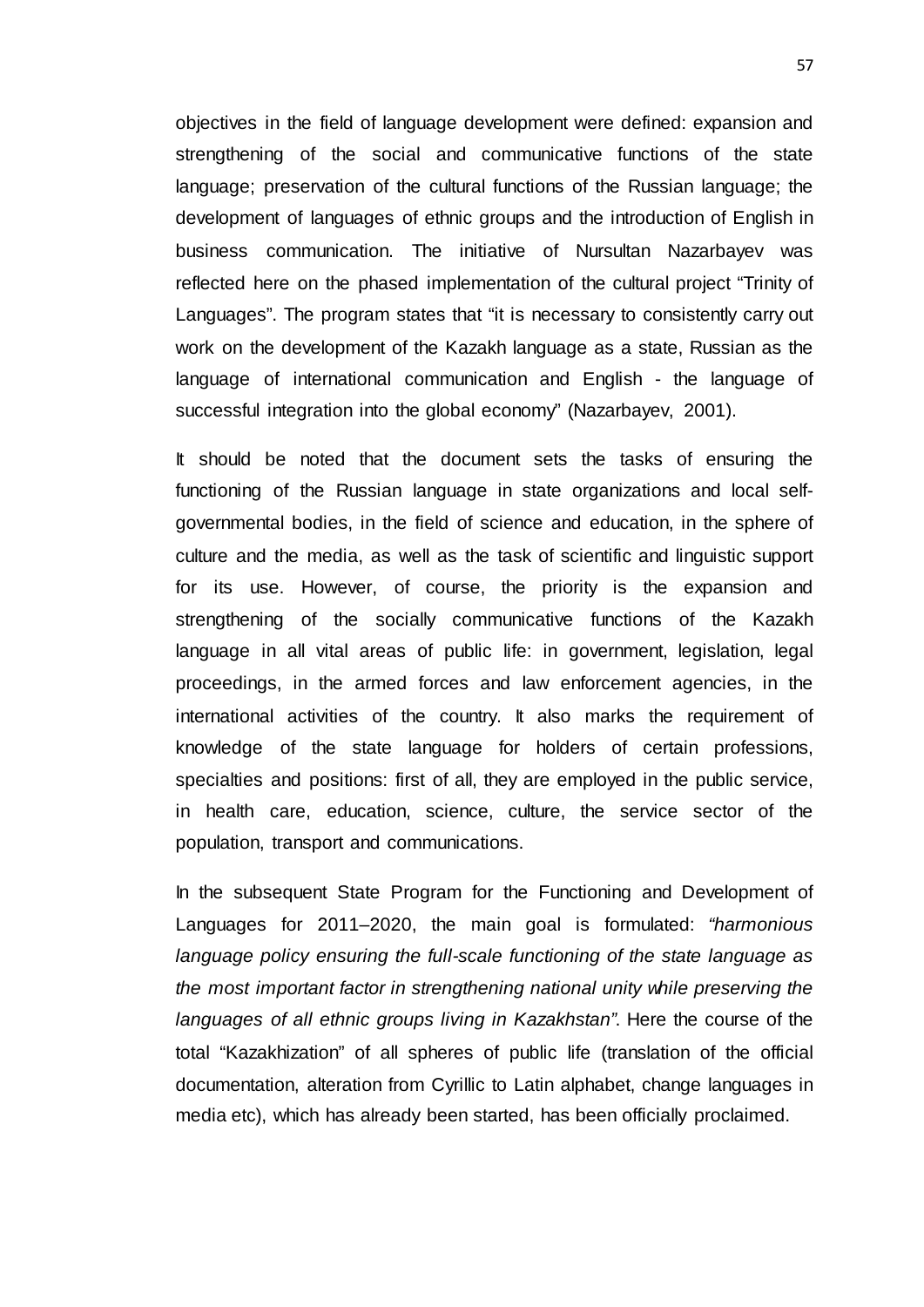#### **2.3.2. Titular against non-titular: Battle of languages**

One of the popular arguments why the Russian language should lower or completely lose its already vague constitutional status is a demographic argument. Indeed, for the period from 1970 to 2018, the share of Russians in Kazakhstan has halved (from 42.6% to 21.8%), while the share of Kazakhs has increased twice (from 32.5% to 65.2%). Only in the first seven years of independence, more than a million Russians left the country (14% of the population). At the same time, the Russian Diasporas is rapidly aging, and the titular ethnos is getting younger. Kazakhstan has ceased to be a republic, where the titular nation made up only about a third of the population. The strong trend towards a monoethnic society has been designated, and this gives the adherents of "Kazakh for Kazakhs" grounds to declare that the Russian language has lost its demographic base and its dominance in the communicative space of Kazakhstan completely unjustified (Kaznetov, 2001).

It would be correct to state the demographic capacity of the Russian language has noticeably weakened. But its communicative power is still great, primarily because the Kazakh language, the traditional language of the society, needs serious modernization. According to the Nim and Moroz (Zhuravel, 2014) this is an atavism of the Soviet era, when it was thought that the Kazakh language was archaic, that only the inhabitants of the villages speak it, that, unlike Russian, it is not the language of science, literature and politics. However, the Kazakh language in these areas cannot yet compete with the Russian. Therefore, even those who are fluent in the Kazakh language, often limit its use in many communicative situations. By the way, an objective assessment of the level of use of the state language among the population is quite a challenge. As Suleimenova has mentioned, the census and sociological surveys initiated by the state seem to be overstated. Thus, according to the 2009 census, 74% understand oral speech, 64.8% can read freely and 62% of the population of Kazakhstan write freely. Moreover, among the Kazakhs, all these figures are above 90% (Suleimenova, 2003, p. 28).

In such a remarkable scenario, it is not clear why the problem of language split among the Kazakhs is so urgent - so much so that it was touched upon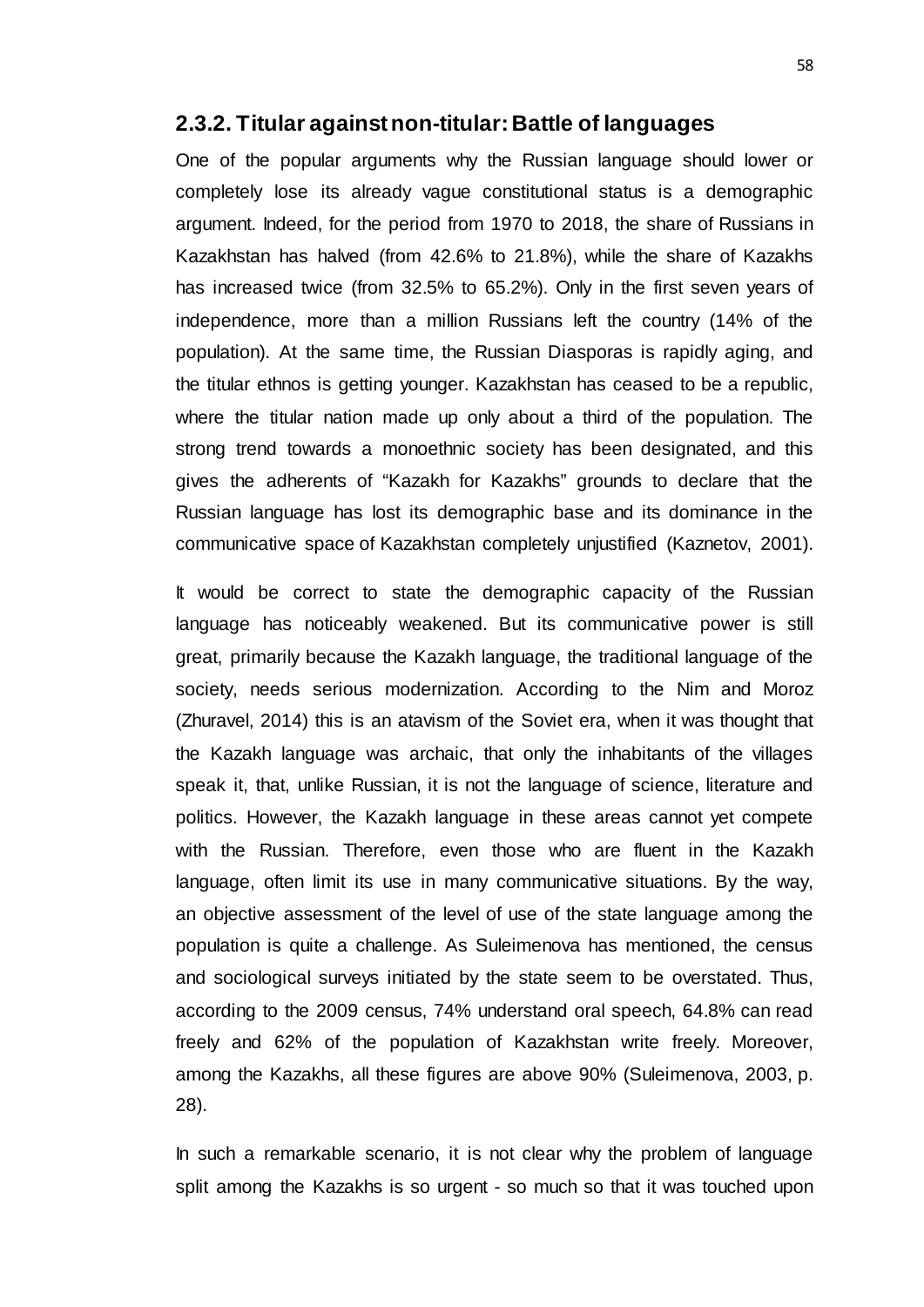in the already mentioned Presidential Address of Nursultan Nazarbayev "Strategy Kazakhstan-2050" - a new political course of the established state". In particular, the president expresses concern about the fact that the nation is artificially divided into "nagyz kazakhs" and "shala kazakhs" under the cover of holy ideas of love for the Kazakhstan motherland.

This sociocultural split is connected with the linguistic factor. The fact that the representatives of the title ethnos (Kazakh) themselves are poorly fluent in their native language is constantly being discussed by the Kazakh mass media in discussions on the topic "when will we speak Kazakh?" (Zhuravel, 2014). This confirms the doubts in the official figures, demonstrating the triumphant march of the state language throughout the country.

The data from cross-country sociological research within the framework of the Eurasian Monitor and the EDB Integration Barometer projects from 2006 to 2013 allow seeing the dynamics of the language situation in the context of household communication. Distribution of answers to the question "Tell me, in what language do you usually communicate in a family, at home?" are presented in Table 1.

### **Dynamics of use of the language of everyday communication in Kazakhstan: 2006-2013 / Table 1**

| What language do you usually | 2006 | 2008 | 2010 | 2011 | 2012 | 2013 |
|------------------------------|------|------|------|------|------|------|
| communicate at home?         |      |      |      |      |      |      |
| Kazakh                       | 43,3 | 35,6 | 33,4 | 33   | 29,1 | 32,4 |
| Russian                      | 52,7 | 50,5 | 45,6 | 41,8 | 44,4 | 42,8 |
| Equally Kazakh/Russian       | 0,2  | 8,9  | 17,9 | 23,4 | 23   | 22,7 |
| Another                      | 2,9  | 4,9  | 2,8  | 1,8  | 3,5  | 2,1  |
| Hard to answer               | 0,9  |      | 0,3  |      |      |      |

Source: The Eurasian Monitor (www.eurasiamonitor.org)

According to the given data, there is a negative dynamic in the number of speakers *only in Kazakh* or *only in Russian*. Accordingly, over these seven years, the share of using both languages in everyday communication has increased from almost zero to 23%. This indicates that in Kazakhstan there has been a tangible shift towards bilingualism. Whether and how soon after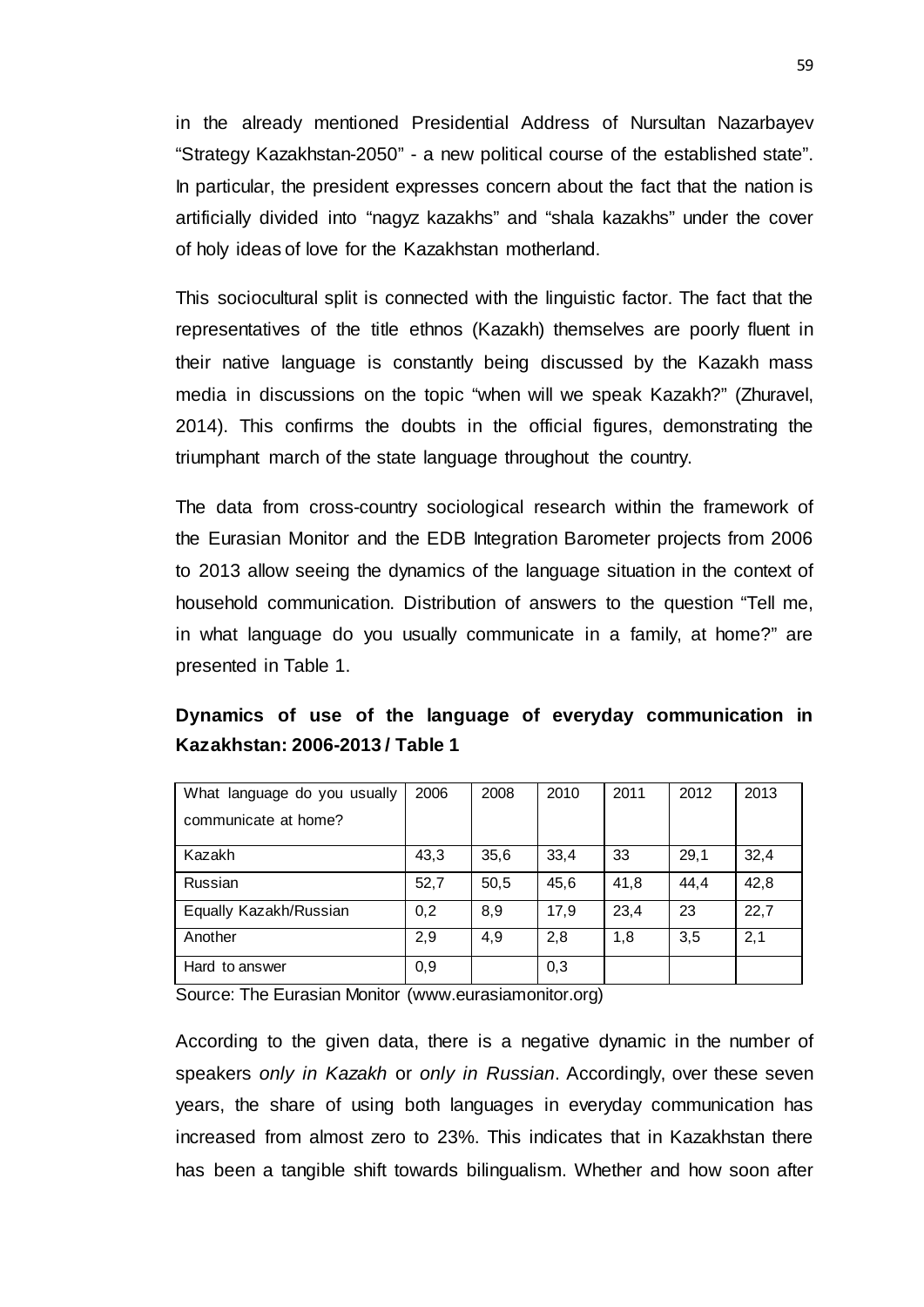the period of bilingualism the stage of Kazakh monolingual period will begin is quite difficult to predict.

In fact, a significant part of the population is becoming bilingual, and this is primarily due to the fact that under the pressure of the ongoing language policy, Russian and Russian-speaking Kazakhs started to learn the official language of the state. On the other hand, the Russian language maintains its strong position among the Kazakh urban population, and this trend is unlikely to change in the next decade. Therefore, the "real" Kazakhs who came from the villages to the cities, being a native speaker, are also forced to speak Russian, because Russian main remains to be the language of inter-ethnic communication. But if earlier the competitive advantage was precisely for the Russian language, now it is for both languages and the program of the state, "Trinity of Languages" also emphasizes the importance of fluency in English.

Nevertheless, 65% of the population of Kazakhstan speaks Russian, which continues to dominate in everyday, business, media, official and scientific communication. As for the Kazakh language, as Zhuravel has also states, *this diamond still needs to be polished and cut* (Zhuravel, 2014, p. 11). Only in such a capacity, the Kazakh language can fully compete with the Russian language and claim dominance in all vital areas of Kazakhstan's society, including the media space.

#### **2.3.3 Russian language media in Kazakhstan**

In the long run, the Russian language needs media in its survival, including the "information body" of mass media. The Russian-language media, in turn, are a conductor of Russian cultural values and a means of constructing Russian identity in the post-Soviet space. It is necessary to clarify the structure and features of the media space of Kazakhstan. According to the data of the Ministry of Culture and Information (2014), in March 2013 there are 2111 mass media operating in Kazakhstan, of which 439 (20.8%) are state-owned, 1672 (79.2%) are non-state organisations. At the same time, the Kazakh-language segment of the media market of the Republic of Kazakhstan is 16.3%; Russian-speaking - 35.9%; bilingual (in Russian and Kazakh languages) - 34.4%; multilingual - 13.4% (see Table 2). It should be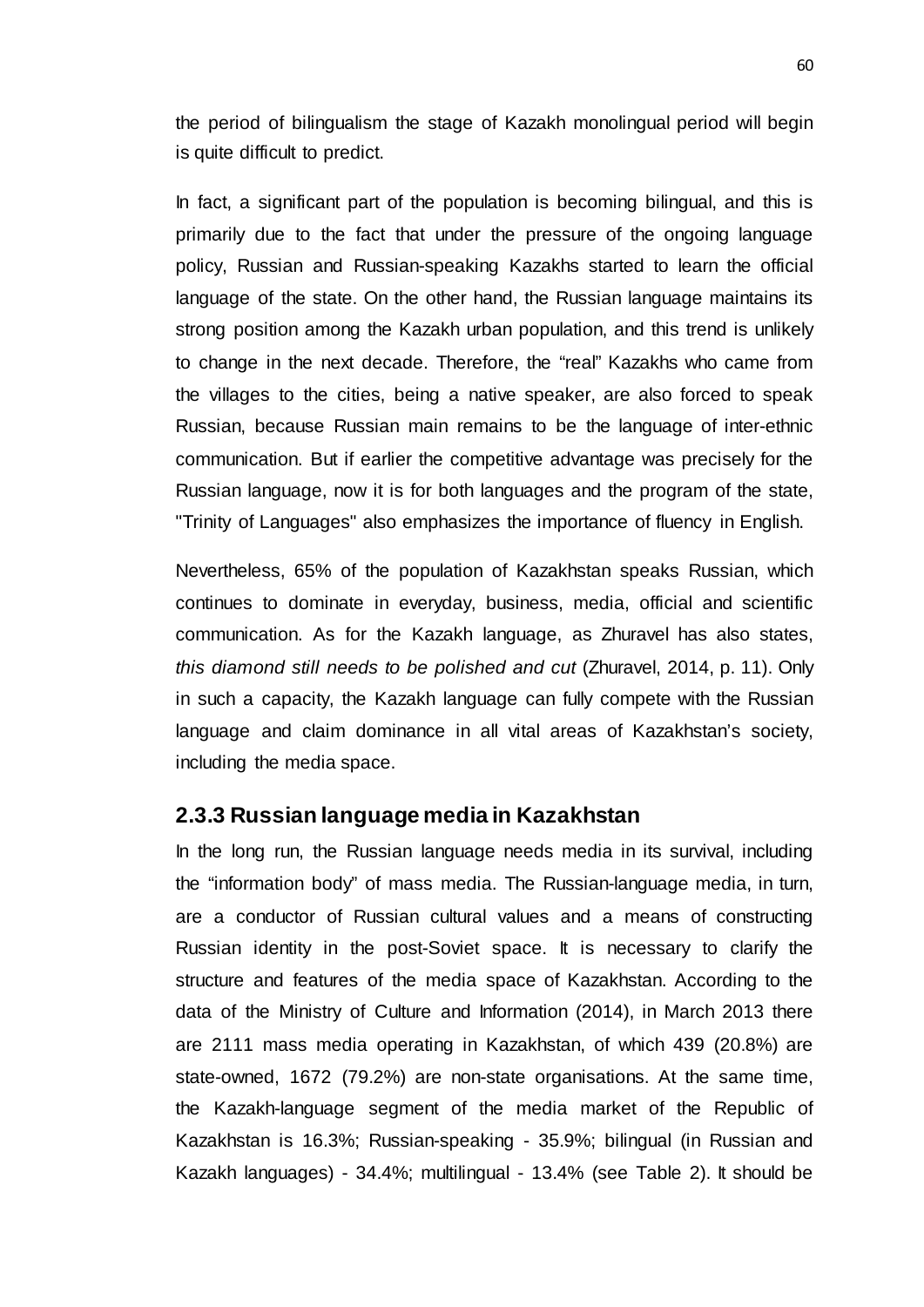noted that these are the statistics of the Kazakh media, and here the numerous Russian publications and TV channels that are distributed throughout the country are not considered.

| οf<br>Language | Newspapers | Magazines | TV        | Radio | <b>News</b> | Total |
|----------------|------------|-----------|-----------|-------|-------------|-------|
| mass media     |            |           | companies |       | agen        |       |
|                |            |           |           |       | cies        |       |
| Kazakh         | 362        | 104       |           |       |             | 344   |
| Russian        | 528        | 215       |           |       | 3           | 758   |
| Kazakh<br>and  | 369        | 103       | 50        | 48    | 3           | 727   |
| Russian        |            |           |           |       |             |       |
| Multilingual   | 98         | 81        |           |       | 7           | 282   |
| Total          | 1357       | 503       | 51        | 48    | 13          | 2111  |

**Language of registered and existing Kazakhstani media (March 2013) / Table 2**

Source: (Zhuravel, 2014)

Obviously, Russian-language mass media dominate Kazakhstan's media space. And this is not the media of the Russian diasporas - they have a national status. In particular, the official republican edition of *Kazakhstanskaya Pravda* is published in Russian, as well as other influential and popular newspapers: Vremya, Vecherny Almaty, Espress K, Karavan, Megapolis. According to Akkuli (Akkuli, 2011) it is still difficult for the Kazakhlanguage press to compete with them, even though the Kazakh-language press receives government support. One of the important reasons for the "hegemony" of the Russian-speaking and Russian media is the Russianspeaking not only a wide audience, but also the ruling elite. As Akkuli mentions, representatives of the Kazakh press note with regret that *"power in Kazakhstan is a purely Russian-speaking power: Nazarbayev's entourage gives comments in Russian, he gives his interviews in Russian, and generally perceives the whole world in Russian. Therefore, Russian-language journalism in Kazakhstan seems to be the most sought-after"* (Akkuli, 2011).

As in other countries, a significant part of the readership of the Republic of Kazakhstan using the Internet: at present, the share of Internet users in Kazakhstan is 73.5% (Zhuravel, 2014). Very important is the fact that,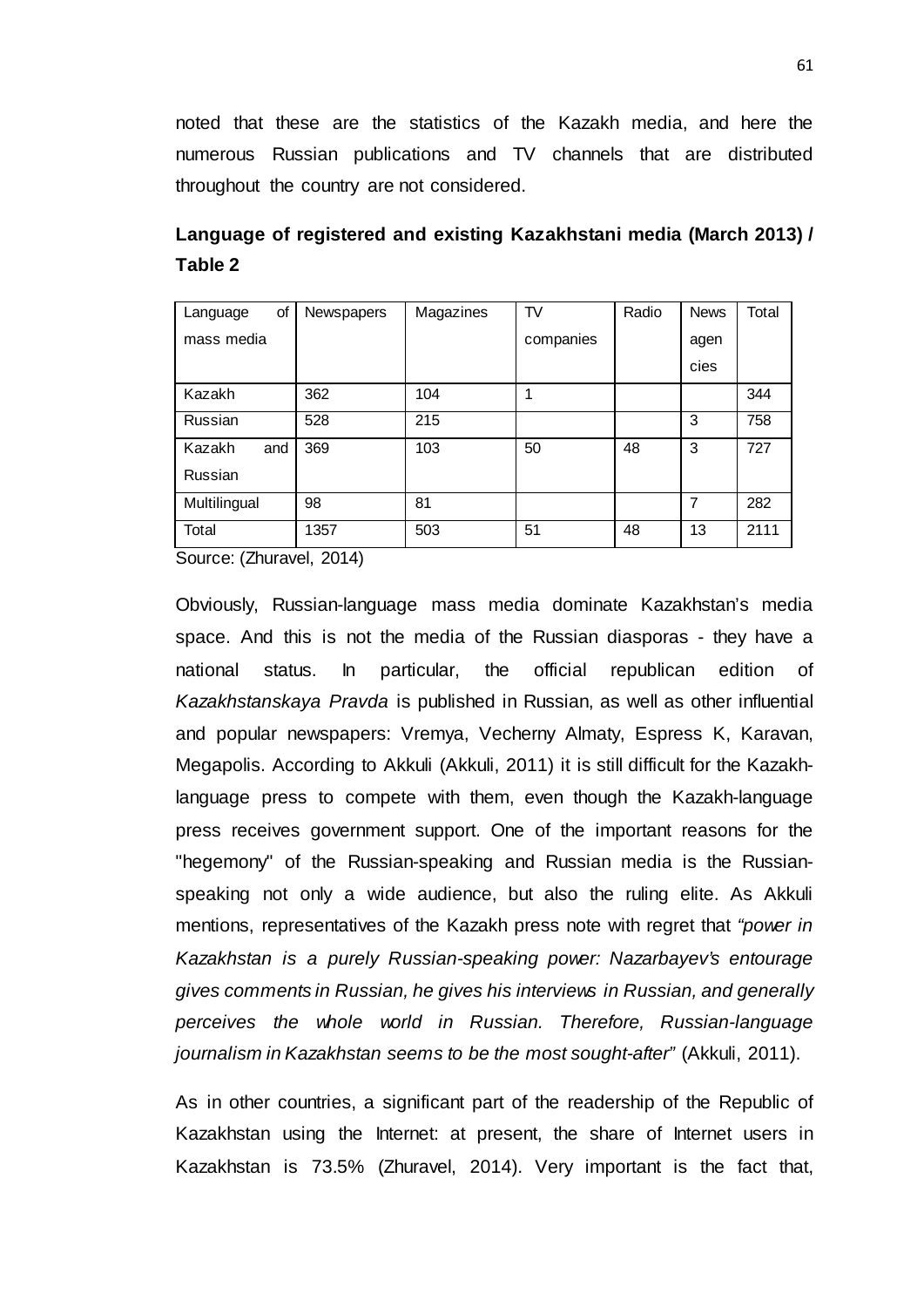according to the media legislation of the Republic of Kazakhstan (2009), all Internet resources are considered as mass media. Websites, chat rooms, blogs, online stores, electronic libraries, etc., are equated to media with the corresponding criminal, civil and administrative responsibility borne by traditional media. At the same time, web resources are limited in the right of access to information, since they do not have to be registered to the Ministry of Culture and Information, which is necessary, in particular, for accreditation of state bodies. Any resources that violate the laws of Kazakhstan may be disconnected from access within Kazakhstan, regardless of the country of location of the server and domain registration.

In the sphere of print and online media, there are no special legal requirements for the language of publications, although publications in the Kazakh language and the Kazakh interface of websites are highly desirable (and for the state-owned media in the long term are mandatory). In the broadcasting sector, the situation is different. According to the Law "On Languages in the Republic of Kazakhstan" dated July 11, 1997 and the Law "On Mass Media" dated July 23, 1999 (Zhuravel, 2014, p. 13), the weekly volume of television and radio programs in the Kazakh language should not be less than the total volume of television, radio programs in other languages. Thus, all Kazakhstan TV channels (except for the channel "Kazakhstan", which, on the instructions of the President, has been broadcasting only in Kazakh since 2012) are bilingual. Another thing is that many of them do not observe the language balance, and Russian-language content predominates in their programs. First of all, this refers to the commercial TV channels-leaders.

Kazakhstanis are actively using cable and satellite television services, thereby gaining access to foreign, primarily Russian, television channels. In fact, if we look at the "Register of foreign television and radio channels registered and distributed in the territory of the Republic of Kazakhstan as of August 22, 2013" (Zhuravel, 2014, p. 15), we find out that of the 195 channels represented in it 129 are Russian (66 %). Apparently, in order to counter the informational expansion of the predominantly Russian, foreign media, in 2012, the Law of the Republic of Kazakhstan "On Television and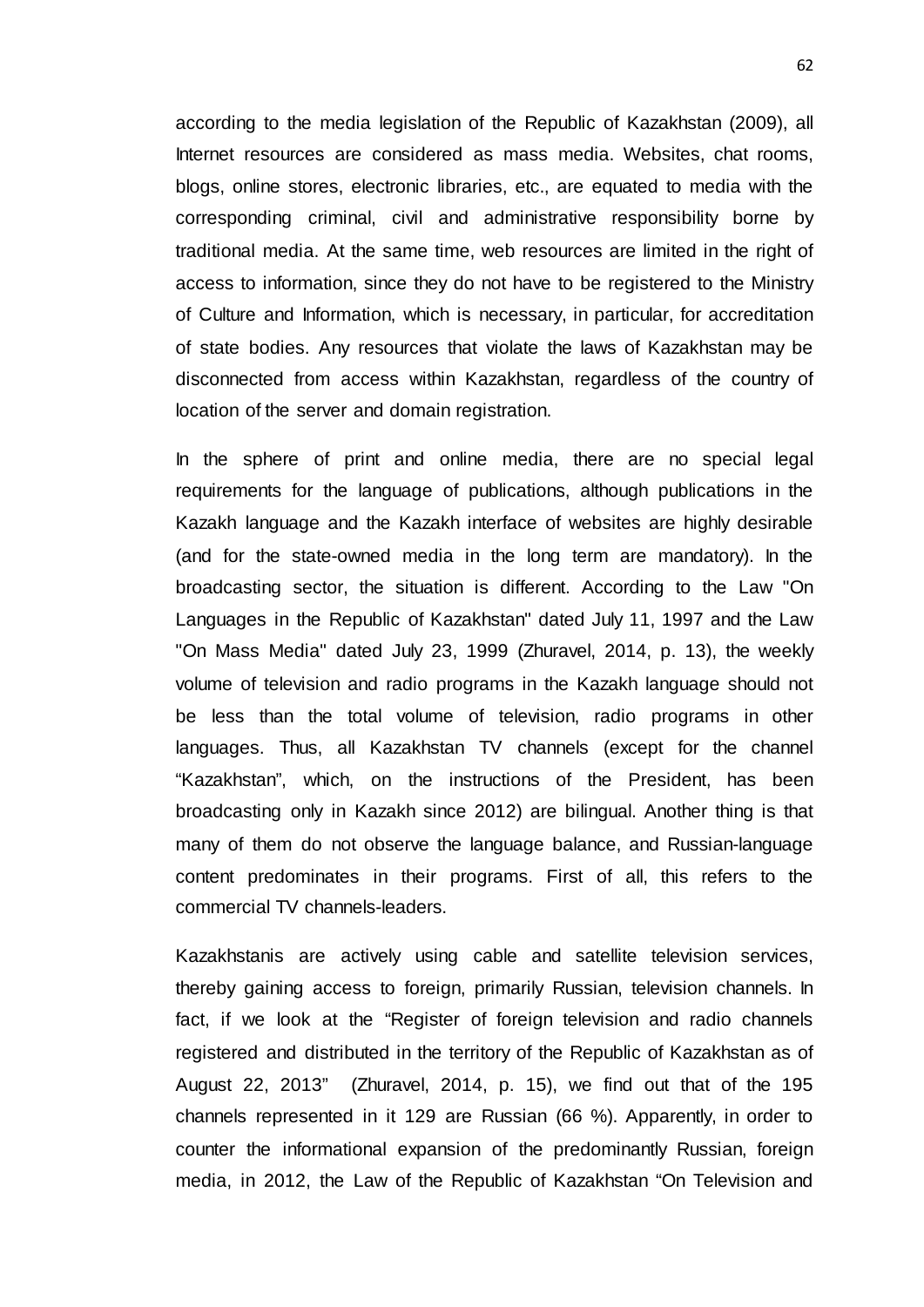Radio Broadcasting" was adopted, which ordered all operators of terrestrial, cable and satellite television to include in their packages the so-called "mandatory TV channels".

The formation of a list of mandatory channels pursues a clear goal: in the conditions of insufficient competitiveness of Kazakhstani media products (in which the state invests money), this is an effective way of "forced" delivery of domestic content to a wide audience. At the same time, this is a direct intervention in market relations - cable network operators themselves have the right to decide what to fill their software package considering user demand. The absence of the need to compete for your viewer will not encourage Kazakhstani television companies to create a quality media product, and therefore, open access to their programs will not yet entail an automatic increase in the audience.

The Law on Television and Radio Broadcasting has somewhat complicated the activity of foreign television and radio companies by the new requirement of mandatory registration with the Ministry of Culture and Information of the Republic of Kazakhstan (Article 19) (2014). Previously, the permission to broadcast foreign TV channels received cable networks, and not the TV channels themselves. This requirement may lead to the fact that some foreign TV companies may be denied the possibility of broadcasting for political reasons or they themselves consider this procedure too burdensome.

Actually, the authorities are fully aware of the lack of competitiveness of domestic content, clearly defining this as a threat to the country's information security*: "due to the openness of the national information space and the popularity of foreign media, including television and Internet resources <...>, there is a real threat of informational influence on the public consciousness of the population"* (RK, 2011). According to Zhuravel (Zhuravel, 2014) it is this "openness" that is declared to be the reason for the low demand for Kazakhstani media product and its unattractiveness for investment, which, again, does not allow improving its quality and multiplying the quantity. And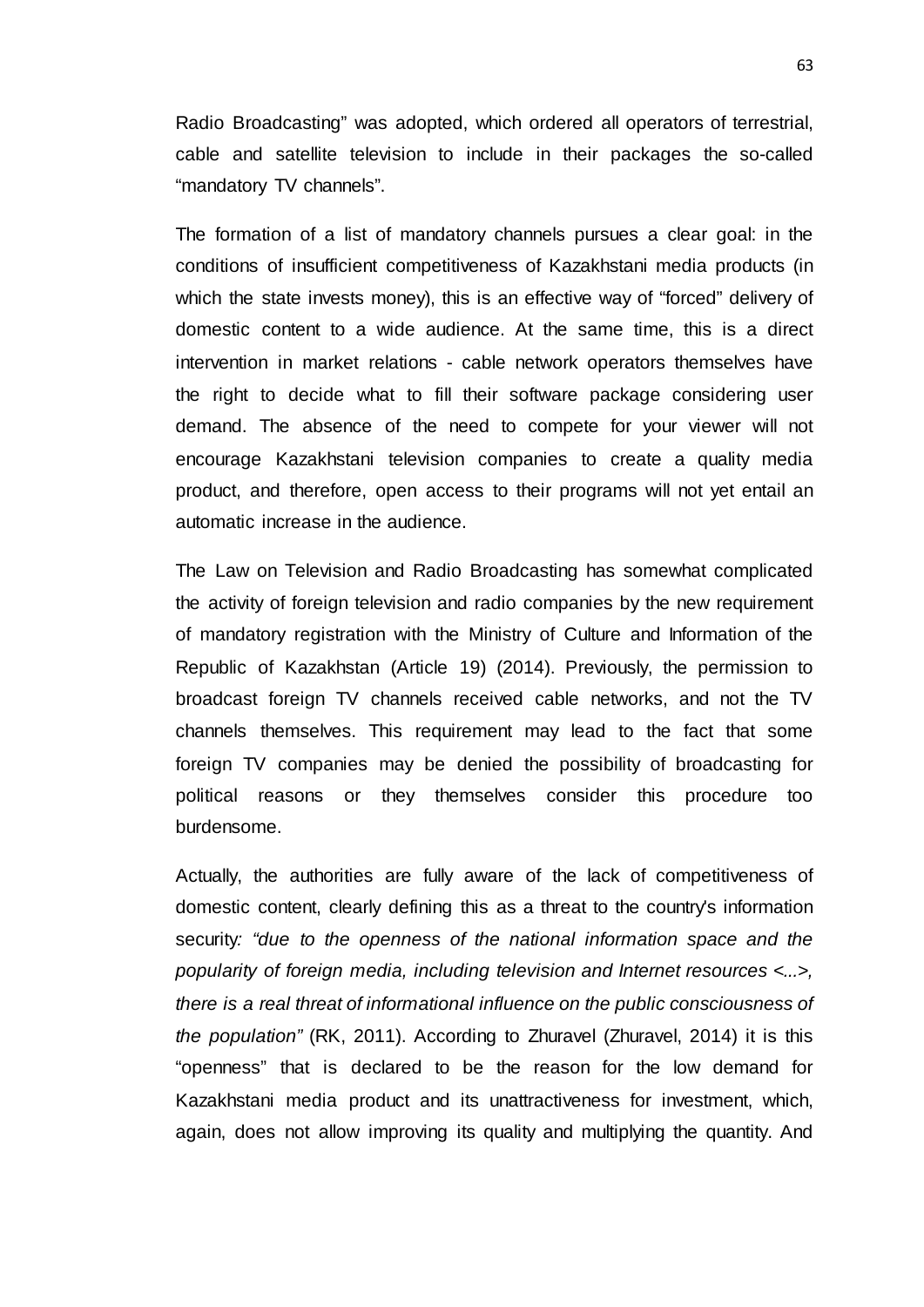somehow it naturally suggests that this "vicious circle" can be broken only thanks to the restriction, even the ban of foreign media.

At the same time, as Nim has also notes (Zhuravel, 2014, p. 17) the situation prevailing in Kazakhstan's media space is hardly the result of purposeful efforts on the part of Russia, although it is certainly favourable for the realization of its geopolitical interests. The dominance of the Russianspeaking and Russian media here is largely due to factors such as the Russian-speaking power elite and target audiences, the insufficient production of high-quality national content and the need to modernize the Kazakh language. This is partly a consequence of a certain cultural and political inertia of the social order, which still retains the features of the Soviet one. However, as Nim continues, this situation is temporary: "Russian influence" in Kazakhstan is declining due to the reduction of the Russian Diasporas and the tendency of "Kazakhization".

## **2.4. Problems and prospects on language issue in Kazakhstan**

Russians and other non-Kazakhs consider themselves victims of the government's discriminatory language policy, as a result of which their children are forced to learn the Kazakh language, and they themselves cannot become full participants in the public sector, since they do not speak fluent Kazakh. According to Olcott (Olcott M. , 2003, p. 207) while Kazakh nationalists believe that the government should harshly exclude those who do not speak Kazakh from participating in the activities of state bodies, including the Parliament, the majority of Kazakhstan's citizens do not object to the Russian language continuing to perform a public function, even in broader boundaries than those that the government is prepared to give. According to a public opinion poll (Alexeyenco, 2008) conducted in the mid-1990s, 56% of citizens thought that the state languages in Kazakhstan should be Russian and English, 29% called Kazakh language, giving Russian the status of means of international communication, only 4% thought that the only state language should be Kazakh, 4% thought that the only state language should be Russian, and 7% that *"There should be no state*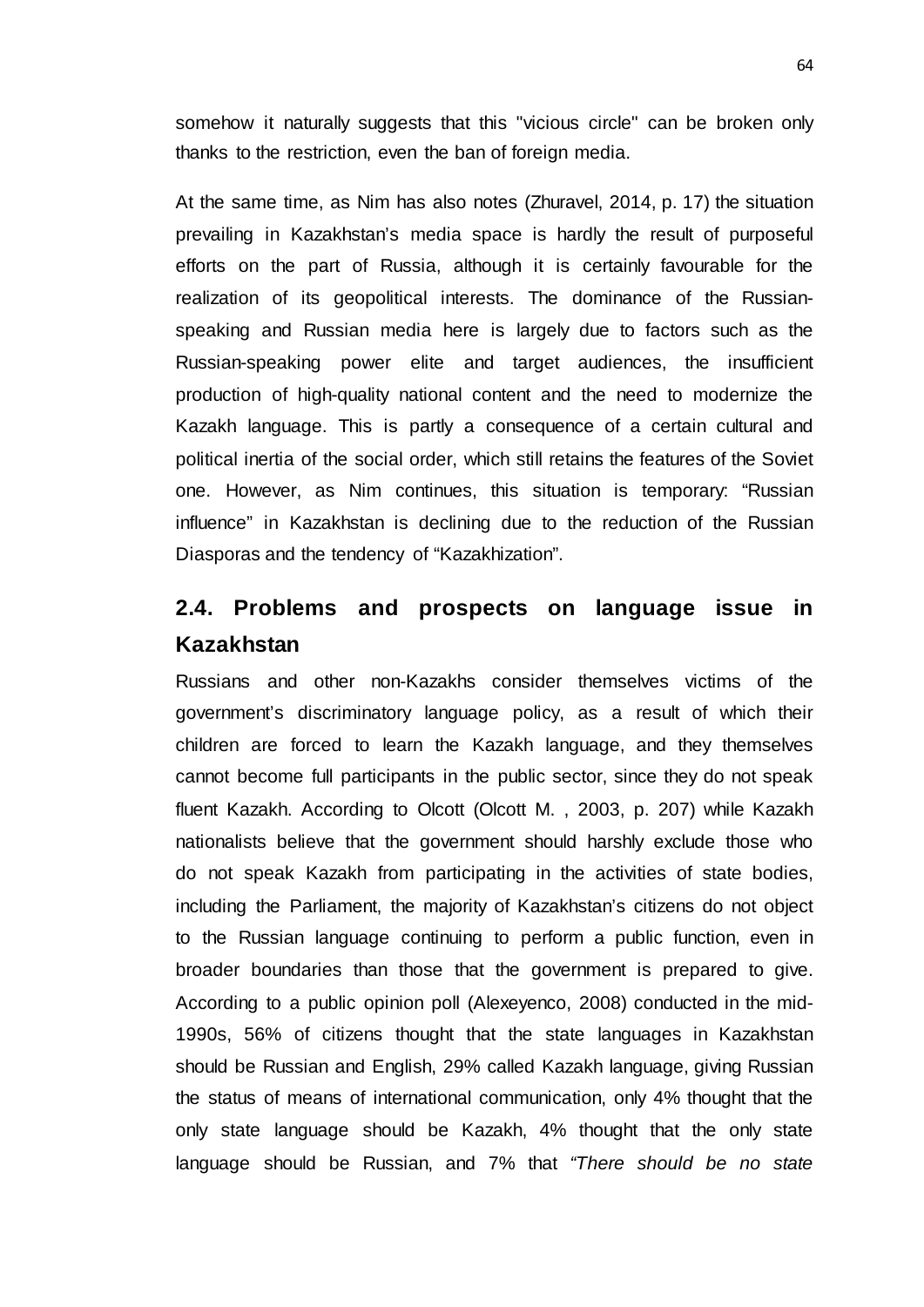*language at all"*. No one expects the Russian language to disappear from public life. As Alexeyenco states, the country is still dominated by people who speak Russian better than other languages: 76% of the population as a whole, including 64.7% in rural areas.

Russians fear that the significance of their language will be diminished by heightened attention to learning the Kazakh language. To some extent, these fears are justified. The number of schools in which instruction is conducted in the Kazakh language is growing, and the number of Russian schools are decreasing. Izdibayev (1998) gives the example showing that in 1991, there were only 2,768 Kazakh schools in the country (34%), but by September 1999 their number had reached 3,357. Over the same period, the number of Russian schools decreased from 3,641 to 2,412.

The language policy has led to real imbalances in the education system as well. There is already a requirement that textbooks, technical manuals and other materials should be translated or compiled in the Kazakh language. Olcotts (2003) asserts that much of the responsibility for compliance with the laws on language falls on the shoulders of local authorities, who hardly find people capable of teaching technical subjects in Kazakh, as the curriculum now requires. Teacher training is expensive, their salaries are low, so young people choose this profession reluctantly. According to the current requirements, mentions Olcott (2003, p. 207), in particular the order dated October 1, 1999, school teachers in the Western Kazakhstan, who do not speak the Kazakh language, are required to attend courses to learn it. Formally, these courses work, but, as a rule, they are ineffective. Heads of local schools, trying to provide a compulsory set of subjects appoint those who speak Kazakh to teach disciplines in which they do not have sufficient training. Even those who can speak Kazakh fluently do not have enough technical terms to go to teaching in the Kazakh language, since most Kazakhs were educated in Russian.

The Russian language still dominates in the higher education system. Thus, in 1999, 72% of students studied in Russian, 27% in Kazakh, and 1% each in Uzbek, English and German. According to Zakayeva (Zakaeva Z., 1998)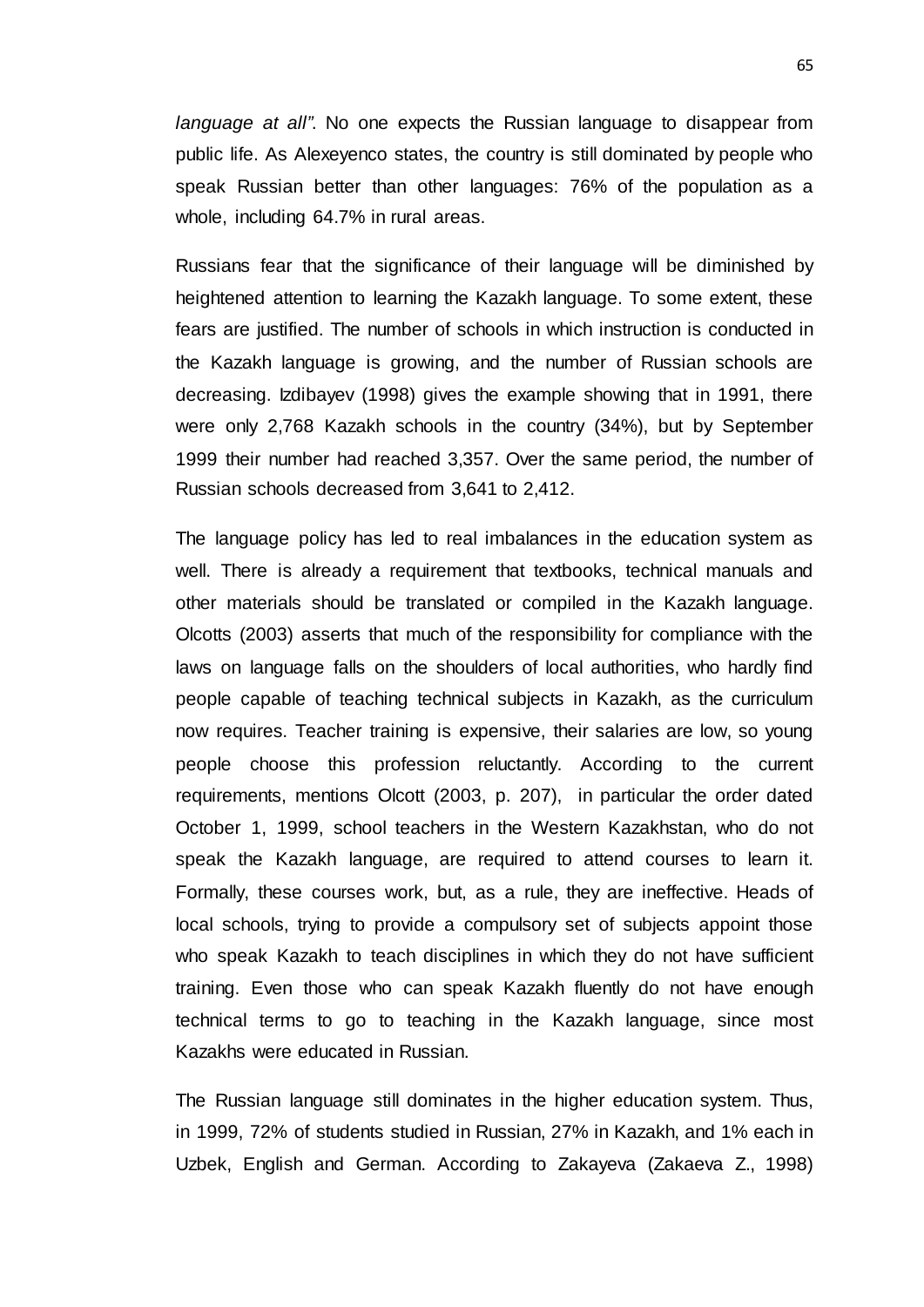many of these groups face difficulties trying to get education - both primary and secondary - in the language they need. The survey of 1997 showed that three-quarters of the population of the northern regions of Kazakhstan and almost half of the predominantly Kazakh population in the southern and western regions of the country would like to receive education in the Russian language. And vice versa, less than 25% of the predominantly Russian population in the northern and eastern regions of Kazakhstan would like to receive education in the Kazakh language (1998).

As already mentioned, Russians often say that they do not see the point in learning the Kazakh language, because even if they master it, they still will not have real prospects in this country. Probably, the prevalence of such a point of view can serve as an answer to the question why the proportion of Russians who speak Kazakh did not increase in the mid-90s and they have decreased slightly from 8.5% in 1994 to 7.7% in 1996 (Kazakhstan's Truth, 1994).

As Olcott says (Olcott M. , 2003, p. 208), it is difficult for Russians living in Kazakhstan to gain a sense of emotional attachment to their new country. According to a survey conducted in 1998 by the Informational and Analytical Centre of the Parliament of Kazakhstan, approximately 46% of Russians still consider the former Soviet Union as their homeland, not Kazakhstan, and less than 15% believe in the possibility of adaptation in independent Kazakhstan (Mendybaev S., 2000). Another research that is conducted among students in Almaty and Astana, found out that only 33% and 39%of Russians in these cities respectively, plan to stay in Kazakhstan (Globe, 1998). It is less than 15% of Kazakh youth that are planning to leave the country.

While special attention to education in the Kazakh language can provide him with a future, it also leads to the emergence of a new generational conflict. By some estimates, up to 40% of the adult Kazakh population has not been able to fully master the Kazakh language. Such a generational conflict can cause controversy among members of the ruling elite.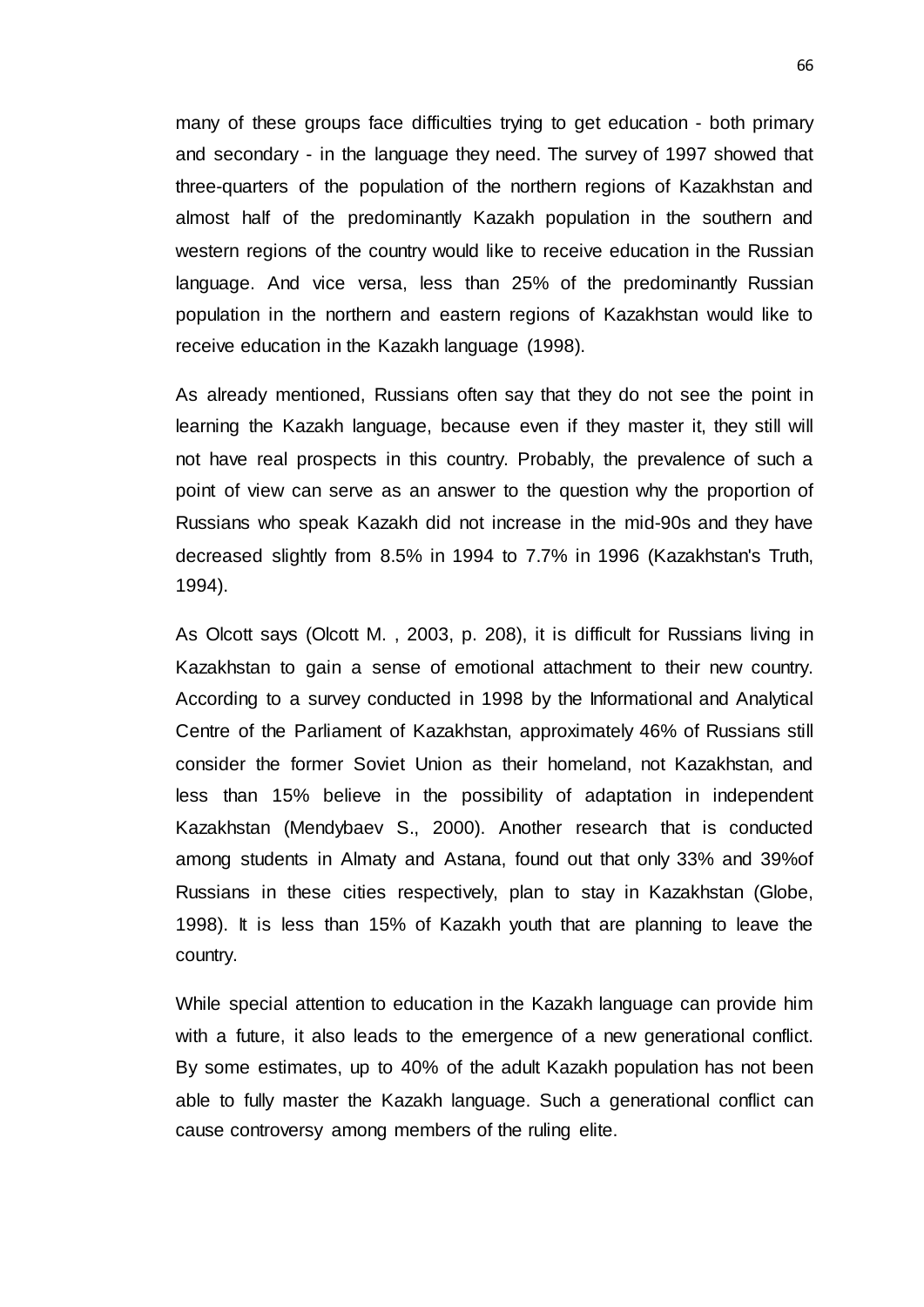Much depends on the definition of proficiency in language, therefore members of the Parliament are trying to develop an appropriate standard. According to Olcott (Olcott M. , 2003, p. 209) if language proficiency is the ability to be understood by others when using the oral form of the Kazakh language, in this case, it can be argued that 96.3% of ethnic Kazakhs can speak "Kazakh". However, if language proficiency is the ability to read, write and speak fluently on the "Kazakh" language, then only 74.7% of Kazakhs can be classified as people speaking "Kazakh".

In a number of cases, president Nazarbayev particularly emphasized that discrimination on the basis of language is prohibited in the Republic of Kazakhstan and that for the majority of citizens, the Russian language will continue to be the same as his 1993 statement, where, he called the channel for the flow of information to the republic (Nazarbayev, 1993). One day, shortly after Kazakhstan gained independence, Nazarbayev even said that adult Russian-speaking citizens of the country do not need to learn the Kazakh language. However, he soon abandoned this position, mainly because of the process of the modernisation of national consciousness has been started. As Olcott says, *"trying to reassure the Russian population, Nazarbayev nevertheless does almost nothing to slow down the tendency of the Kazakh language to become the dominant role"* (Olcott M. , p. 102)*.*  Contrary to the president's promises that the Kazakh language will be implemented at least for the upcoming generation and that this will be done through the education system, rather than by excluding people from public life, the current leadership seems to be firmly committed to making Kazakh the only official language.

The expediency of channelling resources to the expansion of the environment of the use of the Kazakh language at a time when the republic faces many other urgent tasks is doubtful and remains a topic of discussion. The Kazakhs themselves argue whether it is possible to transform their language into a modern technical language without extensive borrowing of non-Kazakh words and phrases, because as a result of discrimination during the years of the Soviet power, it was reduced to the role of "everyday language", in which, "*there are dozens of words to designate a camel ... but*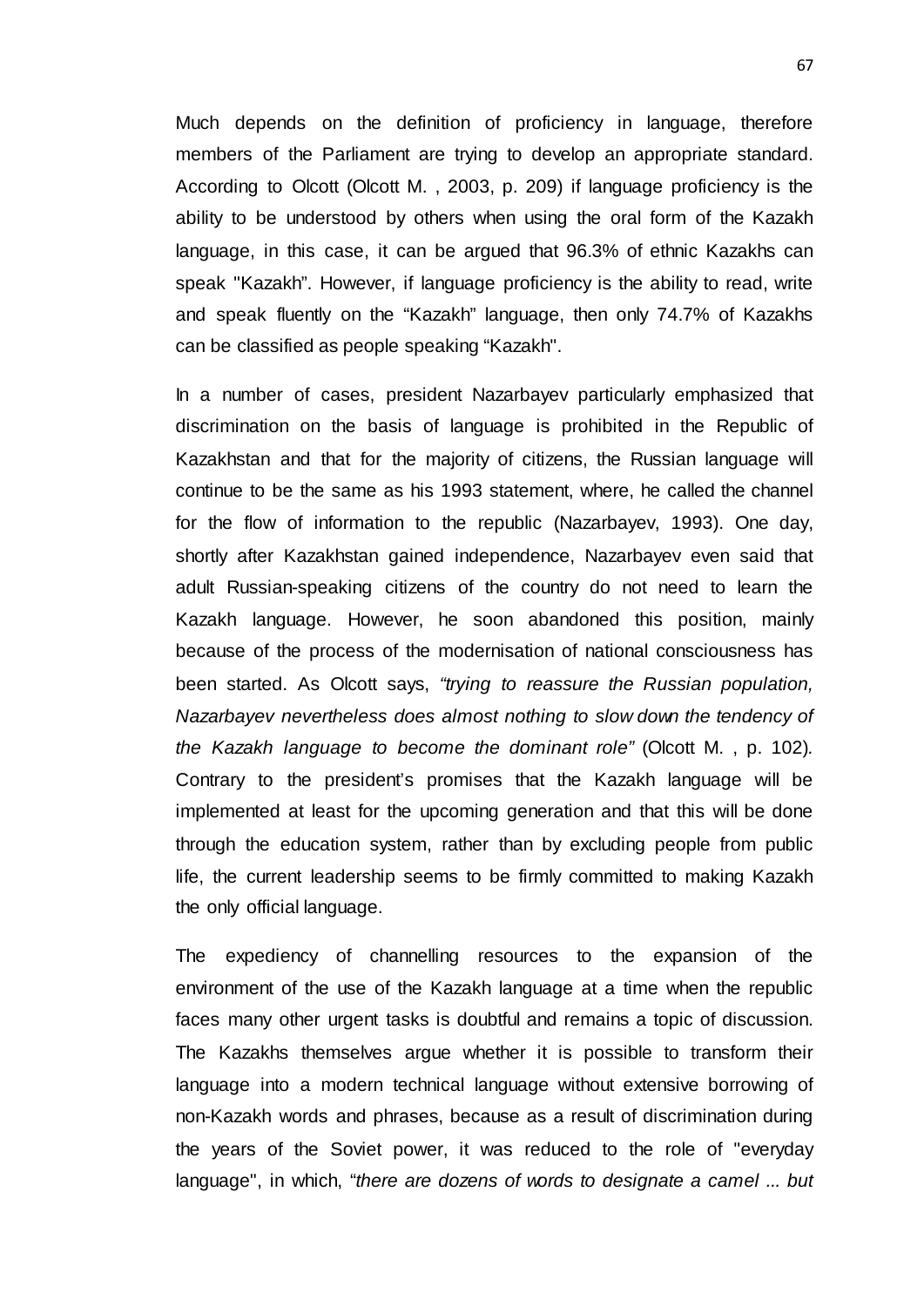*there are no words to designate concepts from the field of modern engineering and science "* (Speaking of Camels, 1997, p. 34). Nevertheless, the language can be adapted to modern life, if the state is ready to allocate funds for this, and the Kazakh nationalists are ready to answer the question of how to do this. According to Olcott (Olcott M. , 2003, p. 210) in September 1998, the leaders of the Azat civil movement made a number of proposals to expand the scope of the Kazakh language, including by forcing commercial, private and foreign organizations to use it, as well as introducing a special tax on non-Kazakh speakers to cover the costs of services of Russian-Kazakh translators hired by the government. They also demanded that those who do not speak Kazakh would be hired only if they could learn Kazakh in the future.

According to Azat's proposals, since 1999, entrance examinations at colleges and higher educational institutions should be conducted only in Kazakh. According to Laitin (Laitin D. , 1998) such proposals, although impracticable in the current political climate of Kazakhstan, contribute to maintaining the feelings of deep estrangement from their new state and the fact that they are cut off from the Russian-language media (Smetanina, 1998).

Russians see the reason for this situation in their ethnic background. Studies show that non-Kazakhs more often than Kazakhs speak about the deterioration of interethnic relations (Masanov N., 1997). Russians consider that they are unjustly squeezed out of the government and even from private entrepreneurship, where there are no legislatively fixed restrictions on the use of the Russian language. Surveys showed that more than half of Russian students in Almaty and Astana believe that their ethnic origin is a determining factor in their future career, and only a quarter of Kazakh students gave a similar answer. The atmosphere of suspicion takes on such a scale, according to Olcott (2003) that the Russians living in Kazakhstan sometimes blame the government for providing secret assistance to the Kazakhs; For example, when pensions were not paid in the North Kazakhstan region for three months, it was rumoured that Kazakhs receive pensions in local mosques according to special lists.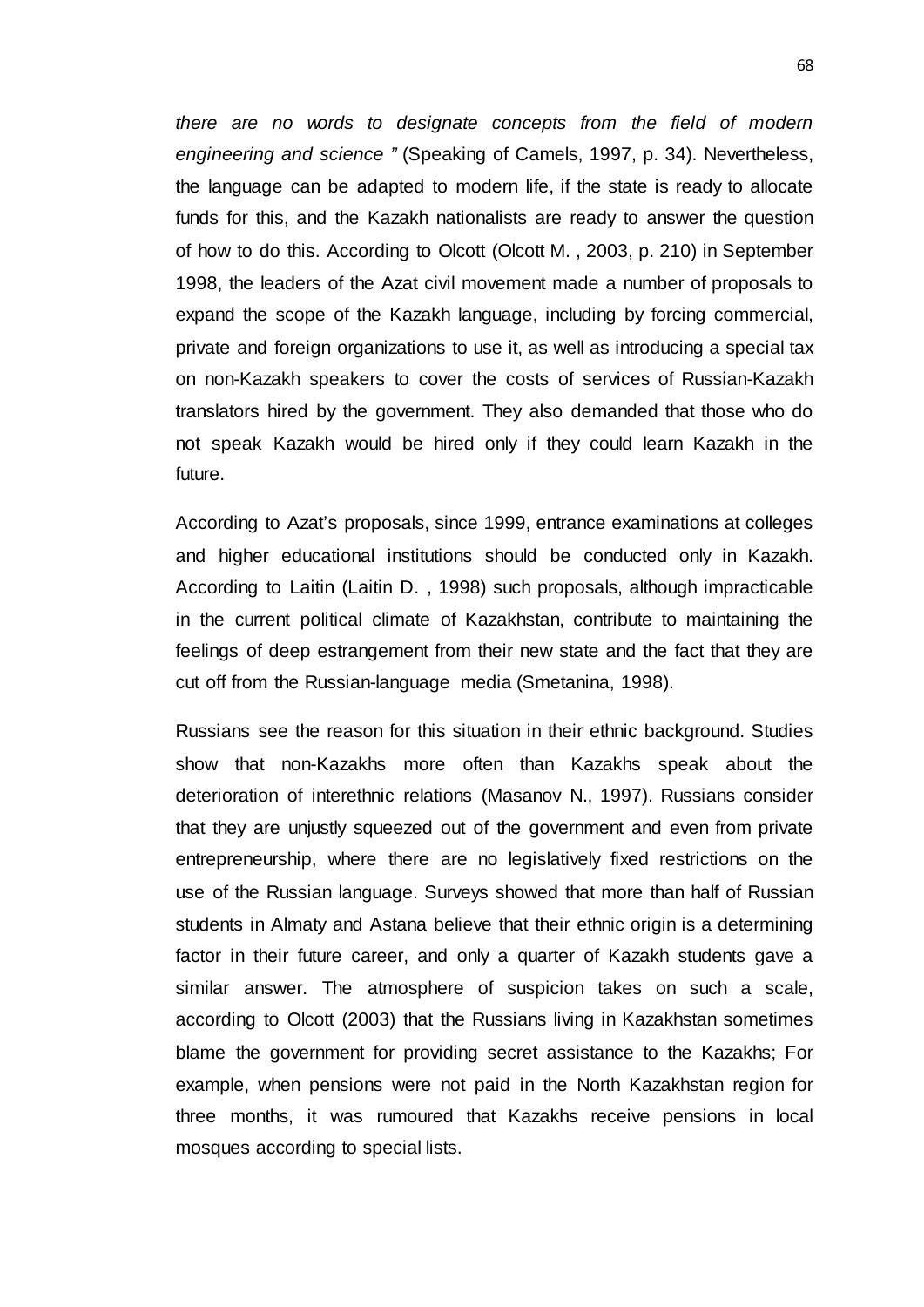The Russian population does not trust the government, which is dominated by the Kazakhs. According to a survey conducted in 1997, only 14% of Russian respondents expressed confidence in local authorities and 13.6% in republican ones. Among Kazakhs, these figures were significantly higher: 23.5% and 35.3%, respectively, which, of course, is also far from unanimous support (Olcott M. , 2003, p. 212). As it turned out, Kazakhs are more inclined to support the government's attitude to minorities and its cultural policy. A survey (May 26, 2000, p. 7)conducted in 1999 with funds from the US State Department showed that, according to 51% of Kazakhs, the government protects minorities, while only 31% of Russians agreed with this point of view; 67% of Kazakhs and 50% of Russians believed that the government copes well with the task of preserving national unity; According to 74% of Russians and 67% of Kazakhs, the government is doing well with the task of developing the Kazakh language and culture, which indicates that there is a vast base in the Kazakh nationalist lobby. Meanwhile, the Kazakhs themselves clearly demonstrate contradictions in these issues. Among them were fewer than those who believe that the government properly supports the Russian language; 72% of Kazakhs said that the government is doing well with the task of developing the Russian language and culture, and only 38% of Russians supported this view. On the other hand, despite all the complaints about discrimination, only 23% of Russians surveyed (and 9% of Kazakhs) reported that over the past three years they have been subject to discrimination based on ethnicity (May 26, 2000)

Olcott (Olcott M. , 2003, p. 213) believes that the Russians in Kazakhstan are saddened by the absence of anyone *"or who could stand up for their defence".* Most Russian nationalist politicians left the country; some went to the civil service, while others took a passive stance, fearing responsibility. Olcott adds (p. 213) *"no less important was the sharp decline in Russia's interest in Russians living abroad. At the beginning of the 1990s, the support of "25 million Russians in the countries of the near abroad" was a very advantageous topic, but this issue faded into the background when it became clear how difficult the transition period would be for Russia itself".*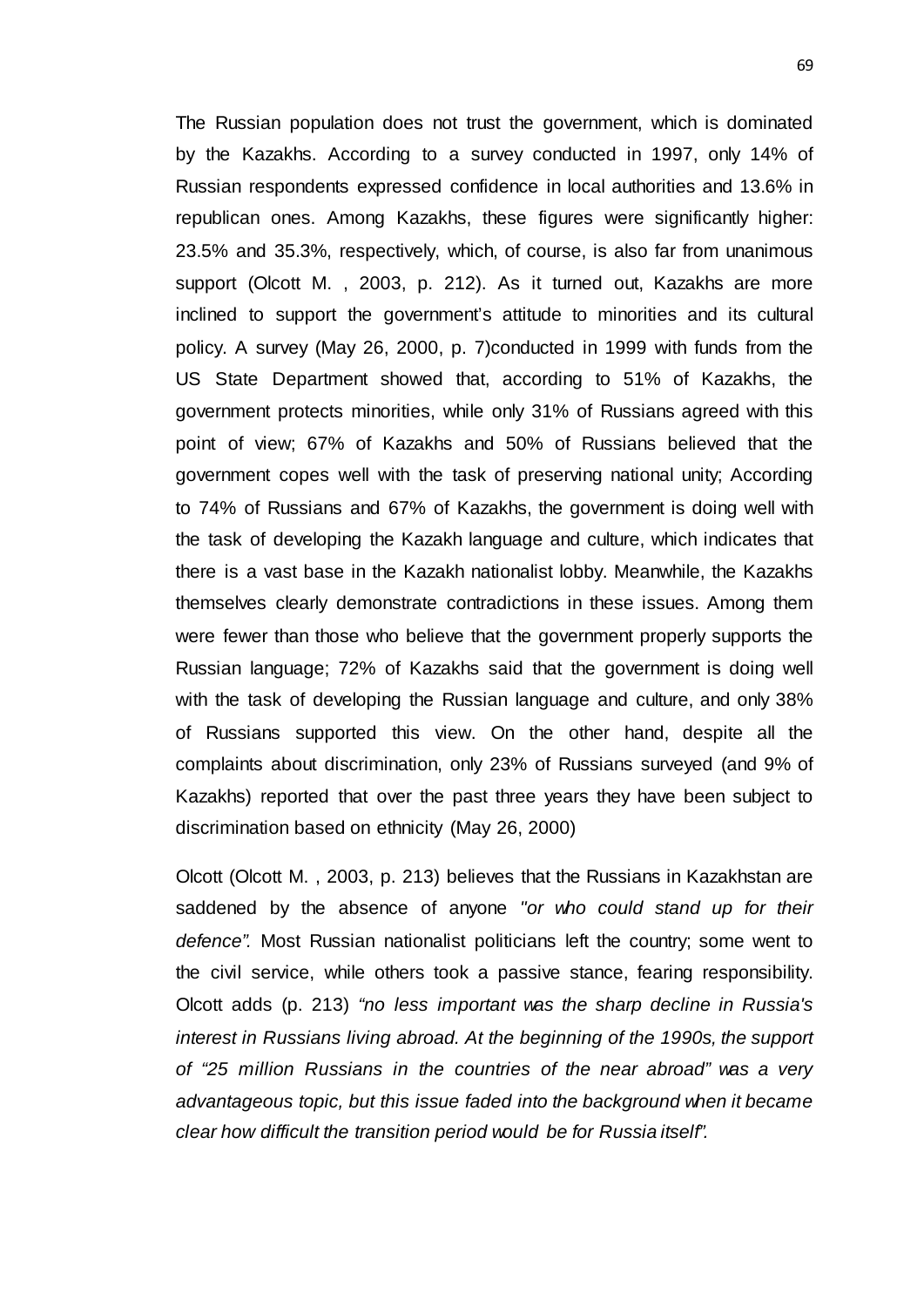Thus, in the absence of strong support from "overseas", as Pierre Bourdieu (Bourdieu P. , 2001)believes Russians in Kazakhstan have to stoically endure their ever-deteriorating political and economic situation (Bourdieu P. , 2001). In Russia, however, there remains a certain group of politicians, nationalists and human rights activists who are still "worried" about the fate of the Russians in Kazakhstan. They also hope that President Putin shares their anxiety. But it looks like he has other priorities, and the majority of ordinary Russian citizens are too immersed in their own lives and the problems of their country, to worry about the blood brothers living outside.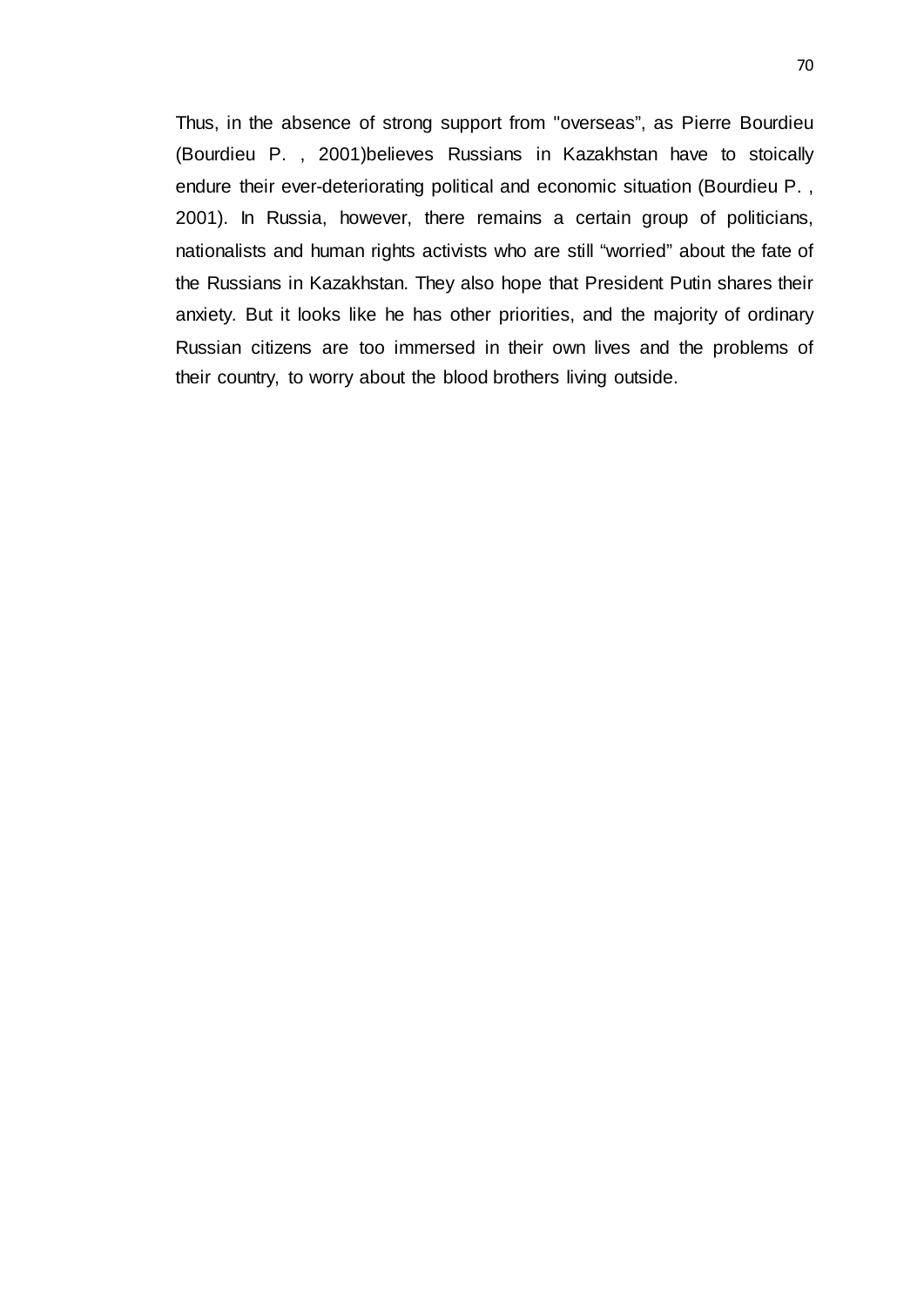### **CHAPTER 3**

## **KAZAKHSTAN IN THE GLOBAL WORLD: CHALLENGES AND PRESERVATION OF IDENTITY**

*"Modernization of the consciousness of all Kazakhstanis is the main step towards the adaptation of society to the changing global processes". Nursultan Nazarbayev*

This chapter is devoted to the problems and perspectives of the Kazakh identity in the global world. The chapter answers the question of how fast the consolidation process in the Kazakhstan among society finds the consent.

The attainment of state independence by the former Soviet republics became a catalyst for the actualization of the ethnic foundations of self-identification of a person and, accordingly, for the ethno-cultural and linguistic differentiation of societies, in which Russian Soviet culture and Russian language served as a unifying factor in the Soviet period of history. In many post-Soviet republics, these processes were accompanied by ethnic mobilization and inter-ethnic confrontation.

Kazakhstan managed to avoid the worst scenarios due to a moderate, evolutionary policy in the field of ethno cultural identification. In the era of globalization, the national and cultural identity of many nations is being seriously tested. On the one hand, globalization carries democratic values, on the other hand, it is the expansion of Western culture, the Western way of life and stereotypes, as a result of which the self-awareness of entire nations is changing. The negative effect of globalization is manifested in the crisis of moral foundations, the replacement of the former national value system with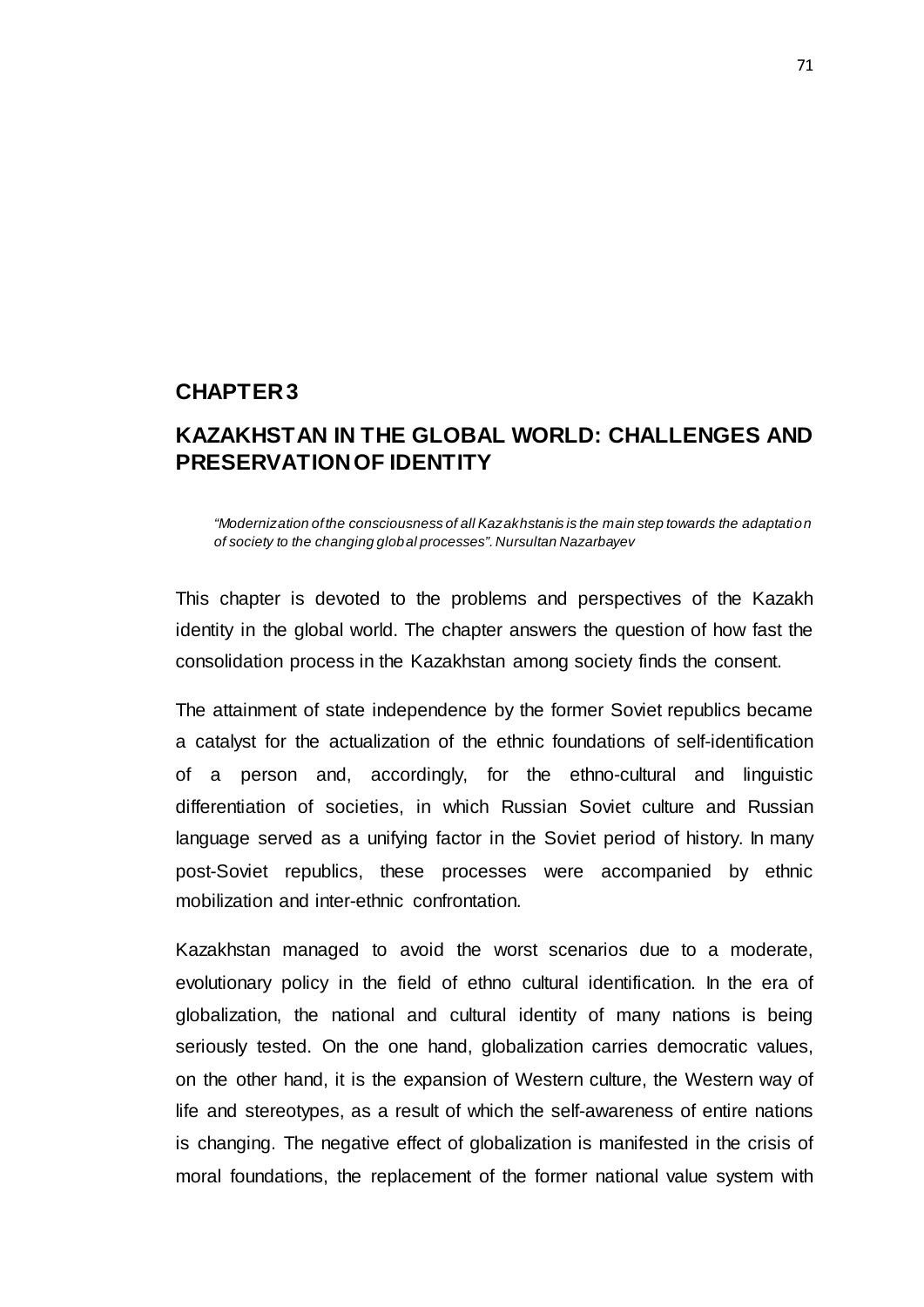the all-European one. According to scientists, westernization can lead to cultural unification, distortion and destruction of living diversity (Nysanbayev, 2011). Another consequence of globalization is the loss by many peoples of cultural identity, the decline in the role of national culture, traditions and their native language. The Russian researcher Ayupova supports this idea stating that, *"in the context of globalization, local identity is weakened, there is a loss of self-esteem, an increase in frustration with local characteristics, a loss of significance of their former local identity"* (Ayupova, 2010, p. 9). Thus, the crisis of national-cultural identity is one of the most characteristic features of modern times.

In many regions of the world, in response to global challenges, there is an upsurge of ethno-nationalism, a growing interest in historical roots and ethno cultural identity as the main values of spiritual existence. As Fishman (Fishman, 1972) has stated the growth of national identity is a kind of protective reaction of people to the standardization of social life. People want to be not representatives of a common faceless world, but carry and belong to the specific ethno cultural national community. The process of ethnic reunion, or, as it is also called, the ethnic paradox of modernity, runs parallel to the world processes of globalization (Shaikemelev, 2013). The Russian philosophers Dugin also do not see the contradiction between the modern processes of globalization and the desire of the peoples to preserve their national identity. He says, *"On the contrary, a pattern is noted: the more intensively the world is united, the deeper and more resilient are the national cultures."* (Dugin, 2004, p. 5). Thus, globalization provokes the topic of identification, being one of the reasons for the revival of cultural identity in many regions of the world.

# **3.1. IN SEARCH OF THE KAZAKH IDENTITY: GLOBALISATION AND THE OTHER FORCES**

Globalization is the most powerful and significant global process. The Republic of Kazakhstan, as it enters the world community and gains its place in it, is increasingly experiencing the impact of globalization in all areas of social, political and economic life. The search for the national identity is not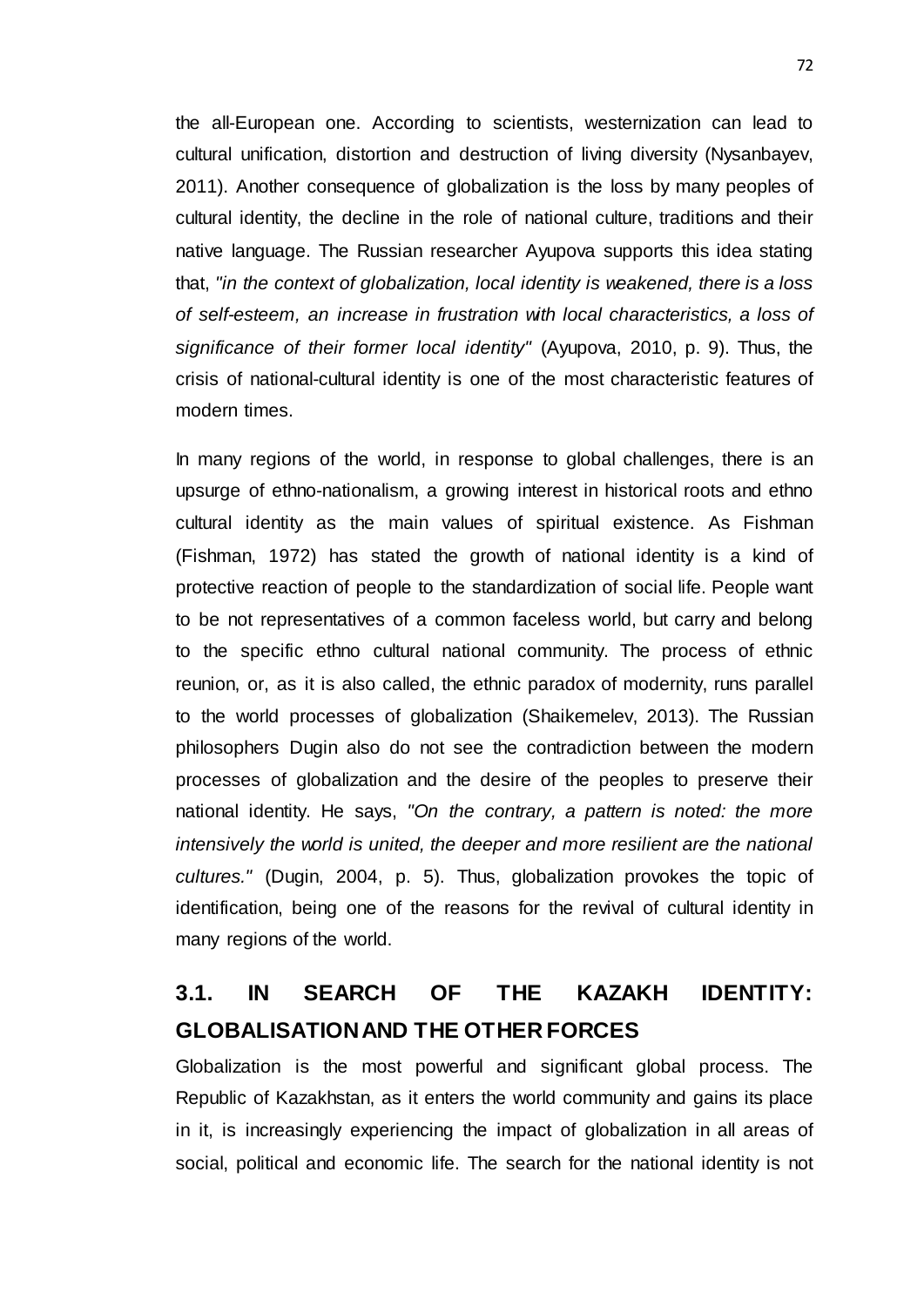an exception. The national identity of any national community is determined by a variety of factors - historical, political, cultural, linguistic, territorial, civilizational and others. As Ospanov (2014) has also stated, the issue of identification is complex because it means how much a person identifies himself or not identifies with society.

It is well known that each person belongs to a particular ethnic group. According to Koldybaev (Koldybaev, 2015), ethnic identity serves as the psychological basis of ethno political mobilization, which should be considered as the willingness of people united by ethnicity to realize ethnic interests. Koldybaev mentions that its content includes the established features of the national culture, ethnic characteristics, customs, beliefs, myths, moral imperatives, etc (Koldybaev, 2015, p. 62).

Ethnic self-identification is a conscious act of ethnic self-determination of a person, attributing oneself to a certain ethnic community. According to Ayagan (Ayagan, 2011) it is also important that national identity is a condition for the internal integration of any society. Noam Chomsky (Chomsky, 2000) adds that there are four important elements of a political system that are relevant in any given country: history, language, culture and religion, all evoke strong feelings and are symbols of the identity of a country or a nation. Kazakhstan is still being under the process of the nation-building, and as a multicultural state all those features have to be considered as well.

Laitin (Laitin D. , 1998) asserts that recently, two main strategies of nationbuilding are used in the Republic of Kazakhstan and, accordingly, the dominant models of national identity are identified. The first strategy is aimed at forming a unified nation in Kazakhstan from a multi-ethnic society based on a common citizenship, the second strategy should be linked to the national identity of the Kazakhs themselves.

Ethnicity remains as the dominant form of social categorization in the structure of the individual and group identity of the population of Kazakhstan. In the development of a nationwide idea of Kazakhstan, as also explained by Smith (Smith cited in Schmid, 2001), it is necessary to use both concepts of the nation - civil and ethno-cultural, and relying only on one of them would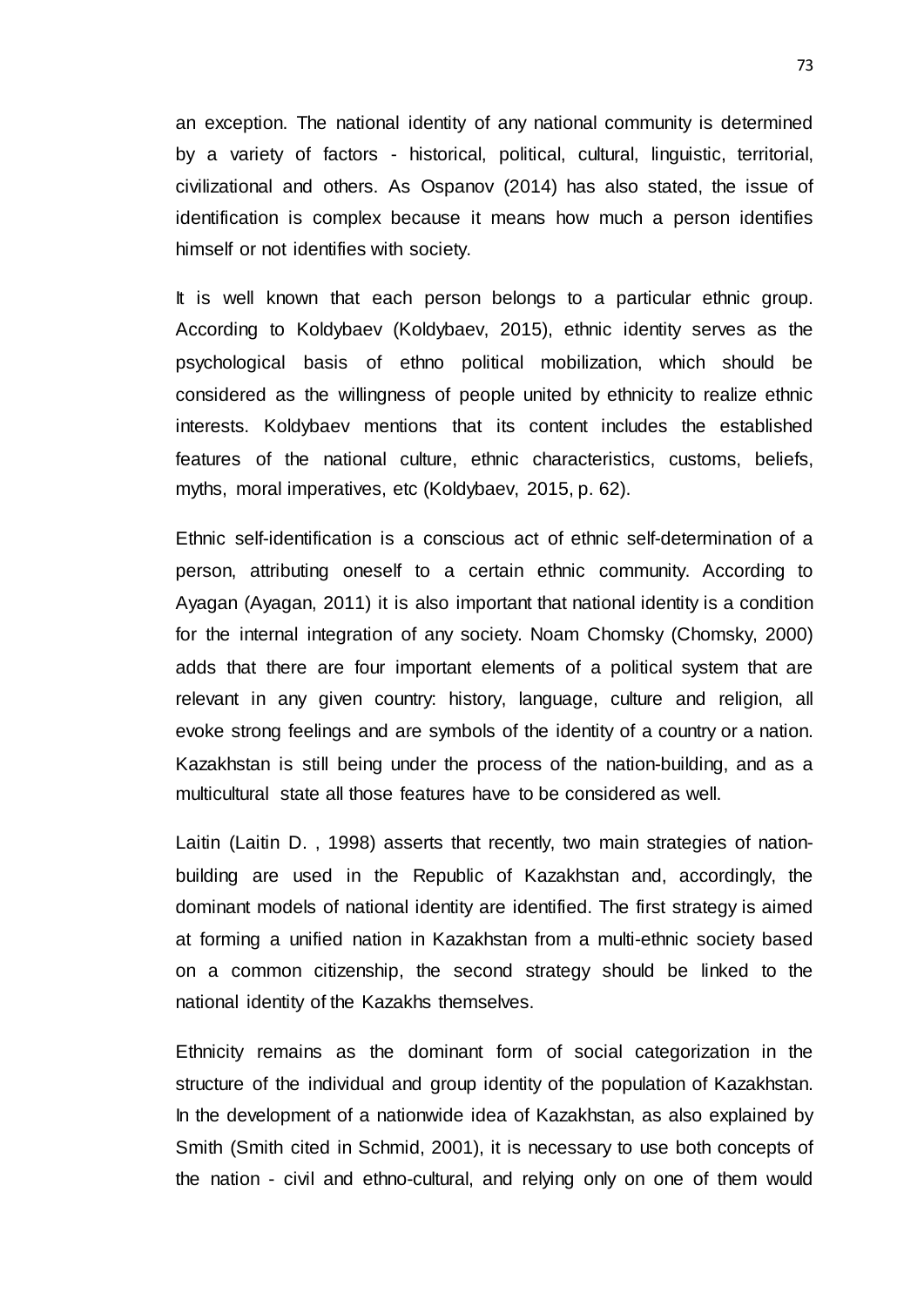discarding the other. Anthony Smith calls this way of building a nation - the model of "the dominant ethnic group". Because in the process of nationbuilding the authority relies on the concept of building the civil nation with the predominance of the Kazakh ethnic group.

The Kazakhs, as an integral ethnic community, strive to preserve the identity, independence and ethnic identity in the face of globalization. At present, Kazakhstan is witnessing an ever-growing interest in the problem of the national and Kazakh national idea. This is because Kazakhstan is looking for its own way of development, trying to identify its national interests in domestic politics at the international arena. According to Kshibekov (Kshibekov, 2007) this process follows the formation of new theoretical approaches in the analysis of the cultural and historical self-identification of the peoples of Kazakhstan: the first one is the return of their historical memory and the second one is the search for a new, original model of statebuilding that would organically combine world experience and national specifics on the basis of conscious interests.

After independence, the society has matured for new tasks to fill the national idea with new content more than 20 years. Nysanbayev (Nysanbaev, 2004) explains this as: *"Now it becomes clear that the national idea means the Kazakh idea, which is designed to integrate, consolidate, and unite all ethnic groups in Kazakhstan into a single whole co-citizenship"* (2004, p. 49). As it is also told by the President Nazarbayev, the national policy has been to form a uniform nation, where the Kazakh language became cementing the nation together (In Kazakhstan any ethnos didn't lose the language, 2013).

As Nysanbayev (2004, p. 263) also notes, there is strange picture in Kazakhstan today, when "the main line of acquiring a culture of peace and co-existence of ethnic groups lies not only between Kazakhs and Russians or Kazakhs and other ethnic groups, but, paradoxically, inside the Kazakh ethnos itself". Now, when the role of Kazakhs in society is immeasurably increasing, intra-ethnic harmony and unity becomes the first condition of interethnic interaction and partnership.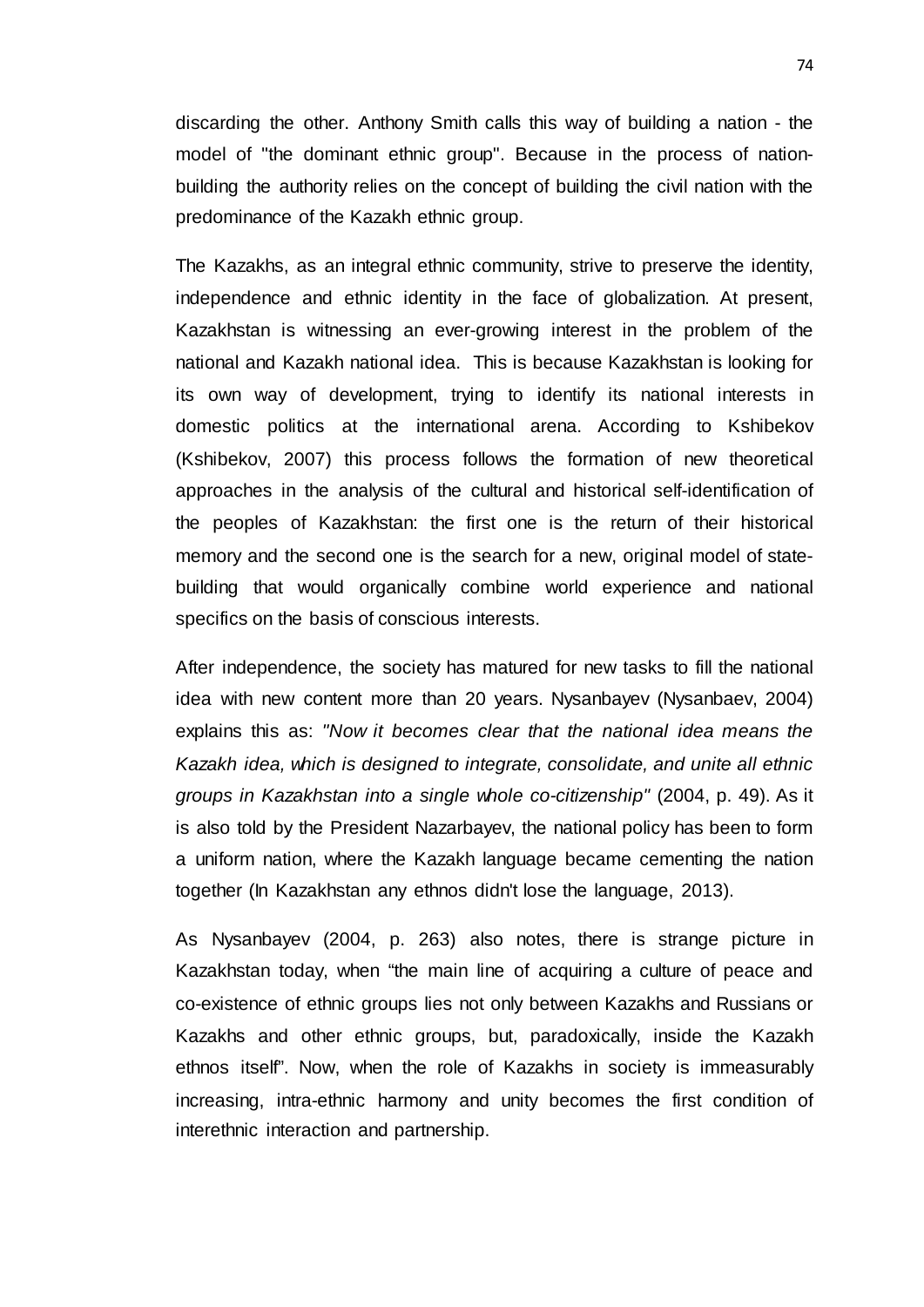To form a nationwide idea, it is necessary to further study the phenomenon of poly-ethnicity of the Kazakhstani society. And here it is difficult to overestimate the role of the political and intellectual elite, and their ability to sacrifice themselves for the sake of preserving and modernizing the national identity. According to Shaikemelev (1999), one, for instance, can not underestimate the role of the middle stratum of the intelligentsia - teachers, journalists, lawyers, who are called to be "foremen" of socio-cultural restructuring and the construction of a modernized identity. It is their share, as such authors as Benedict Anderson (2001, p. 288), Eric Hobsbaum, Terence Ranger (1983) have also explained, the main burden on the construction of a new national identity falls out. The case of the ruling national elites is the formation of ideology and the necessary moral and political climate for the successful implementation of reforms. For example, the level of interaction between Kazakh and Russian cultures, first of all, is mutual patience, not mutual interest. However, ethnic identity is still the most reliable and lasting sense of belonging to the group, as Shaikemelev (2013) also identifies, it is "*kind of a protection from global changes"* (Shaikemelev, 2013)*.* 

Valtonnen supports this idea with:

"*Ethno-identity is more preferable than civil, because only in it a person feels his indivisible belonging to the group. It is human nature to strive for security. Ethno group gives such an opportunity. It gives a sense of stability and sustainability - it's not a party, not a subculture or even a religion, it cannot be changed. The instability of the modern world generates interest in its own history and the paradoxical phenomenon of modernity - endless interethnic contacts - actualizes ethnic identity"* (Valtonnen, 2005, p. 68)*.*

In a modern multicultural and multi-ethnic society, a citizen can feel his belonging (to a certain degree of identity) and to several ethnic cultures simultaneously, emphasizing the modalities of ethno-cultural identity, depending on the situation. In the developed West, especially in the multiethnic USA, people are more concerned about not recognizing a certain identity for themselves, but for the speed and accuracy of its change. The philosopher and sociologist Sigmund Bauman (2002) believes that global factors and the search for one's place in the society turns into a question for a person *"what kind of identity to choose and how to manage to make*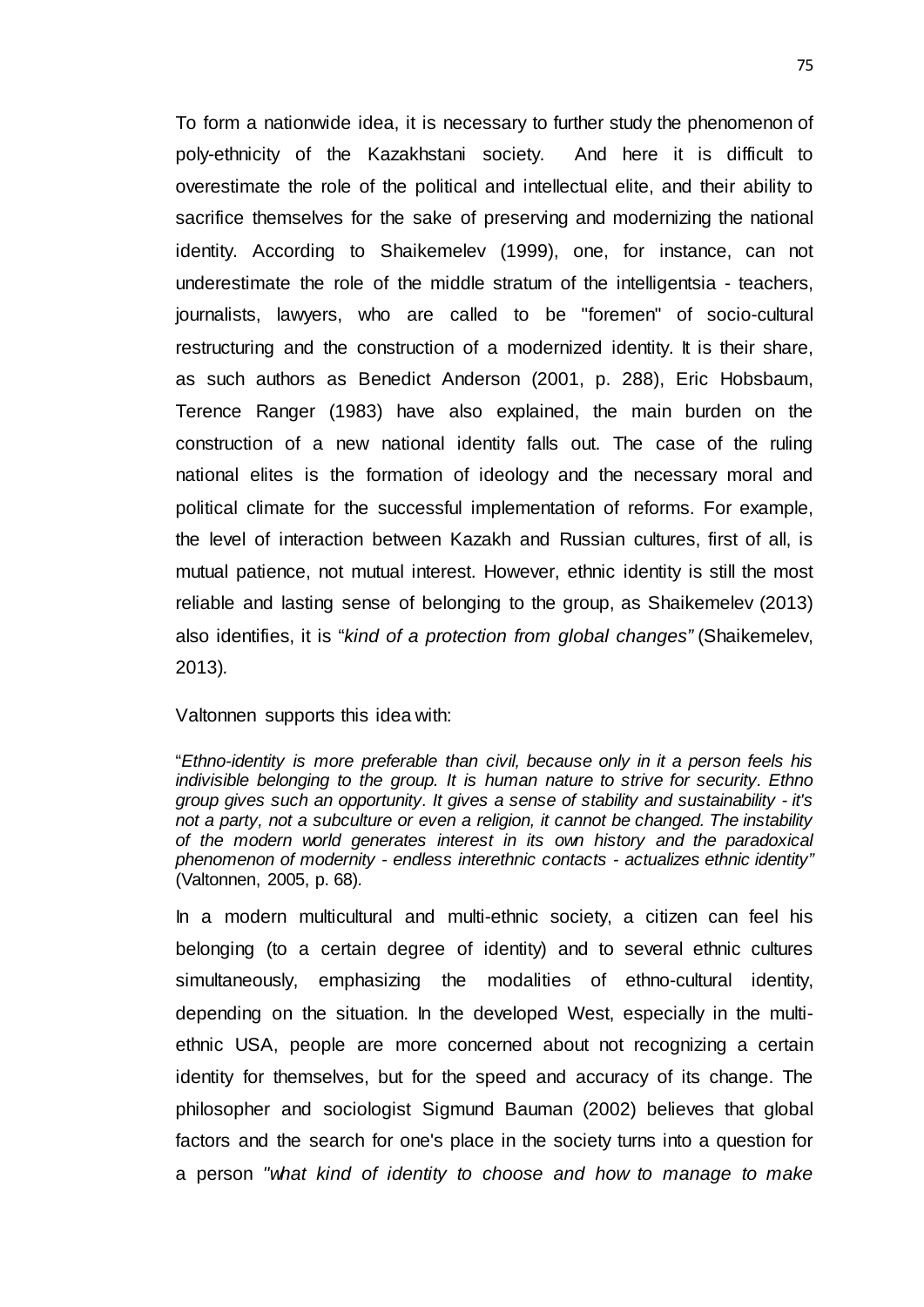*another choice in time if the previously chosen identity loses value*" (Bauman, 2002, p. 185)

In Kazakhstan, the situation with choice is more traditional, when ethnoidentity is inherited by blood. Because when it comes to identify the identity people clearly identify the ethnicity by their parents, and in case of mixed ethnicity, by the ethnicity of fathers. According to Berger (1996, p. 95), "in order to fix its own individual and collective ethno-identity, both the individual and the collective are in need of the image of the "other". A person cannot be a man without other people, as one cannot have an identity without society".

Bocharova (Bocharova, 2003) emphasizes that citizens of a modern democratic state must first of all observe the constitutionally enshrined norms of national legislation, should regard civil identity as a community of free and equal subjects of law as a fundamental form of identification, including religious-confessional, ethno cultural, social status, etc. In addition, civil identity implies not the political loyalty of a citizen of the state, but an ideological, emotional and spiritual-moral identity with national goals, values and interests. For civic identity, the key point is to emphasize the equality of all citizens before the law, to personify one with universal human and cosmopolitan values. For preservation of the ethnic identity, it is more important to reserve the language, religion, traditions and customs and introduce them into the socio-cultural field of interethnic interaction.

Sadykov states (2001), "*Kazakhstan's identity is a civic aspect of identity, and Kazakh identity is its ethnic aspect".*

The ratio of Kazakh and Kazakhstanis terms, the uncertainty of their application in differentiating socio-cultural phenomena reflect the duality of the situation created in modern Kazakhstani ideology. The dualism of state identity follows from its watershed in the Kazakh society. According to Sadykov, "*On the one hand, national, and different ethnic groups, on the other - civil, equally weakly expressed in all ethnic groups"* (Sadykov, 2001, p. 278). This is the contradiction in different directions of socio-cultural interests of the two leading ethnic groups of Kazakhstan - Kazakhs and Russians.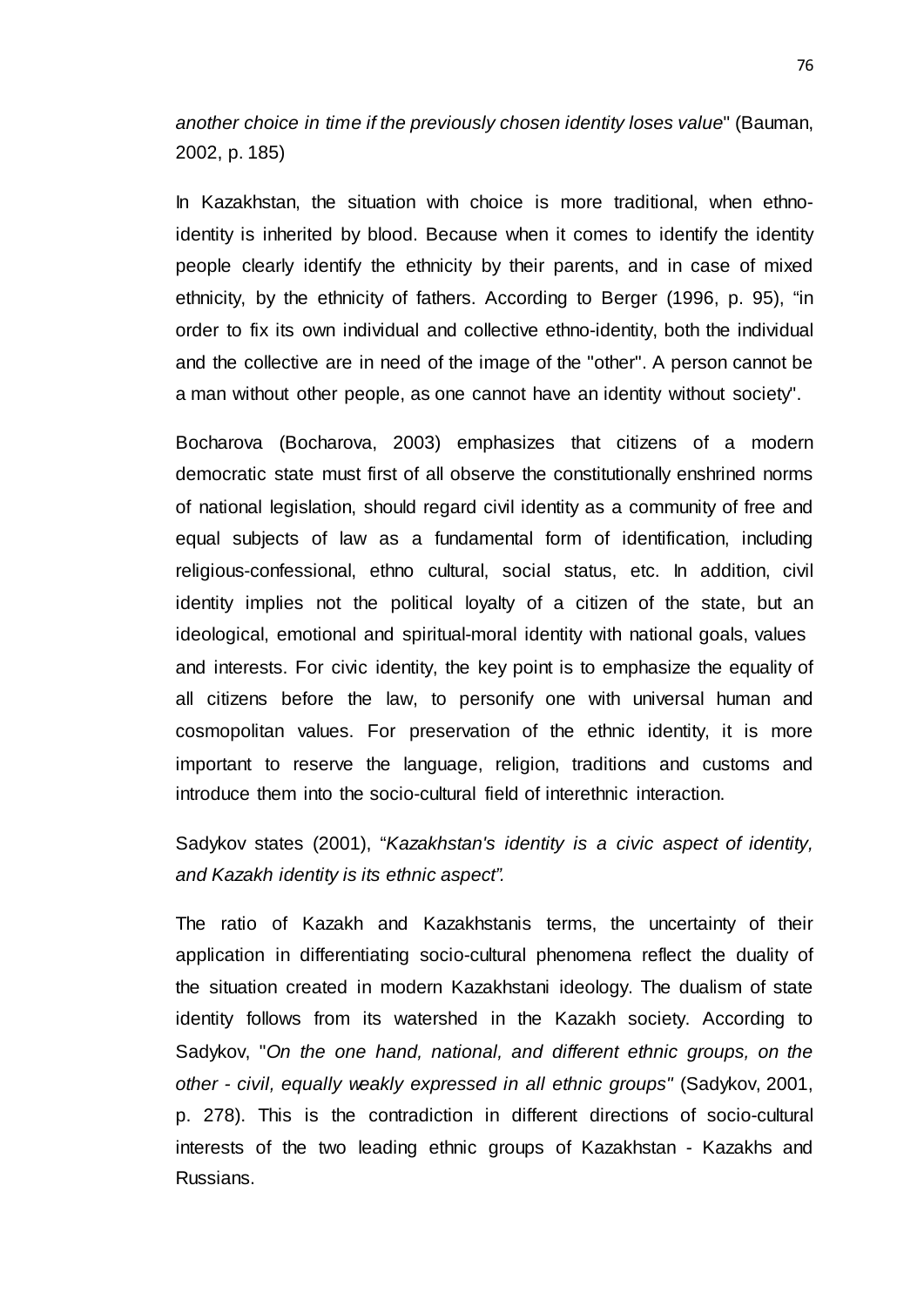Kazakhs stands in front of the task of reviving their national culture, preserving the language, the entire cultural complex, which was oppressed by the communist superstructure. In front of the Russians - the second largest ethnic group in the republic, there are other tasks - the preservation of the functioning space of the Russian language and Russian culture.

The Russian ethnos as the basic carrier of the Soviet thinking was accustomed to dominate the political sphere, is not yet able to show an interest in the Kazakh culture, and study the Kazakh language. It is rather difficult for the Russian-speaking population to accept the situation that is developing around changing the role-playing status of the two largest ethnic groups in Kazakhstan. The habit of thinking in terms of the "elder brother" does not allow the Russian compatriots the possibility of internal reconciliation with the processes of identifying with the Kazakh national identity.

A clear understanding of what the Kazakh society should become will encourage the development of collectivist forms of civil society organizations, in which all ethnic groups of the republic are interested. It is important to preserve the elements of collectivist psychology in everyday life to build a system for making corporate decisions against the backdrop of the growing individualization of the society. The task of civil society should be the preservation of the foundations of spirituality that are inherent in the traditional cultures of all ethno-groups, and to prevent its erosion and absorption by the market as well as to foster a political culture that brings closer to the prospect of creating a sphere of supra-ethnic communication. This also implements the nationwide idea of Kazakhstan. Since in Kazakhstan the interethnic relations have always been built on principles of parity and principles of tolerance, which became the basis of the original Kazakh model of inter-ethnic and inter-confessional consent.

### **3.2. National idea: civil or ethnic?**

The national idea is today one of the most debated topics in Kazakhstani society. The national, or the term "national" used by Kadyrzhanov (Kadyrzhanov R. N., 2006) in a certain sense, has complex orientations,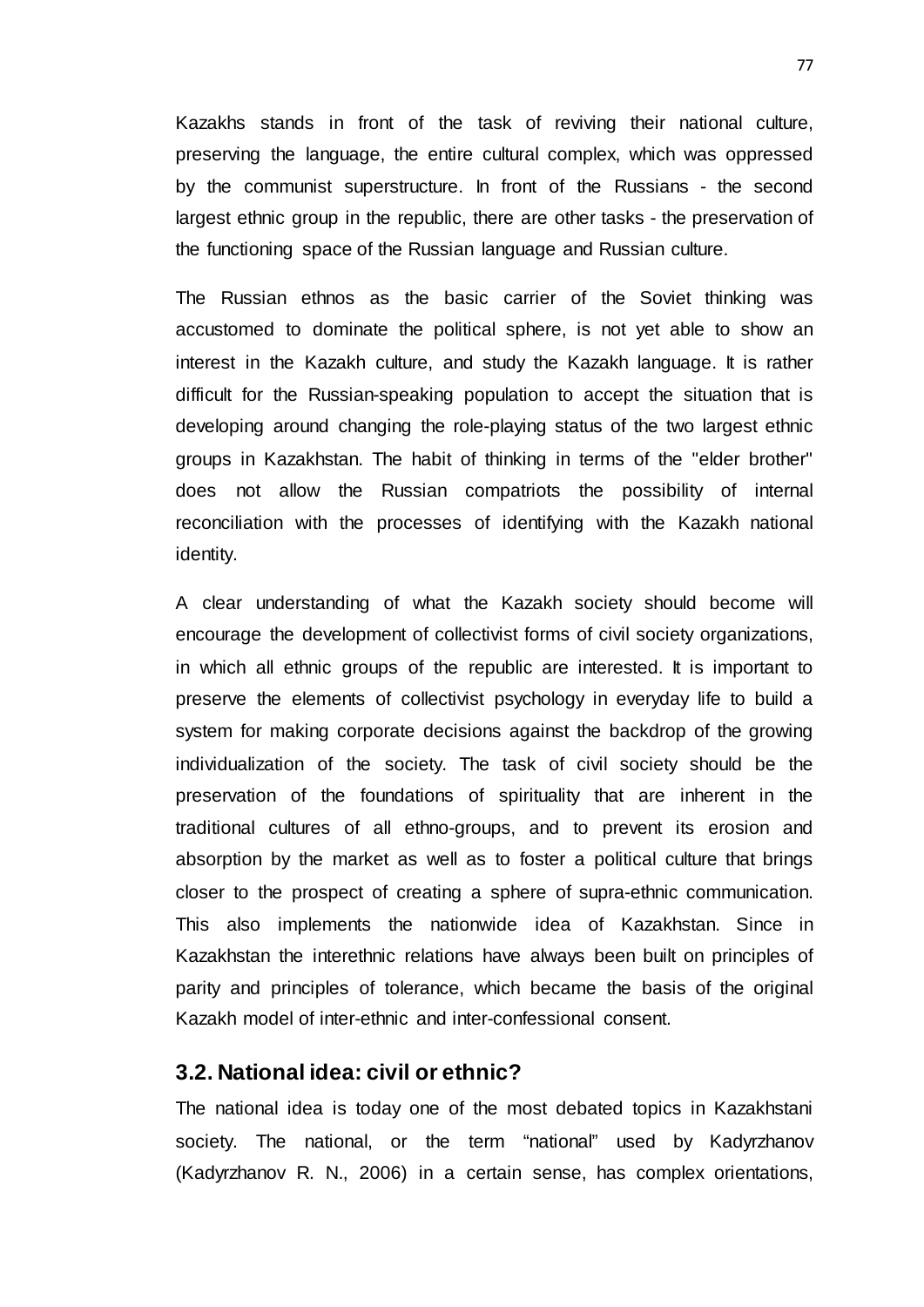values and ideals of an ideological nature, aimed at consolidating the people of Kazakhstan, sustainable socio-economic development of the society, strengthening security and independence of the state. One of the main questions in the development of the problem of a national idea is how can it be formed or found. Obviously, it is impossible to simply invent it. Its components are contained in the depths of national identity, reflecting the picture of national existence; it finds its expression in philosophy, history, science, poetry, literature, music, painting, dance, art, language.

The relevance and priority of research and development of a nationwide idea, as Gumilev (1994) has also stated, is determined by the fact that it is the backbone of the consolidation of Kazakhstan's society, the formation of an adequate level of national identity of citizens of the country, the spiritual foundation for raising public awareness and culture, and the basis for the ongoing social and economic development of Kazakhstan in the context of globalization.

It should be said that the above definition of a national idea lies in line with the concept, called "nation-building" the meaning of which is to form a single nation from a multi-ethnic society. However, the concept of nation-building is not welcomed by everyone. Tishkov (2002) believes that building a single nation in a multi-ethnic society is impossible, since the ethnic identity of people will always dominate their identity with the state and with representatives of other ethnic groups. According to Ileuova (Ileuova, 2002), in Kazakhstan there is only one nation, which is made up of Kazakhs, while all other communities living in the republic are diasporas. Therefore, the national idea of Kazakhstan is no other than the national idea of the Kazakhs, or the Kazakh national idea. Under this view, the national idea should be the basis for the revival of the Kazakhs as a nation. As a result of this approach, the indigenous ethnos received in public opinion, and then in science, the title of the titular nation. In the literature on the national question, this approach is called the "ethno-cultural understanding of the nation." As Nysanbayev (2006) has also mentions, this name stems from the fact that the elites of the indigenous ethnic group, speaking as defenders of the interests of the people, place ethnic culture, above all language, at the forefront. At the same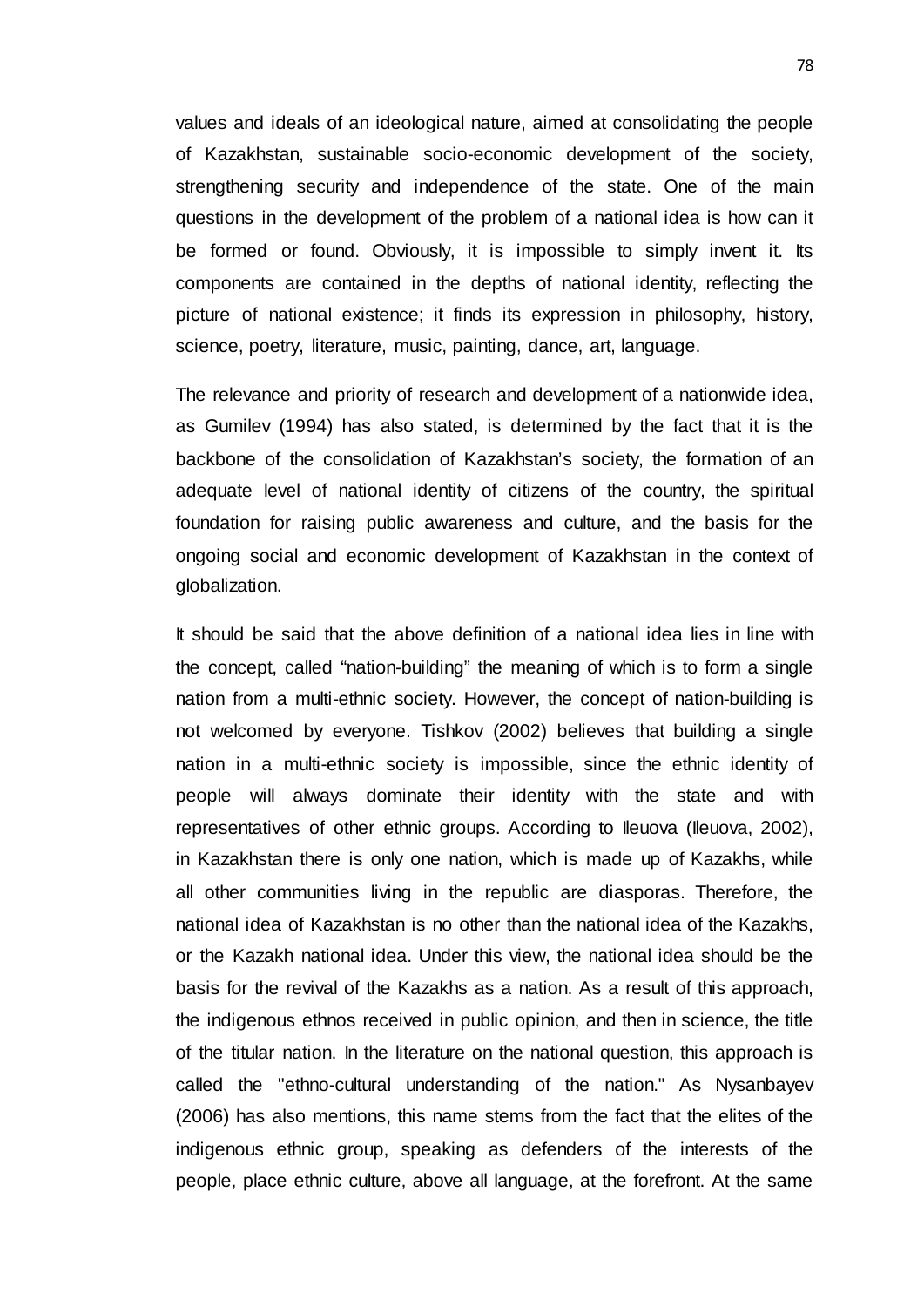time, they impose a special role on the state, which should protect the culture of the indigenous ethnos from the influence of other cultures and build it into the status of the foundation of the culture of a multi-national society.

On fundamentally different positions are those who believe that the national idea cannot be the idea of just one people, in a multi-ethnic state. Kadyrzhanov (Kadyrzhanov R. , 2012) supports this and states that in Kazakhstan, the national idea should be essentially aimed at uniting all citizens of the country into one nation based on the commonality of their Kazakh citizenship, regardless of their ethnicity.

Today in Kazakhstan, as also supported by Kadyrzhanov (2014, p. 168), these two approaches are dominant to understand the national idea. Advocates of a different approach to the national idea are, representatives of non-indigenous ethnic groups, but there also are many Kazakhs with this perspective.

Adherents of the Kazakh national idea defends the special position of the Kazakhs among all the nationalities of Kazakhstan. From their perspective, they prioritise the interests of one ethnic group (2006). In contrast, supporters of the civic national idea, believe that the national idea should reflect the interests of all ethnic groups in Kazakhstan (Borbasov, 2009, pp. 24-29). The basis of the national idea, from their point of view, should not be the priority of one, even the largest, indigenous ethnic group, but the equality of all of them as components of the single citizenship of Kazakhstan. The opposite of the two approaches to the national idea, the title and the civil one, gives rise to the ideological conflict of their adherents. It should be noted that such a contradiction is typical not only for Kazakhstan, today most of the post-Soviet societies, where the population is distinguished by ethnic heterogeneity, face this. Moreover, contradiction between the ethno-cultural and civil understanding of the national idea and the nation is a common characteristic of many states of the modern world (Kosichenko, 2011, pp. 68-73).

Practically in all the new independent states there is a task of national consolidation of the multi-ethnic population into a single community united by a high level of identity. According to Borbasov (2009, pp. 7-15) in many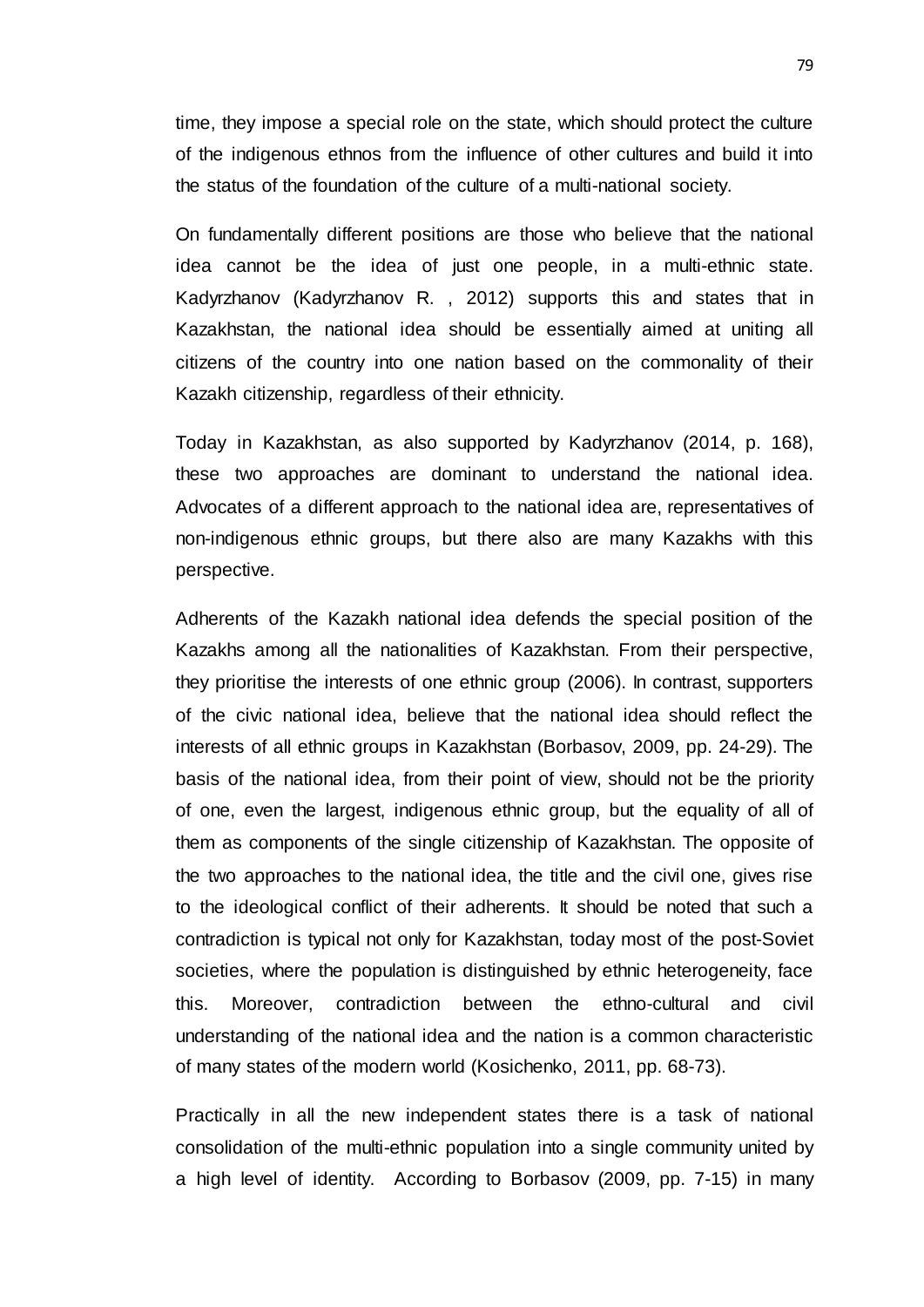states, various contradictions are persistent between the largest ethnic group and other, smaller ethnic groups.

As the real practice of national construction in various states of the modern world shows, the principle of "and - and", and not "or - or", dominates in resolving this contradiction. Consequently, as Sarsembayev (1999, p. 3) asserts, the point is that in the development of a nationwide idea of Kazakhstan, it is necessary to use both concepts of the nation - civil and ethno cultural, and not rely only on one of them, discarding the other.

How is this contradiction being resolved in Kazakhstan? The official method of the formation of a single nation as a civil society around the Kazakh ethnic group, was a planned development for Kazakhstan. One of the largest contemporary ethno-politologists and theorists of the nation, Anthony Smith, calls this way of building a nation one of the most widespread in the world, the model of the "dominant ethnic group." (Kadyrzhanov R. N., 2006).

In a situation when civil society is not ripe to such a level as to become the leading social force in the process of the formation of a civil nation in Kazakhstan, the state assumes the role of a leading actor in the national construction. Baidarov (pp. 45-50) argues that the state policy is merely trying to implement the model of a civil Kazakh nation based on the nationalformation of the Kazakh ethnic group. Thus, the state is trying to resolve the contradiction of the civil and ethno cultural concepts of the nation in Kazakhstan on the basis of the principle "and - and" (Baidarov, 2011).

There is also economic, social, cultural, educational, and all other types of social relations in Kazakhstan that are determined by the state with little participation of non-state institutions as representatives of the emerging civil society. The state regulates inter-ethnic relations and processes in its national policy on the basis of the legal framework, including the Constitution of Kazakhstan, and relevant bodies and institutions operating at the level of both central and regional, and local authorities. At the same time, a significant role in the national policy of the state is played by compromises between the interests of the Kazakh part of the population and other ethnic groups of Kazakhstan (Kadyrzhanov R. , 2014).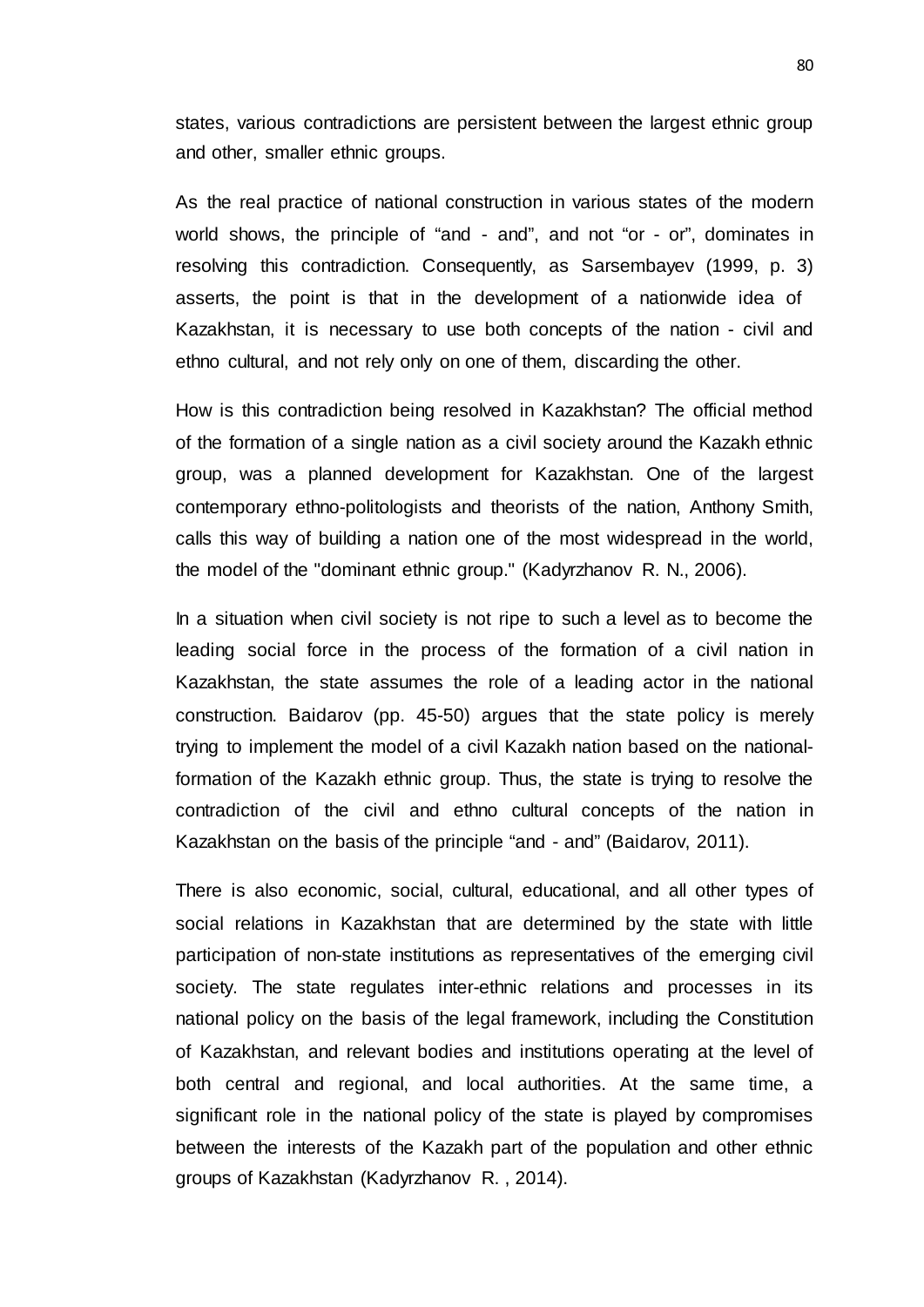Thus, the national sphere of Kazakhstan has the following configuration of the main actors. At the extreme poles are, on the one hand, the Kazakh elites adhere to the ideology of the titular understanding of the nation, and on the other hand, the Russian-speaking elites with the ideology of a civilian understanding of the nation. At the centre of this disposition is the state, which by its national policy tries to bring together and reconcile the extremes, seeks to prevent the confrontation of ideologies so that the conflict of values does not escalate into a conflict of interests and actions dangerous for society.

From the standpoint of the institutional analysis of the problem of the national idea in Kazakhstan, it is of interest not only to study the disposition of the main actors of the national sphere of Kazakhstan and their ideologies, but also the resources available to them. Of course, in Kazakhstan, like any other country, the state has the greatest resources for activities in the national sphere. Dunayev explains, "*If we keep in mind that civil society is at an early stage of its development in the republic, then there is no doubt that the importance of the state for regulating relations in the national sphere is significantly increasing"* (2012, p. 110).

If we talk about other factors of the national sphere - ethnic elites, then the resources at their disposal, primarily material ones, are small. Baidarov ( 2011, pp. 45-50) believes that perhaps the main one is the support of the ethnic groups on whose behalf they speak. If it is strong, it contributes to the ethnic mobilization of the masses, which is a serious challenge for a state striving to maintain political stability in society. Today, the level of ethnic mobilization of the masses in Kazakhstan's society is low. In other words, ethnic elites do not currently have a broad and stable social base in society.

Thus, according to Gumilev (Gumilev) in Kazakhstan as a multi-ethnic society, there is an objective need for the existence and realization of the titular, ethno cultural concept of a nation, and the civil concept. Ignoring any of them will have detrimental consequences for the overall situation in the national sphere. The inclusion of the ethno cultural component in the structure of the nationwide idea of Kazakhstan is of fundamental importance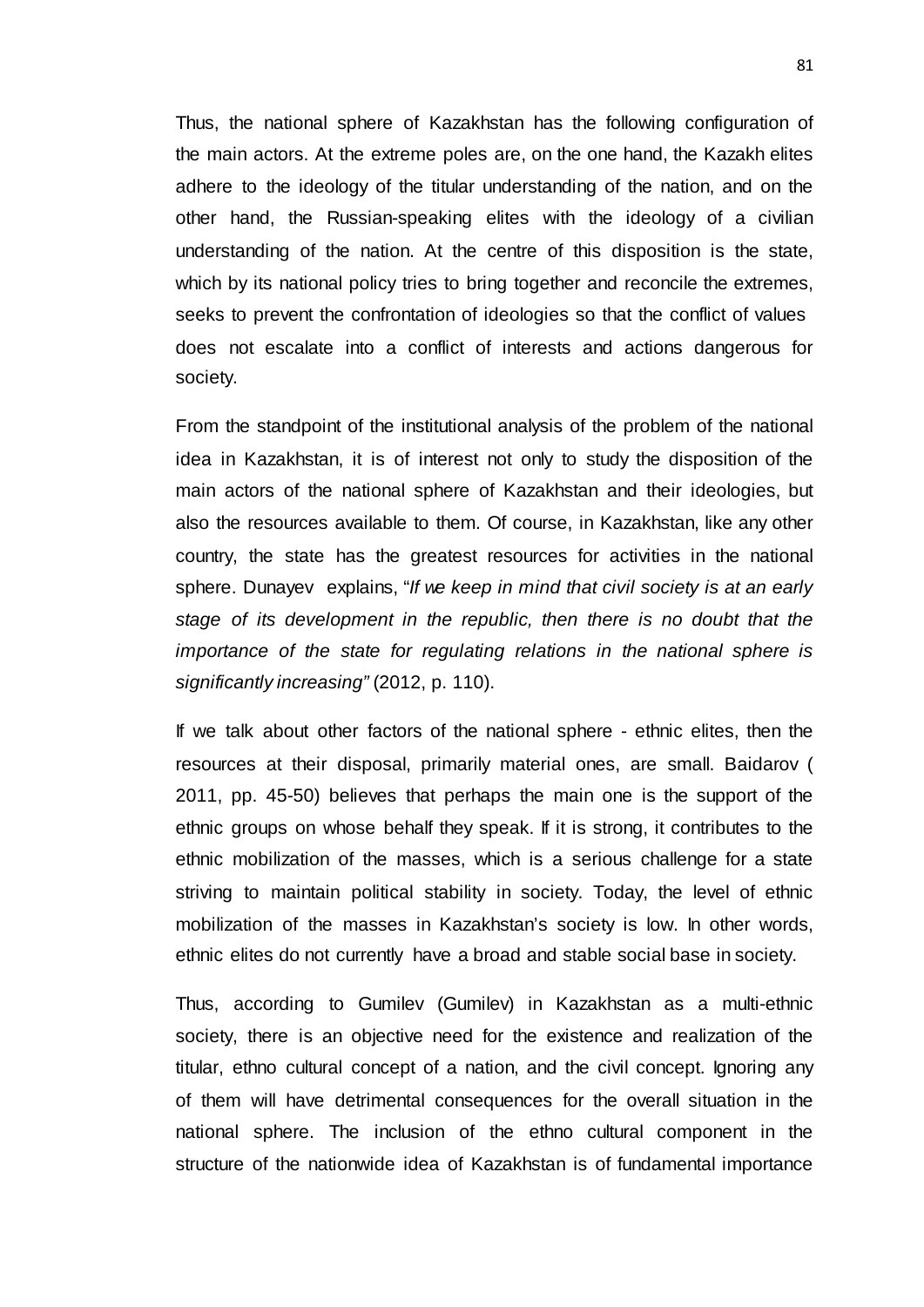for substantiating its historical and cultural continuity. It is, turning to Smith (2006), about such a reconstruction of the traditional culture of the Kazakhs, so that certain of its elements and symbols can organically fit into modern culture. Summing up it is important to note that the search and development of a national idea is a difficult problem for any nation. It is a product of the creativity of society, the elites and the state. For Kazakhstan, the synthesis of civic and ethno cultural concepts of the nation and the national idea is of fundamental importance. Add here the foreign investment, Westernisation policies and the scope of globalisation.

#### **3.3. Prospects of civil identity among Kazakh Russians**

With the acquisition of state independence of Kazakhstan, the issue of ethnicity took a special place. Ethnic Kazakhs gained political power and became a privileged group, while the second largest group - ethnic Russians turned into a "new minority" or even a "Diaspora". As a consequence, this division into categories of citizens of one country helped to strengthen their ethnic self-awareness, which in turn became a problem for the successful formation of a nationwide state-civil identity.

For the Russian and other non-titled groups, joining a new endo-group called "Kazakh nation" can mean the loss of important features of their native culture and language and a threat to their collective identity. Until now, many Kazakh Russians perceive their homeland as Russia, not Kazakhstan. Duvanov explains this fact as following:

*"... the Russians, while living in new historical conditions, in fact, in another country, continue to perceive themselves primarily as Russians without reference to a new community called the Kazakh nation. And this is understandable. Psychologically, the majority of Russians still perceive themselves to be part of Russia, the will of*  fate to be outside of it. They became Kazakhstani by their own will, they did so, and *in this sense, it is a tribute to circumstances - it happened so"* (2011)*.*

The same thought is expressed by Akhmedzhanov:

*"Identification with another state is not necessarily a free choice of a person or groups of people. Causes may be external. Just such a rare case of geopolitical cataclysm, comparable to the collapse of the Roman Empire, took place in connection with the collapse of the Soviet Union. Millions of citizens of different nationalities found themselves within the borders of newly formed national states. People suddenly faced a painful choice - with which country to relate: the country of residence or the ethnic (historical) Homeland - the centre of their life in the national*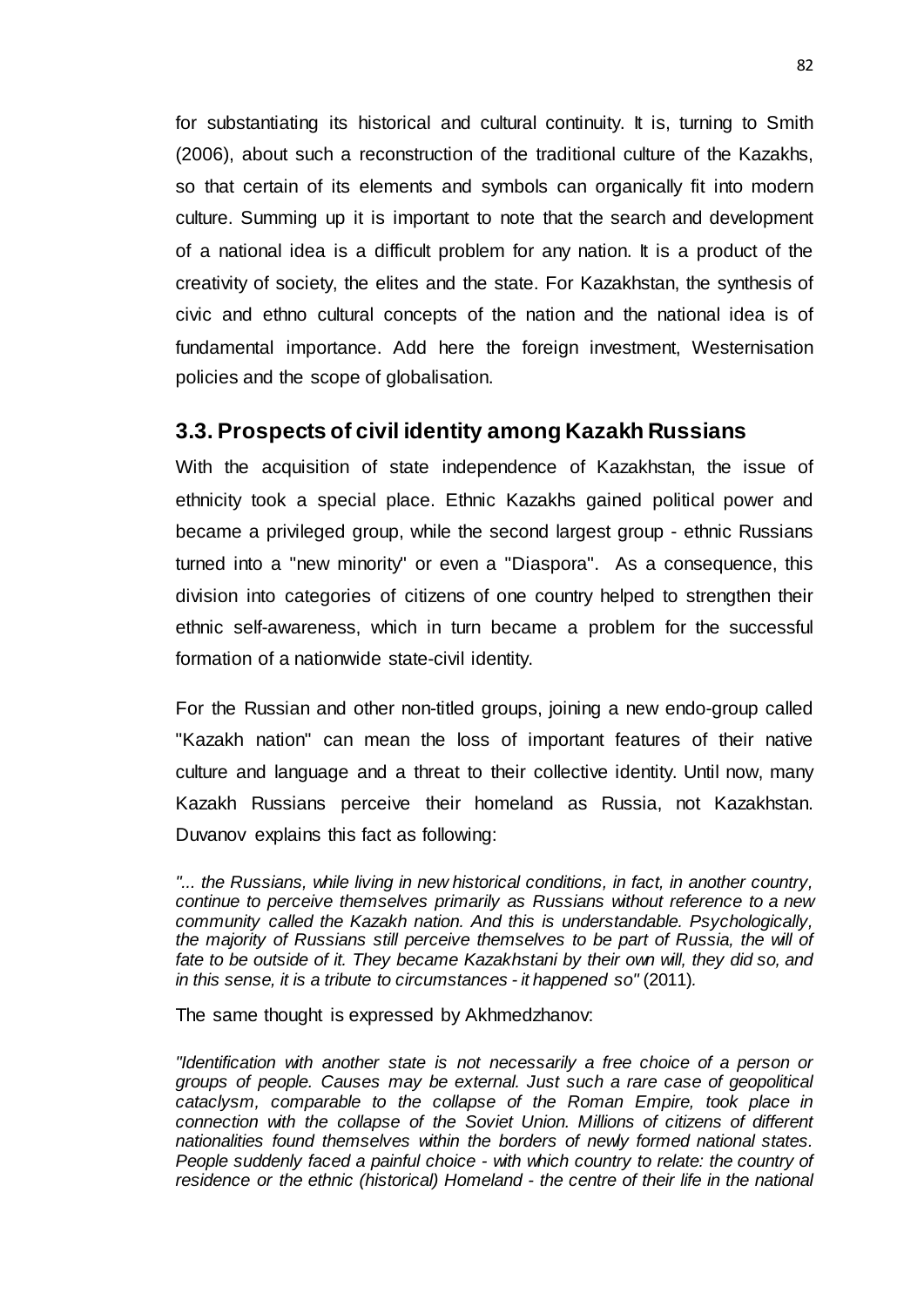*sense ... In this unenviable position were millions of people of different nationalities, but especially it affected Russians as the most numerous nations, the former Soviet country"* (2010)*.*

However, the President Nazarbayev explains this situation asserting that civil identity should be based on Kazakh identity and Kazakh language as symbols of statehood. According to the President (Nazarbayev, 2000), *"Kazakh culture should be seriously assimilated by representatives of all other ethnoses, just as Kazakhs at one time seriously studied Russian culture".* But such a national concept is considered by non-Kazakhs as ethnically assimilative. Thus, the consolidation of the people of the country largely depends on the adoption and support of the model of civil identity and this model has not yet been formed.

Ethnicity remains the dominant form of social categorization in the structure of individual and group identity of the population of Kazakhstan. For citizens of one country, the division into "us" and "they" means belonging to groups based on, above all, ethnic characteristics. Under these conditions, the categorization process enhances the identification and sense of belonging to the endo-group (Us), and at the same time enhances their differentiation from the exo-group (They). Thus, categorization accentuates the differences between categories in individuals, which affect their notions of civic identity.

According to the theory of social identity, Henri Tajfel (Stoel, 1994) argues that social categorization is a process of social comparison between groups, it allows to support or gain access to a positive social identity. Identity is associated with social categorization and the mechanism of social comparison. Social categorization serves to systematize and regulate the social environment of the individual, and especially its role in the formation of value orientations, determining the place of the individual in the society.

As a rule, inter-group relations assume the presence of a dominant and subordinate group, between which power and privileged position are distributed in an unequal degree. In other words, the relationship between Us and They are asymmetric already by definition. Ethno-group contradictions in Kazakhstan are associated primarily with elements of social competition in the northern and central regions of the country - between the title Kazakhs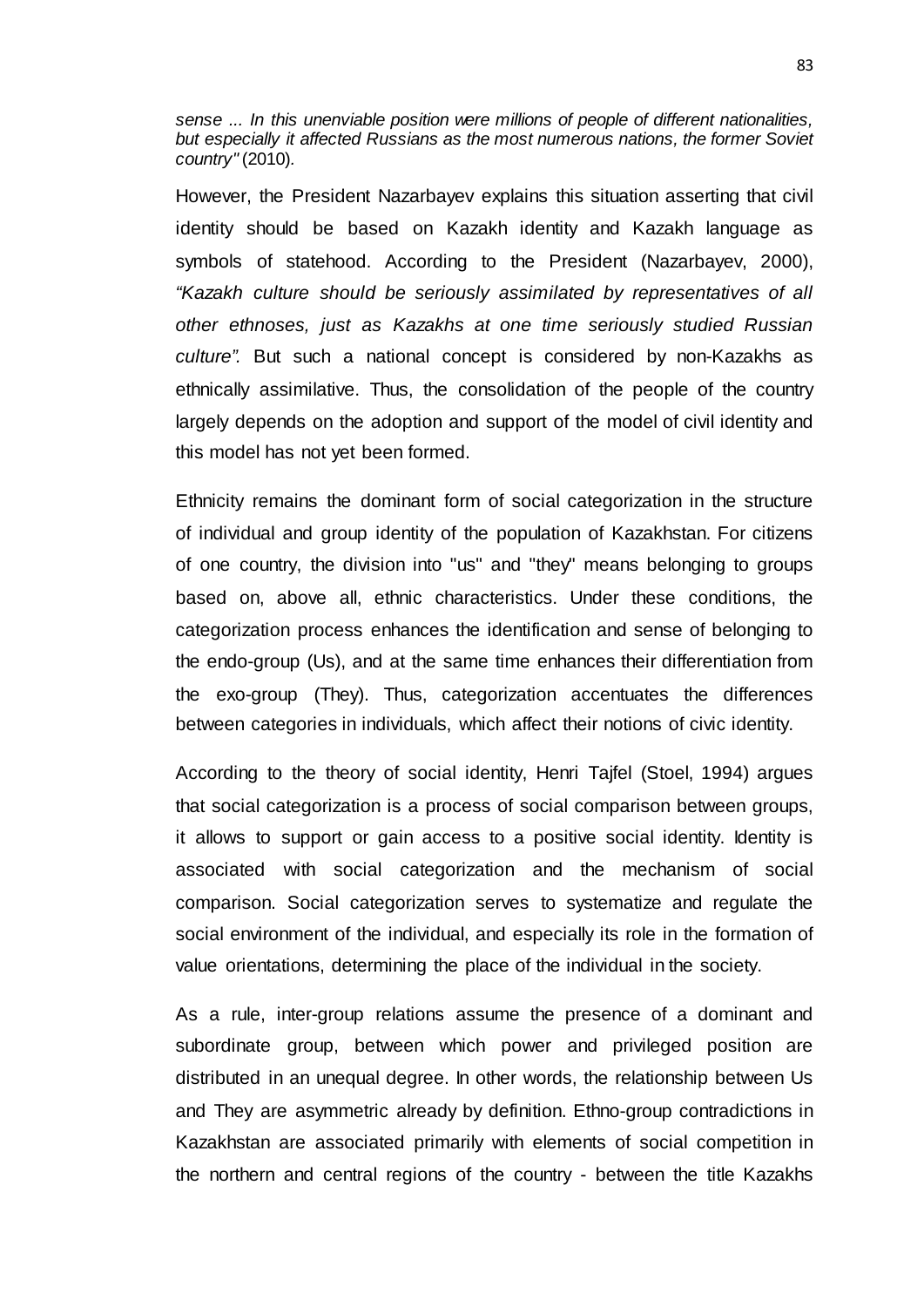and non-title Russians, in the southern regions - between the title Kazakhs and non-titular Uzbeks. In a similar situation, each ethnic group develops certain behavioural models - identity strategies. The French psychologist Edmond Marc Lipiansky (1992) characterizes the identity strategy as a system of coordinated operations and actions aimed at achieving the goal.

In Kazakhstan, as also observed by Mustafayev (Mustafayev, 2010), representatives of ethnic associations fear that the Kazakh nation will gradually erase the ethno-cultural differences, and, ultimately lead to the disappearance of ethnic groups.

After the independence of Kazakhstan, local Russians are forced to develop new identification strategies and a new attitude to the "other" through the recognition of Kazakh as the main language. The strained nature of intergroup relations is also explained by a rethinking of Russian identity itself. Rethinking means not only a new awareness of one's own group (Us), but also a reassessment of the image of another group (They).

Nevertheless, as Eric Hobsbaum (1983) also points out, "*many Russians remained convinced of the superiority of Russian culture and hardly accepted the fact that they now impose another language in the same capacity as their own"* (Hobsbaum, 1983, p. 26)*.* 

This negative attitude is strengthened by the lowering of the status of Russians in the post-Soviet period. Russians in Kazakhstan consider themselves the most affected as a result of the collapse of the USSR. Being socially and professionally a dominant group for several generations, now the Russians of Kazakhstan often experience psychological frustration because of the need to adapt to the new status of "minority" and "Diaspora". Therefore, it is more difficult for Russian Kazakhs to perceive post-Soviet Kazakhstan as a new country.

#### **3.4. Language issue in the prospect of globalization**

Being involved in global processes, Kazakhstan is also experiencing the influence of global socio-cultural trends. However, here the problem of interaction between the processes of globalization and identification is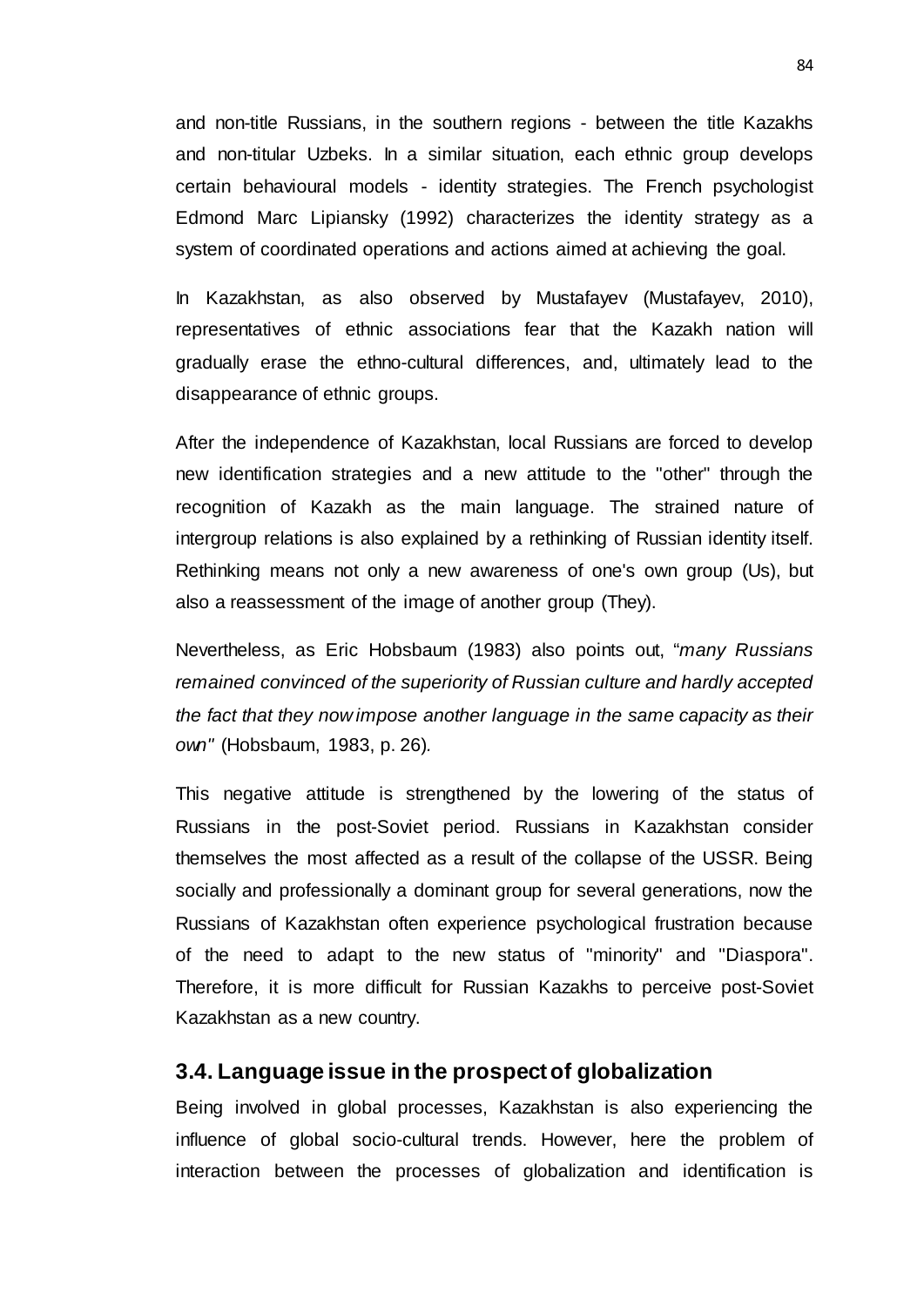particularly relevant, since in Kazakhstan compared to other Soviet republics, the most difficult situation with the language of the indigenous nation developed at the time of independence. Throughout the twentieth century, Russia's influence on Kazakhstan as a factor of globalization led to a change in the status of the Kazakh language. In the Soviet period, he lost the legal position of the language of the indigenous ethnic group, was removed from active circulation in all spheres of activity, becoming unprecedented and secondary. Russian-language media, education in Russian, Russian culture occupied a dominant position (Akkorda, 2013). As a result, Kazakhstan culturally and linguistically has become the most Russified among all the republics of Central Asia (Olcott M. , Kazakhstan: Unfulfilled Promise, 2003). A number of factors contributed to this. First, Kazakhstan was the only republic in the former USSR, in which the indigenous population remained a minority for a long time for reasons of a socio-historical nature - civil war, death from starvation, mass deportation of people from other regions of the Soviet Union to Kazakh territory, the development of virgin lands, etc.

The second reason, which led to the loss of its legal status by the Kazakh language, is the peculiarity of the national character of the Kazakhs. According to the Shaykemelev (Shaykemelev, 2013) the study of cultural stereotypes of the social behaviour of the Kazakhs showed that their distinctive ethnicity is the individual openness and tolerance, which contributes to borrowing the standards of other cultures. The writer Kadyrzhanov (Kadyrzhanov R. , 2014) believes that this peculiarity, being the undoubted dignity of the Kazakhs, gives them significant advantages in the era of globalization, but in the twentieth century, excessive openness damaged their identity, contributed to the *dekazakhization* of the national consciousness and to the loss of many of their native language.

Russification most affected the urban Kazakhs. Among them, a stratum was formed that did not speak or poorly speak their native language. In 1989, less than 1% of urban Kazakhs were fluent in the Kazakh language (Kazakhstan's Truth, 1994). For them, there was a displacement of the native language in the domestic sphere. Currently, among the current 50, 40, and 30-year-old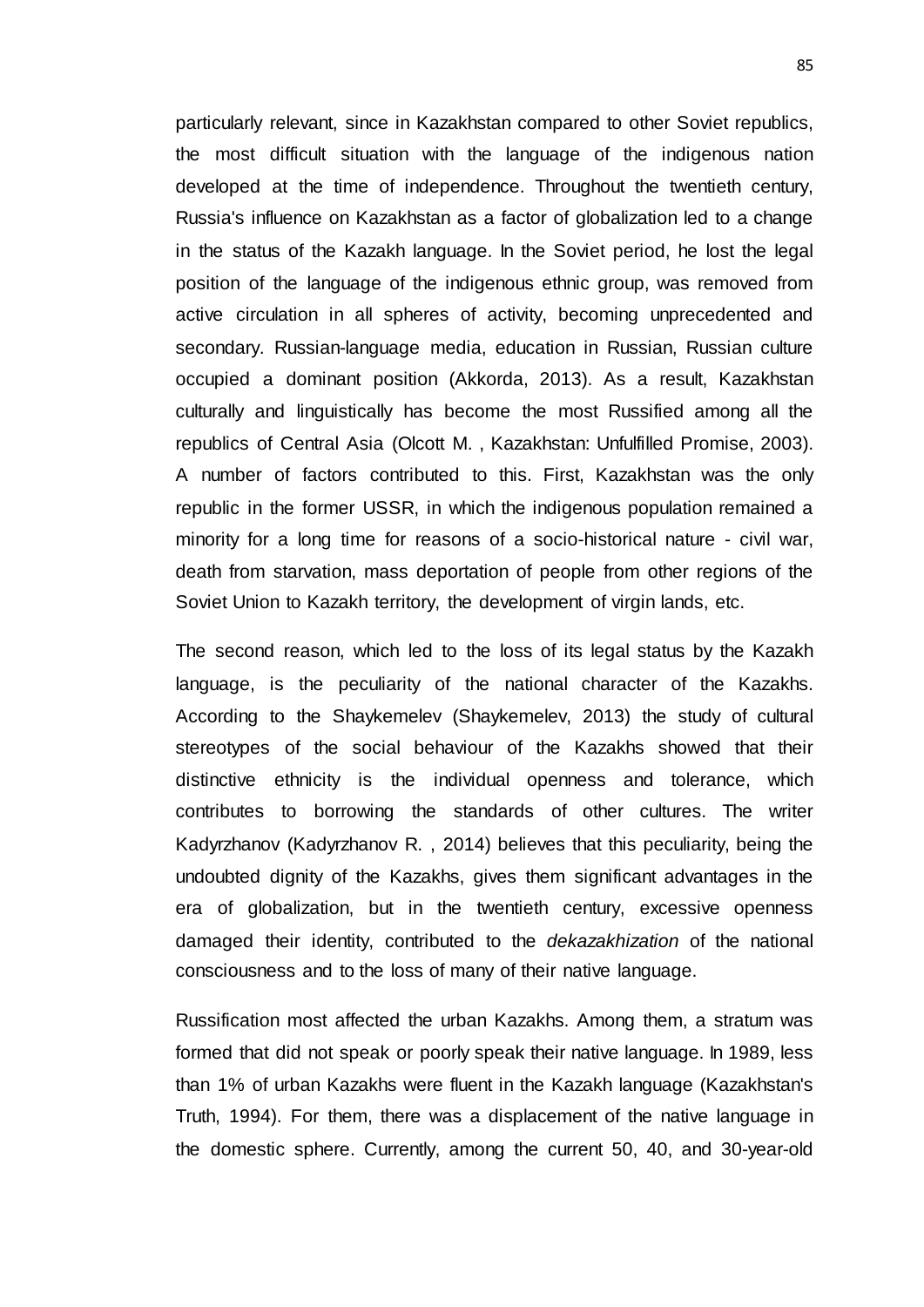Kazakh citizens, there are those who do not know their native language at the household level (Verjbickiy, 2012).

As Dugin writes, *"the value principles of the Russian-speaking Kazakhs have undergone and are undergoing, as the consciousness associated with the change of language of self-expression is transformed, significant changes unwittingly deprived of wealth, which belonged to us at birth by natural law."*  (Dugin, 2004, p. 85).

With the acquisition of independence for the Kazakh nation, a new page has opened in its ethno genesis. One of the main conditions for building statehood was the revival of national heritage and culture, since it is the culture of the nation that is the foundation of ethnicity. The formation of an independent state and the increase in the percentage ratio of the number of the title ethnos gave rise to such urgent problems as the revival and widespread use of the Kazakh language as a factor that preserves the unity of the people in historical continuity.

In Kazakhstan, over the years of independence, a great deal of work has been done to restore national identity, huge amounts of money are allocated for the development and implementation of the Kazakh language in all spheres of life - the media, office work, and education. Kearney (Kearney, 1996, pp. 3-6) underlines that now about 60% of school children across the country already receive education in the Kazakh language. For the normal functioning of the state language, almost all institutional conditions have been created. However, as Abylhozhyn notes, despite the measures taken, the state status of the Kazakh language is still declarative in nature, which indicates the insufficiency of exclusively administrative methods for its development (Abylhozhin, 1992). Camels assert that the psychological state of society has changed, but so far there is no active desire to learn the language (1997). In the cities, there is a continuation of the trends of weakening of the local Kazakh identity and the growth of cosmopolitanism among the Kazakh youth, who are absorbing the Western mass culture.

All this requires the use of new technologies for teaching a non-standard approach to teaching the Kazakh language. Nauryzbay believes that in the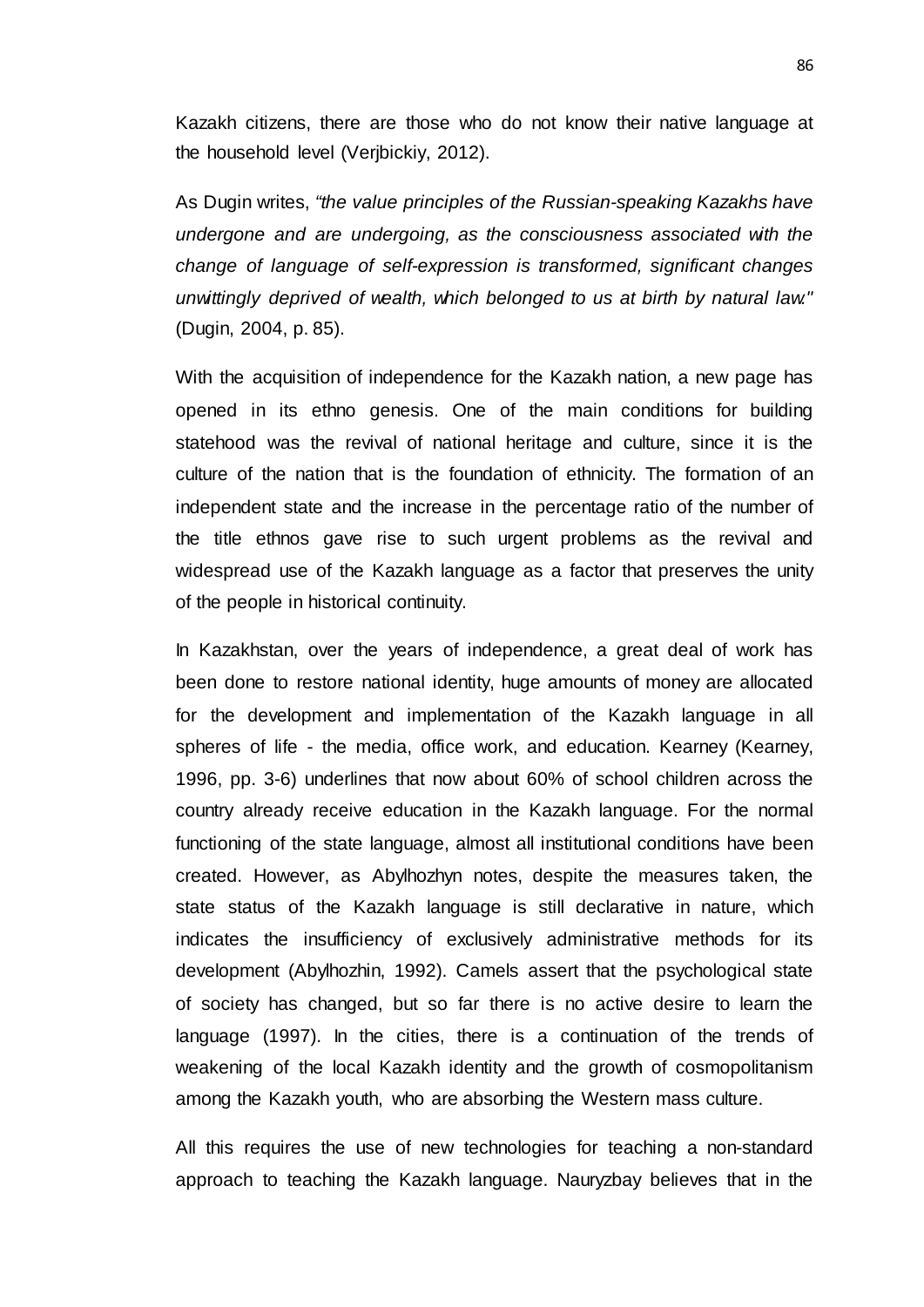context of globalization, ethno cultural significance will take priority, the purpose of which is to create a *"system of training and education aimed at preserving ethno cultural identity by familiarizing with the native language and culture. However, in the context of globalization, ethnic culture in Kazakhstan is not given due attention"* (Shaikemelev, 2013, p. 231).

The idea of the ethno cultural education echoes the views of the Russian linguist Arinova, who believes that the further prosperity of the Kazakh language is based on "*the correct choice of those spheres of life that by their nature naturally nourish the Kazakh language and are its soil. Such a lifegiving soil when learning a language is culture and morality: folk epic, music, literature, national holidays, traditions and customs. Language is a living organism. We must perceive language as one of the manifestations of the national mentality, national culture, history and tradition"* (Arinova, 2001, p. 15). Hence, the best condition for learning the Kazakh language is immersion in the natural cultural and linguistic environment.

#### **3.5. Panturkism in Kazakhstan**

The event that made analysts talk about the pan-Turkic tendencies in Kazakhstan's policy was the recent visit of the President Nursultan Nazarbayev to Ankara. During the flag raising ceremony of the Turkic Council on October 12, the President of Kazakhstan delivered a speech (Vasilyeva, 2011, p. 2) that immediately attracted the attention of the Russian media:

*"As Ataturk said: " The time will come when all the Turks will unite, "said the Kazakh leader," Therefore, I want to greet all Turkic brothers. Between Altai and the Mediterranean Sea there are over 200 million of our brothers . If we all unite, we will be a very effective force in the world. "*

Hearing this from the most consistent supporter of the economic integration of the former Soviet republics was very unexpected, and many publications rushed to declare this performance sensational (NarodSabor, 2012). The speech of the President was sustained in the "anti-colonial" spirit:

*"We live in the homeland of the entire Turkic people,"* said the Kazakh president*. After the last Kazakh Khan was killed in 1861, we were a colony of the Russian kingdom, then the Soviet Union. For 150 years, the Kazakhs almost lost their national traditions, customs, language, religion. With the help of the Almighty, we in 1991 declared our independence"* (NarodSabor, 2012, p. 1)*.*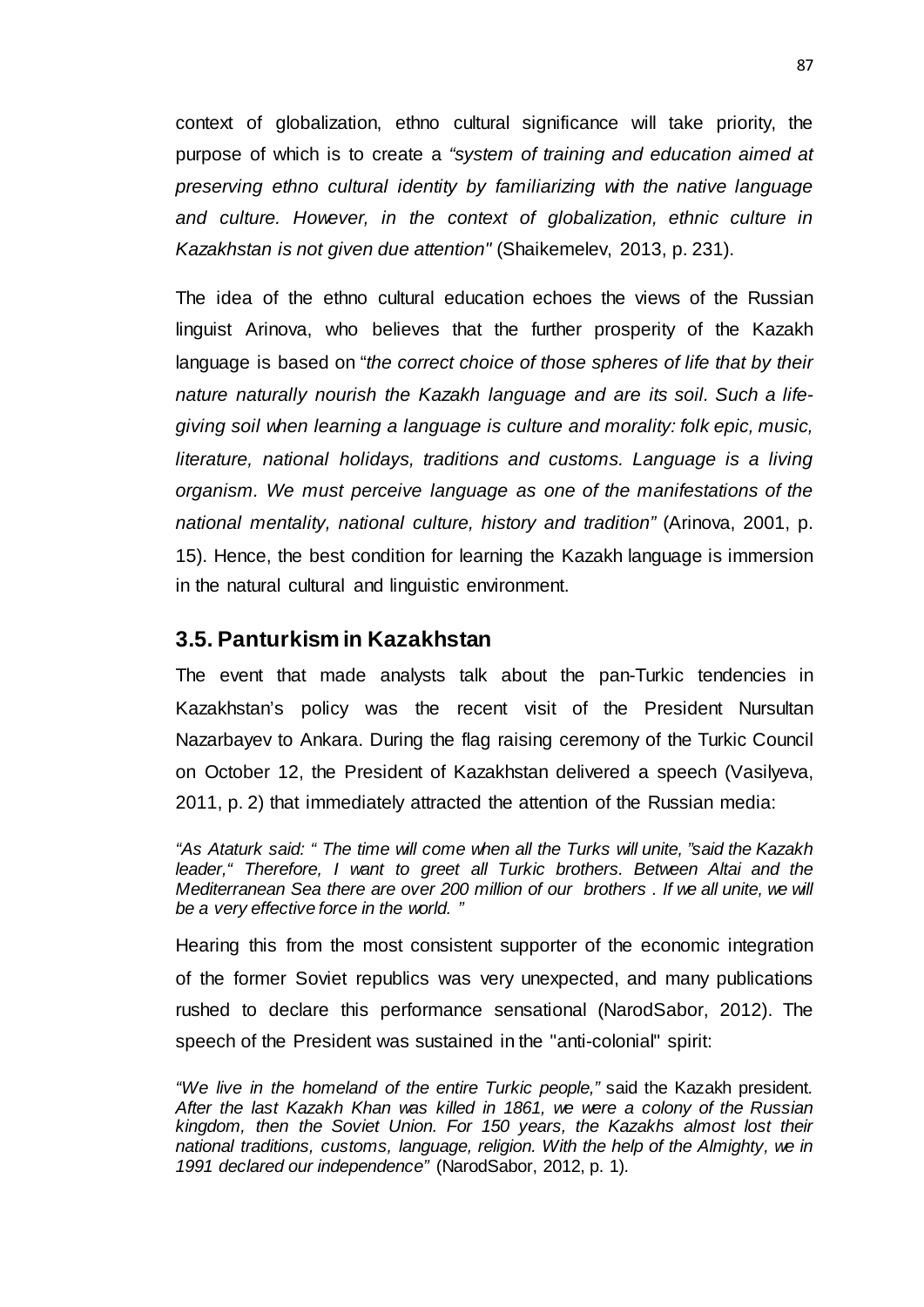Since the metropolis for Kazakhstan was Russia, the performance of the President turned out anti-Russian. The fact that Turkey became the first country in the world to recognize the sovereignty of Kazakhstan was not overlooked. After the parliament of Kazakhstan, at 4 pm on December 16, 1991, proclaimed the independence of the country, an hour later the Turkish President Turgut Ozal called and congratulated the Kazakh people. *"The Turkish state was the very first to be happy for our independence. Our people will never forget this "* , said President (Babayan, 2011, p. 5). Thus, the official *"Kazakhstanskaya Pravda",* highlighting the results of the visit, states from the first lines that "... the Kazakh-Turkish relations are based on the common historical roots and cultural values of the two peoples, the coincidence of interests of Astana and Ankara on many issues of regional and international agenda, energy security and economic interaction" (Panturkism in Kazakhstan, 2013).

Ethnocultural cooperation of Turkic-speaking states has been developing since the beginning of the 1990s. The core of this collaboration has been education for a long time. During the two decades that have passed since the collapse of the USSR, Turkey has established an extensive network of secondary, special, and higher educational institutions in the countries of Central Asia, which have managed to take a strong position in national educational systems. In Kazakhstan, Kyrgyzstan and Turkmenistan, a network of Anatolian lyceums has been established with in-depth study of Turkish and English languages (NarodSabor, 2012, p. 3).

Particularly noticeable cultural and political cooperation of the Turkic states has intensified in recent years. It is noteworthy that Kazakhstan, which had not previously shown particular Pan-Turkic sympathies, began to play an active role in this process. Thus, at the 9th Summit of Heads of Turkicspeaking States, held in October 2009 in Nakhichevan, the President of Kazakhstan proposed to create a Cooperation Council of Turkic States (Turkic Council), which should have "all the necessary attributes of a political regional association, legal status and certain organizational structures ", that is, to be a full-fledged integration association (Vasilyeva, 2011). The main goal Nazarbayev has considered as *"The unity of the Turkic-speaking*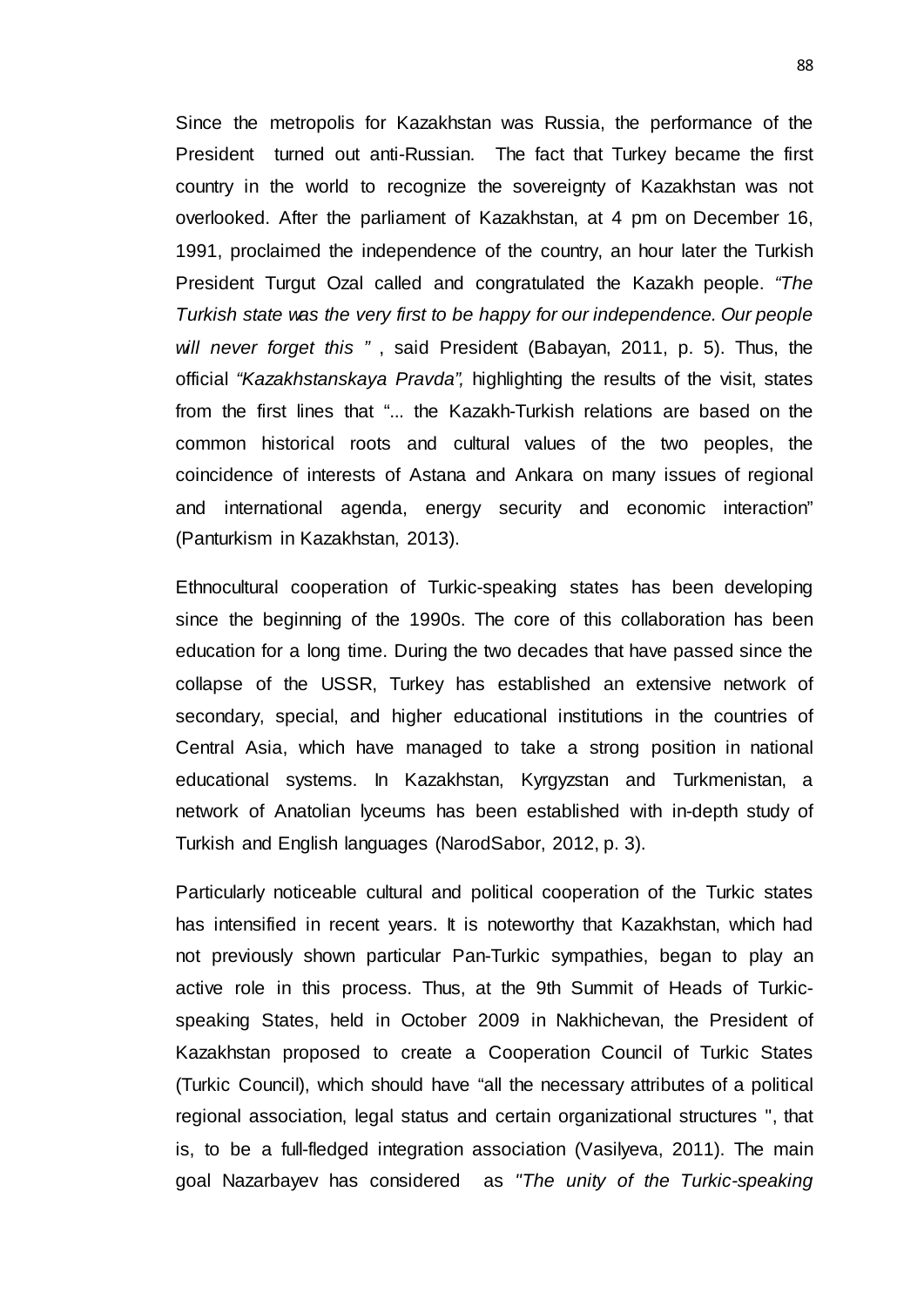*fraternal states of which Ataturk dreamed"* (2012, p. 3)*.* At the same time, Kazakhstan proposed to create a Center for the Study of the Turkic World and the Turkic Academy, and in its composition - the Center for Turkic History and Culture, the Center for the Study of the Turkic Language, the Turkic Library, as well as the general Turkic Museum (2012, p. 4).

In October 2013, the first summit of the Cooperation Council of Turkicspeaking states was held, at which a bias towards trade and economic cooperation was clearly indicated. Apparently, this was due to the fact that the topic of cultural and humanitarian cooperation has largely exhausted itself, as well as the desire to fill the framework of this integration association with real economic content. Thanks to the decisions of the summit, the association of Turkic-speaking countries, according to Nazarbayeva, received a "real organizational component." In the economic sphere, the role of the organizational center was assigned to the Turkic Business Council, under which it is planned to create working groups on specific areas of cooperation. Their main task will be the elimination of barriers to the development of trade and economic relations (Vasilyeva, 2011).

Evaluating the outcome of the Almaty summit, Kazakhstani political analyst Dosym Satpayev noted that "Ankara, apparently, decided to revive the integration project more actively, and not only in the cultural and humanitarian sphere. For example, at the end of last year, Secretary General of the Council of Turkic-speaking states, Khalil Akinci, said that Turkicspeaking countries would create a customs union and visa-free space" (E-History, 2014).

According to Vasilyeva (Vasilyeva, 2011) to reduce criticism about the desire of Ankara to take on the role of the new "elder brother" as a formal leader of the union of Turkic-speaking states, Turkey seeks to make Kazakhstan. This, in particular, is indicated by the holding of the first summit of the Turkic Council in Almaty, as well as the announcement of Astana in 2012 as the capital of Turkic culture.

The participation of Kazakhstan in the Custom Union with Russia and Belarussia implementation of these projects, in the opinion of the Kazakh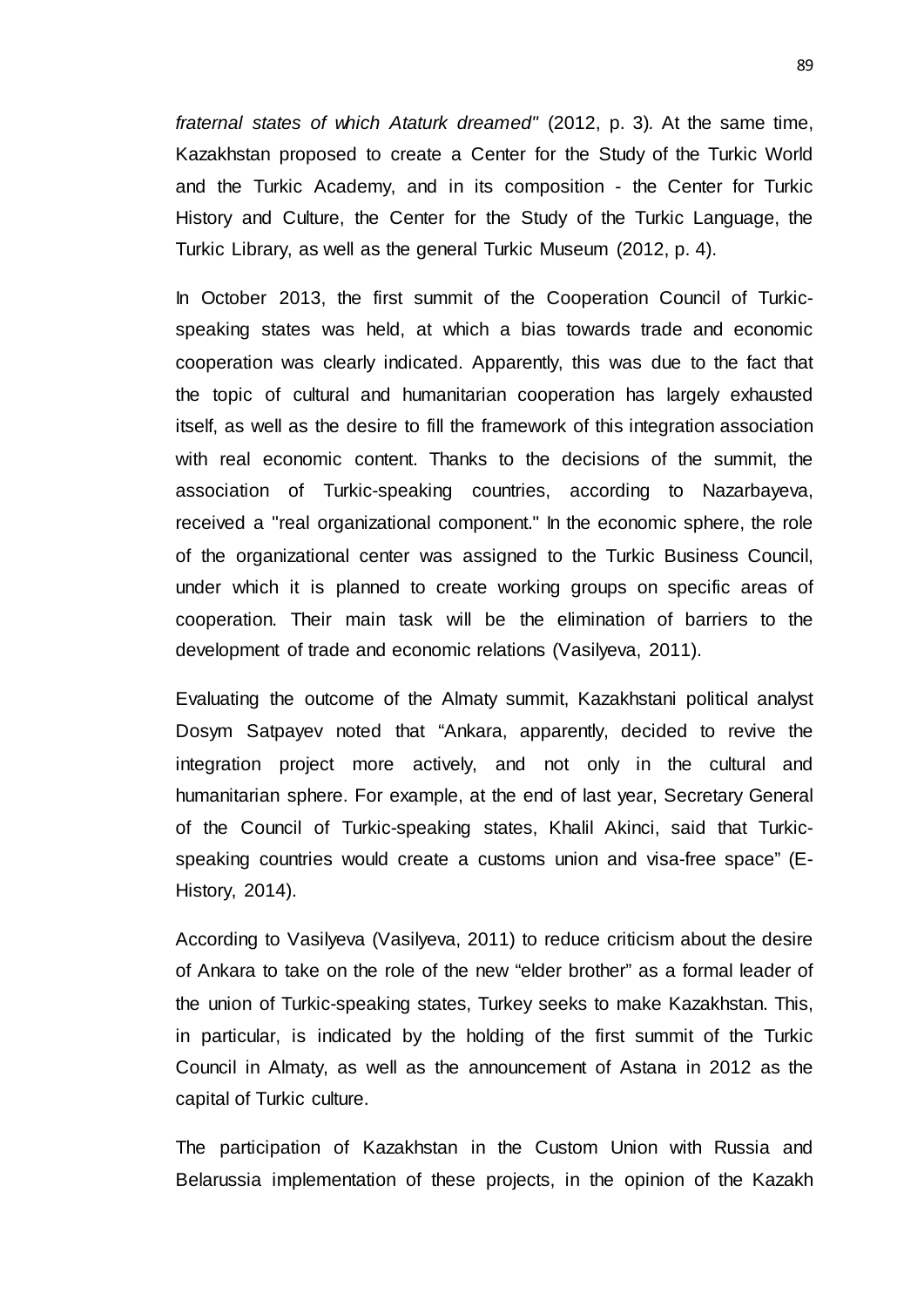elite, does not interfere (Babayan, 2011). On the contrary, the growth of commodity turnover between Turkey and Kazakhstan in 2011 compared with 2009 by 30% N.A. Nazarbayev considers it the merit of the Customs Union. Thanks to its creation, a single market was formed with a population of 170 million people and a gross domestic product of about one and a half trillion dollars, which is a fertile field for the activities of Turkish businessmen. The attractiveness of Kazakhstan itself is due to the fact that a favorable business climate has been created here that facilitates the work of investors. Thus, Kazakhstan seeks to assume the role of an economic bridge between Turkey and the countries of the Customs Union, hoping to extract the maximum benefits from this status (Babayan, 2011, p. 6).

According to Russian political scientist Stanislav Tarasov (Parubochaya, 2016), Turkey has its own integration project for creating in Eurasia an analogue of the European Union, which is a counter-project in relation to the Eurasian Economic Union of Russia. The prospects for its implementation are largely related to how Turkey's relations with the EU, which are currently in a deep financial and economic crisis, will develop. The possible participation of Kazakhstan in this project will eventually inevitably conflict with its membership in the Customs Union, which Kyrgyzstan plans to join in the foreseeable future. The compatibility of these projects is a big question, and the Kazakh elite will have to choose one of them. In the meantime, the balance is clearly leaning in favor of the Eurasian Union (Integration of the turkic world at present stage, 2016, p. 149).

#### **3.6. Modernization of the public consciousness**

*"Modernization of the consciousness of all Kazakhstanis is the main step towards the adaptation of society to the changing global processes". Nursultan Nazarbayev*

Modernization processes have covered all countries in the context of progressive globalization. The phenomenon of socio-economic transformations is the subject of close attention of the global scientific community. The priority task for sovereign Kazakhstan in the context of globalization has become structural modernization, considering national peculiarities. The idea of "adapted modernization", that is, the national development model, has become of strategic importance.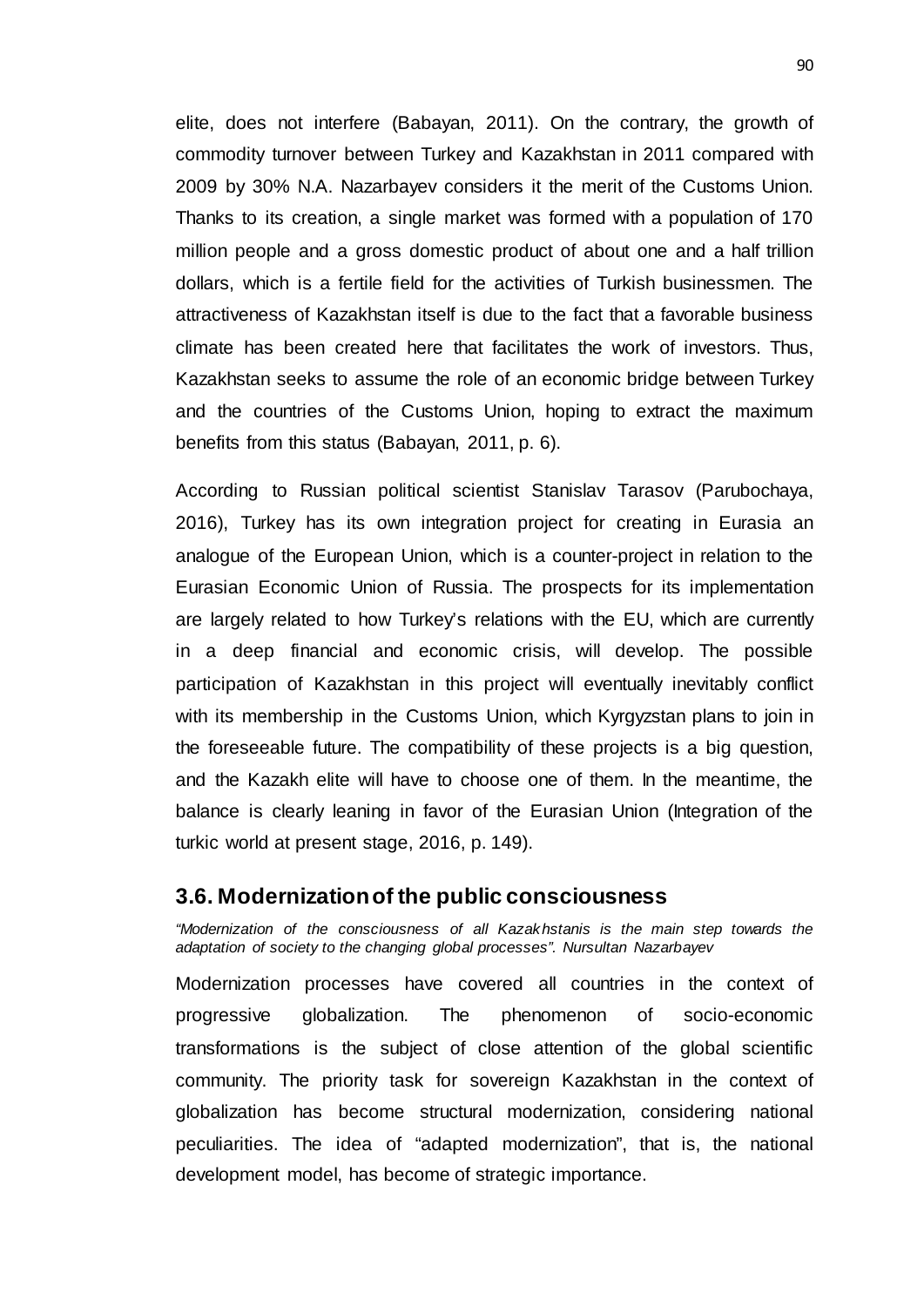The President of Kazakhstan announced the launch of the state program on "modernization of public consciousness" - *"Rouhani zhangyru"*. President Nazarbayev invites Kazakhstanis to share his vision of *"how we together make a step towards the future, change the public consciousness to become a single nation of strong and responsible people"* (Nazarbayev, 2017, p. 6)*.* The main point is that in order to achieve the goals of the Third Modernization of Kazakhstan, *it is necessary, first of all, to change the consciousness of the society, to modernize it in accordance with the requirements of modern world development on the foundation of the national culture* (Nazarbayev, 2017, p. 8) *.*

The sphere of social consciousness is also defined as the spiritual sphere of society. It is not by chance that Nursultan Nazarbayev, along with the term "modernization of public consciousness", uses the term "spiritual modernization" equally (Kadyrzhanov R. , 2018). The concept of "Ruhani Zhangyru" is translated from Kazakh into Russian as "spiritual renewal" or as "spiritual modernization". At the same time, As Kadyrzhanov mentions (2018, p. 39) the public consciousness, despite the diversity of its forms and manifestations, is distinguished by its internal unity. Social consciousness in this or that society is an integral whole that defines its parts. Various forms of social consciousness are permeated with unity, which gives it originality and distinguishes it from public consciousness in another country.

The integrity and unity of social consciousness is determined by the fact that it is a national consciousness. President Nazarbayev (Nazarbayev, 2013) asserts that in social and political terms, modern humanity is divided into nation states, which together constitute a global human society. In other words, the modern world is the world of nations and nation states. As nations, modern societies exist within nation states and are largely determined by them. Public consciousness in the nation states is nothing more than a national consciousness. It is not by chance that the first part of the article "Rouhani zhangyru" is entitled "On the National Consciousness in the 21st Century". The concept of national consciousness is revealed through such concepts as "national culture", "national identity", and "national code" (Nurgaliyeva, 2009).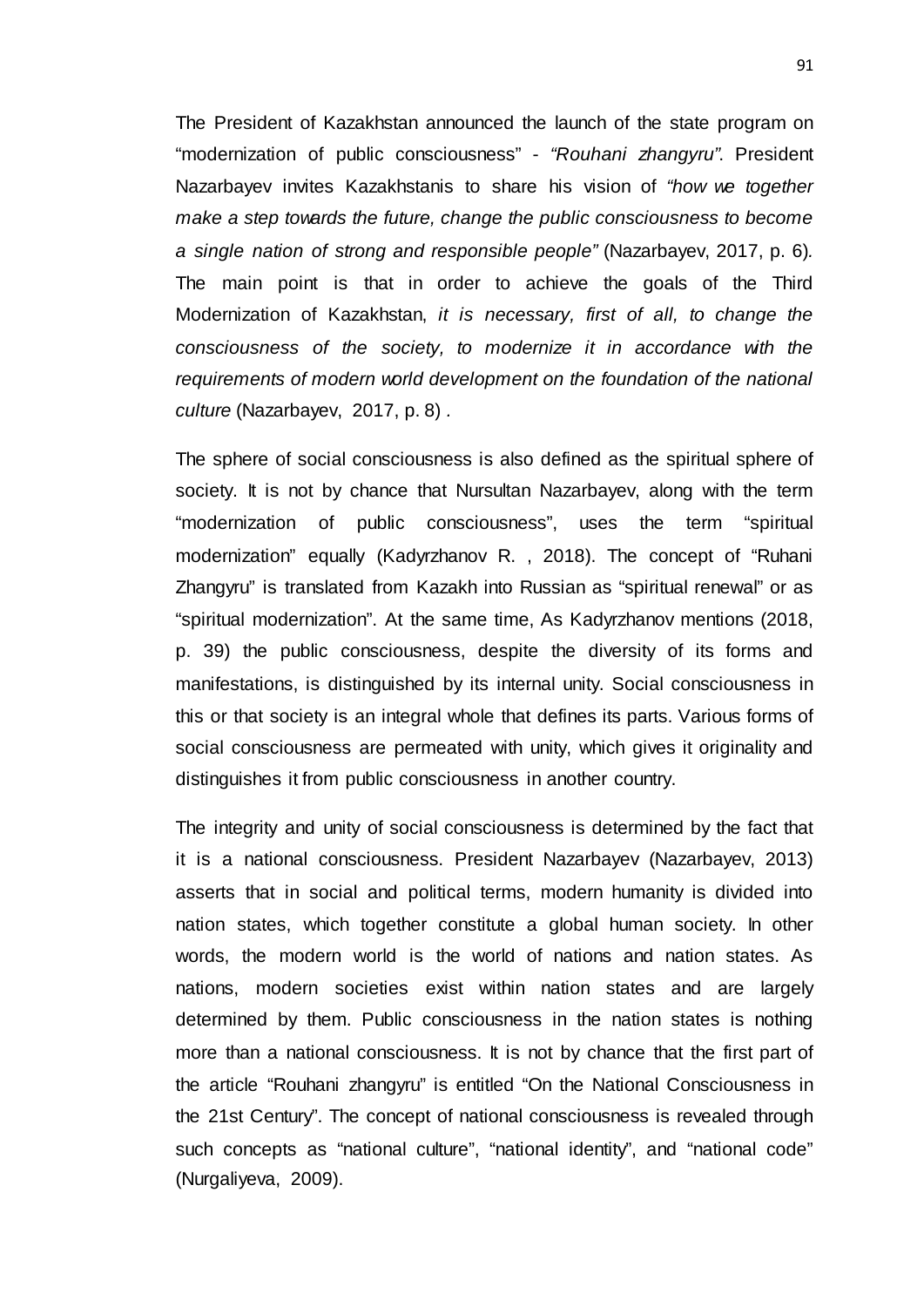The presidential program "Rouhani zhangyru" is a program of spiritual modernization of Kazakhstan based on national culture and history. The program offers six main directions of modernization of public consciousness: "Tugan Jer", sacred geography, modern Kazakhstani culture, the translation of 100 leading textbooks, 100 new faces and the transition to the Latin alphabet (Kadyrzhanov R. , 2018, p. 44).

## **3.6. Searching for a new ethnic identity as a nationalizing state**

The term "nationalizing states" was proposed by the American scientist Brubaker (Brubaker, 2000). Chernyshevsky (Chernyshevsky, 2000) defines "nationalizing states" as political entities whose domestic policy is connected with the use of "national construction" rhetoric to single out certain groups of the population in order to manipulate them (for example, in the structure of relations such as "dominant nation - national minority – diaspora").

The collapse of the Soviet Union marked the failure of the project to create a political nation called "Soviet people". On the territory of the collapsed multinational state under the slogan of a particular ethno cultural community emerged nationalizing states. The states of the former Soviet Union, which gained independence, faced the choice of a path of development.

The post-Soviet countries are at different stages of the "nationalization" process, therefore its manifestations and intensity vary significantly. Brubaker (2000, p. 77) used the grammatical form of "nationalizing," meaning something that remains in its formation and development, in order to emphasize the dynamics of the political state.

The proclamation of independence and the strengthening of sovereignty in Kazakhstan took place under the slogan distinguished on the basis of features of cultural and historical origin and referred to as the "title" population. And since the independence, the existence of the states was attributed to nationalizing, the concept of the "titular ethnic group" as the basis of a political nation gradually took root and became part of official ideological doctrines. In the 1993 Constitution of the Republic of Kazakhstan,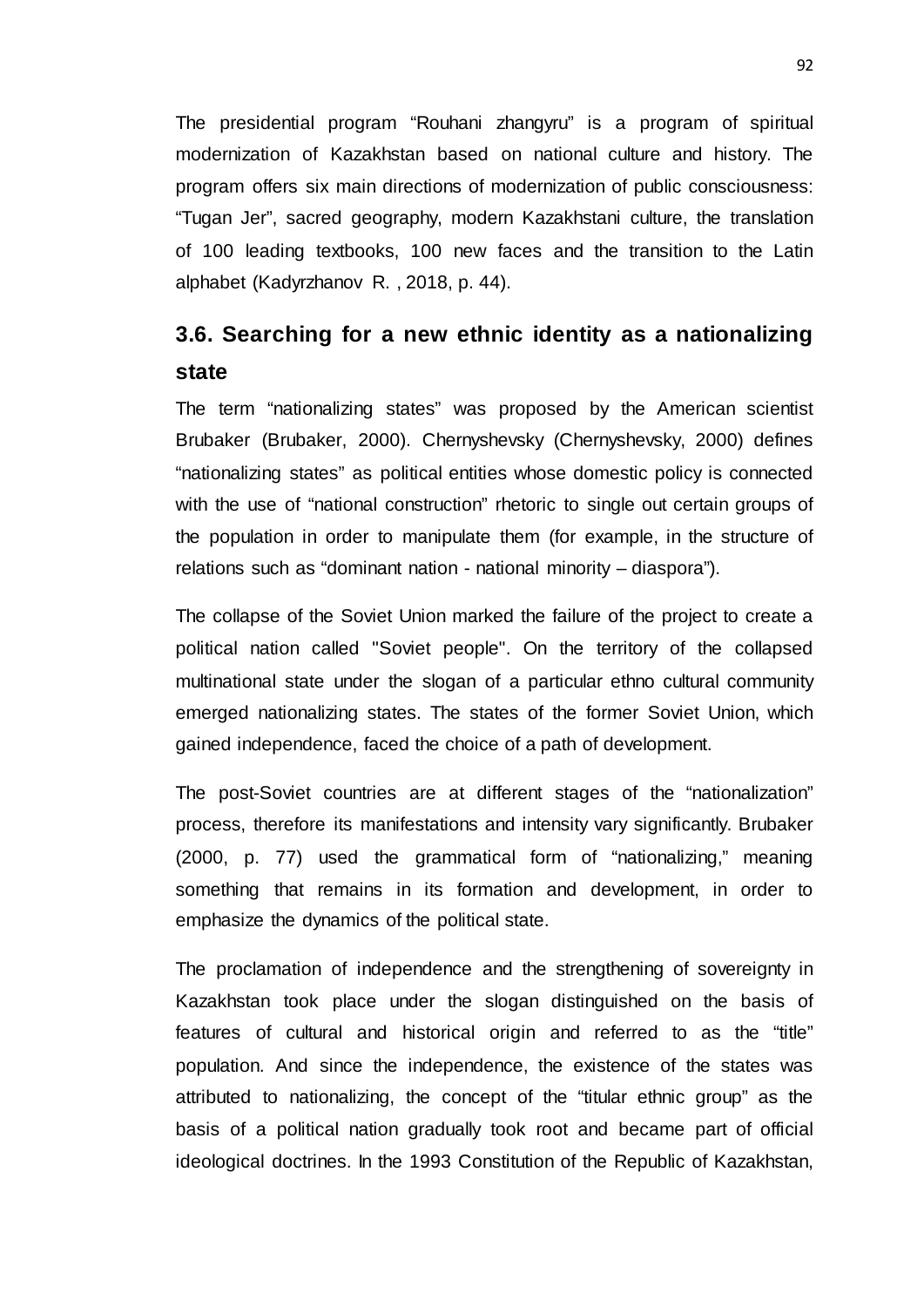the state was declared a form of self-determination exclusively for the Kazakh nation (Nurgaliyeva, 2009). Thus, the single "Kazakh people" was divided rhetorically into a "self-defined Kazakh nation" and other peoples inhabiting Kazakhstan. True, in the 1995 Constitution of the Republic of Kazakhstan, the first line sounds differently*: "We, the people of Kazakhstan, united by a common historical fate ..."* (2009, p. 80)*.*

The nationalizing position of the new states was also expressed in the elaboration of a state strategy for the formation of a new identity, in declaring the language of the titular nation as the state language, in revising the historical past in order to restore historical justice, to which the practice of mass renaming is directed. According to Kapyshev (Kapyshev, 2015, p. 33) the current situation allows representatives of the indigenous population to perceive themselves as possessors of a special status in the system of relations with the authorities and the main recipient of the social and national policy measures of the state.

Tishkov (Tishkov) considers group ethnic identity as an operation of social constitution of "imaginary communities" based on the belief that they are naturally related. His position was decisive: *"There are, as it were, two competing forms of group identity: one in culture, the other in political loyalty,*  which reflect the existence of the most powerful forms of social groups of *people - ethnic communities and state entities".* (1990, p. 2)*.* As Tishkov asserts identity is always a dynamic and not fully completed system of attitudes and beliefs, which are a series of social values, behavioural norms and collective symbols. One or the other dominant of individual identity, responding to the challenge of time, changes subject to environmental changes. The collapse of the once united institution of Soviet citizenship, the new realities of the independent political existence of Kazakhstan entailed other demands on its citizens. It turned out that it was not easy to change identity, go to the market and democracy, build a national state. It is the state that is purposefully engaged in the transformation of human consciousness into a citizen of the nation state. A civic nation is a constructed coalition, the essence of which is shared by individuals about the idea of belonging to a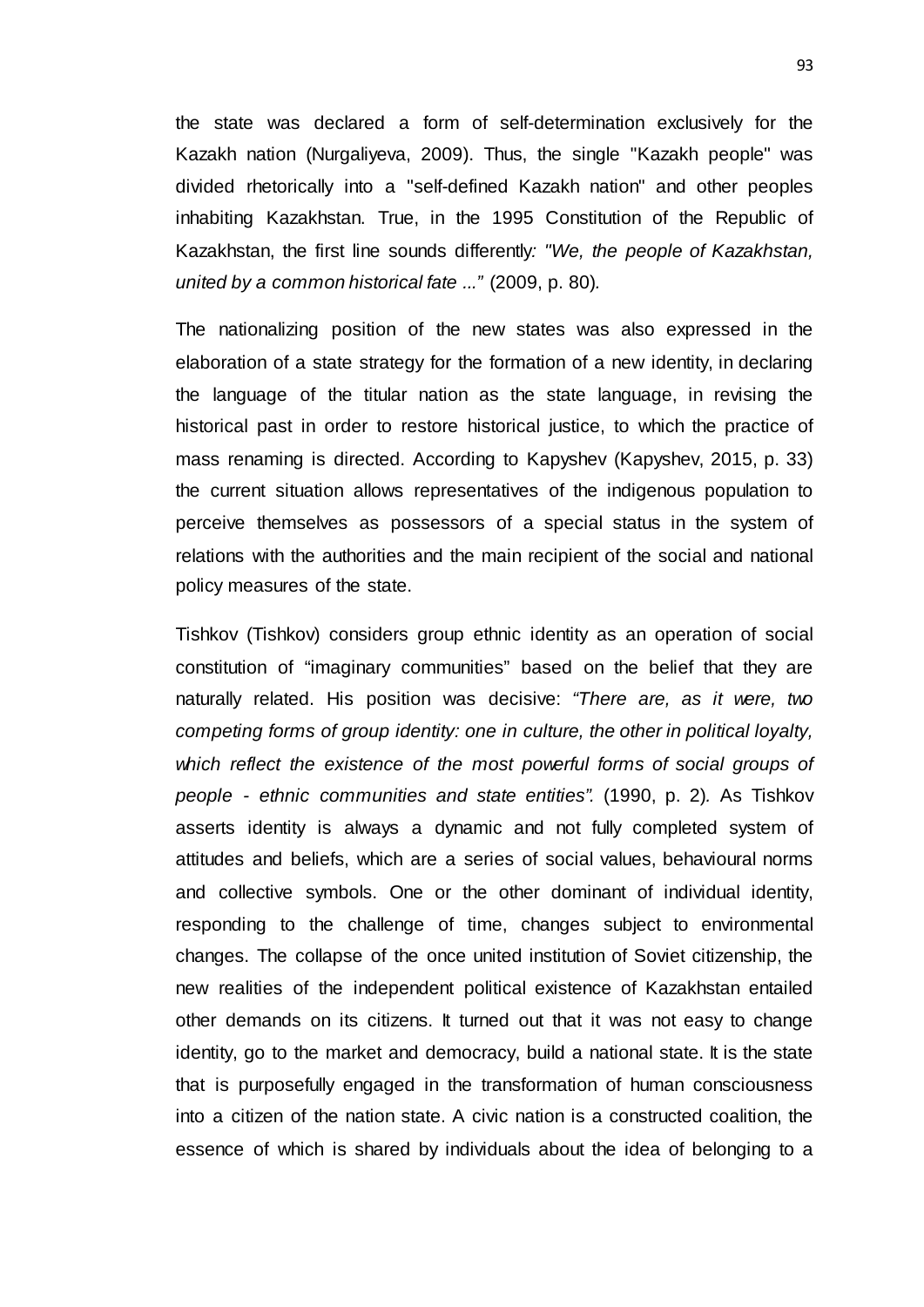community, or identity, as well as the solidarity arising on the basis of this common identity (Tishkov, 1990).

At present, Kazakhstan is a state in which a political nation is being formed, when the form of community can be described as "Kazakhstani people", but with a dominant Russian and Kazakh component, which does not cause any fundamental objections from representatives of other ethnic groups living in Kazakhstan. As Kapyshev says, there is a process of developing new national, supra-ethnic, civil ideas that unite all ethnic groups, which are designed to *"eliminate uncertainty in the life and value orientations of Kazakhstanis and promote the acquisition of a holistic public consciousness"* (Kapyshev, 2015, p. 33).

These common civil ideas include the idea of patriotism: a feeling of love for the Motherland, loyalty to the state, and also, the defence of state interests. According to Nurgaliyeva (Nurgaliyeva, 2009), the authorities are quite satisfied with this approach, since it is a guarantee of maintaining stability in systems with a multi-ethnic component. However, Nurgaliyeva (p. 81) continues, the very idea of patriotism is neutral, but the historical context, i.e., the tendency to level ethnic identity that existed since Soviet times, does not allow it to be perceived as a consolidating idea for all ethnic groups, and not only for the ethno-dominant group of Kazakhs. Thus, increasing the attractiveness of the image of Kazakhstan as a homeland in the eyes of the majority of the Russian-speaking population, including a certain part of its title component, remains problematic.

The main impetus for the transformation of society was given by the political elites, and it is they who make efforts to construct ethnic identity. Therefore, Martin (Martin, 2001) believes that the interests of the Kazakh elite can be attributed to the dynamic component of the process of formation of republican identity. However, large-scale social changes are impossible without a prepared social ground - the interests and moods of the majority of the population of the country. This is the inertial component of the process.

Attempts by the young state to combine the need for a revival of ethno Kazakh identity with the need to create a new Kazakhstani identity on a civil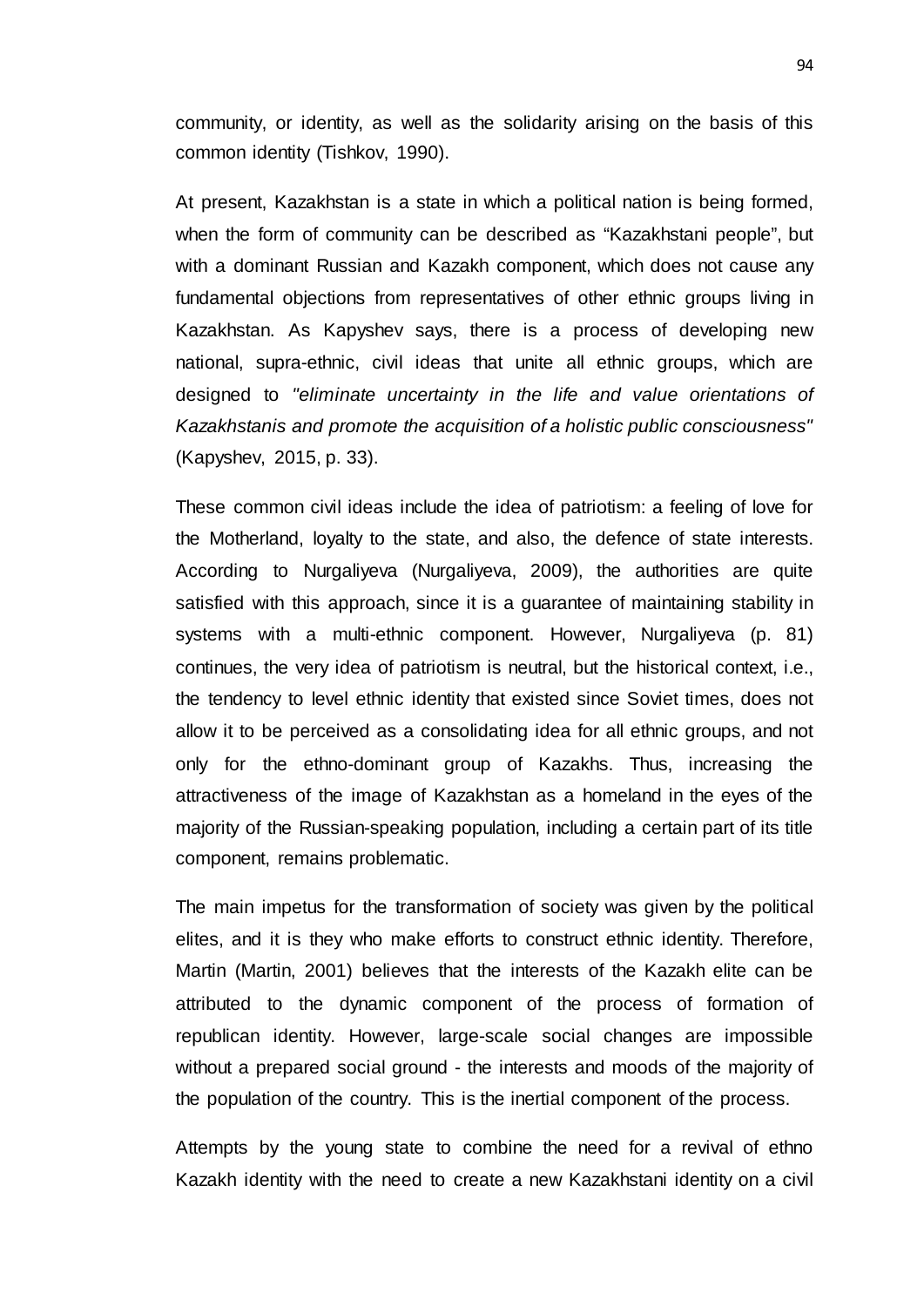basis led to the emergence of problems related to the functioning of ethnic identity among the population and caused inter-ethnic discomfort.

Usually, people have very different ideas about their ethnic community. But not everything is simple with Kazakh identity. It has several levels and consists of several local Kazakh identities. Different status positions are determined by intra-ethnic social inequality, the type of settlement (cityvillage); the level of knowledge of the Kazakh language ("clean" and "unclean", "Shala-Kazakhs", i.e., not fully fluent in it), type of religiosity. Also, among the Kazakhs, a separate group consists of "Oralmans" representatives of the former foreign diasporas, now living in Kazakhstan. The controversial process of actualization of historical memory, associated with *Zhuzs* (tribal) identification, has a certain impact on intra-ethnic identification. All this can be defined as the intra-ethnic borders between the Kazakhs (Urazalieva, n.d.). Another problem is the so-called alternating identity that children from inter-ethnic marriages possess. By it is understood the identity, possessing which the individual in different situations is aware of his belonging to different cultures, or rather to their parts that have not merged in his perception. Nurgaliyeva (Nurgaliyeva, 2009) believes that the viability of the nation as a whole, understood as the citizenship of all Kazakhstanis regardless of ethnicity, directly depends on the quality of ethnic identity and the ethno-social behaviour of the Kazakhs.

The political nation must have a strong ethno-cultural peg. According to Koroteeva (Koroteeva, 1997) it can be provided by imposing minorities of myths and symbols of the dominant ethnic group, i.e., through assimilation, or through the construction of a new myth-symbolic system. The President Nazarbayev notes: *"The state is not only a territory, but also a common culture of a people. The Kazakh culture should become the core around which the cultural community of the whole Kazakhstan will be built"* (Nazarbayev, 2000). However, according to Shalabayeva (Shalabayeva, 2001), the growth of ethnic and civilizational consciousness of non-titular peoples actively cultivating their own myths will not allow them to accept Kazakh myths as fundamental. Sociological studies (Kazakhstan's Truth, 1994) of different years have shown that all ethnic groups, except Kazakh,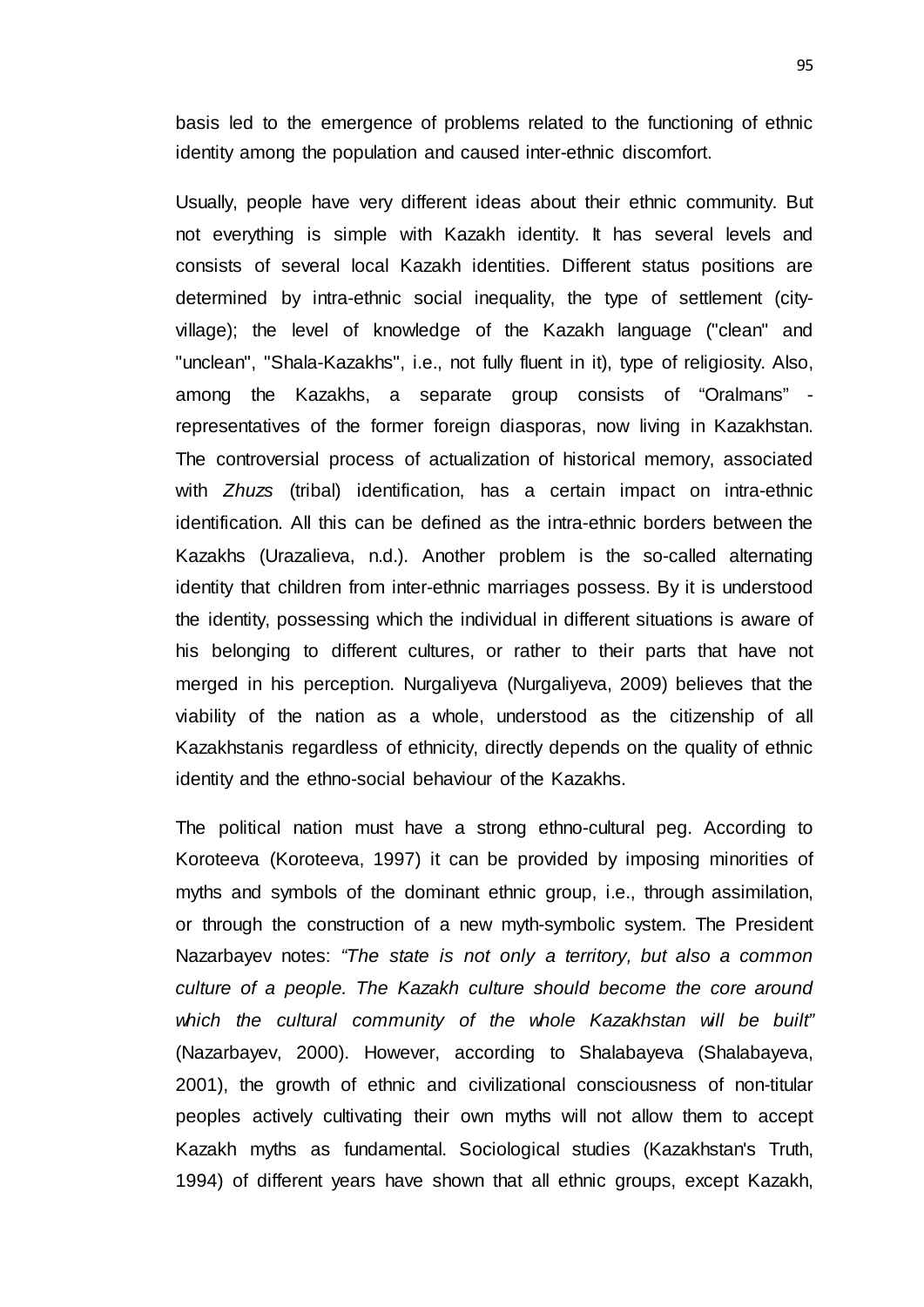have no desire to integrate around the core of Kazakh culture. Thus, according to surveys of the AIS (2001, p. 420), for the period from 1994 to 2003 inclusively, only from 3 to 5% of respondents, answering the question of which idea could become a national one, spoke in favour of the integrating role of the Kazakh nation. That is, the "Kazakh idea" did not become basic in the structure of civil identification. This is especially noticeable on the example of Russians.

In 2008, the draft law of the Republic of Kazakhstan "On the Assembly of the People of Kazakhstan" was promulgated (Nurgaliyeva, 2009). The second paragraph of the section "Main goals and objectives of the Assembly's activity" states that one of the main goals is "*the formation of Kazakh identity by consolidating ethnic groups based on Kazakh patriotism, civil and spiritual cultural community with the pivotal consolidating role of the Kazakh language and culture of the Kazakh people"* (p. 83)*.*

This gave Veshnyakov (Veshnyakov, 2006) a reason to talk about the undemocratic formation of the Assembly and the legislative consolidation of the dominance of the Kazakh nation over all other national groups. *"The very Assembly of the people, turns into an effective tool for assimilating the impact and suppressing any national protests"* (p. 83). In his opinion, in their current law-making, the authorities went to the implementation of the requirements of the Kazakh nationalists.

Which model of ethno politics - aimed at ethnocracy or at the creation of a multinational Eurasian state - will prevail in Kazakhstan, the future will show. The concept of "ethnic diversity" can give the leadership of the Republic of Kazakhstan much more opportunities and prospects for the future. Ethnic identity does not contradict civil. The Kazakhstan model of ethno politics can be based on ethnic diversity, the identity of all ethnic groups represented in Kazakhstan, while at the same time strengthening civic identity. A reasonable combination of these identities is a difficult and long-term task, but quite solvable. Research data suggests that if national policies are successfully pursued, it is possible, while preserving the ethnic diversity of the country, to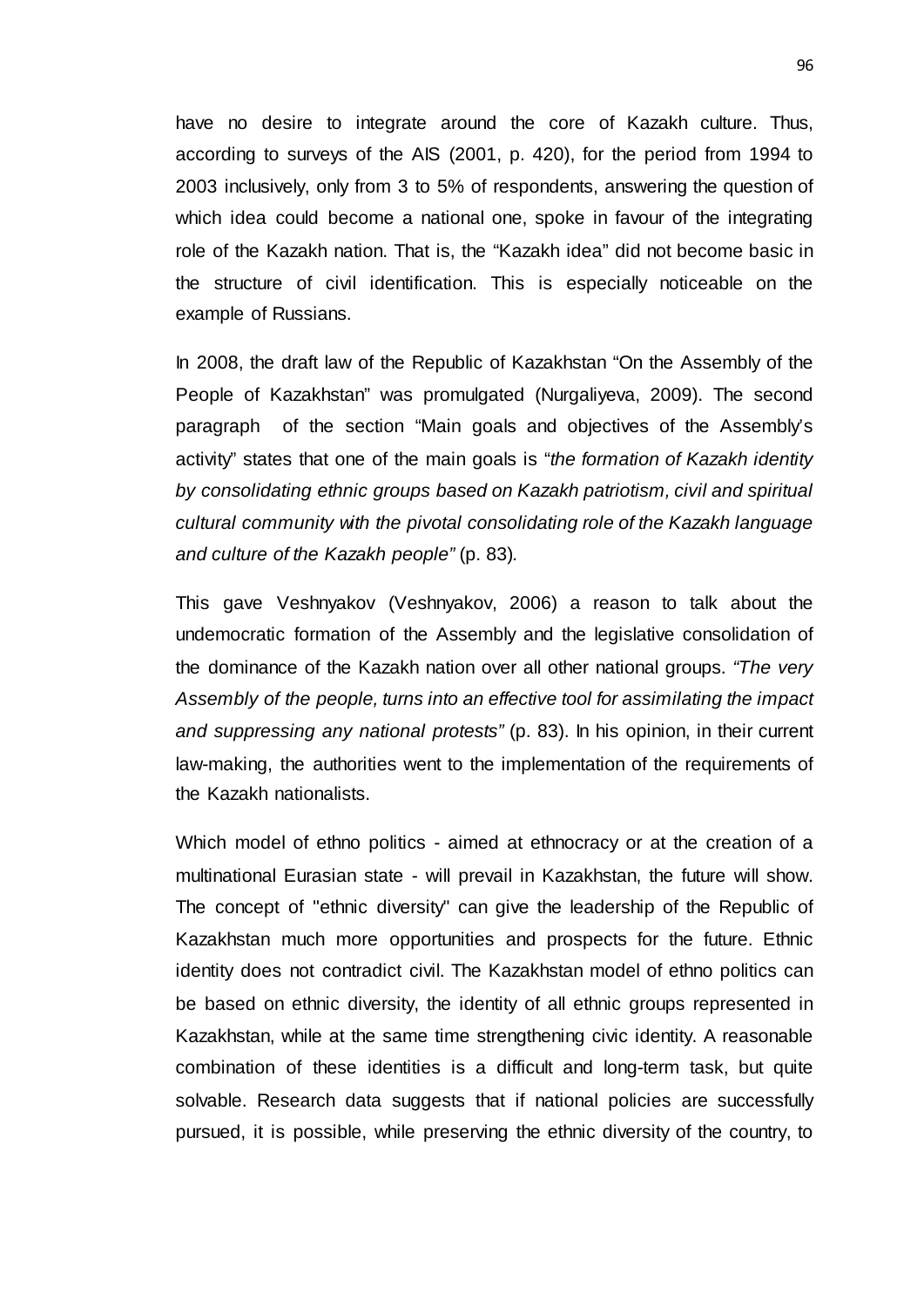accelerate the consolidation of the Kazakhs and to unite other ethnic groups around the idea of prosperity of the common homeland (Nurgaliyeva, 2009).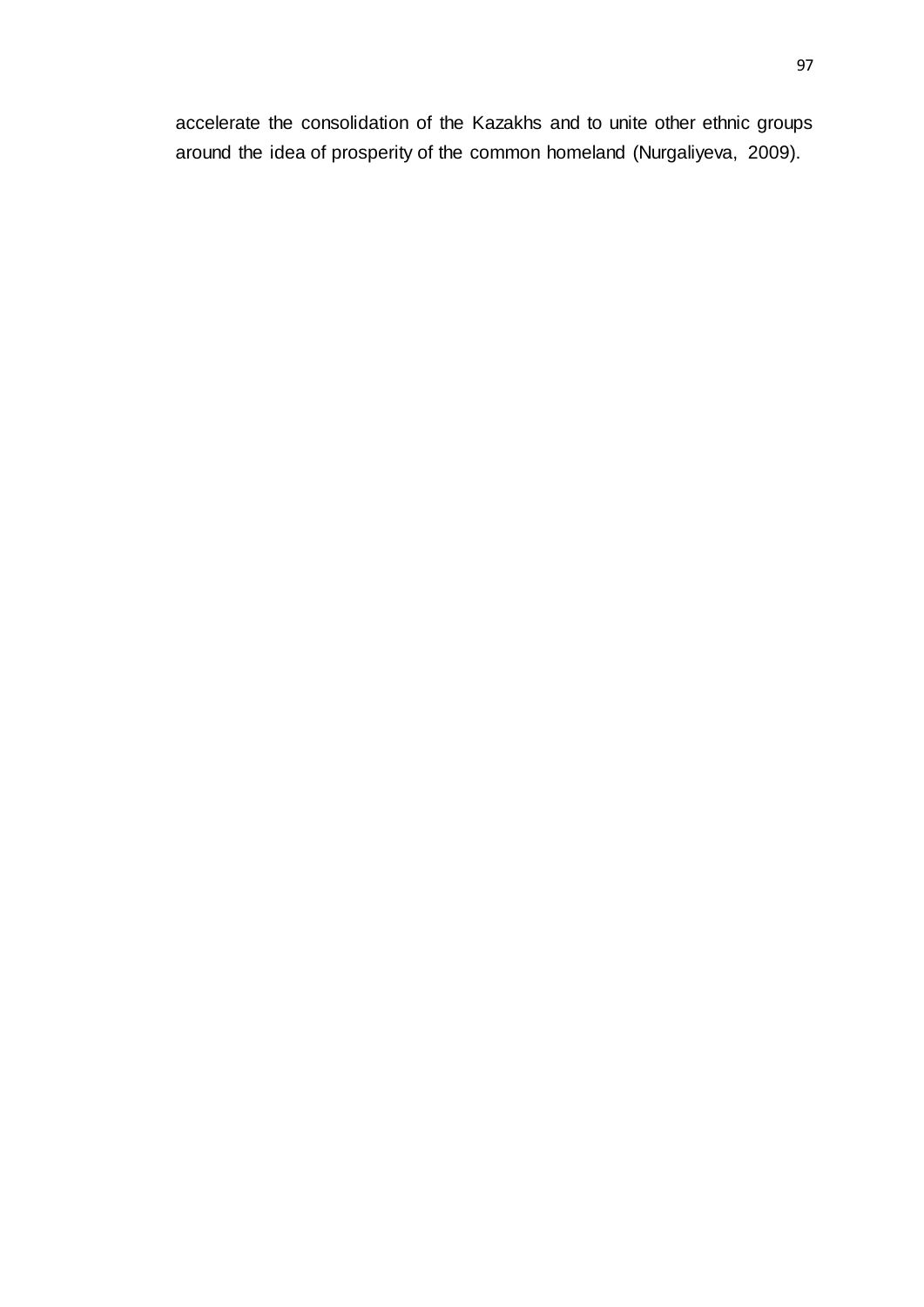### **CONCLUSION**

This thesis started with the idea of explaining what are the main reasons that affected on the split in the Kazakh society in term of the self-identification by the people of Kazakhstan after gaining the independence. Then research moved to the point how does the alteration of the language issue impact on the perception of self-identification by different ethnic groups in Kazakhstan. Thesis has moved to explore in the third chapter the Kazakh identity in the global world, what are the perspectives and problems might be faced before Kazakh authority will be able to construct one civil nation.

Independent Kazakhstan faced the problem of contradiction, multidirectional processes of liberalization and statehood building, the polyethnic nature of the state, in which representatives of more than 130 nationalities live, with the dominance of two ethnic groups - Kazakhs and Russians - and, as a result, different vectors of sources of self-identification of Kazakhstan's population. Nazarbayev believes that the solution to all these problems must be found within the limits of the ongoing modernization.

It seems that the core of the national idea can be the formation of a civil nation in Kazakhstan. In the last chapter I showed that civil society is the optimal form of social structuring of a free personal development space, institutional approval of the ideas of humanism, inalienable human rights and freedoms. But it cannot be formed and fully function in conditions when the society is divided along ethnic borders. It is recognition of each member of a civilian nation for each member of the country, regardless of their nationality, that creates a sense of unity, solidarity, common homeland, ownership and responsibility for its fate.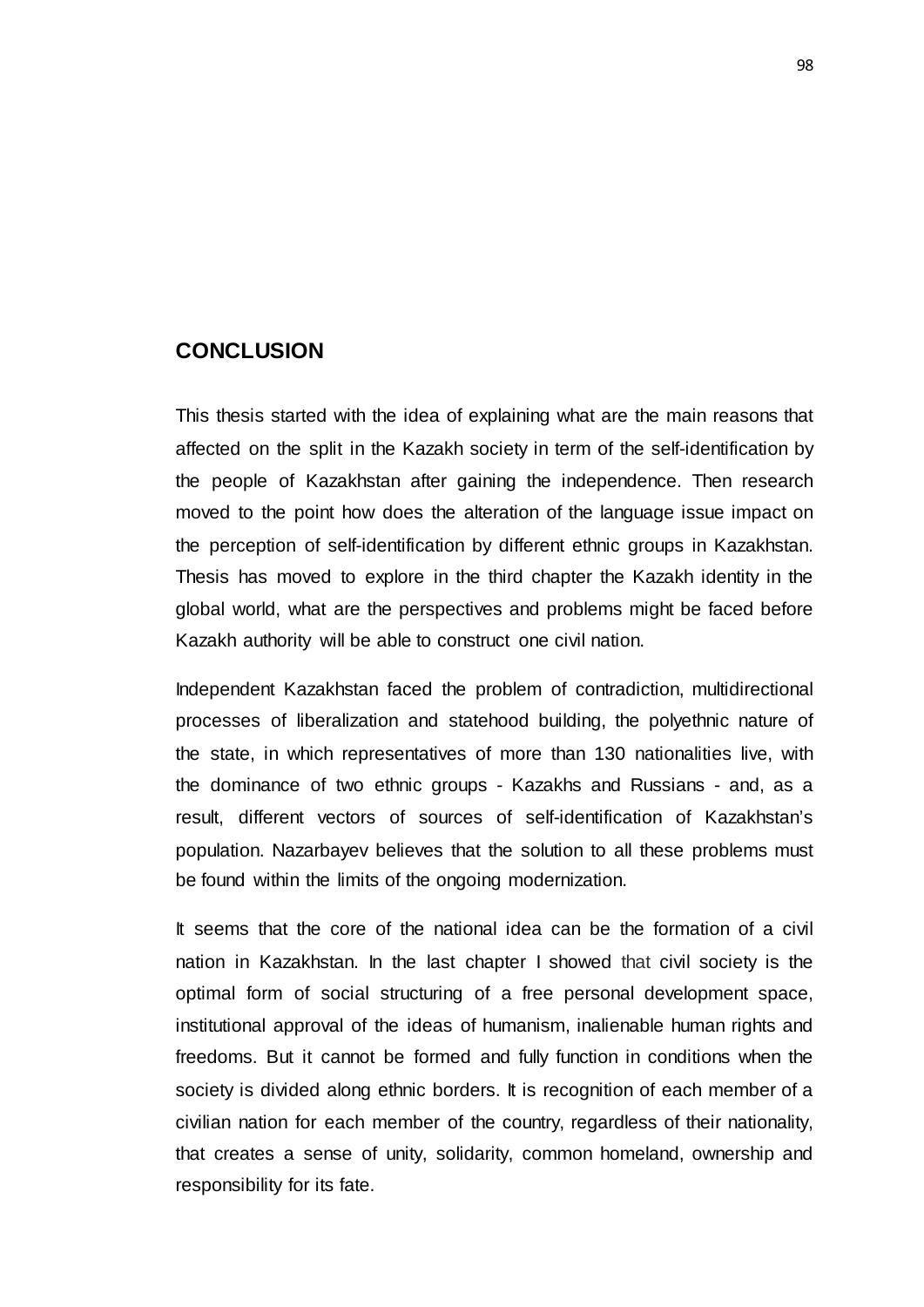At the same time, it is not about the complete rejection of cultural distinctiveness. There are many states in the world that have successfully entered the civilized world community without denying it. But the starting point and at the same time the determination of this path are civil rights and human freedoms, the cultivation of civic self-consciousness, the orientation of the personality of any ethnicity on the hierarchy of common values, and not consolidation on the basis of a particular model of summation of partial ethnic identities.

Successful building of the Kazakh nation is possible on the recognition by all citizens of the country of the priority of civic identity over all others - national, religious, gender (sex), social role and many others. In the meantime, Kazakhstani society is, if not at the beginning, then halfway to this. This research and opinion polls show that for all ethnic groups in Kazakhstan, civil identity has not yet become primary. Although, for example, for a significant part of the Russian respondents, it turns out to be more significant than the national (ethno cultural) or confessional-religious identity.

In the last chapter it has been discussed as well thatthere are prerequisites for the formation of the Kazakh nation, and one of them is the quite friendly, tolerant nature of relations between the ethnic communities inhabiting the country. Nevertheless, this alone is not enough to form a single Kazakhstan nation. In the domestic media almost every day there is new information about the violation of the law by the officials. But it is precisely this and bureaucratic arbitrariness that is one of the most important factors influencing the radicalization of public consciousness. The state should implement in practice the principle of the equality of all citizens before the law, regardless of their social or any other status. It is necessary that people believe in their security by the authorities. This requires public confidence in the institutions of government. And it arises only when the power personifies the rule of law and the inevitability of punishment for those who violate it. The lack of professionalism of various levels of management vertical leads to a severe deformation of the public consciousness, including national identity. For the formation of a civic nation, in fact, one strict rule is required - respect for human rights guaranteed by the Constitution.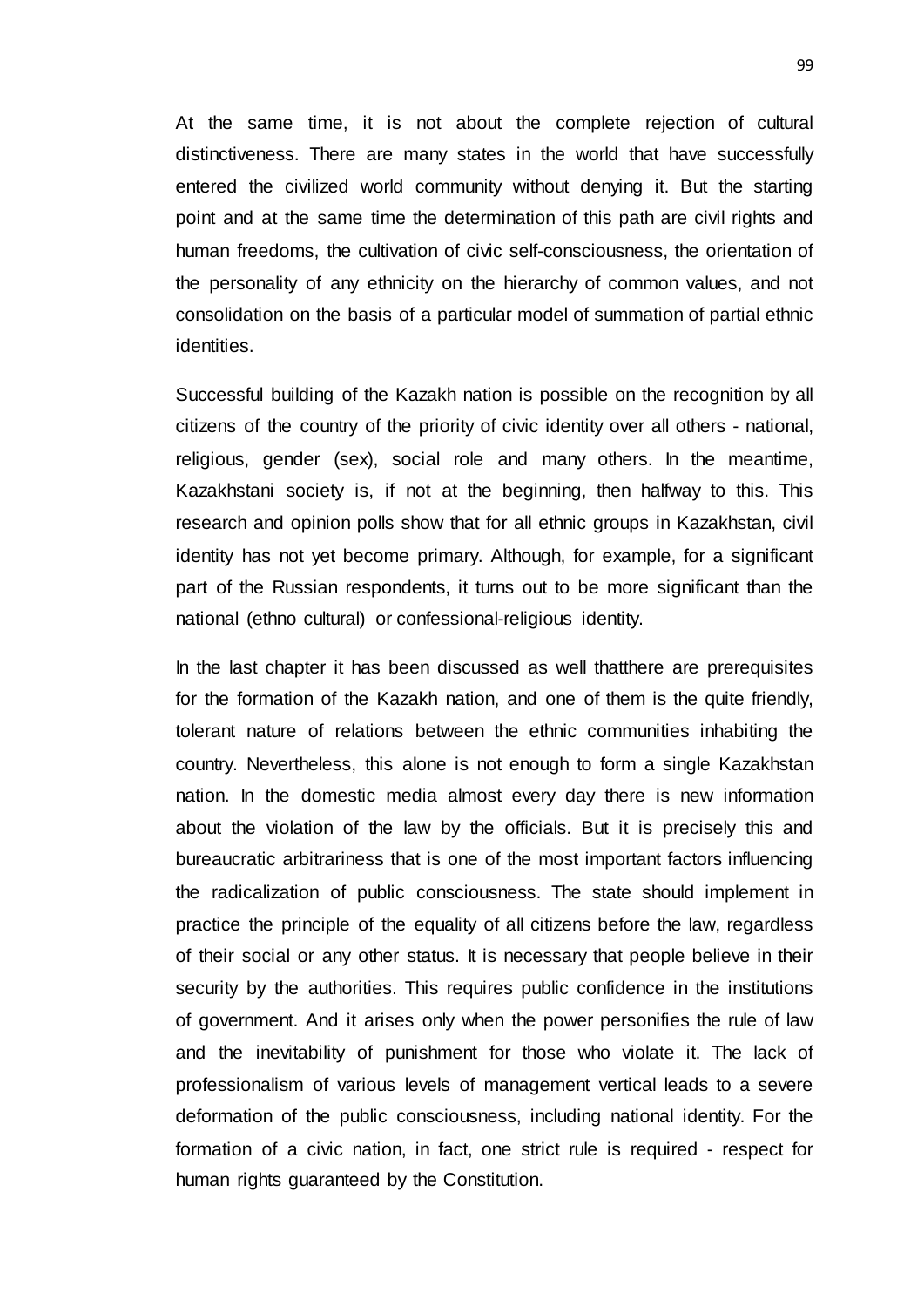Note that various kinds of contradictions between ethnic groups exist in any state. In various regions of Kazakhstan - Shilike, Kazatkome, Tengiz, Mayatas - there were conflicts between Kazakhs and Uighurs, Chechens, Turks, Kurds. The reason for them was the hooligan or criminal actions of certain individuals. The majority of the population see their specific causes in each conflict, and conflicts on interethnic grounds are not recognized as the main causes of the events that have occurred. The absence of a dialogue between local authorities and ethnic groups in conflict zones always generates a misunderstanding between them.

If the situation of ordinary people of all ethnic groups in cities is about the same, then the financial situation in rural areas, where most of the representatives of the indigenous ethnic group live, is much lower. And this thesis points on the fact that therein lies the great threat to stability and peace in Kazakhstan's society. The situation of the villagers really requires urgent intervention by the highest authorities, especially since the lack of access to high-quality medical services, education, cultural activities, and most importantly, unemployment only helps to increase the critical mass of migrants in cities, creating new centres of tension.

In the last chapter it showed thata large role in this process is played by the activities of the Assembly of the People of Kazakhstan. But with all the positive role of the APK in Kazakhstan's society, for certain reasons, it does not use all its capabilities. The Assembly needs preferences to neutralize negative trends, from which it is impossible to escape with the help of solemn meetings and conferences. It can become a tool for modelling political processes in conditions when the mechanisms of legal support for the realization of the interests of various social groups are poorly developed; there are no basic forms of self-expression and realization of their rights, including civil ones - local self-government that are natural for democratic countries; weak social base of parties, etc. The Assembly should reconsider how it approaches to the different ethnic communities in Kazakhstan, which can now be easily influenced through social networks.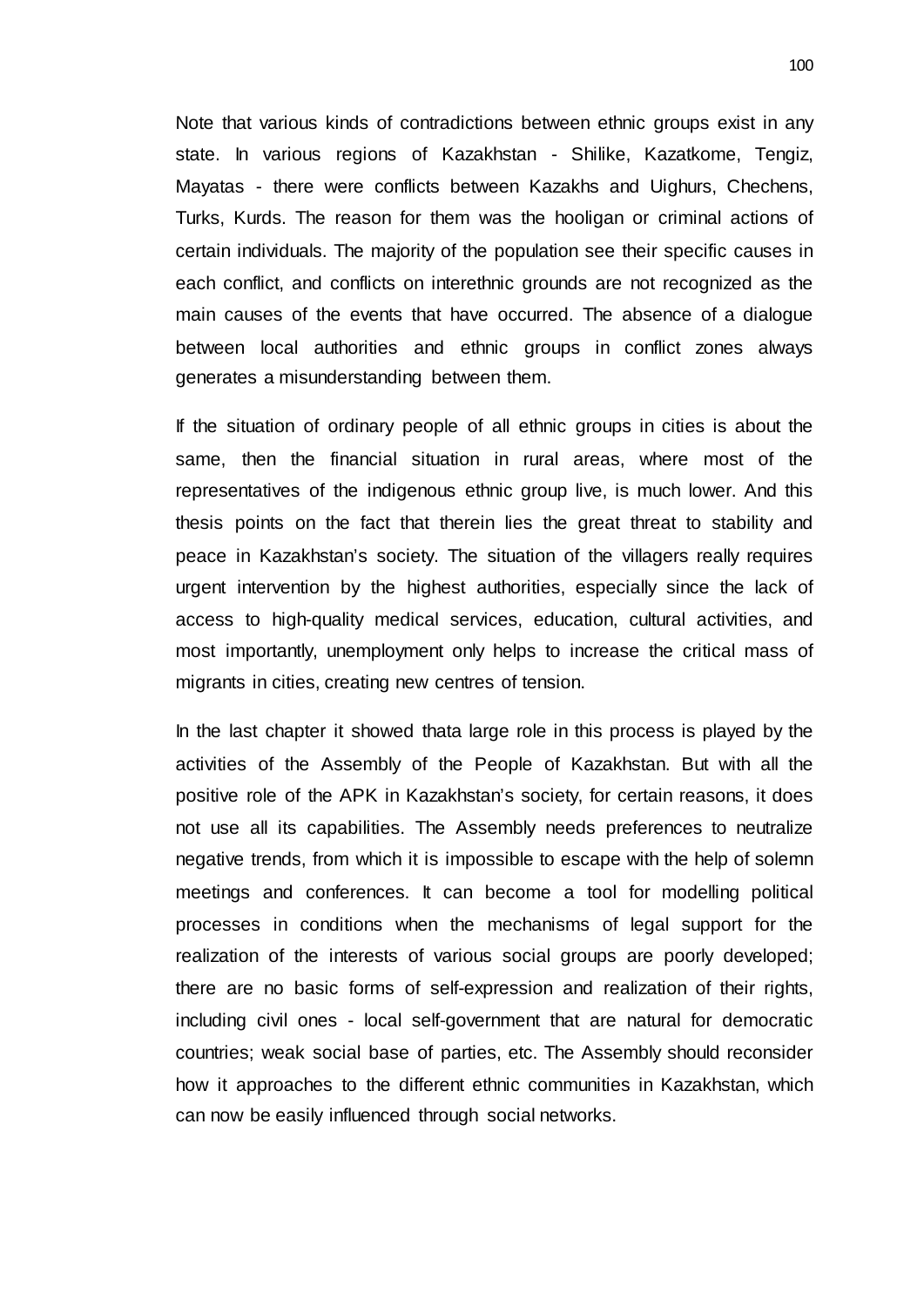A civic nation in Kazakhstan is formed in extremely difficult conditions. The first and second chapter particularly showed that on the one hand, the state supports various initiatives of social institutions and groups, on the other hand, it demonstrates the unwillingness to work with the population on dialogue platforms. It is necessary to develop diverse structures and institutions of civil society and to establish a clear mechanism for their connection with the system of government. The most important link in this mechanism is the leaders of mass socio-political movements, civil initiatives, etc., constructively cooperating with the official authorities.

One of the most urgent tasks facing the authorities is to develop a system of measures to form a "qualified citizenship" among the population of the republic of modern culture, which implies that a person acquires the status of a citizen responsible for his decisions and taking an active part in the development and collective decision-making.

The last chapter focuses on the present stage of development of Kazakhstani society, where the radical transformation of civil sense of justice that becomes the means by which the spiritual and ideological foundations of sociality can have a decisive impact on the democratization of the political system and the consolidation of all healthy forces of the state into a single civil nation. Under this condition, the development of democratic statepolitical, legal institutions and forms of self-government developed by the modern civilization is possible without losing the national-cultural identity.

It is obvious that the more developed and mature civil society is in Kazakhstan and, finally, the sooner a unified Kazakhstan nation is formed, the faster society will be able to regulate the contradictions that arise in the course of social development at the level of local communities. At the present stage of development of the country, the policy of reviving genuine citizenship, rooting in a person of spirituality, dignity (including national), its importance to society and social responsibility most accurately expresses the essential content of the national idea that can unite integral social organism a nation, united in its diversity.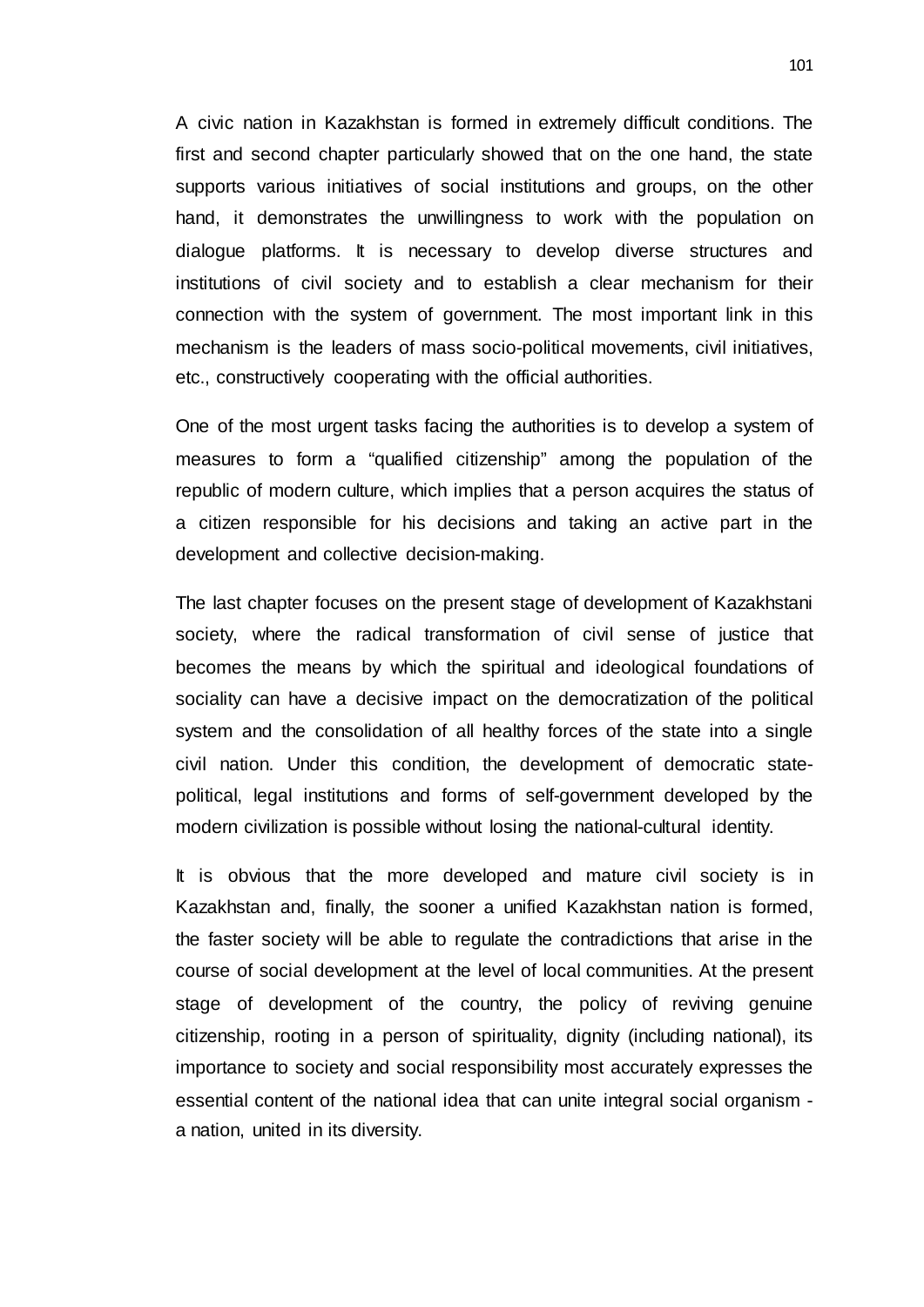## **Bibliography**

Abylhozhin, Z. (1992). *The traditional structure of Kazakhstan: the socioeconomic aspects of the functioning and transformation of the 1920s and 1930s.* Almaty: Gylym.

Ahonen, A. (2008). *From Cirilic to Latin.*

- Akhmedzhanov, A. (2010). *On national patriotism in Kazakhstan* . Retrieved from http://www.centrasia.ru/newsA.php?st=1266960420
- Akkorda. (2013). Retrieved from http://www.akorda.kz/ru/page/kazakhstan-2030
- Akkuli, S. (2011, September 27). *Kazakh-language press and Russianlanguage press in Kazakhstan. Why are they different? Round table*. Retrieved from Azattyq: https://rus.azattyq.org/a/kazakh\_russian\_language\_media\_kazakhstan /24340423.html
- Alexeyenco, A. (2008). *Immigration in Kazakhstan (1999-2005).* University of Tayama / Cammic Working Papers no.3 1.

Altermatt, U. (2000). *Ethnonationalism in Europe.* RSUH.

Altynbekova, O. (2006). *Ethno-linguistic processes in Kazakhstan.* Almaty.

Altynbekova, O. (2012). *Kazakh and Russian languages in the educational space of Almaty №7 (89.* KazNU. Ser. Filol.

Altynsarin, I. (1925-1938). Collected works: 3 tons. . In I. Altynsarin. Almaty.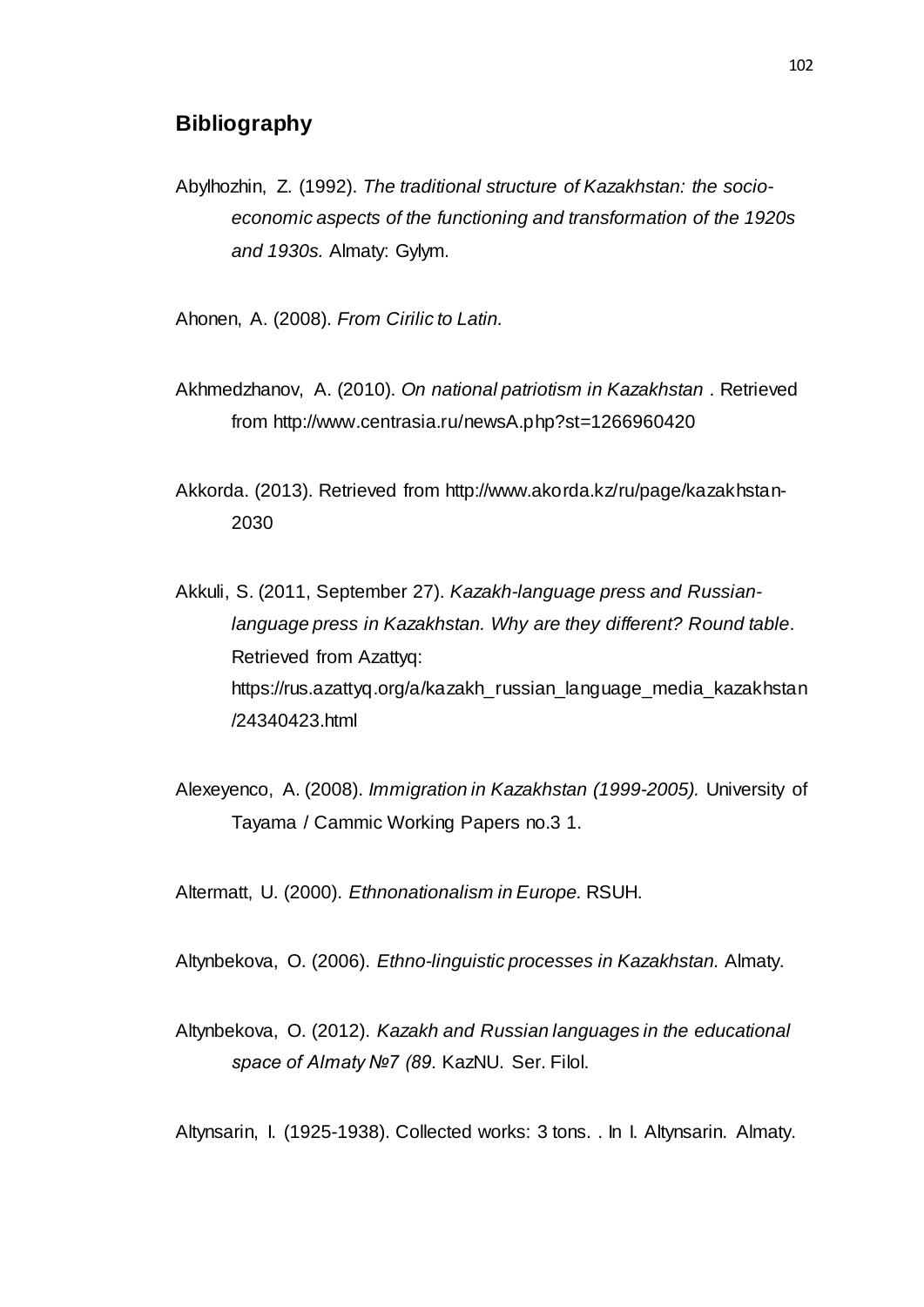Amendments to the Law of the Republic of Kazakhstan dated July 23, 1. N.- 1., & Law of the Republic of Kazakhstan dated July 10, 2. N.-I. (2009, July 22). Amendments to the Law of the Republic of Kazakhstan dated July 23, 1999 No. 451-1 "On Mass Media", adopted on May 3, 2001; Law of the Republic of Kazakhstan dated July 10, 2009 No. 178-IV . *Kazakh Truth / № 176 (25920).*

Analysis, U. O. (1995).

- Anastasiev, N. (2008). *Abay: The severity of the flight.* Astana: Molodaya Gvardiya.
- Anderson, B. (2001). *Imaginary communities. Reflections on historians and the spread of nationalism .* Moscow.
- Arinova, O. (2001). Forming a mechanism for monitoring interethnic relations / Public Policy Initiative: applied research.
- Artykbaev, Z. (1993). *Kazakh society: traditions and innovations.* Karaganda.
- Asautay, M. (2017, June 16). *The events of December 1986 began to be forgotten.* Retrieved from Azzattiq: https://rus.azattyq.org/a/kazakhstan-kairat-ryskulbekov-dekabrskiesobytia-1986-goda/28559024.html
- Ayagan, B. A. (2011). *December 1986 - precursor of independence / The newest history of Kazakhstan: crisis and the collapse of the Soviet system. 1 vol.* Almaty. Retrieved from http://ehistory.kz/media/upload/1486/2015/02/27/62834483735b6da7b84083f 3895de06f.pdf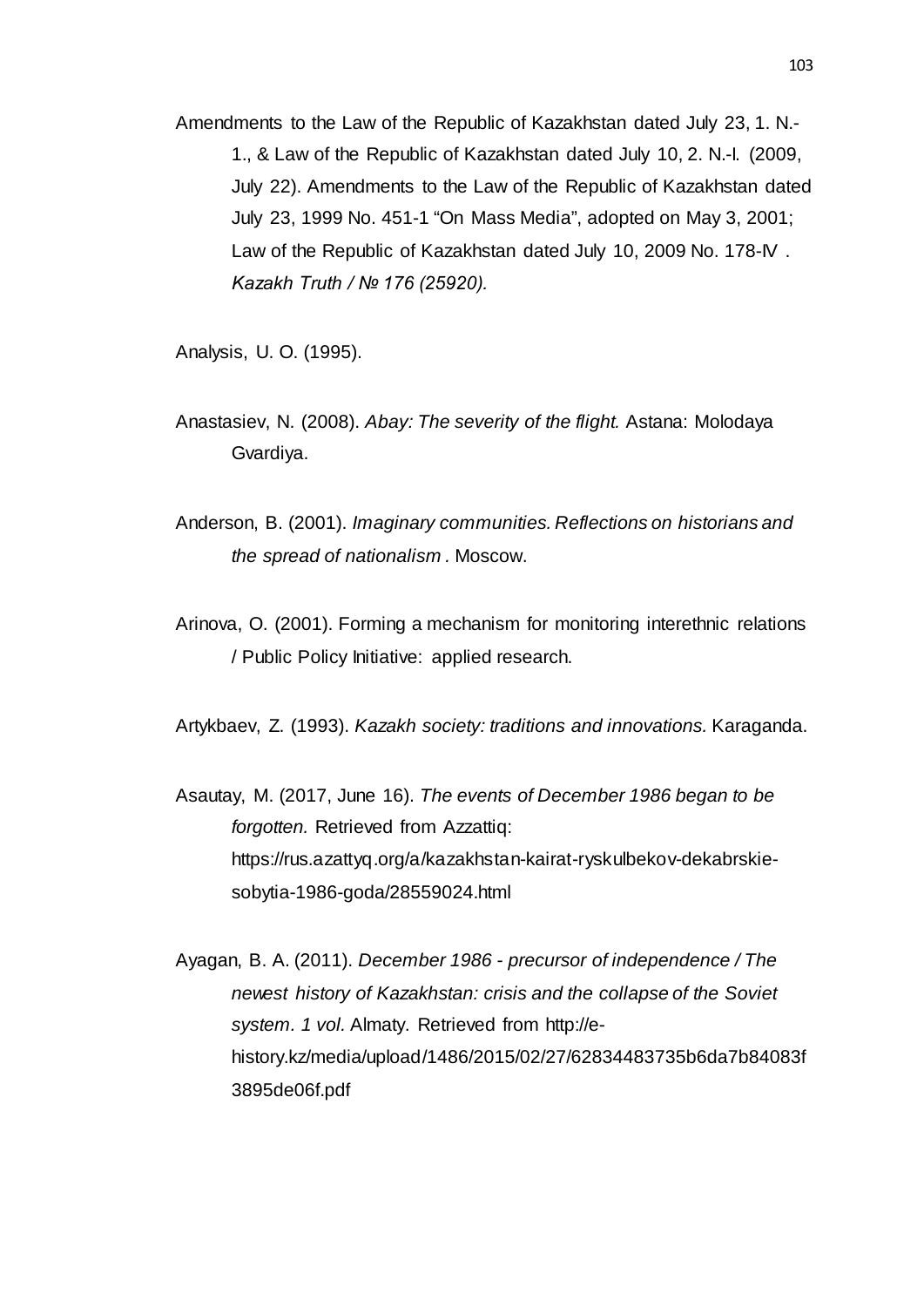- Ayupova, L. (2010). *Language situation: sociolinguistic aspec.* Ufa: Eastern University.
- Babakov, V. S. (1996). *National consciousness and national culture (methodological problems). .* Institute of Physics, RAS.

Babayan, D. (2011). Panthurkism and Geopolitics. *21st Century*.

- Baidarov, E. ( 2011). The role of the Kazakh ethnos in the national integration of Kazakhstani society // Understanding 20 years of Kazakhstan's independence. Scientific and methodical collection. Almaty: Kazakhstan Center for Humanitarian and Political Conjuncture.
- Baisembayev, S. (2015). *The Phenomenon Of Kazakh Nationalism In The Context Of Today's Policy: From Denial To Understanding.* Almaty: Soros.
- Bart, F. (2006). *Introduction. Ethnic groups and social boundaries: The social organization of cultural differences.* New Publishing.

Bauman, Z. (2002). *Individualized society.* Moscow: Progress.

Bayzakova, G. (2013). *Language situation in Kazakhstan.*

Belikov, V. (2011). *V.I. Sociolinguistics.* Russian Humanitarian University.

- Berger P., L. T. (1995). *Social Construction of Reality. Treatise on the sociology of knowledge.* Academia-Center.
- Berger, P. (1996). *Invitation to sociology: humanistic perspective, 168p.* Moscow: Aspect-press.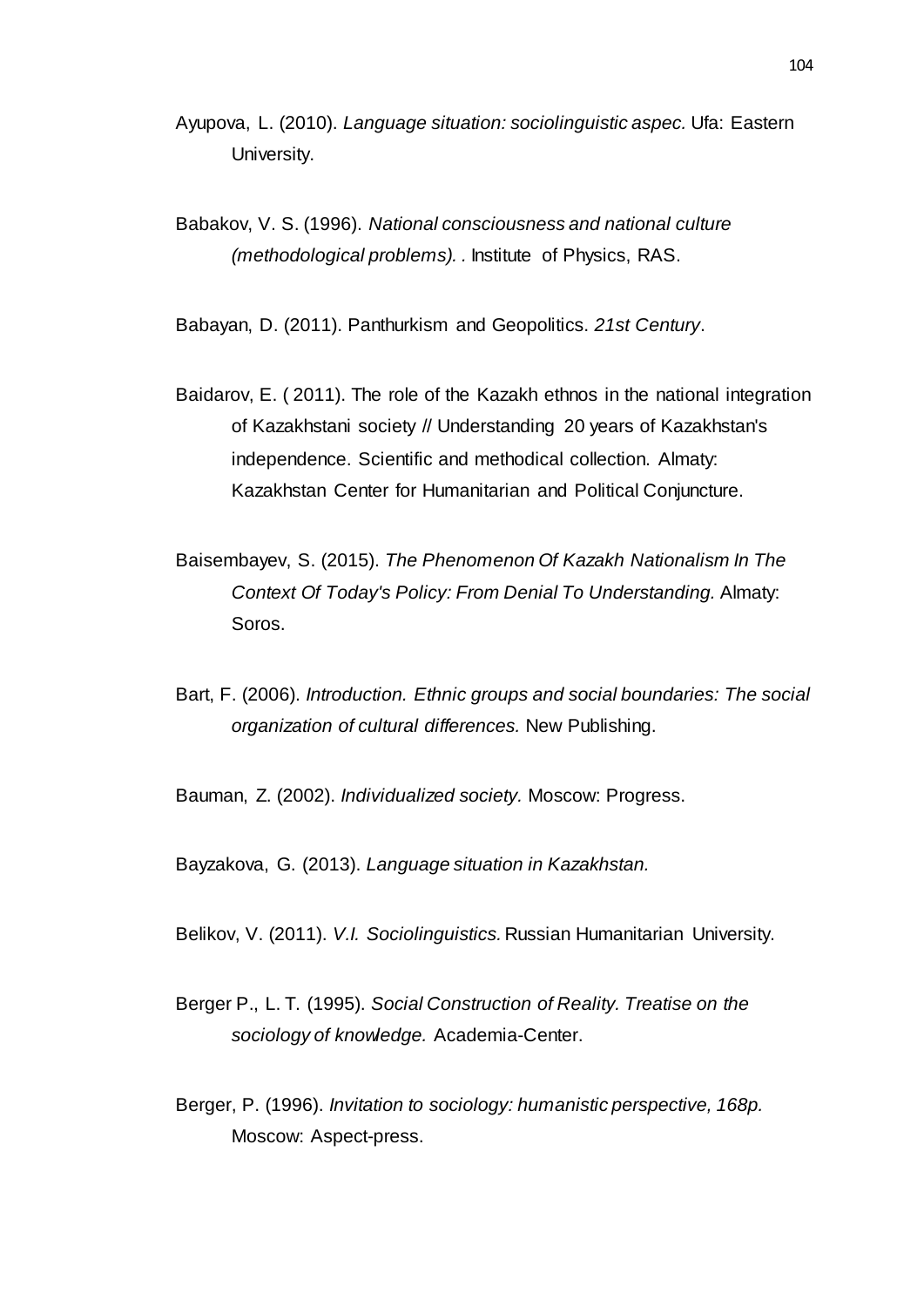- Beysembayev, S. (2014). *Kazakh nationalism as a resource for positive mobilization.*Vlast.
- Bocharova, E. (2003). *Ethnic And Civil Identity Of The Personality Of Representatives Of Different Ethnogroups.* Udk316.6.
- Bokaev, B. Z. (n.d.). Ethno-Language Identification And Integration In Society. *Repatrians Of Kazakhstan*.
- Borbasov, S. (2009). National construction in Kazakhstan: problems and judgments. *Collection of scientific*, 7-15.
- Boroday, Y. (1996). *Erotica - death- taboo: the tragedy of human consciousness.* Gnosis.

Bourdieu, P. (1993). *Sociology of politics.* Sociology of politics.

Bourdieu, P. (2001). *Langage et Pouvoir Symbolique.* Le Seuil.

Bromley, Y. (1983). *Essays on the Theory of Ethnos.* Science.

- Brubaker, R. (2000). "The Diasporas of Cataclysm" in Central and Eastern Europe and their Relations with the Homelands. *Diasporas, No. 3.*
- Burova, E. K. (2013). *Actual Problems Of Development Of Religious Situation In The Republic Of Kazakhstan.* Almaty.
- Chernyshevsky, I. (2000). Russian nationalism: the failed coming. *Domestic Notes № 3.*
- Chomsky, N. (2000). *New Horizons in the Study of Language and Mind.* Cambridge, U.K: Cambridge University Press.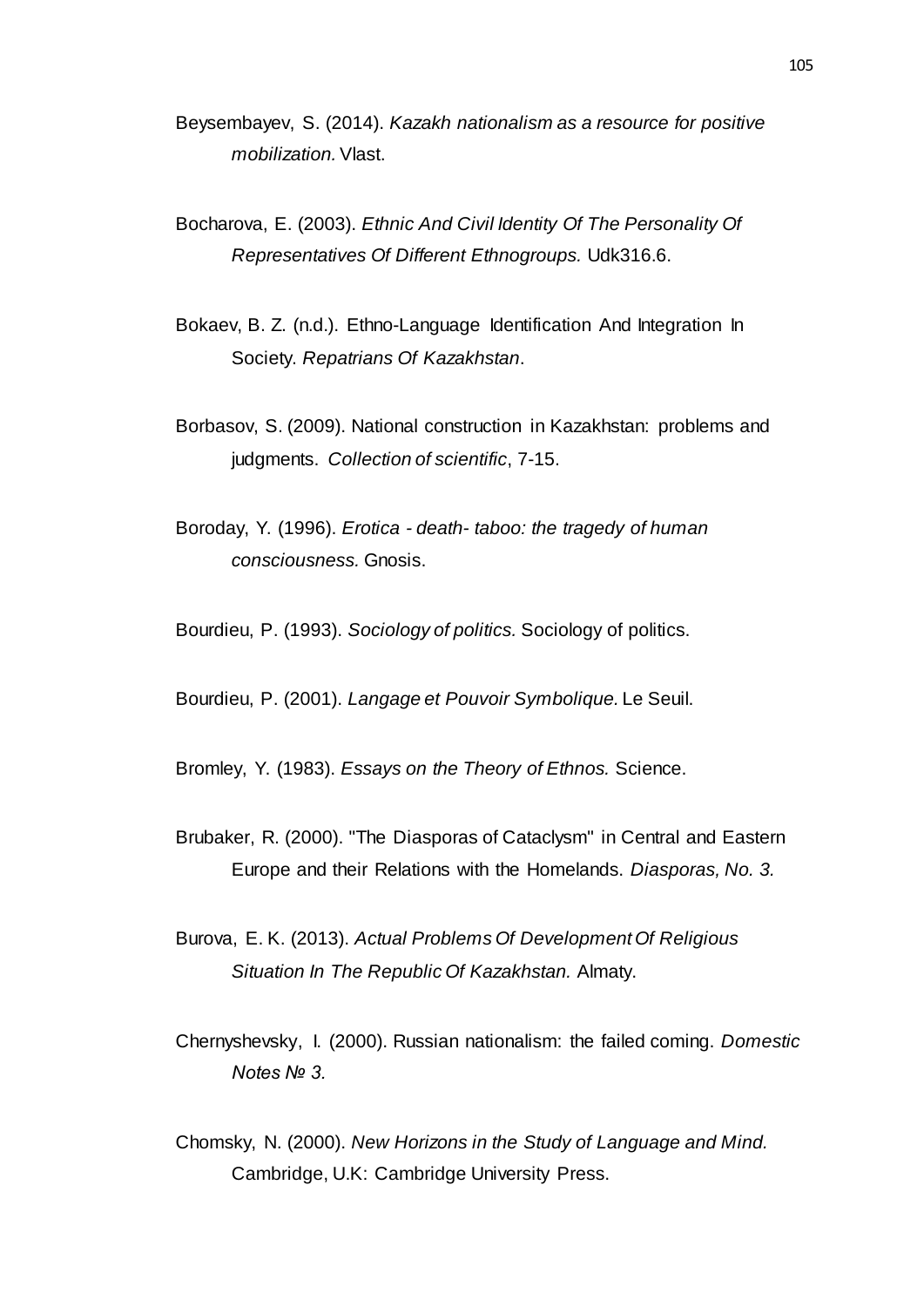Delorme, R. (1999). *Mother Tongue, Mothers Touch: Kazakhstan Government and School Construction of Identity and Language Planning Metaphors.* Michigan: Ann Arbor.

Dugin, A. (2004). *The project "Eurasia".* Yauza: Eksmo.

- Dunaev, V. (2001). *Kazakhstan society and social forecasting: a sociological dimension.*Almaty: Institute of Philosophy and Political Science.
- Dunaev, V. (2012). Conceptual bases and strategic priorities of ethnopolitics of modern Kazakhstan . *Polityka Wschodnia - Nr 2 (2)*, 110.
- Duvanov, S. (2011). *What should Russians do in Kazakhstan?* Retrieved from http://inosmi.ru/middle\_asia/20110907/174360149.html
- E-History. (2014, March 14). *Some methodological issues of the study of jadidism in Kazakhstan*. Retrieved from https://ehistory.kz/ru/contents/view/1878
- Fishman, J. (1972). *Language and Nationalism: Two integrative essays.* Newbury House.
- *Formation of tolerant consciousness in modern Kazakhstan society. Almaty: Institute of Philosophy and Political Science of the National Academy of Sciences of Kazakhstan.* (2009). Almaty.

Gellner, E. (1983). *Nations and Nationalism.*Basil Blackwel.

Globe. (1998).

Gudkov, L. (1995). *Russians in Kazakhstan.* Moscow: Russian Minorities Centre.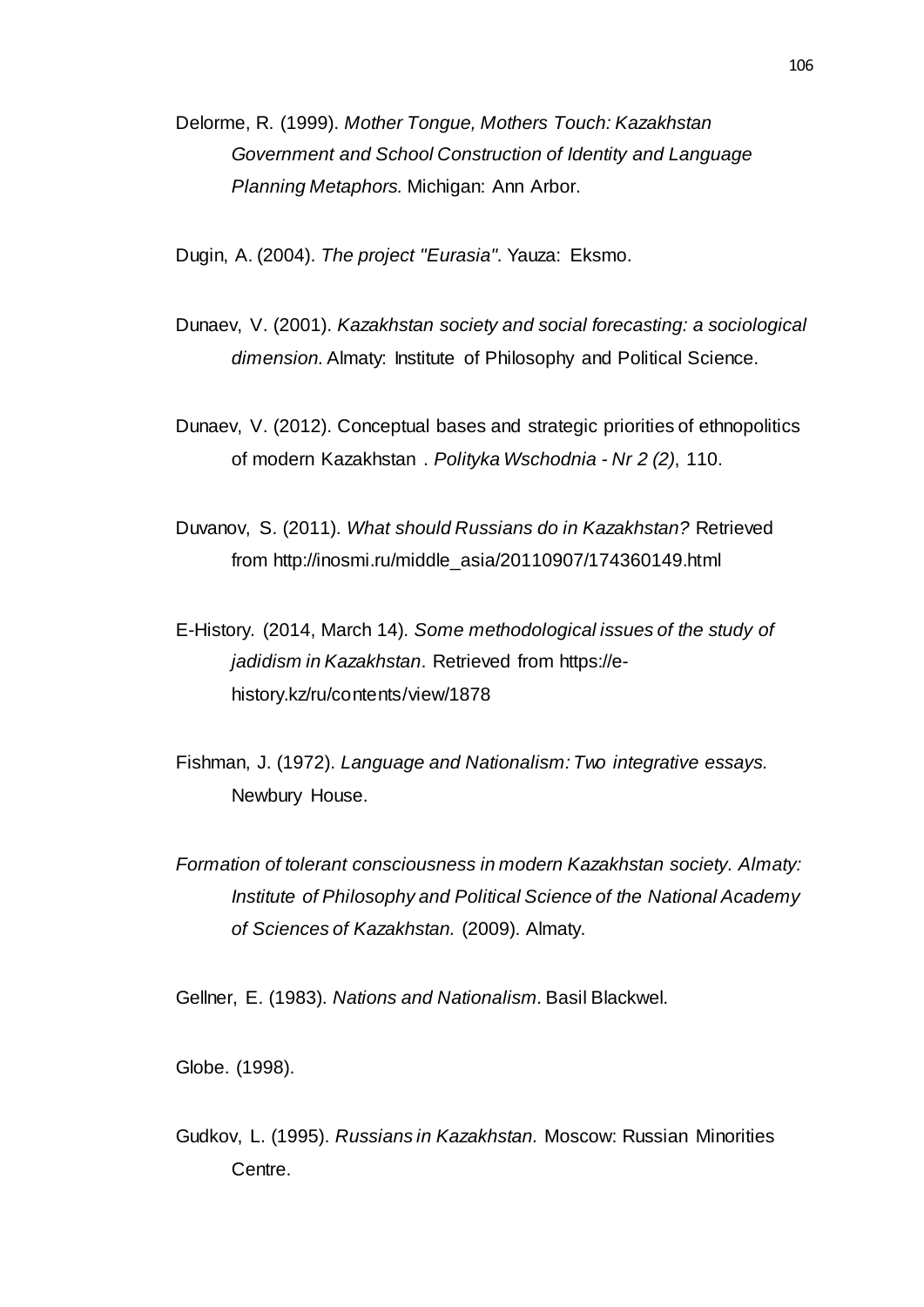Gumilev, L. (1990). *Geography of an ethnos in a historical period.* Science.

Gumilev, L. (2004). "The complexity of the internal structure of the ethnos increases its ability to confront the hostile environment in a situation where an ethnos with a simple structure is threatened with death.". In *"Ethnogenesis and the Earth's Biosphere."* (p. 133).

Hobsbaum, E. R. (1983). *The Invention of Tradition.* Cambridge.

- Huntington, S. (2001). *Who are we? Challenges of American National Identity.* ACT.
- Ileuova, G. (2002). Retrieved from Kazakhstan's Model of Ethnopolitics: http://kisi.kz/ru/categories/books/posts/kazahstanskaya-modeletnopolitiki-otv-red-g-t-ileuova-a
- Izdibayev, T. (1998). *Kazakh Attitudes Remain Neutral and Cordial .* Panorama.
- Kadyrzhanov, R. (2012). Citizenship as a Factor of the Nation-Building in Modern Kazakhstan. *4*. Retrieved from http://nblib.library.kz/elib/library.kz/journal/KADYRJANOV.pdf
- Kadyrzhanov, R. (1998). *Cultural Context of the Formation of a Nation in Kazakhstan // Cultural Contexts of Kazakhstan: Past and Present: Proceedings of the International Seminar on the 100th Anniversary of MO Auezov.* Almaty: Nisa.
- Kadyrzhanov, R. (2014). National identity of Kazakhstan and ethnocultural. 168.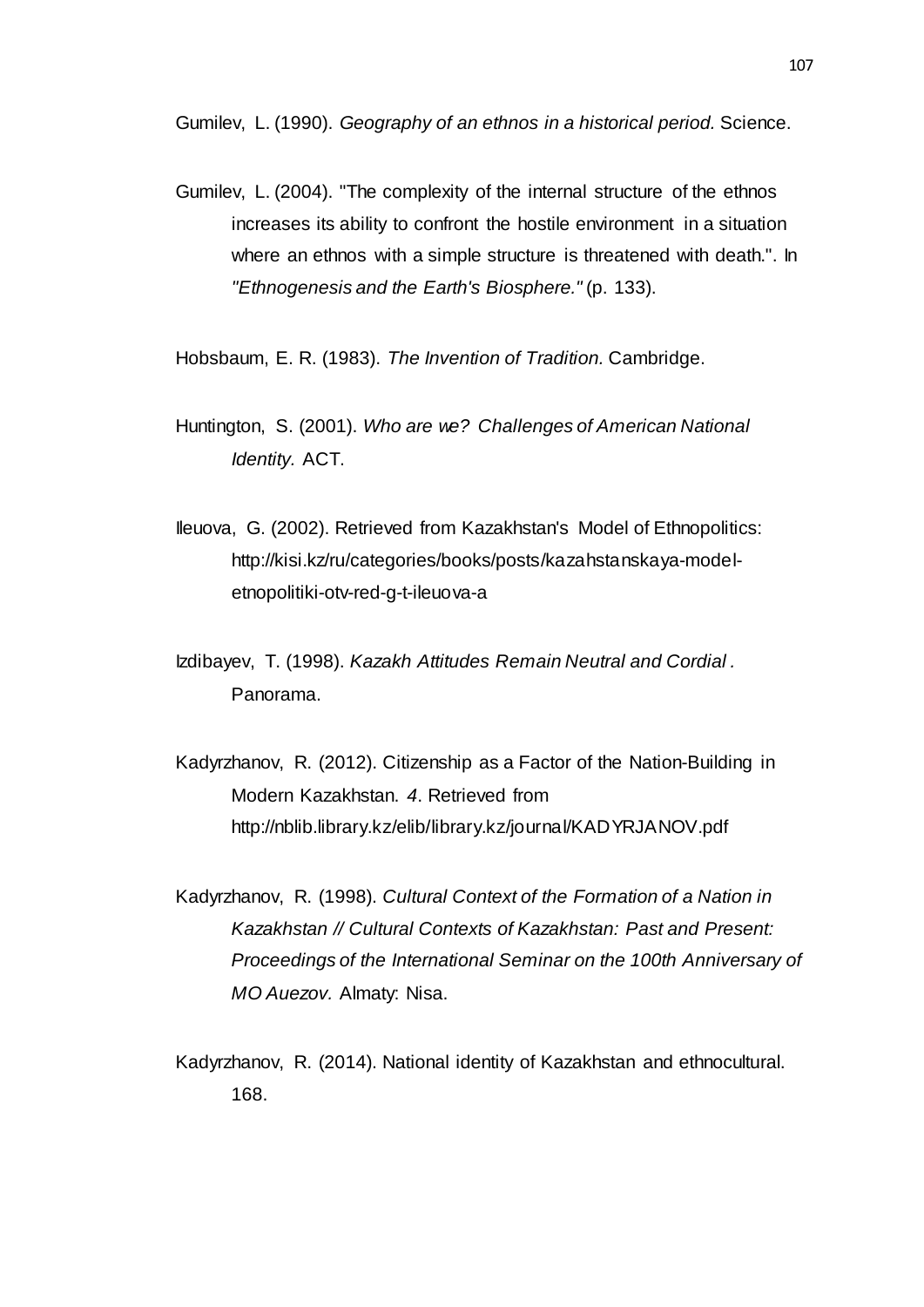- Kadyrzhanov, R. (2018). *Rukhani Zhangyry: A Kazakhstan's model of modernization values.* Almaty: Spektr.
- Kadyrzhanov, R. N. (2006, December 24). Retrieved from Zakon.kz: https://www.zakon.kz/80174-nacionalnaja-ideja-grazhdanskaja-ili.html
- Kapyshev, A. (2015). News of the National Academy of Sciences of the Republic of Kazakhstan. *The national idea and the meaning of life / № 5.*, 33.

Karavan. (1995). *Karavan*.

Karavan. (1996). *Karavan*.

Kazakhstan, S. o. (2006, October 10). "Country and World".

Kazakhstan's Truth. (1994). *Kazakhstan's Truth*, Daily Report,.

Kaznetov, A. (2001, 12 24). *Why am I a Kazakh, not "Kazakhstani", and why I don't like the name "Independence Day"*. Retrieved from Karavan: https://www.caravan.kz/articles/pochemu-ya-kazakh-a-nekazakhstanec-i-pochemu-mne-ne-nravitsya-nazvanie-dennezavisimosti-367860/

Kearney, R. (1996). *Postnationalist Ireland: Politics, Literature, Philosophy.*

- Kesici, Ö. (2011). The Dilemma in the Nation-Building Process: The Kazakh or Kazakhstani Nation? . *Ethnopolitics and Minority Issues in Europe, Vol 10, No 1*, pp. 31-58.
- Khamidov, A. (1989). *The General Logic of the Relationship between Me and Society.* Almaty.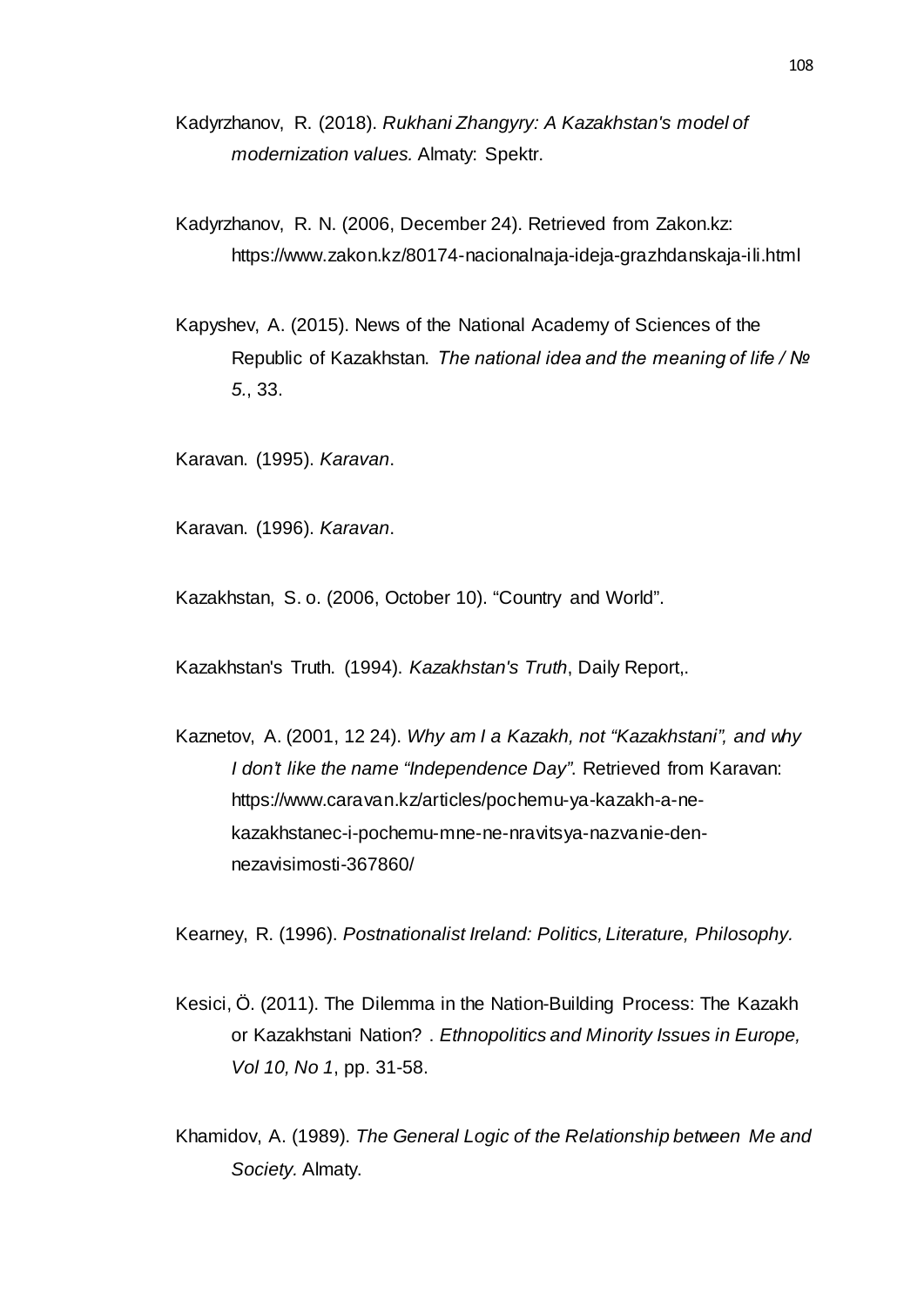Khasanov, B. (2007). *Languages of the Peoples of Kazakhstan: from Silence to a Development Strategy .* Almaty.

Koldybaev, S. (2015). *Nation and national identity.* Kostanay.

- Koroleva-Konoplyannaya, G. (1994). Gumilev Theory of Ethnogenesis . *Social political magazine - #7-8*.
- Koroteeva, V. (1997). Are there universally recognized truths about nationalism? *Pro et contra // T. 2, No. 3.*
- Kosichenko, A. (2011). Unity of Kazakhstan society as the main postulate of Kazakhstan's independence // Understanding of 20 years of Kazakhstan's independence. . *Scientific and methodical collection*, 68- 73.
- Kristoffer, M. N. (2017, April 5). Explaining Kazakhstani identity: supraethnic identity, ethnicity, language, and citizenship. *Nationalities Papers*.
- Kshibekov, D. (2007). Discussions in the media, initiated with the 2011 Central Asia Monitor newspapers, Alash Ainasy. *Dyke Press*, 340.
- Kudaibergenova, D. (2013). "Imagining community" in Soviet Kazakhstan. . *National Journal of Nationalism and Ethnicity 41: 5*, pp. 839-854.

Kunanbayev, A. (1980). Fav. cit. . In A. Kunanbayev. Alma-Ata.

Kunayev, D. (1994). *from Stalin to Gorbachev.* Sanat.

Kydyralina, J. (2008). *Mass nationalism and the collapse of the USSR: 1985- 1991.*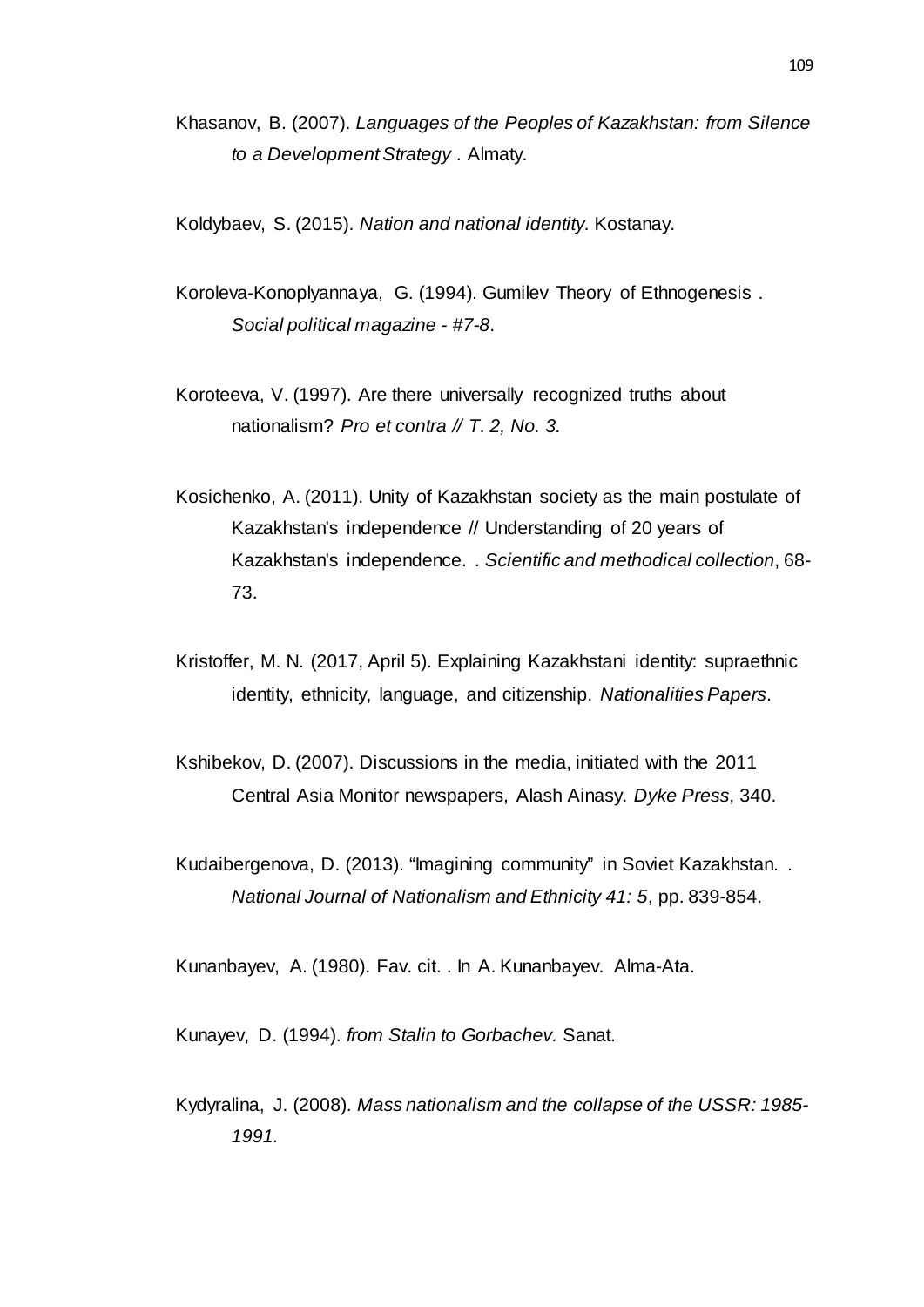- Laitin, D. (1998). *Identity in Formation: the Russian-speaking Populations in the Near Abroad.* Ithaca: Cornell University Press.
- Likhachev, M. (2017). Modern nationalistic movement of Kazakhstan. *Problem of Nationalist Strategy*, 1.

Martin, T. (2001). *The Affirmative Action in the Soviet Union .* London.

Masanov N., S. I. (1997). *Kazakhstan: A Model 'of Ethnopolitical Monitoring.* Moscow: Institute of Ethnology and Anthropology RAN.

Mendybaev S., F. N. (2000). *Kazakhgate.* Moscow: Sputnik Company.

Monitor, J. (1997).

Mustafayev, N. (2010). *Find yoursellf: hierarchy of identeties in Kazakhstan*. Retrieved from http://www.dialog.kz/?lan=ru&id=81&pub=1872

NarodSabor. (2012). Pan-Turkism against the Eurasian Union. *Stoletiye*, 1.

- Nazarbayev, N. (1993). The Ideological Consolidation of Society as a Condition оф Kazakhstan'с Progress. *Kazakhstanskaya pravda*.
- Nazarbayev, N. (1994, February 11). Now He Is Keeping His Distance from Moscow. (M. Quiring, Interviewer)

Nazarbayev, N. (1996). On the collapse of the USSR / Section 1. Moscow.

Nazarbayev, N. (1997). *Foundation for the Promotion of Social and Political Sciences.* Moscow.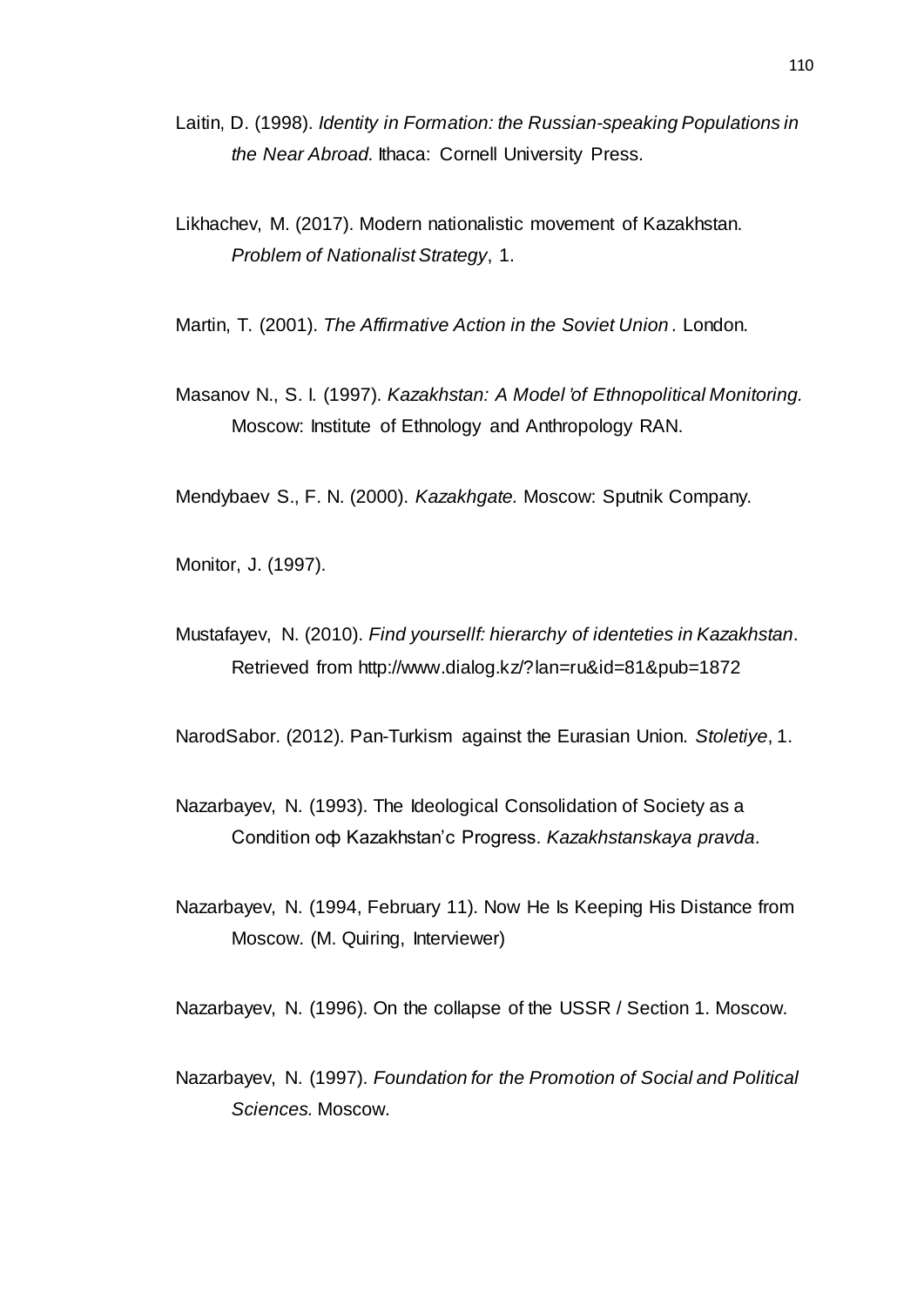- Nazarbayev, N. (2000). The spiritual and cultural development of the people the basis for strengthening the state independence of Kazakhstan: Speech at the VII session of the Friendship Assembly of the Peoples of Kazakhstan. Kazakhstan Pravda.
- Nazarbayev, N. (2017). Orientation to the future: spiritual revival. Astana. Retrieved from http://www.akorda.kz/kz/events/akorda\_news/press\_conferences/mem leket-basshysynyn-bolashakka-bagdar-ruhani-zhangyru-atty-makalasy
- Nikolsky, L. (2011). *Language policy as a form of the conscious impact of society on language development / Language and society.* NAUKA.
- Nurgaliyeva, Z. (2009). Searching for a new ethnic identity in the Republic of Kazakhstan as a nationalising state. *Vestnik*.
- Nysanbaev, A. (2004). *Globalization and the problems of intercultural dialogue:.* Almaty.
- Nysanbayev, A. K. (2011). *Kazakhstan in The Global world: Challanges and perspectives of the identity.* Almaty.
- Olcott, M. (1996). *Central Asia's New States.* Washington, D.C: United Nation Inst.Peace Press.

Olcott, M. (1996). Demographic Upheavals in Central Asia. In M. /. Olcott.

Olcott, M. (2003). *Kazakhstan: Unfulfilled Promise.* Moscow: Moscow Carnegie Center.

Olcott, М. В. (1986). *The Kazakhs.* New York: Goodreads.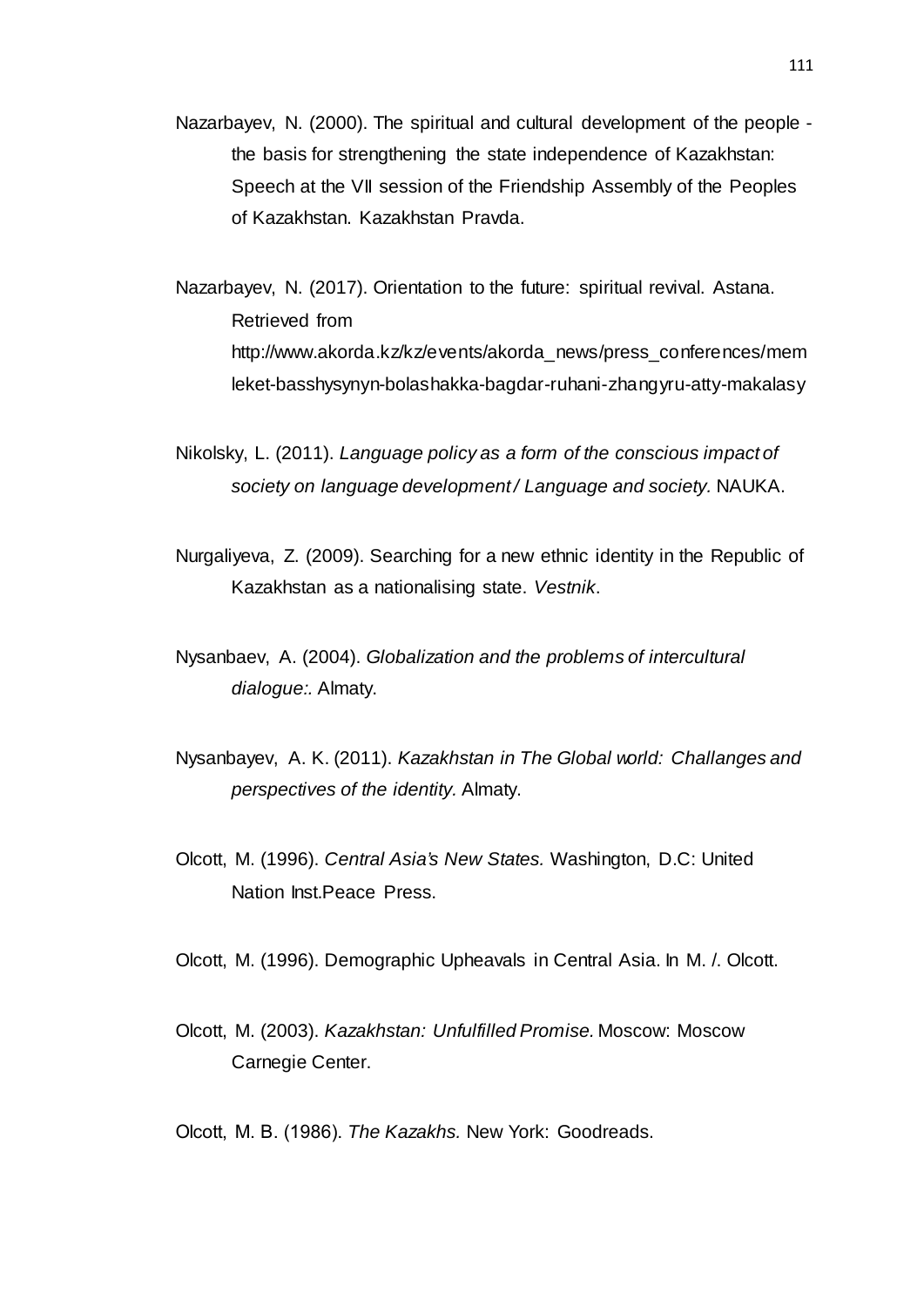(May 26, 2000). *Order Trumps Liberty for Many in Three Central Asian Nations: Ethnic Differences Brewing? / U.S. Department of State.* Washington, D.C.: Opinion Analysis, Office of Research.

Panturkism in Kazakhstan. (2013). *Kazakhstanskaya Pravda*, 14.

Parubochaya, E. (2016). Integration of the turkic world at present stage. *Gramota*, 149.

Pravda, K. (1995). *The agreement between the Republic of Kazakhstan and the Russian Federation on the legal status of citizens of the Republic of Kazakhstan permanently residing in the Russian Federation and citizens of the Russian Federation permanently residing in the Rep.* Kazakhstan's Truth .

Report, F. D. (1992, August 27).

Republic of Kazakhstan, C. (1995). Retrieved from http://www.akorda.kz/ru/official\_documents/constitution

RK, G. W. (2011). *Decree of the President of the Republic of Kazakhstan dated November 14, 2011 No. 174 "On the Concept of Information Security of the Republic of Kazakhstan until 2016" //*. Retrieved from http://ru.government.kz/docs/u110000017420111114.htm

Sadokhin, A. (2001). *Ethnology.* Gardarik.

- Sadykov, N. (2001). *Kazakhstan and the World: Sociocultural Transformation.* Astana: Elorda.
- Sadykov, N. (2001). *Kazakhstan and the World: Socio-Cultural Transformation.* Astana: Yelorda.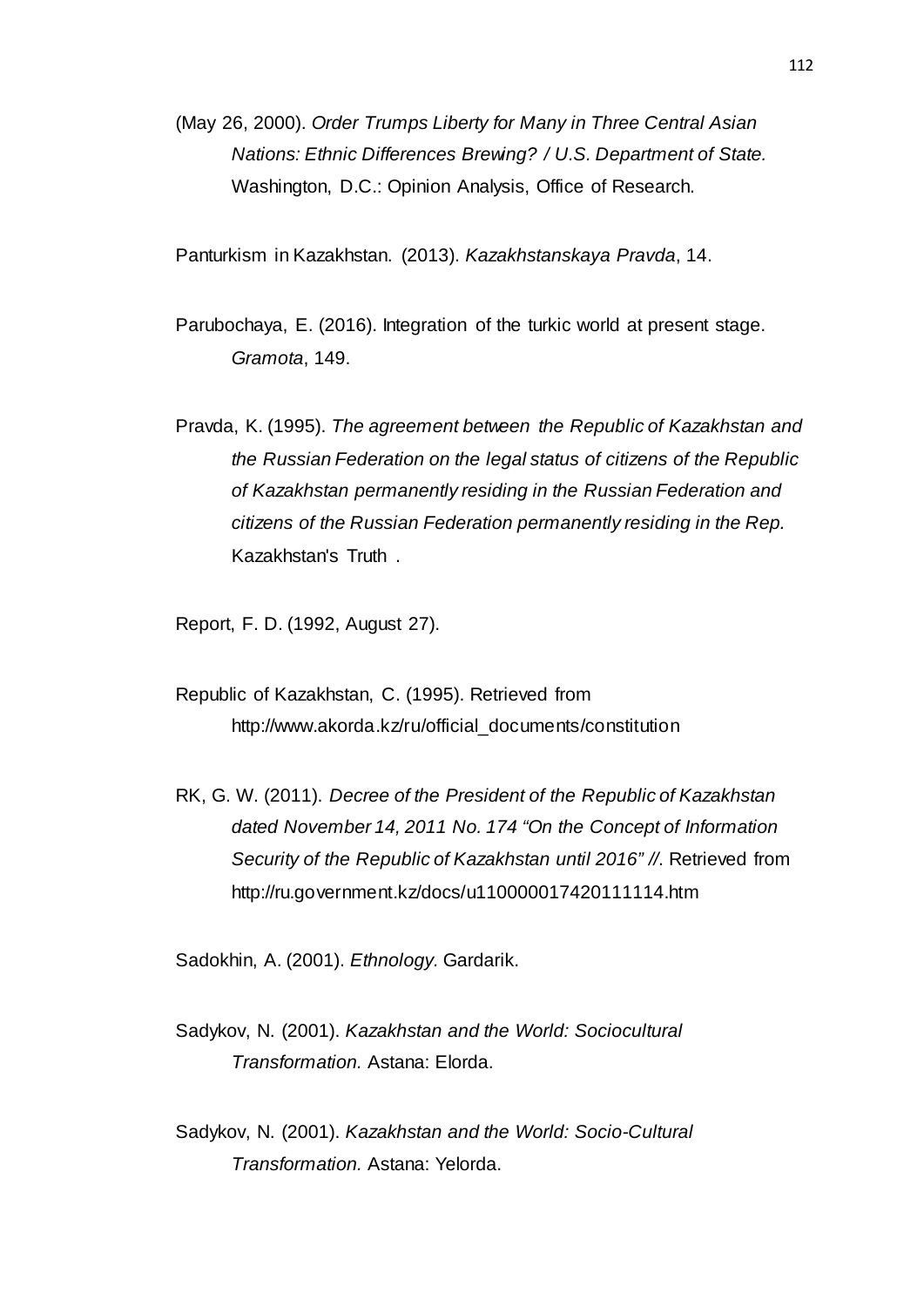- Sarsembayev, A. (1999). Imagined communities: Kazak nationalism and Kazakification in the 1990s. *Central Asian Survey*.
- Savin, I. (2001). *Implementation and results of cultural, language and educational policy in Kazakhstan in the 1990s.* Ethnographic review / No. 6.

Shaikemelev, M. (2013). *Kazakh Idenity.* Almaty.

- Shalabayeva, G. (2001). Comprehension of culture: worldview paradigms and historical realities of Kazakhstan. Almaty: Akyl Kitaby.
- Shaykemelev, M. (2013). *Kazakh identity.* Almaty: Institute of Philosophy, Political Science and Religious Studies of the National Academy of Sciences of Kazakhstan.

Shestov, P. (2015). *What is it - Kazakh nationalism?* Kapital.

- Shnirelman, V. (2005, October 21). *New racism in Russia*. Retrieved from Daily Journal: http://www.ej.ru
- Shomanov. A., K. A. (2005). National Identity of Kazakhstan in the Global Scope. *Analitic #2(26)*, 3-7.

Smagulova, K. (2009). *Language Policy in Kazakhstan.*

- Smailov, A. (2000). *National composition of the population of the Republic of Kazakhstan, vol. 1: Results of the 1999 population census in the Republic of Kazakhstan, Statistical compilation.*Almaty.
- Smaylov, E. (2014, June 24). *Nation-building and formation of a national state in Kazakhstan*. Retrieved from Kipr: http://agkipr.kz/archives/312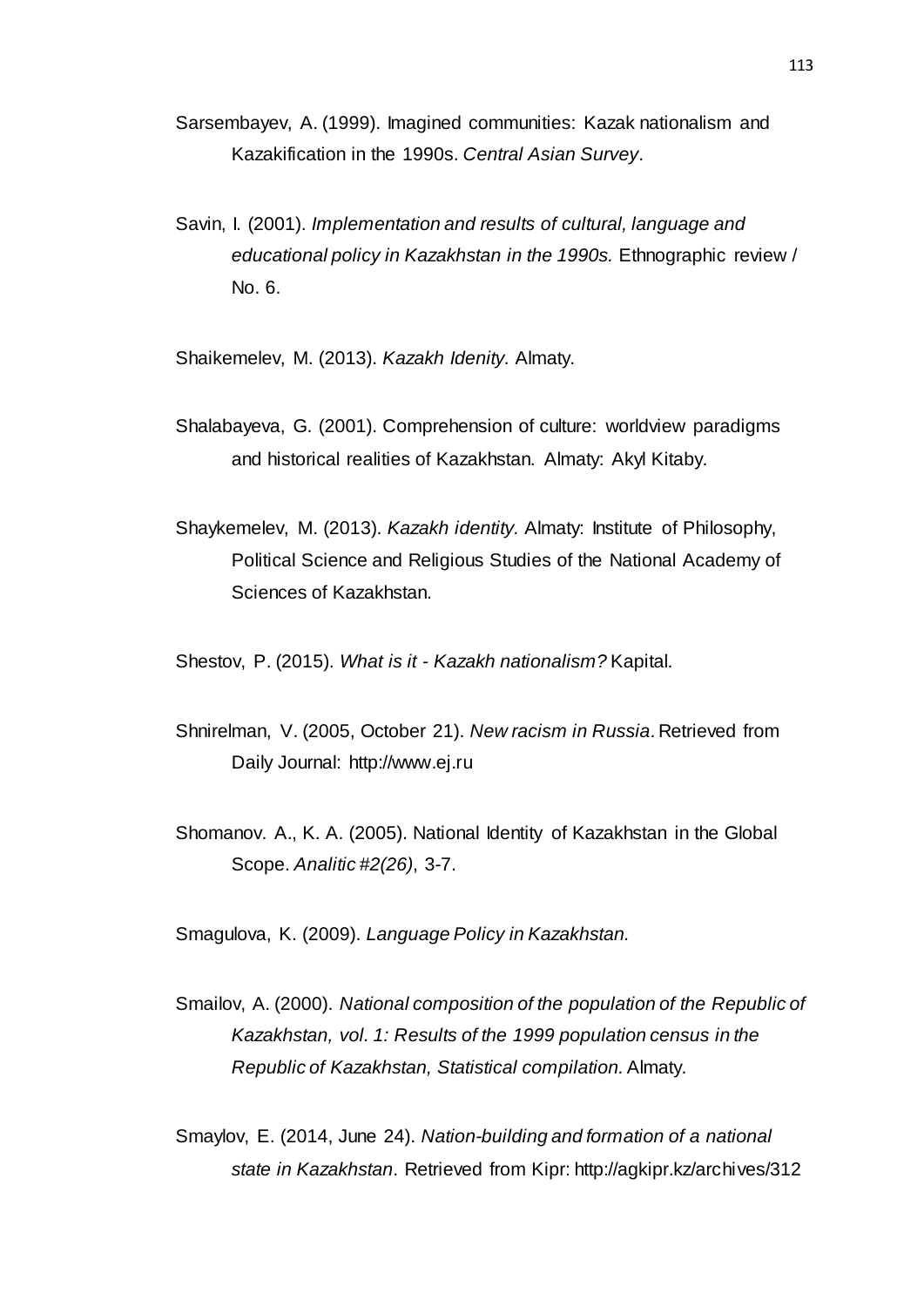Smetanina, S. (1998). Nazarbayev Was Asked a Russian Question . *Kommersant*.

- Smith cited in Schmid, C. L. (2001). *The Politics of Language: Conflict, Identity, and Cultural Pluralism in Comparative Perspective.* New York: Oxford University Press.
- Smith, A. (1998). *"Nationalism and Modernism. A Critical Review of Modern Theories of Nations and Nationalism.".*
- Smith, A. (2000). *Formation of nations. Ethnicity and politics.* Urao.
- (2009). *Socio-psychological portrait of the ethnic identity of the youth of the ethnic groups of Kazakhstan. Almaty: House of Friendship, Center for the Study of Problems of Interethnic Relations.* Almaty.

Solzhenitsyn, A. (1990). *How shall we arrange Russia.* Yaroslavl: Komsomol.

Speaking of Camels. (1997). *Economist*, 34.

- Stalin, I. (1951). *Marxism and the national question. Writings T. 2. M .* Gospolitizdat.
- Stoel, M. v. (1994). On Security and Cooperation in Europe, "Recommendations to the Government of KazakhstanOSCE High Commissioner for National Minorities . The Hague.
- Suleimenova, E. (2003). *Functioning of the Russian language in Kazakhstan in the context of a new language policy, [in:] Culture of the Russian Language in Kyrgyzstan.* Materials of a regional scientific-practical conference.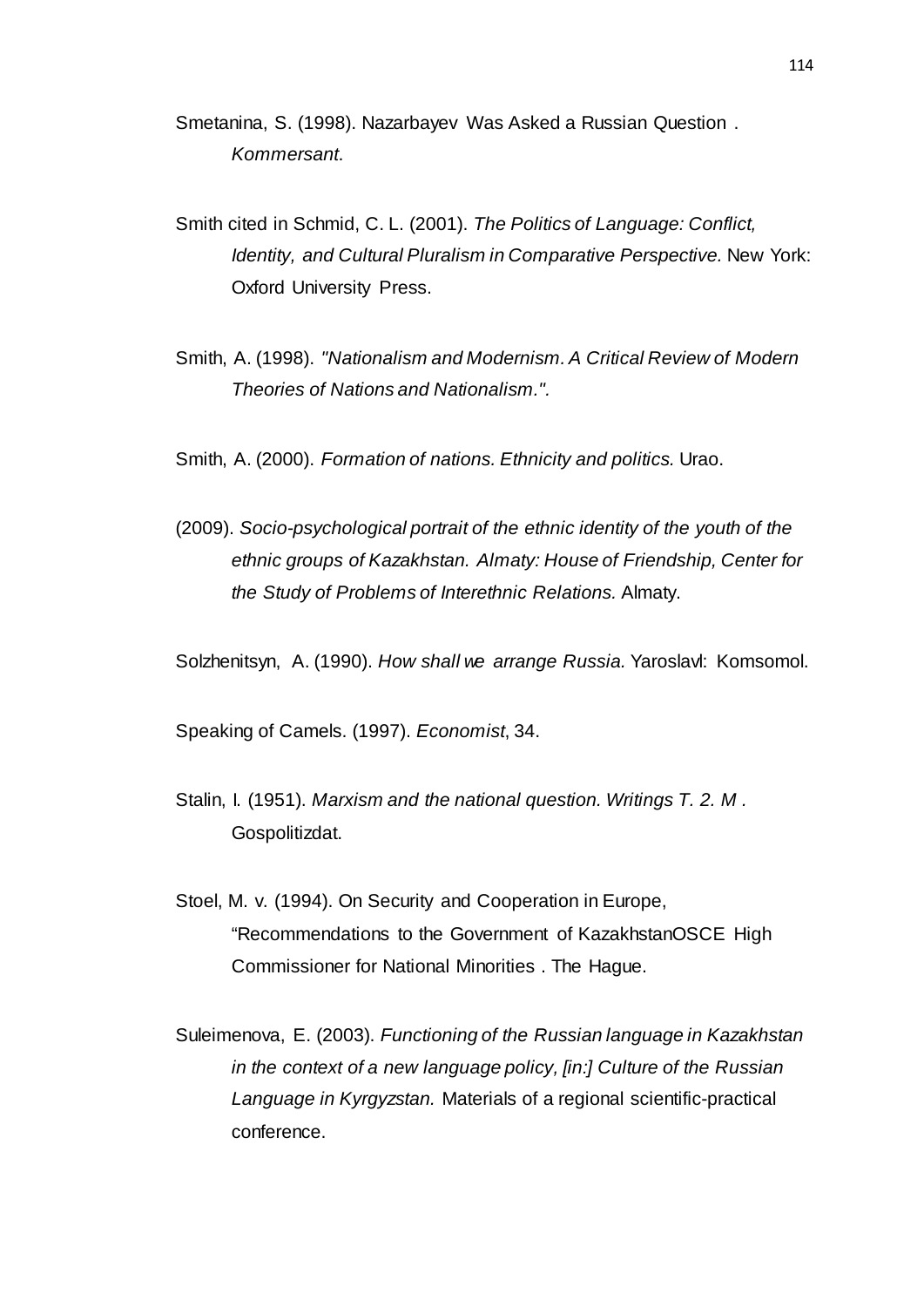- Telebaev, G. (2006). *Ethno-religious identification of the population of Almaty.* Almaty: Toolkit.
- Tereshkovich, P. (1998). *Nation. The latest philosophical dictionary.* Minsk: V.M. Skakun.
- Tishkov, V. (1990). *Ethnicity and Power in the Republic of the USSR // J. of Soviet Nationalities.*
- Tishkov, V. (n.d.). *Designing Ethnic Identity*. Retrieved from www.valerytishkov.ru
- Tishkov, V. (n.d.). *Ethnicity or ethnicity?* Retrieved from www.valerytishkov.ru
- Tuksaitova, R. (2005). *Art Bilinguvism: To The Definition Of The Notion.*
- Urazalieva, G. (n.d.). Retrieved from Kazakh identity as a strategic resource: http://vtk.interro.ru
- Uskenbaeva, S. (n.d.). *Language Policy Of Kazakhstan In The Conditions Of Globalization And Its Impact On Education*. Retrieved from http://www.kunstkamera.ru/files/lib/978-5-88431-239-5/978-5-88431- 239-5\_100.pdf
- Valikhanov, C. (1984-1985). Sobr. cit .: 5 tons. . In C. Valikhanov, *Sobr. cit .: 5 tons.* Almaty: General editor of Kazakhstan.
- Valikhanov, C. (1985). *Note on judicial reform. Collected Works: 5 t. T.4. .* Almaty: Encyclopedia.
- Valtonnen, P. (2005). *National Building.*